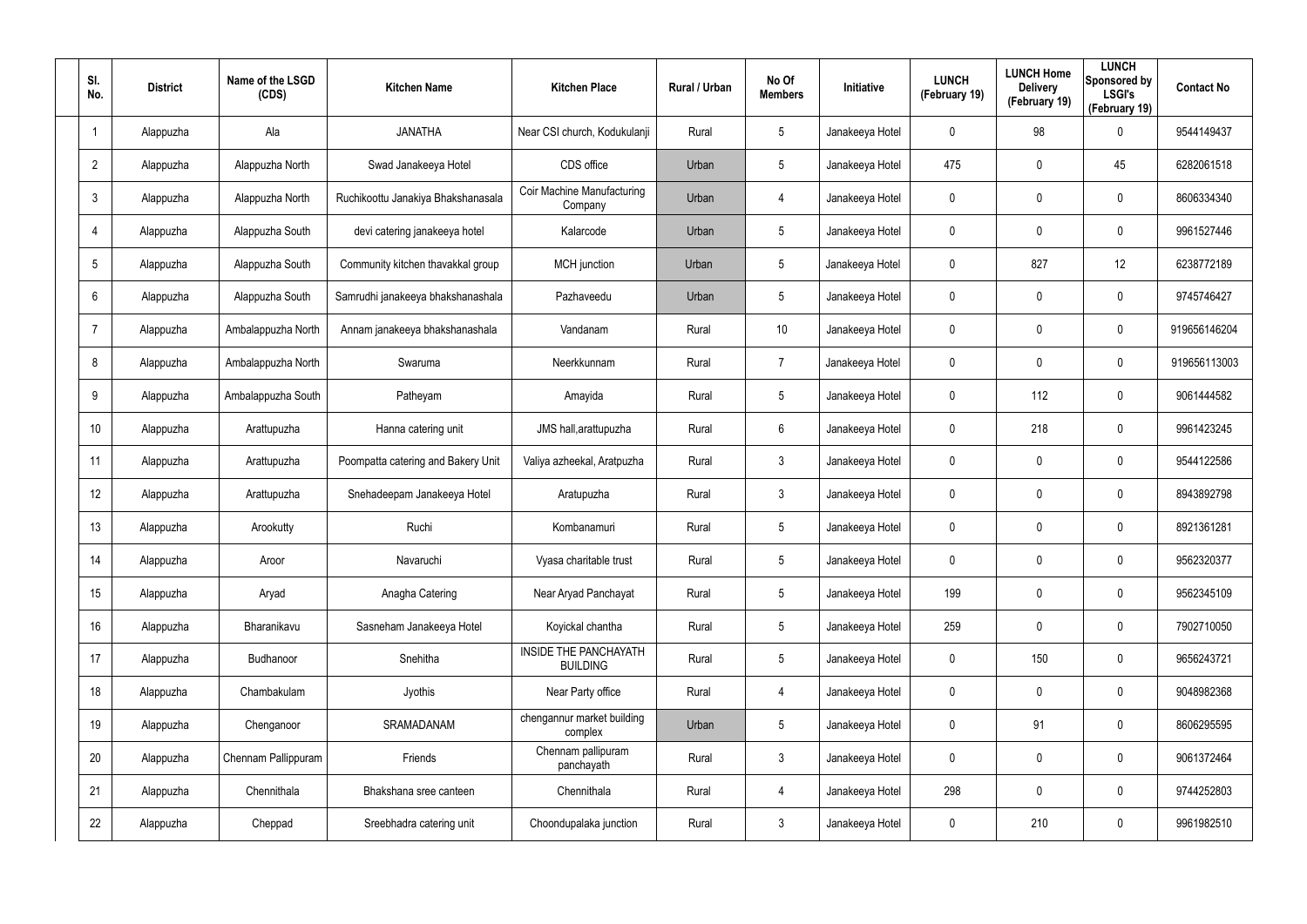| SI.<br>No. | <b>District</b> | Name of the LSGD<br>(CDS) | <b>Kitchen Name</b>           | <b>Kitchen Place</b>                    | Rural / Urban | No Of<br><b>Members</b> | <b>Initiative</b> | <b>LUNCH</b><br>(February 19) | <b>LUNCH Home</b><br><b>Delivery</b><br>(February 19) | <b>LUNCH</b><br>Sponsored by<br><b>LSGI's</b><br>(February 19) | <b>Contact No</b> |
|------------|-----------------|---------------------------|-------------------------------|-----------------------------------------|---------------|-------------------------|-------------------|-------------------------------|-------------------------------------------------------|----------------------------------------------------------------|-------------------|
| 23         | Alappuzha       | Cheppad                   | Karthika Janakeeya Hotel      | Mambra aalumood, Cheppad                | Rural         | 6                       | Janakeeya Hotel   | 0                             | 0                                                     | $\mathbf 0$                                                    | 9746575998        |
| 24         | Alappuzha       | Cheriyanad                | <b>DARSANA</b>                | Near GOLDEN PALACE<br><b>AUDITORIUM</b> | Rural         | $5\phantom{.0}$         | Janakeeya Hotel   | 0                             | 99                                                    | $\pmb{0}$                                                      | 9747958424        |
| 25         | Alappuzha       | Cherthala Municipality    | Santwanam                     | Ward 10                                 | Urban         | $5\phantom{.0}$         | Janakeeya Hotel   | 0                             | 0                                                     | $\pmb{0}$                                                      | 8848178001        |
| 26         | Alappuzha       | Cherthala Municipality    | <b>NULM</b> canteen           | Cherthala Municipality                  | Urban         | $5\phantom{.0}$         | Janakeeya Hotel   | 0                             | 0                                                     | $\pmb{0}$                                                      | 6282870356        |
| 27         | Alappuzha       | Cherthala South           | Kashinandana                  | Cherthala S                             | Rural         | 10 <sup>°</sup>         | Janakeeya Hotel   | 0                             | 0                                                     | $\pmb{0}$                                                      | 9745940057        |
| 28         | Alappuzha       | Cheruthana                | Sreedurga janakeeya hotel     | Near govt HSS aayaparambu               | Rural         | 4                       | Janakeeya Hotel   | 0                             | 0                                                     | $\mathbf 0$                                                    | 9961178936        |
| 29         | Alappuzha       | Chettikulangara           | SREE VINAYAKA JANAKEEYA HOTEL | <b>KARIPUZHA</b>                        | Rural         | $\mathbf{3}$            | Janakeeya Hotel   | 177                           | 0                                                     | $\mathbf 0$                                                    | 9656810109        |
| 30         | Alappuzha       | Chingoli                  | souhridam unit                | karthikappally I p school               | Rural         | $\mathbf{3}$            | Janakeeya Hotel   | 0                             | 0                                                     | $\mathbf 0$                                                    | 7559808470        |
| 31         | Alappuzha       | Chunakkara                | Vanitha Canteen               | Chunakkara                              | Rural         | $\mathbf{3}$            | Janakeeya Hotel   | 189                           | 0                                                     | $\pmb{0}$                                                      | 9400509985        |
| 32         | Alappuzha       | Devikulangara             | Thripthi                      | Buds school, devikulangara              | Rural         | 4                       | Janakeeya Hotel   | 0                             | 0                                                     | $\mathbf 0$                                                    | 9746712528        |
| 33         | Alappuzha       | Edathua                   | Theertham                     | Edathua market                          | Rural         | $\mathbf{3}$            | Janakeeya Hotel   | 0                             | 0                                                     | $\mathbf 0$                                                    | 9544351169        |
| 34         | Alappuzha       | Ezhupunna                 | Neethipeedam                  | Eramalloor                              | Rural         | 8                       | Janakeeya Hotel   | 0                             | 0                                                     | $\mathbf 0$                                                    | 9946790986        |
| 35         | Alappuzha       | Harippad                  | Swad                          | A private Hotel's Kitchen               | Urban         | 4                       | Janakeeya Hotel   | 0                             | 0                                                     | $\mathbf 0$                                                    | 9562373933        |
| 36         | Alappuzha       | Kadakkarappally           | Soorya                        | Kandamangalam temple<br>auditorium      | Rural         | 5                       | Janakeeya Hotel   | 0                             | 0                                                     | $\pmb{0}$                                                      | 9895266763        |
| 37         | Alappuzha       | Kainakary                 | Sivakashi                     | Near Panchayath                         | Rural         | $5\phantom{.0}$         | Janakeeya Hotel   | 0                             | 0                                                     | $\mathbf 0$                                                    | 8111821552        |
| 38         | Alappuzha       | Kandalloor                | Annapoorna Hotel              | Near Velanchira junction                | Rural         | 4                       | Janakeeya Hotel   | $\mathbf 0$                   | 155                                                   | $\mathbf 0$                                                    | -9747600181       |
| 39         | Alappuzha       | Kanjikuzhy                | Santhwanam                    | Opposite NSS college                    | Rural         | $5\phantom{.0}$         | Janakeeya Hotel   | 0                             | 0                                                     | $\mathbf 0$                                                    | 9605307328        |
| 40         | Alappuzha       | Karthikappally            | Ruchi                         | Community hall                          | Rural         | $6\phantom{.}6$         | Janakeeya Hotel   | 0                             | 0                                                     | $\pmb{0}$                                                      | 9747607478        |
| 41         | Alappuzha       | Karuvatta                 | Karunya janakeeya hotel       | Near Aashramam junction                 | Rural         | 6                       | Janakeeya Hotel   | 0                             | 0                                                     | $\mathbf 0$                                                    | 916282508791      |
| 42         | Alappuzha       | Kavalam                   | Koottukari Janakeeya Hotel    | <b>Near Permanent Outlet</b>            | Rural         | $5\phantom{.0}$         | Janakeeya Hotel   | 0                             | 0                                                     | $\pmb{0}$                                                      | 9744173219        |
| 43         | Alappuzha       | Kayamkulam West           | palazhy catering unit         | Kallummood junction                     | Urban         | $5\phantom{.0}$         | Janakeeya Hotel   | 0                             | 266                                                   | $\mathbf 0$                                                    | 9388819110        |
| 44         | Alappuzha       | Kodamthurath              | <b>MATRUSAKTHI</b>            | KUTHIYATHODE                            | Rural         | $5\phantom{.0}$         | Janakeeya Hotel   | 0                             | 0                                                     | $\pmb{0}$                                                      | 8281687439        |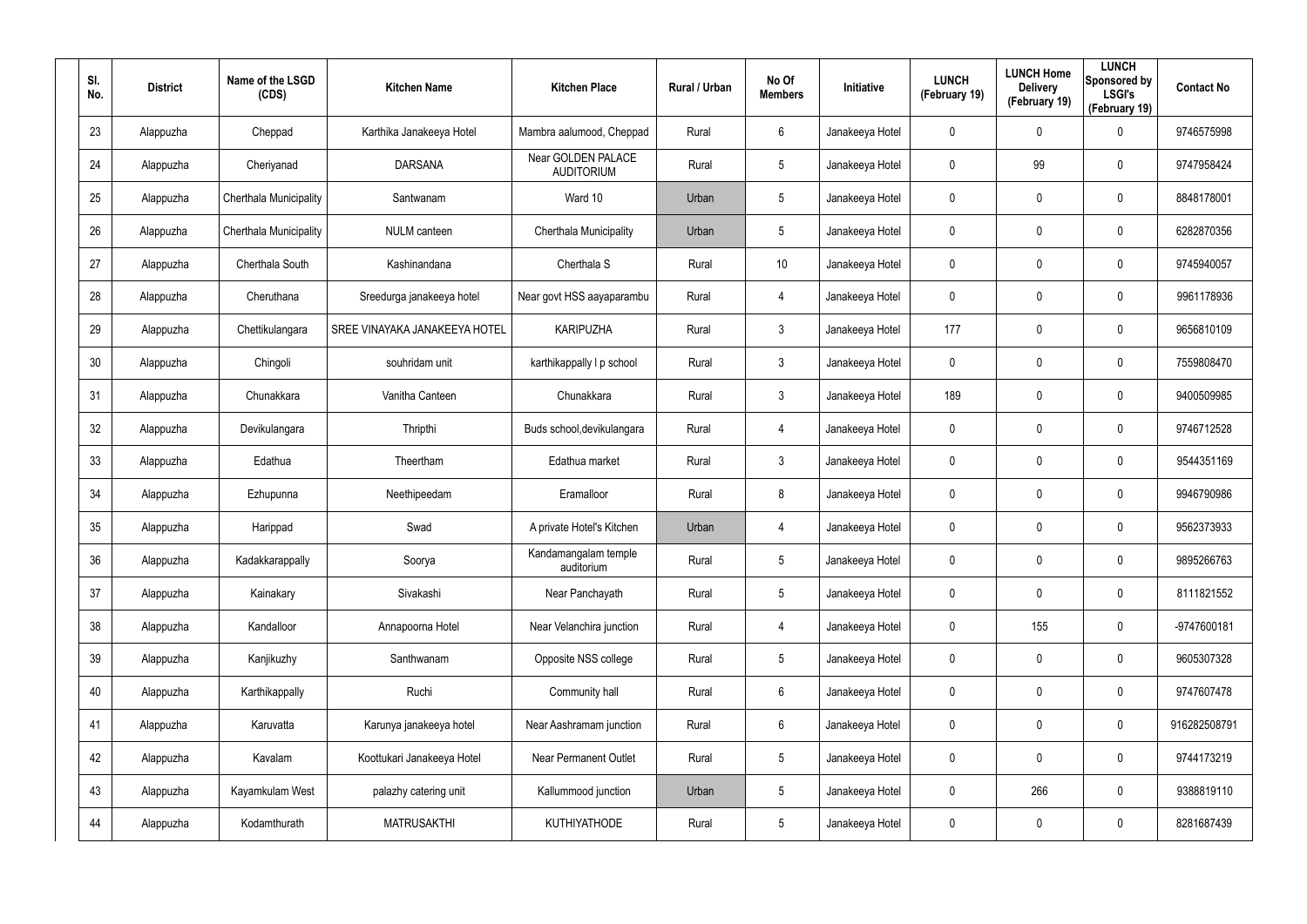|    | SI.<br>No. | <b>District</b> | Name of the LSGD<br>(CDS)   | <b>Kitchen Name</b>             | <b>Kitchen Place</b>                        | Rural / Urban | No Of<br><b>Members</b> | <b>Initiative</b> | <b>LUNCH</b><br>(February 19) | <b>LUNCH Home</b><br><b>Delivery</b><br>(February 19) | <b>LUNCH</b><br>Sponsored by<br><b>LSGI's</b><br>(February 19) | <b>Contact No</b> |
|----|------------|-----------------|-----------------------------|---------------------------------|---------------------------------------------|---------------|-------------------------|-------------------|-------------------------------|-------------------------------------------------------|----------------------------------------------------------------|-------------------|
| 89 | 45         | Alappuzha       | Krishnapuram                | Kanivu catering unit            | Near SCB, kappil                            | Rural         | 4                       | Janakeeya Hotel   | 0                             | 0                                                     | $\mathbf 0$                                                    | 9544047480        |
|    | 46         | Alappuzha       | Kumarapuram                 | Mahadeva jankeeya hotel         | Near kavarattu temple                       | Rural         | 3                       | Janakeeya Hotel   | 0                             | 0                                                     | $\mathbf 0$                                                    | 918606736168      |
|    | 47         | Alappuzha       | Kumarapuram                 | Navodhaya janakeeya hotel       | Kumarapuram                                 | Rural         | 3                       | Janakeeya Hotel   | 0                             | 0                                                     | $\mathbf 0$                                                    | 9037499871        |
|    | 48         | Alappuzha       | Kuthiyathode                | Ruchi Janakeeya Hotel           | Near kuthiyathode panchayath<br>office      | Rural         | 5                       | Janakeeya Hotel   | 0                             | 0                                                     | $\mathbf 0$                                                    | 9249269374        |
|    | 49         | Alappuzha       | Mannanchery                 | Snehitha                        | Panchayat building                          | Rural         | 4                       | Janakeeya Hotel   | 61                            | 41                                                    | $\mathbf 0$                                                    | 9544461740        |
|    | 50         | Alappuzha       | Mannar                      | Snehadhara                      | Kunnathur devasom                           | Rural         | 5                       | Janakeeya Hotel   | 245                           | 0                                                     | $\mathbf 0$                                                    | 9567853570        |
|    | 51         | Alappuzha       | Mararikulam South           | Snehasparsham                   | Kattoor                                     | Rural         | 4                       | Janakeeya Hotel   | 0                             | 80                                                    | $\mathbf 0$                                                    | 9747881642        |
|    | 52         | Alappuzha       | Mavelikara<br>Municipality  | Ruchi janakeeya hotel           | Municipality building                       | Urban         | 10 <sup>°</sup>         | Janakeeya Hotel   | 0                             | 0                                                     | $\mathbf 0$                                                    | 8289996136        |
|    | 53         | Alappuzha       | Mavelikkara<br>Thamarakulam | <b>Thripthi Catering</b>        | Thamarakulam                                | Rural         | 5                       | Janakeeya Hotel   | 194                           | 0                                                     | $\mathbf 0$                                                    | 8281558036        |
|    | 54         | Alappuzha       | Mavelikkara<br>Thekkekara   | Bhai catering                   | Pallarimangalam                             | Rural         | $5\overline{)}$         | Janakeeya Hotel   | 300                           | 0                                                     | $\mathbf 0$                                                    | 9539851155        |
|    | 55         | Alappuzha       | Mavelikkara<br>Thekkekara   | Snehatheeram                    | Kurathikkadu                                | Rural         | 5                       | Janakeeya Hotel   | 0                             | 0                                                     | $\mathbf 0$                                                    | 9656960190        |
|    | 56         | Alappuzha       | Muhamma                     | <b>SNV Catering</b>             | Near Community Health<br>Centre             | Rural         | 5                       | Janakeeya Hotel   | 180                           | 0                                                     | $\mathbf 0$                                                    | 9605388763        |
|    | 57         | Alappuzha       | Mulakkuzha                  | Snehathanal                     | Mulakkuzha                                  | Rural         | 5                       | Janakeeya Hotel   | 0                             | 40                                                    | $\mathbf 0$                                                    | 9037085079        |
|    | 58         | Alappuzha       | Muttar                      | Ruchi Catering Unit             | Panchayat Building                          | Rural         |                         | Janakeeya Hotel   | 0                             | $\mathbf 0$                                           | $\pmb{0}$                                                      | 9072276826        |
|    | 59         | Alappuzha       | Nedumudy                    | Oruma                           | Champakulam                                 | Rural         | $5\overline{)}$         | Janakeeya Hotel   | 0                             | $\mathbf 0$                                           | $\mathbf 0$                                                    | 9188536147        |
|    | 60         | Alappuzha       | Neelamperoor                | Amrutha Janakeeya Bhakshanasala | Panchayat Building                          | Rural         | $\mathbf{3}$            | Janakeeya Hotel   | 0                             | $\mathbf 0$                                           | $\mathbf 0$                                                    | 9656167060        |
|    | 61         | Alappuzha       | Nooranad                    | Amma Canteen                    | Inside market place, Noornad                | Rural         | 5                       | Janakeeya Hotel   | 268                           | 0                                                     | $\mathbf 0$                                                    | 7034377340        |
|    | 62         | Alappuzha       | Palamel                     | Arogya Canteen                  | Panchayat office compound                   | Rural         | $\overline{4}$          | Janakeeya Hotel   | 428                           | $\mathbf 0$                                           | $\mathbf 0$                                                    | 9497107651        |
|    | 63         | Alappuzha       | Pallippad                   | Annapoorneswari catering unit   | Irattakulangara junction                    | Rural         | $5\overline{)}$         | Janakeeya Hotel   | 0                             | 0                                                     | $\mathbf 0$                                                    | 9562318624        |
|    | 64         | Alappuzha       | Panavally                   | Harikrishnan                    | near nalpatheneswaram<br>temple             | Rural         |                         | Janakeeya Hotel   | 0                             | $\mathbf 0$                                           | $\mathbf 0$                                                    | 9961774363        |
|    | 65         | Alappuzha       | Pandanad                    | Sreebhadra                      | Muthavazhi                                  | Rural         | 5                       | Janakeeya Hotel   | 0                             | 0                                                     | $\mathbf 0$                                                    | 9947120239        |
|    | 66         | Alappuzha       | Pathiyoor                   | Dakshina catering unit          | Mahalekshmi auditorium,<br>kareelakulangara | Rural         | $\sqrt{5}$              | Janakeeya Hotel   | 0                             | 0                                                     | $\pmb{0}$                                                      | 9048200655        |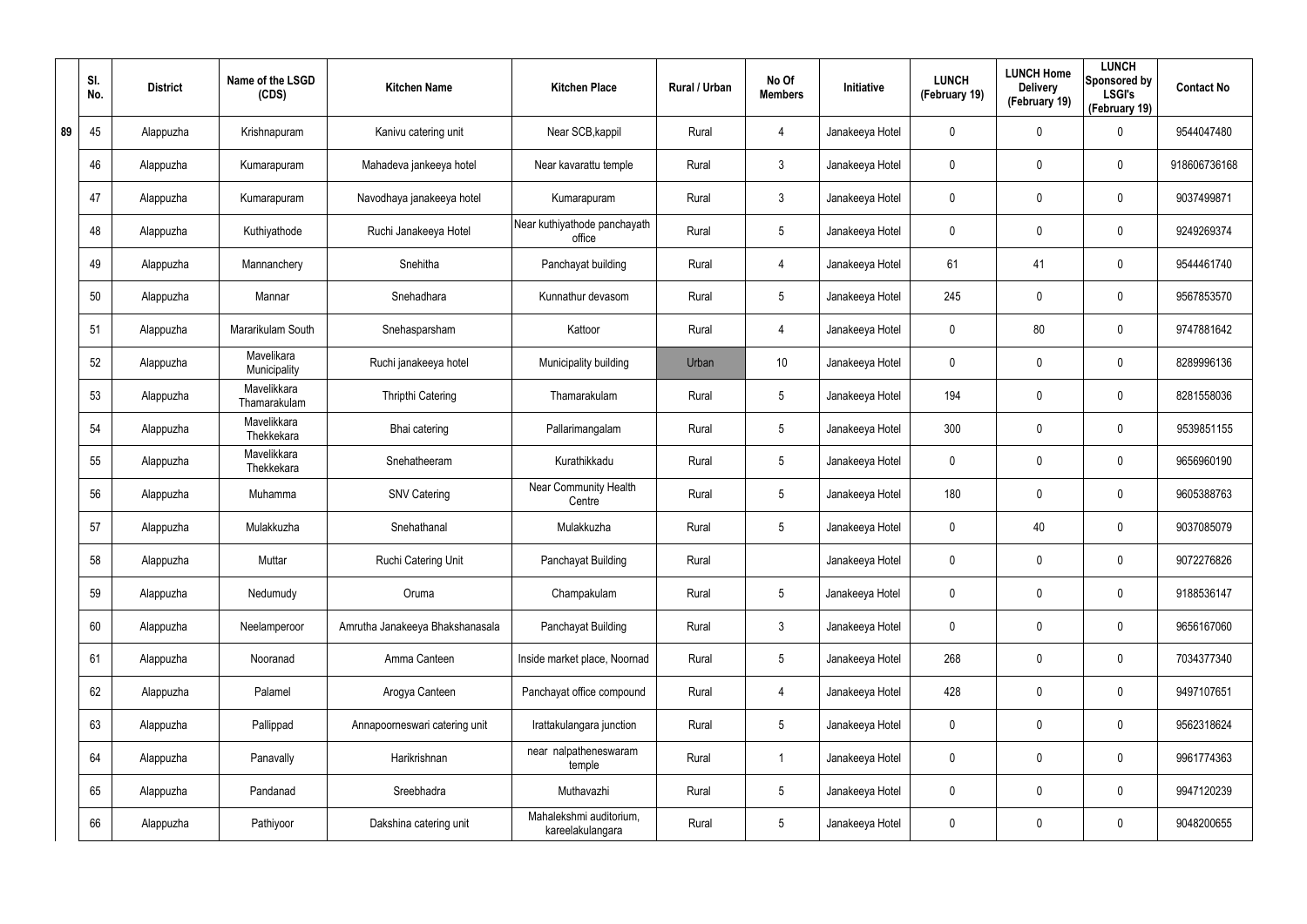| SI.<br>No. | <b>District</b> | Name of the LSGD<br>(CDS) | <b>Kitchen Name</b>         | <b>Kitchen Place</b>                                        | Rural / Urban | No Of<br><b>Members</b> | Initiative      | <b>LUNCH</b><br>(February 19) | <b>LUNCH Home</b><br><b>Delivery</b><br>(February 19) | <b>LUNCH</b><br>Sponsored by<br><b>LSGI's</b><br>(February 19) | <b>Contact No</b> |
|------------|-----------------|---------------------------|-----------------------------|-------------------------------------------------------------|---------------|-------------------------|-----------------|-------------------------------|-------------------------------------------------------|----------------------------------------------------------------|-------------------|
| 67         | Alappuzha       | Pattanakkad               | Aparna                      | Opposite of pattanakkad<br>gramapanchayath                  | Rural         | 5                       | Janakeeya Hotel | 0                             | 0                                                     | $\mathbf 0$                                                    | 9037450634        |
| 68         | Alappuzha       | Perumbalam                | Amritham                    | Near by govt hospital                                       | Rural         | 4                       | Janakeeya Hotel | 0                             | 0                                                     | $\pmb{0}$                                                      | 8592809257        |
| 69         | Alappuzha       | Pulincunnu                | Nanma Janakeeya Hotel       | Near Krishi Bhavan                                          | Rural         | 5                       | Janakeeya Hotel | 0                             | $\mathbf 0$                                           | $\pmb{0}$                                                      | 9544752465        |
| 70         | Alappuzha       | Puliyoor                  | <b>UPPUM MULAKUM</b>        | <b>INSIDE PANCHAYATH</b><br>COMPOUND                        | Rural         | 5                       | Janakeeya Hotel | 0                             | 126                                                   | $\pmb{0}$                                                      | 6238836314        |
| 71         | Alappuzha       | Punnapra North            | Annapoorneshwary            | Janajagrithi                                                | Rural         | 4                       | Janakeeya Hotel | 39                            | 69                                                    | $\pmb{0}$                                                      | 8129450136        |
| 72         | Alappuzha       | Punnapra South            | Thripthy janakeeya hotel    | Punnapra south                                              | Rural         | 9                       | Janakeeya Hotel | 0                             | 0                                                     | $\mathbf 0$                                                    | 9846179646        |
| 73         | Alappuzha       | Purakad                   | Pulari                      | Purakkad gp                                                 | Rural         | $5\phantom{.0}$         | Janakeeya Hotel | 0                             | 0                                                     | $\mathbf 0$                                                    | 7034494313        |
| 74         | Alappuzha       | Purakad                   | Thiruvonam catering service | Thottappally                                                | Rural         | 4                       | Janakeeya Hotel | 0                             | 0                                                     | $\mathbf 0$                                                    |                   |
| 75         | Alappuzha       | Ramankary                 | Kudumbashree Vanitha Hotel  | Ramankary Town, Opposite<br>Judicial First Class Magistrate | Rural         | 4                       | Janakeeya Hotel | 0                             | 0                                                     | $\pmb{0}$                                                      | 8281314746        |
| 76         | Alappuzha       | Thaicattussery            | Unarv                       | Thyakattusheri junction                                     | Rural         | 4                       | Janakeeya Hotel | 69                            | 29                                                    | $\mathbf 0$                                                    | 9605897567        |
| 77         | Alappuzha       | Thakazhy                  | Thripthi Thakazhy           | <b>GBHSS Thakazhy</b>                                       | Rural         | 6                       | Janakeeya Hotel | 0                             | 0                                                     | $\mathbf 0$                                                    | 9747405368        |
| 78         | Alappuzha       | Thalavady                 | Sakthi                      | Panayanbnoorkavu Temple<br>Auditorium                       | Rural         | $5\phantom{.0}$         | Janakeeya Hotel | 0                             | 0                                                     | $\mathbf 0$                                                    |                   |
| 79         | Alappuzha       | Thannermukkom             | Patheyam                    | Panchayath office                                           | Rural         | 4                       | Janakeeya Hotel | 0                             | 0                                                     | $\boldsymbol{0}$                                               | 9633933288        |
| 80         | Alappuzha       | Thazhakkara               | Akshaya catering            | Building at glassfactory<br>junction                        | Rural         | 5                       | Janakeeya Hotel | 0                             | $\mathbf 0$                                           | $\pmb{0}$                                                      | 9847177930        |
| 81         | Alappuzha       | Thiruvanvandoor           | <b>SREE KRISHNA</b>         | Near pravinkoodu junction,                                  | Rural         | $5\phantom{.0}$         | Janakeeya Hotel | $\mathbf 0$                   | 118                                                   | $\mathbf 0$                                                    | 9446627175        |
| 82         | Alappuzha       | Thrikkunnappuzha          | Akshara janakeeya hotel     | KV jetty road                                               | Rural         | $5\phantom{.0}$         | Janakeeya Hotel | $\mathbf 0$                   | $\mathbf 0$                                           | $\mathbf 0$                                                    | 918891921223      |
| 83         | Alappuzha       | Thuravoor                 | RUCHI JANAKEEYA HOTEL       | Near alakkaparambu                                          | Rural         | $5\phantom{.0}$         | Janakeeya Hotel | 0                             | $\mathbf 0$                                           | $\mathbf 0$                                                    | 8157934346        |
| 84         | Alappuzha       | Vallikunnam               | Samthripthi                 | Padayanivattom temple<br>Auditorium                         | Rural         | 4                       | Janakeeya Hotel | 89                            | $\mathbf 0$                                           | $\mathbf 0$                                                    | 8078962129        |
| 85         | Alappuzha       | Vayalar                   | Five star                   | Near Nagamkulangara Market                                  | Rural         | $5\phantom{.0}$         | Janakeeya Hotel | 0                             | 0                                                     | $\mathbf 0$                                                    | 8606081847        |
| 86         | Alappuzha       | Veeyapuram                | Swad 2                      | Veeyapuram jn                                               | Rural         | $5\phantom{.0}$         | Janakeeya Hotel | $\mathbf 0$                   | $\mathbf 0$                                           | $\pmb{0}$                                                      |                   |
| 87         | Alappuzha       | Veeyapuram                | Karuthal                    | Payippad LPS                                                | Rural         | 5                       | Janakeeya Hotel | 0                             | 0                                                     | $\mathbf 0$                                                    | 8606846513        |
| 88         | Alappuzha       | Veliyanad                 | Manus Janakeeya Hotel       | Kurishmoodu, Near Veliyanadu<br>Grama Panchayat             | Rural         | $\mathfrak{Z}$          | Janakeeya Hotel | 0                             | 0                                                     | $\pmb{0}$                                                      | 8086782924        |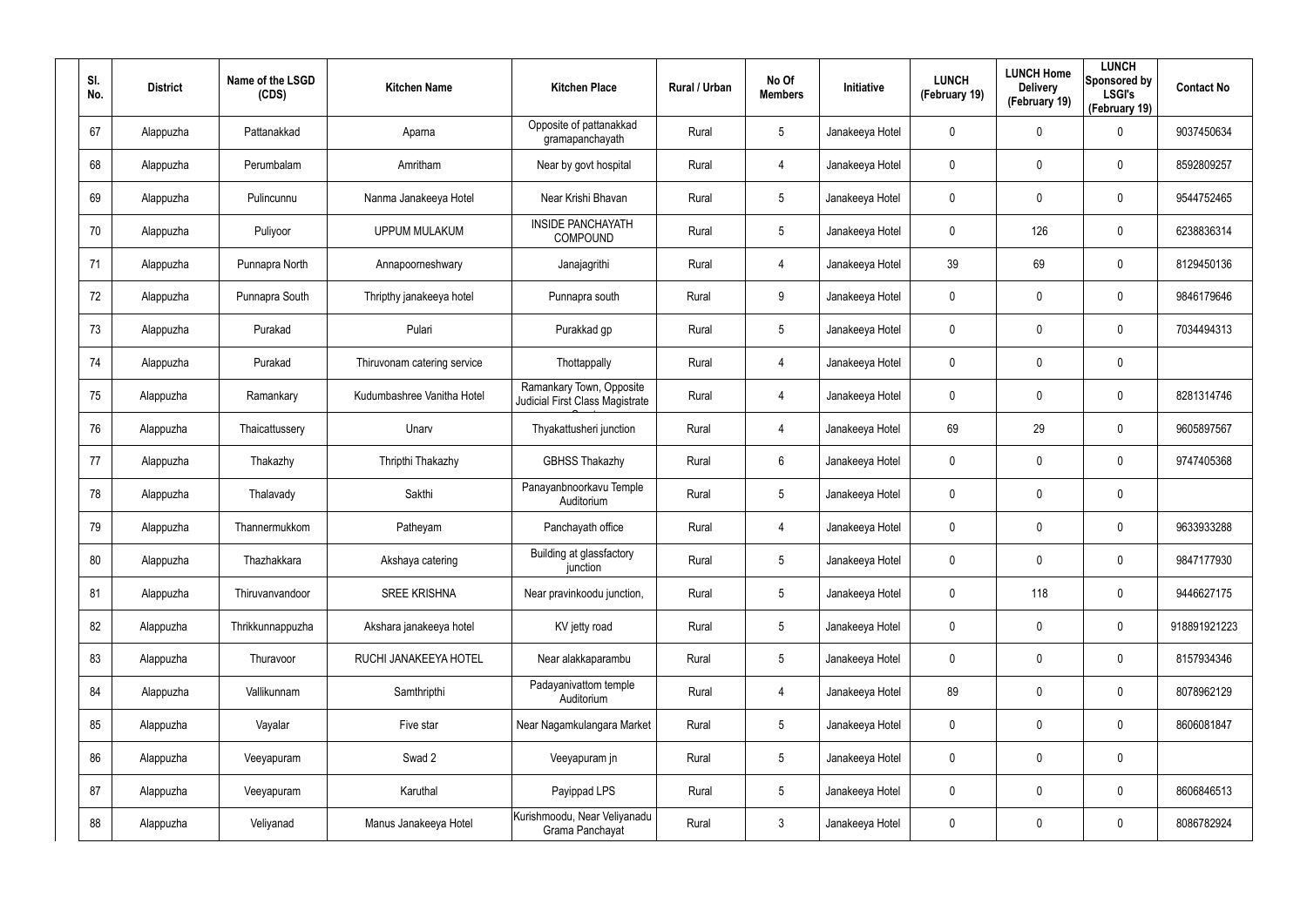|    | SI.<br>No.     | <b>District</b> | Name of the LSGD<br>(CDS) | <b>Kitchen Name</b>              | <b>Kitchen Place</b>         | Rural / Urban | No Of<br><b>Members</b> | Initiative      | <b>LUNCH</b><br>(February 19) | <b>LUNCH Home</b><br><b>Delivery</b><br>(February 19) | <b>LUNCH</b><br>Sponsored by<br><b>LSGI's</b><br>(February 19) | <b>Contact No</b> |
|----|----------------|-----------------|---------------------------|----------------------------------|------------------------------|---------------|-------------------------|-----------------|-------------------------------|-------------------------------------------------------|----------------------------------------------------------------|-------------------|
|    | 89             | Alappuzha       | Venmoney                  | Annapoorna                       | Poyka                        | Rural         | $5\phantom{.0}$         | Janakeeya Hotel | 0                             | 160                                                   | $\mathbf 0$                                                    |                   |
| 89 |                |                 |                           |                                  |                              |               | 423                     |                 | 3470                          | 2889                                                  | 57                                                             |                   |
|    | -1             | Ernakulam       | Aikkaranad                | Subiksha Janakeeya Hotel         | Kolancherry                  | Rural         | $\overline{4}$          | Janakeeya Hotel | 487                           | 0                                                     | $\mathbf 0$                                                    | 9074033529        |
|    | $\overline{2}$ | Ernakulam       | Alengade                  | Kasthurba kitchen                | Neerikkode                   | Rural         | $\mathbf{3}$            | Janakeeya Hotel | 140                           | 0                                                     | $\mathbf 0$                                                    | 9388462558        |
|    | 3              | Ernakulam       | Alengade                  | Thanima foods                    | Koduvazhanga                 | Rural         | 3 <sup>1</sup>          | Janakeeya Hotel | 0                             | 0                                                     | $\mathbf 0$                                                    | 9349013322        |
|    |                | Ernakulam       | Alengade                  | Mr.Bakers                        | Malikam peedika              | Rural         | $\mathbf{3}$            | Janakeeya Hotel | 19                            | 0                                                     | $\mathbf 0$                                                    | 9633887779        |
|    | 5              | Ernakulam       | Aluva                     | Ruchi janakeeya hotel            | Aluva                        | Urban         | $\overline{4}$          | Janakeeya Hotel | 98                            | 0                                                     | $\mathbf 0$                                                    | 9947236080        |
|    | 6              | Ernakulam       | Amballoor                 | Dhanshree catering               | St.ignatius schools Amballur | Rural         | $5\overline{)}$         | Janakeeya Hotel | 135                           | 0                                                     | $\mathbf 0$                                                    | 8330081552        |
|    |                | Ernakulam       | Angamaly                  | Cafe Shree Canteen               | <b>Municipality Canteen</b>  | Urban         | $5\overline{)}$         | Janakeeya Hotel | 315                           | 0                                                     | $\mathbf 0$                                                    | 9656619614        |
|    | 8              | Ernakulam       | Angamaly                  | Cafe Kudumbashree                | T B Junction                 | Urban         | 3                       | Janakeeya Hotel | 195                           | 0                                                     | $\mathbf 0$                                                    | 9447924974        |
|    | 9              | Ernakulam       | Arakuzha                  | Ruchi Janakeeya hotel, Arakkuzha | Pandappilly                  | Rural         | $5\phantom{.0}$         | Janakeeya Hotel | 0                             | 0                                                     | $\mathbf 0$                                                    | 9744864225        |
|    | 10             | Ernakulam       | Assamannoor               | New Life kudumbasree Hotel       | Cherukunnam                  | Rural         | $\mathbf{3}$            | Janakeeya Hotel | 0                             | 0                                                     | $\mathbf 0$                                                    | 9656729450        |
|    | 11             | Ernakulam       | Avoly                     | Janakeeya Hotel, Avoli           | Hostel Junction, Avoli       | Rural         | $\mathbf{3}$            | Janakeeya Hotel | 173                           | 0                                                     | $\mathbf 0$                                                    | 9847983621        |
|    | 12             | Ernakulam       | Ayavana                   | Keralashree Janakeeya hotel      | Ayavana                      | Rural         | $\sqrt{5}$              | Janakeeya Hotel | 29                            | $\mathbf 0$                                           | $\pmb{0}$                                                      | 9744864210        |
|    | 13             | Ernakulam       | Ayyampuzha                | Sneha Janakeeya Hotel            | Ayyamppuzha                  | Rural         | $\overline{4}$          | Janakeeya Hotel | 337                           | $\mathbf 0$                                           | $\mathbf 0$                                                    | 8590753551        |
|    | 14             | Ernakulam       | Ayyampuzha                | Five Star Hotel and Catering     | Panchayat Junction           | Rural         | $\overline{4}$          | Janakeeya Hotel | 94                            | $\mathbf 0$                                           | $\mathbf 0$                                                    | 9744836324        |
|    | 15             | Ernakulam       | Chendamangalam            | Anugraha Kudumbashree hotel      | Vadakkumpuram                | Rural         | $5\phantom{.0}$         | Janakeeya Hotel | 198                           | $\mathbf 0$                                           | $\mathbf 0$                                                    | 9061419729        |
|    | 16             | Ernakulam       | Chengamanade              | Mythri janakeeya hotel           | Purayar                      | Rural         | $5\phantom{.0}$         | Janakeeya Hotel | 0                             | $\mathbf 0$                                           | $\mathbf 0$                                                    | 9496818865        |
|    | 17             | Ernakulam       | Cheranalloor              | Chaithanya Janakeeya hotel       | Vishnupuram                  | Rural         | $5\phantom{.0}$         | Janakeeya Hotel | 0                             | 0                                                     | $\mathbf 0$                                                    | 9747411465        |
|    | 18             | Ernakulam       | Cheranalloor              | Adukkala                         | Chittoor                     | Rural         | $5\phantom{.0}$         | Janakeeya Hotel | 0                             | $\mathbf 0$                                           | $\mathbf 0$                                                    | 9846423001        |
|    | 19             | Ernakulam       | Chittattukara             | Swadh Janakeeya Hotel            | Neendoor                     | Rural         | $5\phantom{.0}$         | Janakeeya Hotel | 239                           | 0                                                     | $\mathbf 0$                                                    | 9447812788        |
|    | 20             | Ernakulam       | Choornikkara              | Metro hotel                      | Ambattukavu                  | Rural         | $\mathfrak{Z}$          | Janakeeya Hotel | 300                           | 0                                                     | $\bf{0}$                                                       | 9605319455        |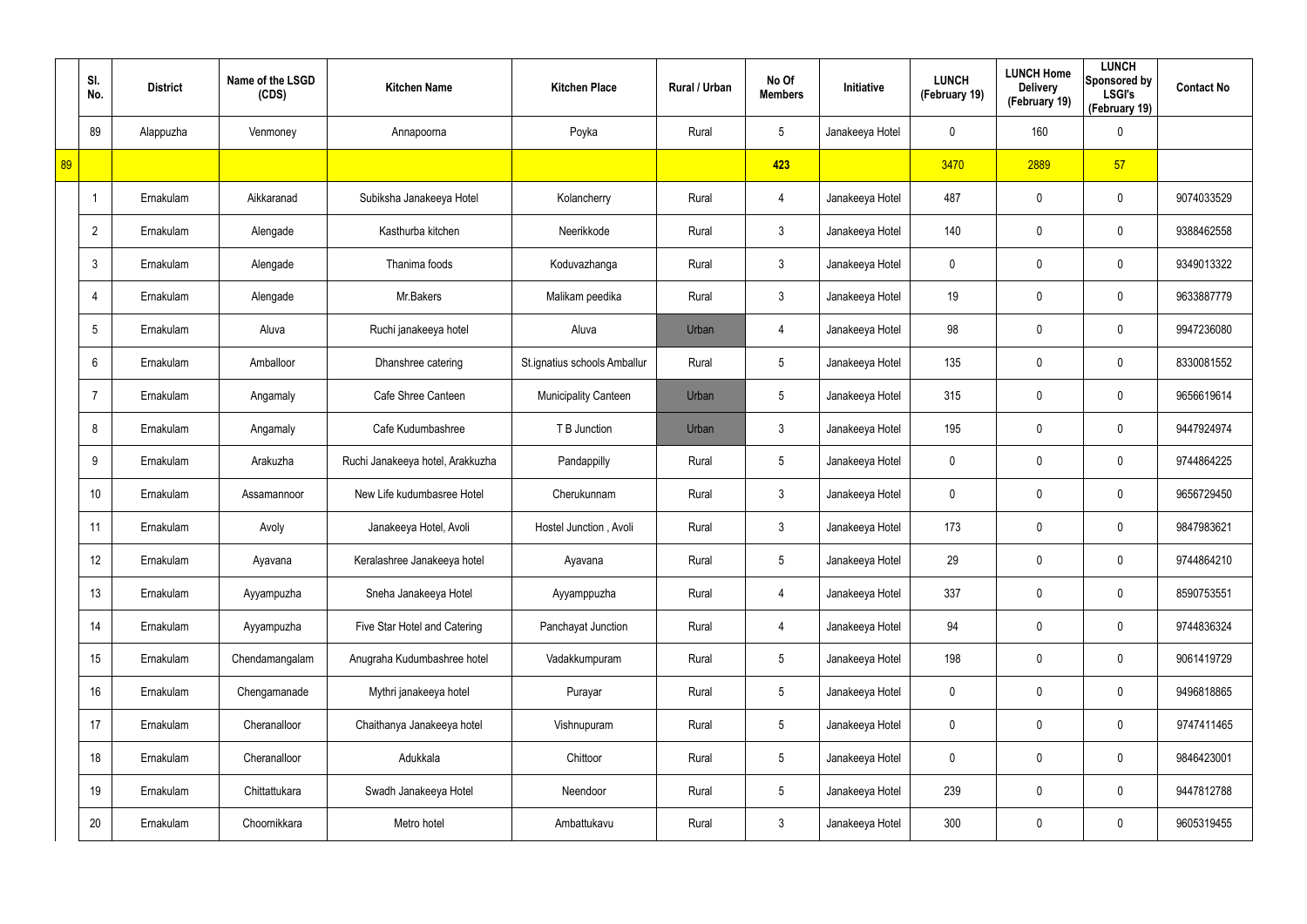| SI.<br>No. | <b>District</b> | Name of the LSGD<br>(CDS) | <b>Kitchen Name</b>                | <b>Kitchen Place</b>                 | Rural / Urban | No Of<br><b>Members</b> | <b>Initiative</b> | <b>LUNCH</b><br>(February 19) | <b>LUNCH Home</b><br><b>Delivery</b><br>(February 19) | <b>LUNCH</b><br>Sponsored by<br><b>LSGI's</b><br>(February 19) | <b>Contact No</b> |
|------------|-----------------|---------------------------|------------------------------------|--------------------------------------|---------------|-------------------------|-------------------|-------------------------------|-------------------------------------------------------|----------------------------------------------------------------|-------------------|
| 21         | Ernakulam       | Chottanikkara             | Ahalya Cafe                        | Kottayatthupara                      | Rural         | 6                       | Janakeeya Hotel   | 65                            | 0                                                     | $\mathbf 0$                                                    | 9567512337        |
| 22         | Ernakulam       | Edakkattuvayal            | SANDHVANAM JANAKEEYA HOTEL         | <b>PEPPATHI</b>                      | Rural         | $\mathbf{3}$            | Janakeeya Hotel   | 0                             | 0                                                     | $\mathbf 0$                                                    | 9447047980        |
| 23         | Ernakulam       | Edathala                  | Veetiloru oonne                    | Manalimukke                          | Rural         | $\mathbf{3}$            | Janakeeya Hotel   | 227                           | 0                                                     | $\pmb{0}$                                                      |                   |
| 24         | Ernakulam       | Edathala                  | Souhridam Kudumbashree canteen     | Edathala                             | Rural         | $\mathbf{3}$            | Janakeeya Hotel   | 245                           | 0                                                     | $\mathbf 0$                                                    | 7593057378        |
| 25         | Ernakulam       | Edavanakkad               | Royal Hotel                        | Edavanakad                           | Rural         | $\mathbf{3}$            | Janakeeya Hotel   | 0                             | 0                                                     | $\mathbf 0$                                                    | 9446742863        |
| 26         | Ernakulam       | Elanji                    | janakiya hotel elanji              | elanji punjayathu junction           | Rural         | $5\phantom{.0}$         | Janakeeya Hotel   | 0                             | 0                                                     | $\mathbf 0$                                                    | 8921266850        |
| 27         | Ernakulam       | Eloor                     | Nalanandhana janakeeya hotel       | Eloor                                | Urban         | $\mathbf{3}$            | Janakeeya Hotel   | 126                           | 0                                                     | $\mathbf 0$                                                    | 8848524108        |
| 28         | Ernakulam       | Ezhikkara                 | Sree Rajarajeswari Janakeeya Hotel | Ezhikkara                            | Rural         | $5\overline{)}$         | Janakeeya Hotel   | 90                            | 0                                                     | $\mathbf 0$                                                    | 7558020438        |
| 29         | Ernakulam       | Kadungalloor              | Snehitha janakeeya hotel           | Kadungalloor                         | Rural         | $\mathbf{3}$            | Janakeeya Hotel   | 0                             | 0                                                     | $\mathbf 0$                                                    | $9.20E+11$        |
| 30         | Ernakulam       | Kalady                    | Jyothi Vanitha Canteen             | Kalady                               | Rural         | $5\overline{)}$         | Janakeeya Hotel   | 0                             | 0                                                     | $\mathbf 0$                                                    | 9544624439        |
| 31         | Ernakulam       | <b>Kalamassery East</b>   | Thanima Janakeeya Hotel            | Kangarappady Medical college<br>Road | Urban         | $\mathbf{3}$            | Janakeeya Hotel   | 309                           | 0                                                     | $\mathbf 0$                                                    | 9745481742        |
| 32         | Ernakulam       | <b>Kalamassery East</b>   | Nanma janakeeya hotel              | HMT, kalammassery                    | Urban         | $\mathbf{3}$            | Janakeeya Hotel   | 291                           | 0                                                     | $\mathbf 0$                                                    | 9061986861        |
| 33         | Ernakulam       | Kalamassery West          | Pulari janakeeya hotel             | Kunamthai                            | Urban         | $\mathbf{3}$            | Janakeeya Hotel   | 437                           | $\mathbf 0$                                           | $\mathbf 0$                                                    | 7736594305        |
| 34         | Ernakulam       | Kalamassery West          | Kismath janakeeya hotel            | Vattekkunnam                         | Urban         | $\mathfrak{Z}$          | Janakeeya Hotel   | 0                             | 0                                                     | $\pmb{0}$                                                      | 9895049873        |
| 35         | Ernakulam       | Kalloorkkad               | Puthuma Janakeeya Hotel            | Kallorkkad                           | Rural         | $\mathbf{3}$            | Janakeeya Hotel   | 235                           | $\mathbf 0$                                           | $\mathbf 0$                                                    | 7558091353        |
| 36         | Ernakulam       | Kanjoor                   | Ammachiyude Adukkala               | Parappuram                           | Rural         | $\mathbf{3}$            | Janakeeya Hotel   | 195                           | 0                                                     | $\mathbf 0$                                                    | 8547064578        |
| 37         | Ernakulam       | Karukutty                 | Anugraha Janakeeya Hotel           | Pallissery                           | Rural         | $5\phantom{.0}$         | Janakeeya Hotel   | 98                            | 0                                                     | $\mathbf 0$                                                    | 8943838295        |
| 38         | Ernakulam       | Karumalloor               | Koottayma janakeeya hotel          | Kariyachira                          | Rural         | 4                       | Janakeeya Hotel   | 83                            | 0                                                     | $\mathbf 0$                                                    | 8281548828        |
| 39         | Ernakulam       | Kavalangad                | Five star Janakeeya Hotel          | Nellimattom                          | Rural         | $5\phantom{.0}$         | Janakeeya Hotel   | 280                           | 0                                                     | $\mathbf 0$                                                    | 9744705648        |
| 40         | Ernakulam       | Keerampara                | Abhaya Janakeeya Hotel             | Punnekkad                            | Rural         | 4                       | Janakeeya Hotel   | 0                             | 0                                                     | $\mathbf 0$                                                    | 9074528135        |
| 41         | Ernakulam       | Keezhmad                  | Sadyalayam janakeeya hotel         | Keezhmad                             | Rural         | $5\phantom{.0}$         | Janakeeya Hotel   | 110                           | 0                                                     | $\mathbf 0$                                                    | 7012778281        |
| 42         | Ernakulam       | Kochi East                | ANNAPOORNA JANAKEEYA HOTEL         | ALINCHUVADU                          | Urban         | $5\phantom{.0}$         | Janakeeya Hotel   | 190                           | 0                                                     | $\pmb{0}$                                                      | 9567529849        |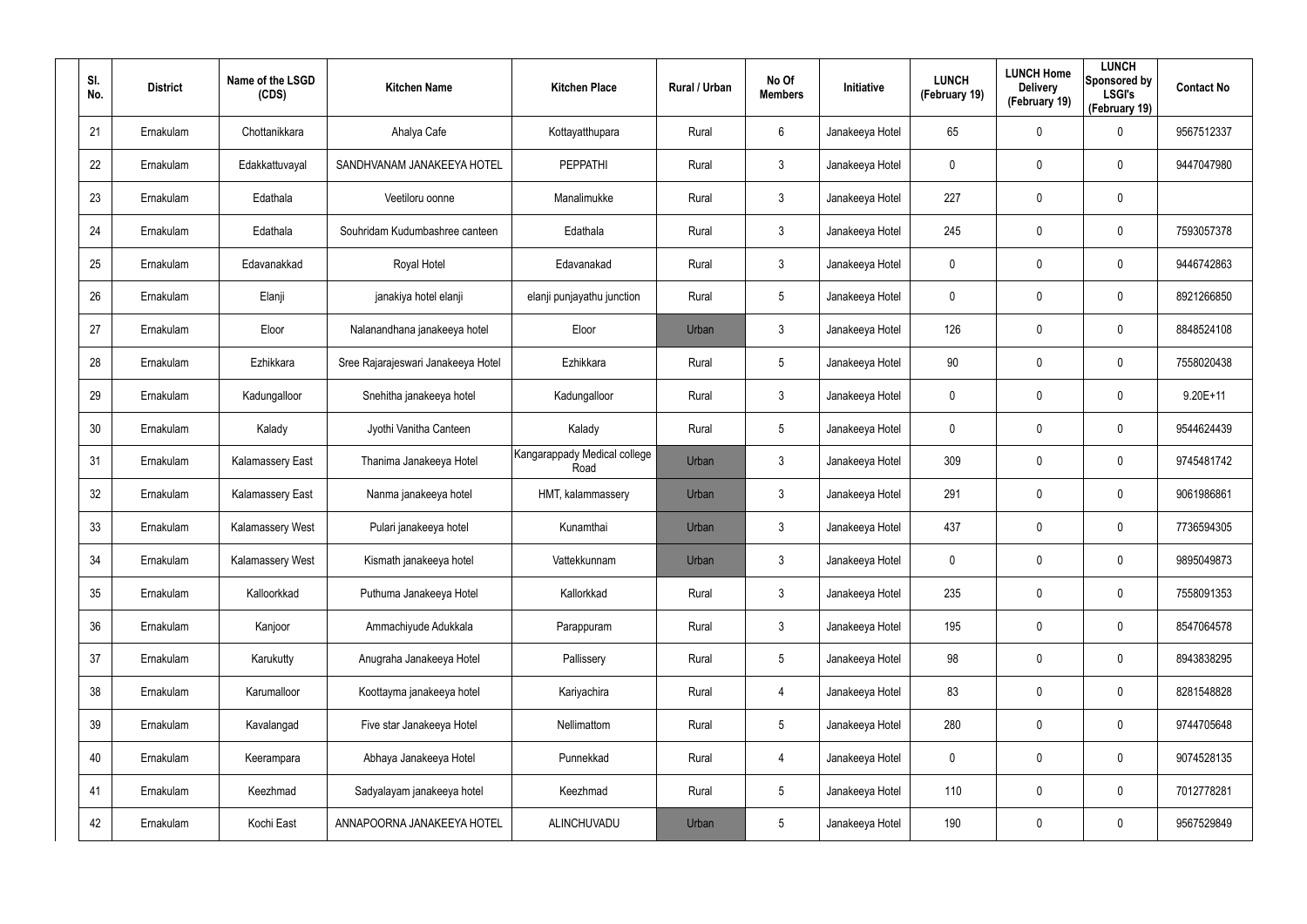|     | SI.<br>No. | <b>District</b> | Name of the LSGD<br>(CDS) | <b>Kitchen Name</b>        | <b>Kitchen Place</b>                      | Rural / Urban | No Of<br><b>Members</b> | Initiative      | <b>LUNCH</b><br>(February 19) | <b>LUNCH Home</b><br><b>Delivery</b><br>(February 19) | <b>LUNCH</b><br>Sponsored by<br><b>LSGI's</b><br>(February 19) | <b>Contact No</b> |
|-----|------------|-----------------|---------------------------|----------------------------|-------------------------------------------|---------------|-------------------------|-----------------|-------------------------------|-------------------------------------------------------|----------------------------------------------------------------|-------------------|
|     | 43         | Ernakulam       | Kochi East                | YUMMEES KITCHEN            | VADUTHALA                                 | Urban         | $5\phantom{.0}$         | Janakeeya Hotel | 144                           | 0                                                     | $\mathbf 0$                                                    | 9497680558        |
|     | 44         | Ernakulam       | Kochi East                | <b>ORUMA KITCHEN</b>       | <b>PACHALAM</b>                           | Urban         | $\mathbf{3}$            | Janakeeya Hotel | 243                           | 0                                                     | $\pmb{0}$                                                      | 9497680558        |
|     | 45         | Ernakulam       | Kochi East                | <b>PONPULARI</b>           | <b>KEERHI NAGAR,</b><br><b>ELAMAKKARA</b> | Urban         | $\mathfrak{Z}$          | Janakeeya Hotel | 346                           | $\mathbf 0$                                           | $\pmb{0}$                                                      | 9446607548        |
|     | 46         | Ernakulam       | Kochi East                | <b>RUCHI CATERING</b>      | PUNNACKAL                                 | Urban         | $5\phantom{.0}$         | Janakeeya Hotel | 327                           | 0                                                     | $\mathbf 0$                                                    | 9947080022        |
|     | 47         | Ernakulam       | Kochi East                | Samrudhi @ Kochi           | Ernakulam North                           | Urban         | 14                      | Janakeeya Hotel | 1605                          | 1000                                                  | $\mathbf 0$                                                    | 9048609615        |
|     | 48         | Ernakulam       | Kochi South               | NEW AKSHAYA HOTEL          | PONNURUNNI                                | Urban         | $5\phantom{.0}$         | Janakeeya Hotel | 484                           | 0                                                     | $\pmb{0}$                                                      | 8547855284        |
|     | 49         | Ernakulam       | Kochi South               | <b>AMMAS KITCHEN</b>       | <b>THEVARA</b>                            | Urban         | 4                       | Janakeeya Hotel | 387                           | 0                                                     | $\pmb{0}$                                                      | 8547855284        |
|     | 50         | Ernakulam       | Kochi South               | <b>FRIENDS</b>             | <b>MINI PARK</b>                          | Urban         | $5\phantom{.0}$         | Janakeeya Hotel | 165                           | 0                                                     | $\mathbf 0$                                                    | 9567127064        |
|     | 51         | Ernakulam       | Kochi West                | NAMMUDE ADUKKALA           | <b>ERAVELI COLONY</b>                     | Urban         | $5\phantom{.0}$         | Janakeeya Hotel | 697                           | 0                                                     | $\pmb{0}$                                                      | 9496025576        |
|     | 52         | Ernakulam       | Kochi West                | PUTHUMA KUDUMBASHREE HOTEL | PALLURUTHY NADA                           | Urban         | $5\phantom{.0}$         | Janakeeya Hotel | 160                           | 0                                                     | $\mathbf 0$                                                    | 9496025576        |
|     | 53         | Ernakulam       | Kochi West                | USHUS KUDUMBASHREE HOTEL   | <b>FORT KOCHI</b>                         | Urban         | 4                       | Janakeeya Hotel | 342                           | 0                                                     | $\mathbf 0$                                                    | 9847866090        |
|     | 54         | Ernakulam       | Koothattukulam            | Niravu janakeeya hotel     | Near ksrtc bus stand<br>koothattukulam    | Urban         | $\mathbf{3}$            | Janakeeya Hotel | 189                           | 0                                                     | $\mathbf 0$                                                    | 9656619614        |
|     | 55         | Ernakulam       | Koovappady                | Kaipunyam Janakeeya hotel  | Koovappady                                | Rural         | $5\phantom{.0}$         | Janakeeya Hotel | 88                            | 0                                                     | $\mathbf 0$                                                    | 9526628158        |
|     | 56         | Ernakulam       | Kothamangalam             | P.K Janakeeya hotel        | Kothamangalam                             | Urban         | $\mathbf{3}$            | Janakeeya Hotel | 315                           | $\mathbf 0$                                           | $\pmb{0}$                                                      | 8156869114        |
|     | 57         | Ernakulam       | Kothamangalam             | Thanima catering unit      | Kothamangalam                             | Urban         | $\mathfrak{Z}$          | Janakeeya Hotel | 98                            | $\mathbf 0$                                           | $\mathbf 0$                                                    | 9846664377        |
| 114 | 58         | Ernakulam       | Kottapady                 | Janakeeya Hotel            | Kottappady junction                       | Rural         | $\mathfrak{Z}$          | Janakeeya Hotel | 159                           | $\mathbf 0$                                           | $\mathbf 0$                                                    | 9497406993        |
|     | 59         | Ernakulam       | Kottuvally                | Amritha Janakeeya Hotel    | kottuvally                                | Rural         | $5\phantom{.0}$         | Janakeeya Hotel | 59                            | $\mathbf 0$                                           | $\mathbf 0$                                                    | 8590034196        |
|     | 60         | Ernakulam       | Kumbalam                  | JANAKEEYA HOTEL KUMBALAM   | <b>MADAVANA</b>                           | Rural         | $5\phantom{.0}$         | Janakeeya Hotel | 358                           | 0                                                     | $\mathbf 0$                                                    | 9746652717        |
|     | 61         | Ernakulam       | Kumbalangy                | St Antoneys kudumbashree   | OLD POST OFFICE                           | Rural         | $\mathfrak{Z}$          | Janakeeya Hotel | 165                           | 0                                                     | $\mathbf 0$                                                    | 8138860764        |
|     | 62         | Ernakulam       | Kunnathunad               | Thripthi Janakeeya Hotel   | Pallikkara                                | Rural         | $6\phantom{.}6$         | Janakeeya Hotel | 74                            | 0                                                     | $\mathbf 0$                                                    | 9744561425        |
|     | 63         | Ernakulam       | Kunnukara                 | Greenchilly cafe           | Kunnukara                                 | Rural         | $\mathfrak{Z}$          | Janakeeya Hotel | 38                            | 0                                                     | $\mathbf 0$                                                    | 9496852989        |
|     | 64         | Ernakulam       | Kunnukara                 | Thanima canteen            | North aduvassery                          | Rural         | $5\phantom{.0}$         | Janakeeya Hotel | 37                            | 0                                                     | $\mathsf{0}$                                                   | 9744200583        |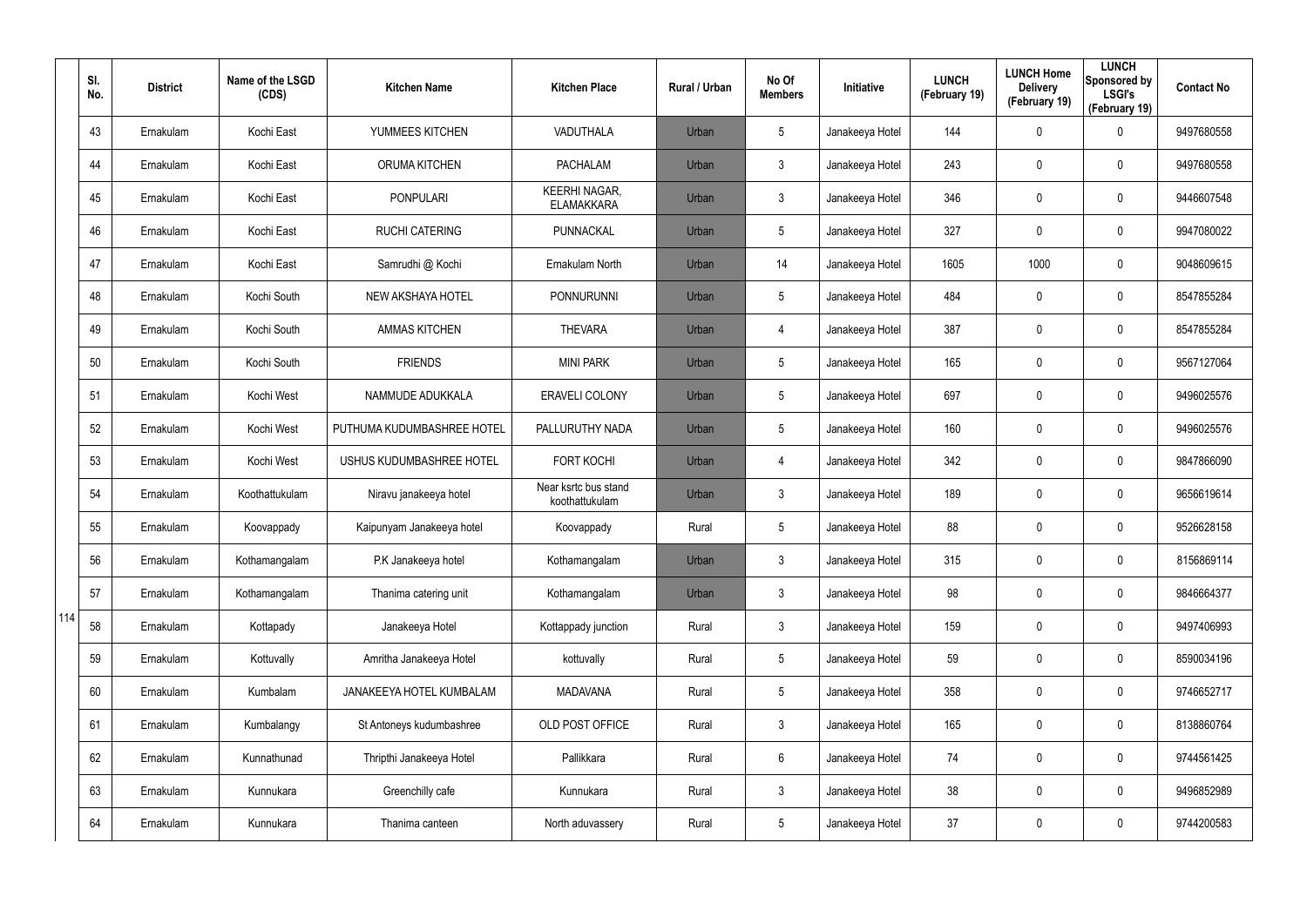| SI.<br>No. | <b>District</b> | Name of the LSGD<br>(CDS) | <b>Kitchen Name</b>              | <b>Kitchen Place</b>      | Rural / Urban | No Of<br><b>Members</b> | <b>Initiative</b> | <b>LUNCH</b><br>(February 19) | <b>LUNCH Home</b><br><b>Delivery</b><br>(February 19) | <b>LUNCH</b><br>Sponsored by<br><b>LSGI's</b><br>(February 19) | <b>Contact No</b> |
|------------|-----------------|---------------------------|----------------------------------|---------------------------|---------------|-------------------------|-------------------|-------------------------------|-------------------------------------------------------|----------------------------------------------------------------|-------------------|
| 65         | Ernakulam       | Kuttampuzha               | Nila kudumbashree janakiya hotel | Mini stadium, vadattupara | Rural         | 6                       | Janakeeya Hotel   | 0                             | 0                                                     | $\mathbf 0$                                                    | 9496754018        |
| 66         | Ernakulam       | Kuzhippilly               | Janakeeya hotel                  | Kuzhupilli                | Rural         | $\mathbf 0$             | Janakeeya Hotel   | 122                           | 0                                                     | $\mathbf 0$                                                    | 9744631998        |
| 67         | Ernakulam       | Malayattoor               | Whats app Janakeeya Hotel        | Thottuva                  | Rural         | $\mathbf{3}$            | Janakeeya Hotel   | 328                           | 0                                                     | $\mathbf 0$                                                    | $9.19E + 11$      |
| 68         | Ernakulam       | Malayattoor               | Natturuchi Janakeeya Hotel       | Ettakkadavu               | Rural         | $\mathbf{3}$            | Janakeeya Hotel   | 298                           | 0                                                     | $\mathbf 0$                                                    | 9745470234        |
| 69         | Ernakulam       | Maneed                    | Coral Island                     | Maneed                    | Rural         | $\overline{4}$          | Janakeeya Hotel   | 137                           | 0                                                     | $\pmb{0}$                                                      | 7012652495        |
| 70         | Ernakulam       | Manjalloor                | Thanima Kudumbashree hotel       | Vazhakkulam               | Rural         | $5\phantom{.0}$         | Janakeeya Hotel   | 296                           | 0                                                     | $\mathbf 0$                                                    | 7306907918        |
| 71         | Ernakulam       | Manjapra                  | Sara's Kitchen                   | Puthenpalli               | Rural         | $\mathbf{3}$            | Janakeeya Hotel   | 266                           | 0                                                     | $\mathbf 0$                                                    | 8547392730        |
| 72         | Ernakulam       | Maradu                    | <b>VANITHA HOTEL</b>             | <b>KUNDANNOR JN</b>       | Urban         | 4                       | Janakeeya Hotel   | 0                             | 0                                                     | $\mathbf 0$                                                    | 9349505008        |
| 73         | Ernakulam       | Marady                    | Janakeeya hotel, Marady          | Unnakkuppa                | Rural         | $\overline{4}$          | Janakeeya Hotel   | 0                             | 0                                                     | $\mathbf 0$                                                    | 9947943177        |
| 74         | Ernakulam       | Mazhuvannoor              | Sruthi Janakeeya Hotel           | Valayanchirangara         | Rural         | $\mathbf{3}$            | Janakeeya Hotel   | 201                           | 0                                                     | $\mathbf 0$                                                    | 9747924485        |
| 75         | Ernakulam       | Mookkannoor               | Mammaks Kitchen                  | Mookkannoor               | Rural         | $\mathbf{3}$            | Janakeeya Hotel   | 0                             | 0                                                     | $\mathbf 0$                                                    | $9.19E + 11$      |
| 76         | Ernakulam       | Mudakkuzha                | Janakeeya Hotel                  | Mudakkuzha                | Rural         | $\mathbf{3}$            | Janakeeya Hotel   | 36                            | 0                                                     | $\mathbf 0$                                                    | $9.19E + 11$      |
| 77         | Ernakulam       | Mulanthuruthy             | Sulabha                          | karikode, mulanthuruthy   | Rural         | $\mathbf 0$             | Janakeeya Hotel   | 210                           | $\mathbf 0$                                           | $\mathbf 0$                                                    | 9633427553        |
| 78         | Ernakulam       | Mulavukad                 | Kudumbashree Veetile bakshanam   | Mulavukad                 | Rural         | $5\phantom{.0}$         | Janakeeya Hotel   | 98                            | 24                                                    | $\pmb{0}$                                                      | 9061339557        |
| 79         | Ernakulam       | Muvattupuzha              | Oottupura                        | Muvattupuzha              | Urban         | $\mathbf{3}$            | Janakeeya Hotel   | 293                           | $\mathbf 0$                                           | $\pmb{0}$                                                      |                   |
| 80         | Ernakulam       | Nayarambalam              | Four star cafe                   | Nayarambalam              | Rural         | $\mathbf{3}$            | Janakeeya Hotel   | 58                            | $\mathbf 0$                                           | $\mathbf 0$                                                    | 8891755948        |
| 81         | Ernakulam       | Nedumbassery              | Thani Nadan                      | Athani                    | Rural         | $5\phantom{.0}$         | Janakeeya Hotel   | 227                           | $\mathbf 0$                                           | $\mathbf 0$                                                    | 8138917514        |
| 82         | Ernakulam       | Nellikuzhy                | Janakeeya Hotel                  | Nellikkuzhi               | Rural         | $\mathbf{3}$            | Janakeeya Hotel   | 307                           | 0                                                     | $\mathbf 0$                                                    | 9562713076        |
| 83         | Ernakulam       | Njarakkal                 | Kripa Catering Unit              | Njarakkal                 | Rural         | $\mathbf{3}$            | Janakeeya Hotel   | 48                            | 0                                                     | $\mathbf 0$                                                    | 9567534006        |
| 84         | Ernakulam       | Okkal                     | Manna Janakeeya Hotel            | Edavoor                   | Rural         | $\overline{4}$          | Janakeeya Hotel   | 60                            | 0                                                     | $\mathsf{0}$                                                   | 9539507674        |
| 85         | Ernakulam       | Paingottoor               | Janakeeya hotel                  | Paingottoor               | Rural         | $\overline{7}$          | Janakeeya Hotel   | 56                            | 0                                                     | $\mathbf 0$                                                    | 9656855730        |
| 86         | Ernakulam       | Paipra                    | Nanma Janakeeya Hotel            | Pezhakkappilly            | Rural         | $\mathfrak{Z}$          | Janakeeya Hotel   | 19                            | 0                                                     | $\mathbf 0$                                                    | 9567747725        |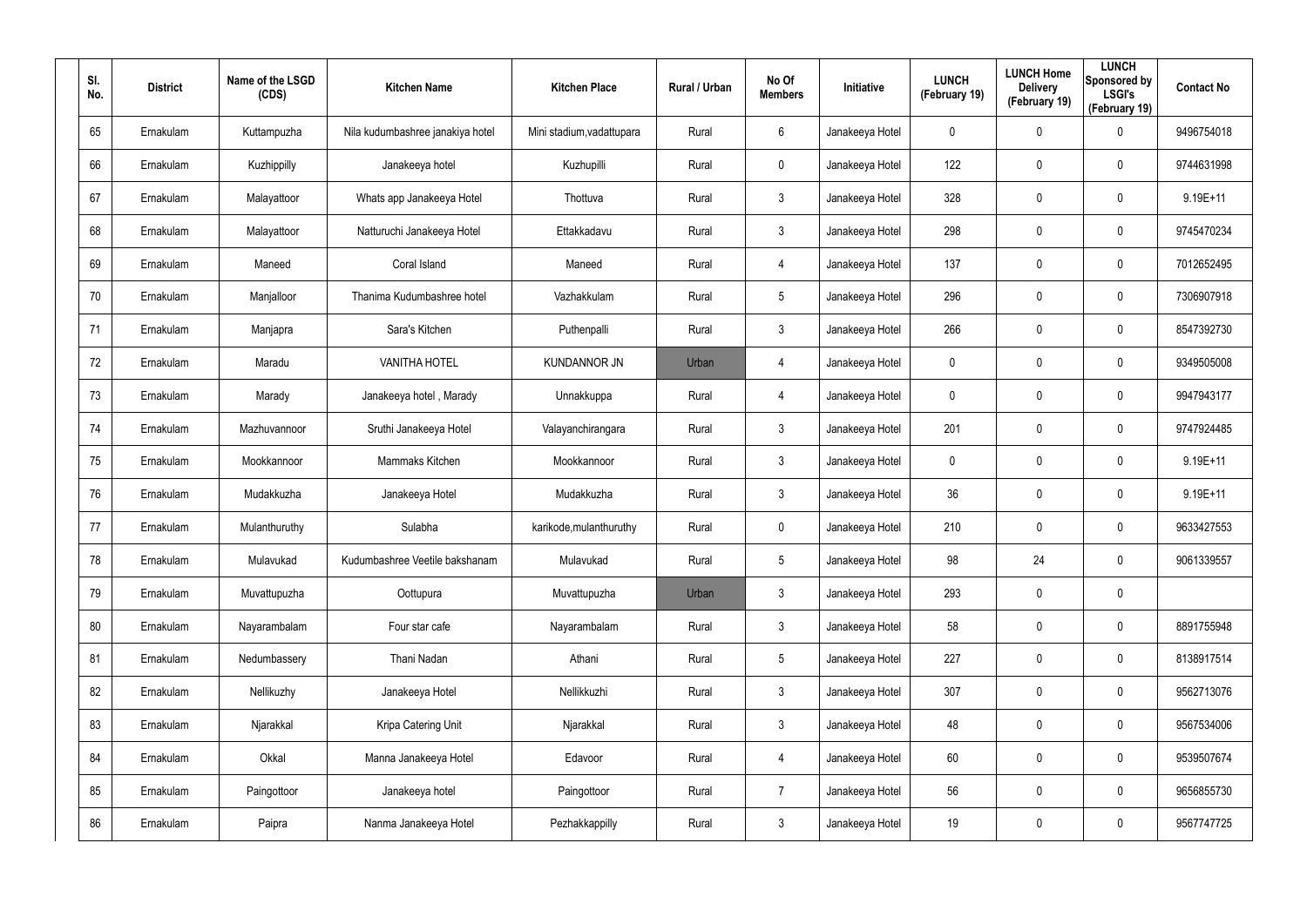| SI.<br>No. | <b>District</b> | Name of the LSGD<br>(CDS) | <b>Kitchen Name</b>                                             | <b>Kitchen Place</b>                        | <b>Rural / Urban</b> | No Of<br><b>Members</b> | Initiative      | <b>LUNCH</b><br>(February 19) | <b>LUNCH Home</b><br><b>Delivery</b><br>(February 19) | <b>LUNCH</b><br>Sponsored by<br><b>LSGI's</b><br>(February 19) | <b>Contact No</b> |
|------------|-----------------|---------------------------|-----------------------------------------------------------------|---------------------------------------------|----------------------|-------------------------|-----------------|-------------------------------|-------------------------------------------------------|----------------------------------------------------------------|-------------------|
| 87         | Ernakulam       | Pallarimangalam           | Janakeeya Hotel                                                 | Janakeeya Hotel, Koovalloor                 | Rural                | 4                       | Janakeeya Hotel | 95                            | $\mathbf 0$                                           | $\mathbf 0$                                                    | 7025992310        |
| 88         | Ernakulam       | Pallipuram                | SANTHWANAM Janakeeyahotel                                       | Pothen valav                                | Rural                | $5\overline{)}$         | Janakeeya Hotel | 225                           | 0                                                     | $\boldsymbol{0}$                                               | 9747525176        |
| 89         | Ernakulam       | Pambakkuda                | viswastha catering unit                                         | pambakkuda block punjayathu<br>building     | Rural                | 4                       | Janakeeya Hotel | 85                            | $\mathbf 0$                                           | $\mathbf 0$                                                    | 9946404045        |
| 90         | Ernakulam       | Parakkadave               | Thejus catering unit                                            | Moozhikkulam                                | Rural                | 10                      | Janakeeya Hotel | 0                             | 0                                                     | $\mathbf 0$                                                    | 9847936303        |
| 91         | Ernakulam       | Paravoor                  | sree vigneswara sc cafe                                         | Govt.boys' HSS, N.Paravur                   | Urban                | 4                       | Janakeeya Hotel | 84                            | $\mathbf 0$                                           | $\boldsymbol{0}$                                               |                   |
| 92         | Ernakulam       | Perumbavoor               | <b>JANAKEEYA HOTEL MINI CIVIL</b><br><b>STATION PERUMBAVOOR</b> | <b>CIVIL STATION</b>                        | Urban                | 3                       | Janakeeya Hotel | 493                           | $\mathbf 0$                                           | $\mathbf 0$                                                    | 9847008734        |
| 93         | Ernakulam       | Perumbavoor               | Swath kudumbashree canteen                                      | Perumbavoor                                 | Urban                | $\mathbf{3}$            | Janakeeya Hotel | 299                           | $\mathbf 0$                                           | $\mathbf 0$                                                    | 9847015470        |
| 94         | Ernakulam       | Perumbayoor               | Janakeeya Hotel                                                 | Kanjirakkad pallippady                      | Urban                | $\mathbf{3}$            | Janakeeya Hotel | 279                           | $\mathbf 0$                                           | $\mathbf 0$                                                    | 9847015470        |
| 95         | Ernakulam       | Pindimana                 | Janakeeya hotel                                                 | Muthamkuzhi                                 | Rural                | 4                       | Janakeeya Hotel | 55                            | $\mathbf 0$                                           | $\mathbf 0$                                                    | 9656297799        |
| 96         | Ernakulam       | Piravam                   | sneha canteen                                                   | municipality building base floor<br>piravom | Urban                | 4                       | Janakeeya Hotel | 200                           | $\mathbf 0$                                           | $\mathbf 0$                                                    | 8075376906        |
| 97         | Ernakulam       | Pootrikka                 | <b>GRANDMA JANAKEEYA HOTEL</b>                                  | <b>CHOONDI</b>                              | Rural                | $\mathbf{3}$            | Janakeeya Hotel | 0                             | $\mathbf 0$                                           | $\mathbf 0$                                                    | 9400550287        |
| 98         | Ernakulam       | Pothanikkad               | Taj hotel                                                       | Pothanikkad                                 | Rural                | $\mathbf{3}$            | Janakeeya Hotel | 78                            | $\mathbf 0$                                           | $\mathbf 0$                                                    | 9645079573        |
| 99         | Ernakulam       | Puthanvelikkara           | Panjami cafe kudumbashree                                       | Near panjayath office                       | Rural                | $5\overline{)}$         | Janakeeya Hotel | 127                           | $\mathbf 0$                                           | $\mathbf 0$                                                    | 9645530669        |
| 100        | Ernakulam       | Ramamangalam              | Kalavara janakeeya hotel                                        | ramamngalam                                 | Rural                | 4                       | Janakeeya Hotel | 219                           | $\mathbf 0$                                           | $\pmb{0}$                                                      | 9961344346        |
| 101        | Ernakulam       | Rayamangalam              | Arya canteen                                                    | Kuruppampady                                | Rural                | $\mathbf{3}$            | Janakeeya Hotel | 135                           | 0                                                     | $\pmb{0}$                                                      | 8281825730        |
| 102        | Ernakulam       | Thirumarady               | janakiya hotel thirumarady                                      | edappara jn.                                | Rural                | $\mathfrak{Z}$          | Janakeeya Hotel | 42                            | $\mathbf 0$                                           | $\pmb{0}$                                                      | 7594811868        |
| 103        | Ernakulam       | Thiruvaniyoor             | Thanima                                                         | Thiruvaniyoor                               | Rural                | $\mathbf 0$             | Janakeeya Hotel | 97                            | $\mathbf 0$                                           | $\mathbf 0$                                                    | 9061239698        |
| 104        | Ernakulam       | Thrikkakkara East         | Thanima Janakeeya Hotel                                         | Kakkanad                                    | Urban                | 8                       | Janakeeya Hotel | $\pmb{0}$                     | 0                                                     | $\pmb{0}$                                                      | 9207134763        |
| 105        | Ernakulam       | Thrikkakkara west         | Janakeeya hotel                                                 | Chembumukku                                 | Urban                | 5                       | Janakeeya Hotel | 80                            | $\mathbf 0$                                           | $\pmb{0}$                                                      | 9496530576        |
| 106        | Ernakulam       | Thuravoor                 | e-grill Janakeeya Hotel                                         | Yudapuram                                   | Rural                | 4                       | Janakeeya Hotel | 516                           | 0                                                     | $\pmb{0}$                                                      | 9526845935        |
| 107        | Ernakulam       | Tripunithura              | Janakeeya Hotel Tripunithura                                    | Eroor                                       | Urban                | $\mathbf{3}$            | Janakeeya Hotel | 118                           | $\mathbf 0$                                           | $\pmb{0}$                                                      | 8137977644        |
| 108        | Ernakulam       | Vadakkekkara              | vadakkekkara kudumbasree janakeeya<br>hotel                     | Madaplathuruth                              | Rural                | 4                       | Janakeeya Hotel | 0                             | $\mathbf 0$                                           | $\pmb{0}$                                                      | 8301806778        |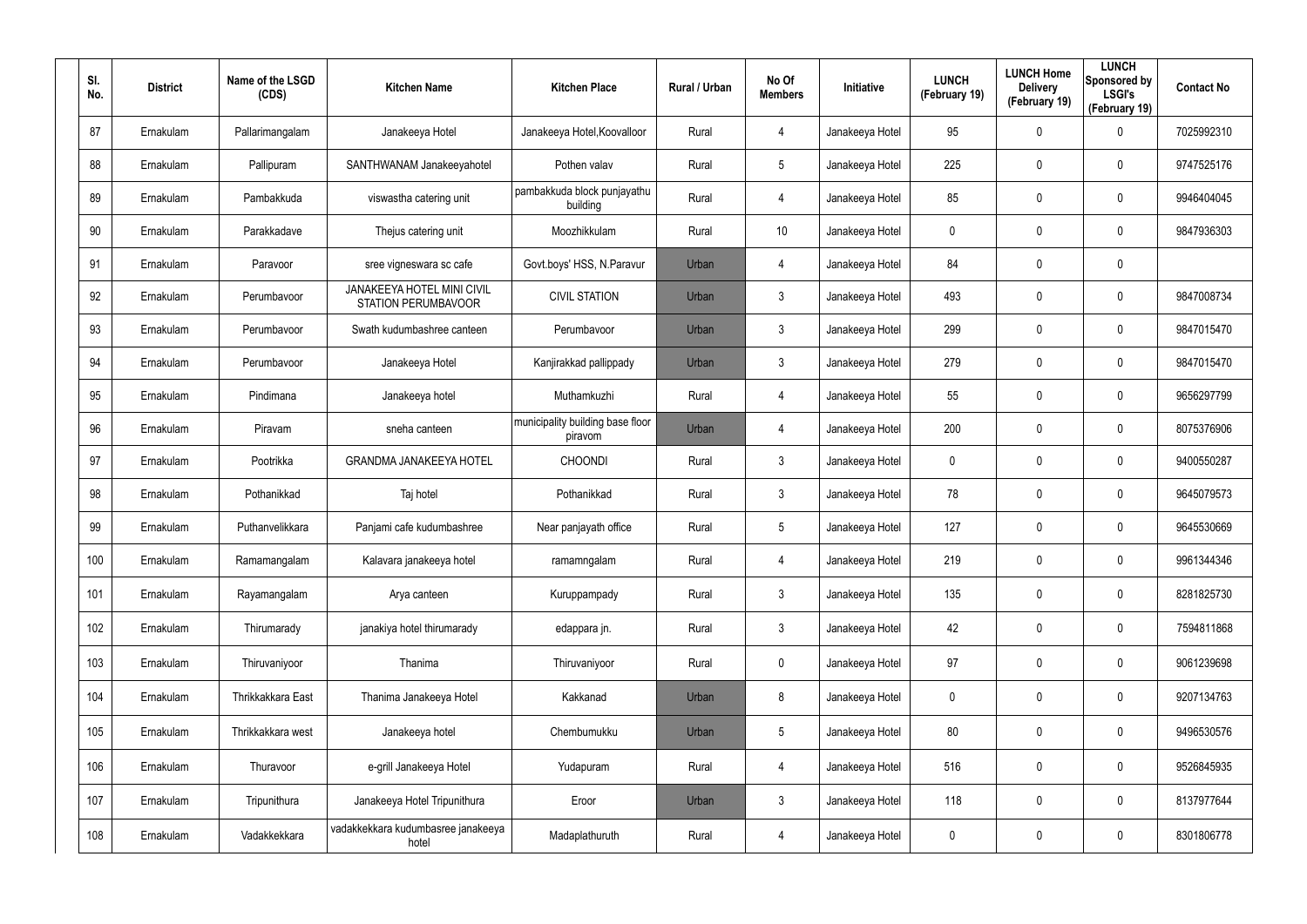|     | SI.<br>No.      | <b>District</b> | Name of the LSGD<br>(CDS) | <b>Kitchen Name</b>          | <b>Kitchen Place</b>                              | Rural / Urban | No Of<br><b>Members</b> | Initiative      | <b>LUNCH</b><br>(February 19) | <b>LUNCH Home</b><br><b>Delivery</b><br>(February 19) | <b>LUNCH</b><br>Sponsored by<br><b>LSGI's</b><br>(February 19) | <b>Contact No</b> |
|-----|-----------------|-----------------|---------------------------|------------------------------|---------------------------------------------------|---------------|-------------------------|-----------------|-------------------------------|-------------------------------------------------------|----------------------------------------------------------------|-------------------|
|     | 109             | Ernakulam       | Vadavukode<br>Puthancruz  | <b>JANAKEEYA HOTEL</b>       | Puthencruz                                        | Rural         | $\mathfrak{Z}$          | Janakeeya Hotel | 70                            | 0                                                     | $\mathbf 0$                                                    | $9.19E+11$        |
|     | 110             | Ernakulam       | Valakom                   | Ruchi                        | Valakom                                           | Rural         | $5\phantom{.0}$         | Janakeeya Hotel | 0                             | 0                                                     | $\pmb{0}$                                                      | 9074232700        |
|     | 111             | Ernakulam       | Varapuzha                 | <b>DURGA ACTIVITY</b>        | CHETTIBHAGAM                                      | Rural         | 8                       | Janakeeya Hotel | 132                           | 0                                                     | $\overline{4}$                                                 | 9496160074        |
|     | 112             | Ernakulam       | Vazhakulam                | Three Star Hotel             | Marampally                                        | Rural         | $\mathfrak{Z}$          | Janakeeya Hotel | 296                           | 0                                                     | $\mathbf 0$                                                    | 6282644893        |
|     | 113             | Ernakulam       | Vengola                   | Janakeeya Hotel              | Pathipalam                                        | Rural         | $5\phantom{.0}$         | Janakeeya Hotel | 90                            | 0                                                     | $\pmb{0}$                                                      | 8137887455        |
|     | 114             | Ernakulam       | Vengoor                   | <b>JANAKEEYA HOTEL</b>       | Choorathod                                        | Rural         | 4                       | Janakeeya Hotel | 145                           | 0                                                     | $\pmb{0}$                                                      | 9656904682        |
| 114 |                 |                 |                           |                              |                                                   |               | 449                     |                 | 19240                         | 1024                                                  | $\overline{4}$                                                 |                   |
|     |                 | Idukki          | Adimaly                   | Friends Janakeeya Hotel      | Adimaly                                           | Rural         | 4                       | Janakeeya Hotel | 145                           | 0                                                     | $\pmb{0}$                                                      | 9961635779        |
|     | $\overline{2}$  | Idukki          | Alackode                  | Five Star Canteen            | Elamdesham Block<br>Panchayath Building, Alakode  | Rural         | $5\phantom{.0}$         | Janakeeya Hotel | 35                            | 0                                                     | $\pmb{0}$                                                      | 9961482164        |
|     | 3               | Idukki          | Arakkulam                 | Sabhalyam                    | Moolamattom                                       | Rural         | 4                       | Janakeeya Hotel | 220                           | 0                                                     | $\pmb{0}$                                                      | 8848124921        |
|     |                 | Idukki          | Ayyappancovil             | Maria Janakeeya Hotel        | Parappu                                           | Rural         | $\mathfrak{Z}$          | Janakeeya Hotel | 107                           | 0                                                     | $\mathbf 0$                                                    | 9544622096        |
|     | $5\phantom{.0}$ | Idukki          | Bysonvalley               | Famous Janakiya Hotel        | Pottankad                                         | Rural         | 4                       | Janakeeya Hotel | 88                            | 0                                                     | $\mathbf 0$                                                    | 9744566398        |
|     | 6               | Idukki          | Chakkupallam              | Vanithasree Janakeeya Hotel  | Anakkara                                          | Rural         | $\mathfrak{Z}$          | Janakeeya Hotel | 130                           | $\mathbf 0$                                           | $\pmb{0}$                                                      | 8075143547        |
|     | -7              | Idukki          | Devikulam                 | Kudumbashree Janakeeya Hotel | Echo point                                        | Rural         | $\mathfrak{Z}$          | Janakeeya Hotel | 130                           | 0                                                     | $\pmb{0}$                                                      | 8281640208        |
|     | 8               | Idukki          | Edavetty                  | Kudumbashree Janakeeya Hotel | Edavetty                                          | Rural         | $\mathfrak{Z}$          | Janakeeya Hotel | 0                             | 0                                                     | $\pmb{0}$                                                      | 6238694173        |
|     | 9               | Idukki          | Erattayar                 | Vanitha Janakeeya Hotel      | Erattayar                                         | Rural         | 4                       | Janakeeya Hotel | 116                           | 0                                                     | $\mathsf{0}$                                                   | 9188166929        |
|     | 10 <sup>°</sup> | Idukki          | Kamakshi                  | Kripa Catering               | Thankamani                                        | Rural         | $5\phantom{.0}$         | Janakeeya Hotel | 285                           | 0                                                     | $\mathbf 0$                                                    | 9544021398        |
|     | 11              | Idukki          | Kanchiyar                 | Swadh Janakeeya Hotel        | Kanchiyar                                         | Rural         | $5\phantom{.0}$         | Janakeeya Hotel | $\mathbf 0$                   | 0                                                     | $\mathsf{0}$                                                   | 8606856496        |
|     | 12              | Idukki          | Kanjikkuzhi               | Samarppanam                  | Kanjikkuzhi                                       | Rural         | 4                       | Janakeeya Hotel | 143                           | 0                                                     | $\pmb{0}$                                                      | 9447169262        |
|     | 13              | Idukki          | Kanthaloor                | Morningstar Janakeeya Hotel  | Sahayagiri complex, near<br>Kanthalloor Bus stand | Rural         | 4                       | Janakeeya Hotel | 125                           | 0                                                     | $\mathbf 0$                                                    | 9447941632        |
|     | 14              | Idukki          | Karimannoor               | Rujiya Catering Unit         | Karimannoor                                       | Rural         | $5\phantom{.0}$         | Janakeeya Hotel | 62                            | 0                                                     | $\pmb{0}$                                                      | 9497454952        |
|     | 15              | Idukki          | Karunapuram               | Karuna Hotel                 | Panchayathu complex                               | Rural         | 4                       | Janakeeya Hotel | 280                           | 0                                                     | $\mathsf{0}$                                                   | 9961152820        |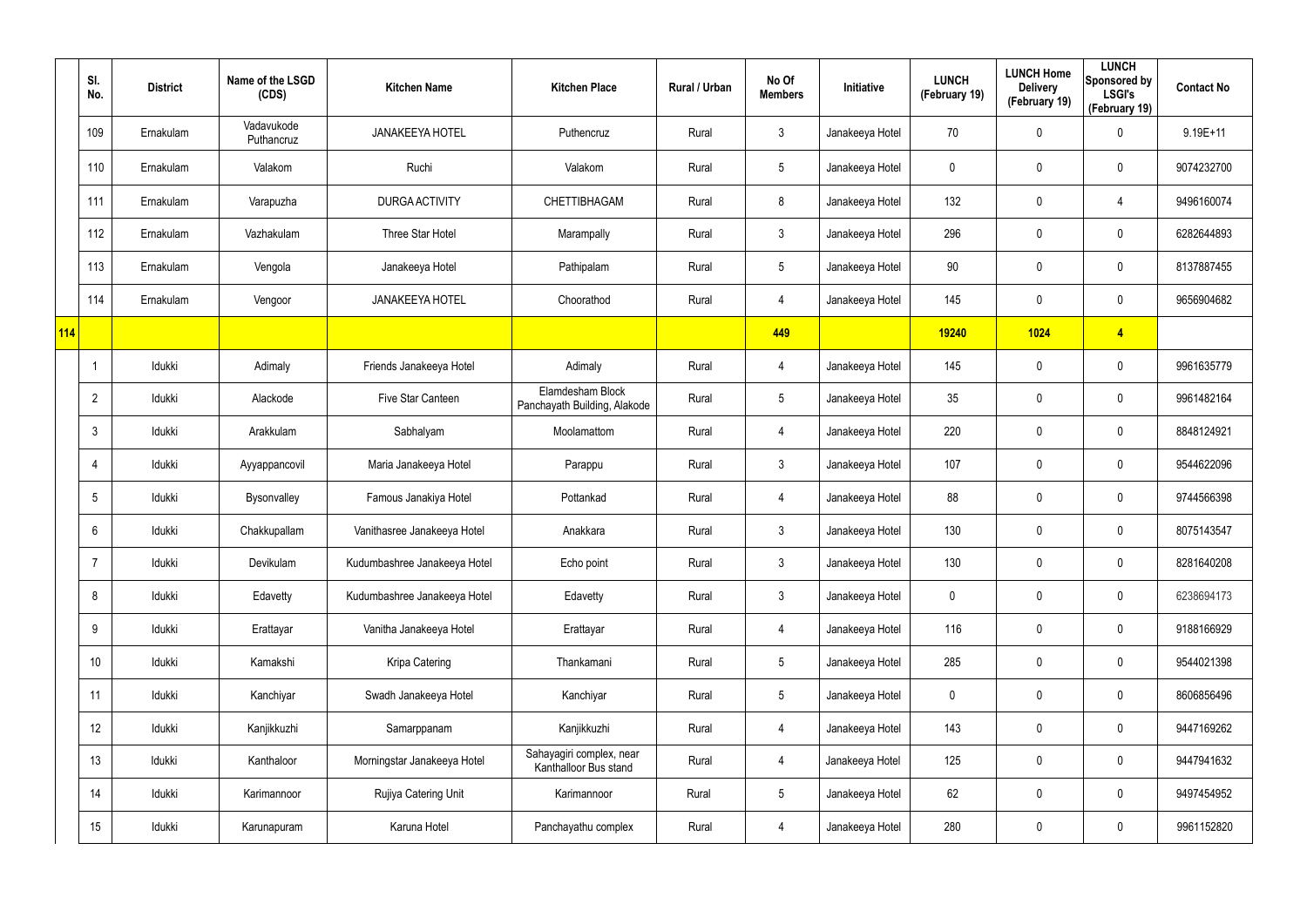|    | SI.<br>No.      | <b>District</b> | Name of the LSGD<br>(CDS) | <b>Kitchen Name</b>                | <b>Kitchen Place</b>          | <b>Rural / Urban</b> | No Of<br><b>Members</b> | Initiative      | <b>LUNCH</b><br>(February 19) | <b>LUNCH Home</b><br><b>Delivery</b><br>(February 19) | <b>LUNCH</b><br>Sponsored by<br><b>LSGI's</b><br>(February 19) | <b>Contact No</b> |
|----|-----------------|-----------------|---------------------------|------------------------------------|-------------------------------|----------------------|-------------------------|-----------------|-------------------------------|-------------------------------------------------------|----------------------------------------------------------------|-------------------|
|    | 16              | Idukki          | Kattappana                | Karunya Janakeeya Hotel            | Kattappana                    | Urban                | 5                       | Janakeeya Hotel | 214                           | $\mathbf 0$                                           | 0                                                              | 9497684477        |
|    | 17              | Idukki          | Kodikkulam                | Kulirma Janakiya Hotel             | Kodikkulam                    | Rural                | 6                       | Janakeeya Hotel | 79                            | $\mathsf{0}$                                          | 0                                                              | 9605111852        |
|    | 18              | Idukki          | Kokkayar                  | Sevana Janakeeya hotel             | 35th Mile                     | Rural                | $\mathfrak{Z}$          | Janakeeya Hotel | 17                            | $\mathsf{0}$                                          | 0                                                              | 9562067674        |
|    | 19              | Idukki          | Konnathadi                | Friends Janakeeya Hotel            | Panickankudi                  | Rural                | 6                       | Janakeeya Hotel | 0                             | $\mathbf 0$                                           | 0                                                              | 9544048878        |
|    | 20              | Idukki          | Konnathadi                | Janapriya Janakeeya Hotel          | Konnathadi                    | Rural                | $\mathfrak{Z}$          | Janakeeya Hotel | 0                             | $\mathbf 0$                                           | 0                                                              | 9895147074        |
|    | 21              | Idukki          | Kudayathoor               | Kudumbashree Janakeeya Hotel       | Kanjar                        | Rural                | 3                       | Janakeeya Hotel | 65                            | $\mathbf 0$                                           | 0                                                              | 9526762560        |
|    | 22              | Idukki          | Kumaramangalam            | Kumaramangalam Janakeeya Hotel     | Kumaramangalam                | Rural                | 4                       | Janakeeya Hotel | 145                           | 0                                                     | 0                                                              | 9745633509        |
|    | 23              | Idukki          | Kumili                    | Ruchi Hotel                        | Kumili                        | Rural                | 4                       | Janakeeya Hotel | 118                           | $\mathbf 0$                                           | 0                                                              | 9447980637        |
|    | 24              | Idukki          | Manakkadu                 | Vanitha Hotel                      | Chittoor                      | Rural                | $\mathfrak{Z}$          | Janakeeya Hotel | 45                            | $\mathbf 0$                                           | 0                                                              | 8330097933        |
|    | 25              | Idukki          | Mankulam                  | Jeevanam Catering Janakeeya Hotel  | Panchayathu Building          | Rural                | 4                       | Janakeeya Hotel | 0                             | $\mathbf 0$                                           | 0                                                              | 9495060505        |
| 51 | 26              | Idukki          | Mankulam                  | Happy Janakéeya Hotel              | Aanakkulam                    | Rural                | $\mathfrak{Z}$          | Janakeeya Hotel | 68                            | $\mathbf 0$                                           | 0                                                              | 9496251027        |
|    | 27              | Idukki          | Marayoor                  | Malabar food court Janakeeya Hotel | Marayoor Near IDCB bank       | Rural                | 4                       | Janakeeya Hotel | 208                           | $\mathbf 0$                                           | 0                                                              | 9446925610        |
|    | 28              | Idukki          | Mariyapuram               | Anaswara Hotel & Catering          | Idukki                        | Rural                | 4                       | Janakeeya Hotel | 160                           | $\mathbf 0$                                           | 0                                                              | 9526329438        |
|    | 29              | Idukki          | Munnar                    | Annapoorna catering                | Lorry stand, old munnar       | Rural                | 5                       | Janakeeya Hotel | 270                           | $\mathbf 0$                                           | 0                                                              | 8281009478        |
|    | 30              | Idukki          | Muttom                    | Nila Janakeeya Hotel               | Muttom                        | Rural                | $\mathfrak{Z}$          | Janakeeya hotel | 255                           | $\mathbf 0$                                           | 0                                                              | 9961104818        |
|    | 31              | Idukki          | Nedumkandam               | Annus catering                     | Nedumkandam<br>Kizhakkekavala | Rural                | 4                       | Janakeeya Hotel | 203                           | $\mathbf 0$                                           | 0                                                              | 9747458576        |
|    | 32              | Idukki          | Pallivasal                | <b>Blessing Janakeeya Hotel</b>    | Pallivasal                    | Rural                | 4                       | Janakeeya Hotel | 85                            | $\mathbf 0$                                           | 0                                                              | 9947981574        |
|    | 33              | Idukki          | Pampadumpara              | Thripthy Janakeeya Hotel           | Pampadumpara                  | Rural                | $\mathbf{3}$            | Janakeeya Hotel | 179                           | $\mathbf 0$                                           | 0                                                              | 9207150558        |
|    | 34              | Idukki          | Peermedu                  | Thripthy Janakeeya Hotel           | Peermedu                      | Rural                | $\mathbf{3}$            | Janakeeya Hotel | 90                            | $\mathbf 0$                                           | 0                                                              | 9633311267        |
|    | 35 <sub>5</sub> | ldukki          | Peruvanthanam             | Janakeeya Hotel                    | Peruvanthanam                 | Rural                | $5\phantom{.0}$         | Janakeeya Hotel | 57                            | $\mathbf 0$                                           | 0                                                              | 9562274720        |
|    | 36              | Idukki          | Purappuzha                | Ammas Janakeeya Hotel              | Purappuzha                    | Rural                | $\mathbf{3}$            | Janakeeya Hotel | 45                            | $\mathbf 0$                                           | 0                                                              | 9744954032        |
|    | 37              | ldukki          | Rajakkadu                 | Janakeeya Hotel                    | Rajakkadu Town                | Rural                | $\mathbf{3}$            | Janakeeya Hotel | 448                           | $\mathbf 0$                                           | 0                                                              | 9446766999        |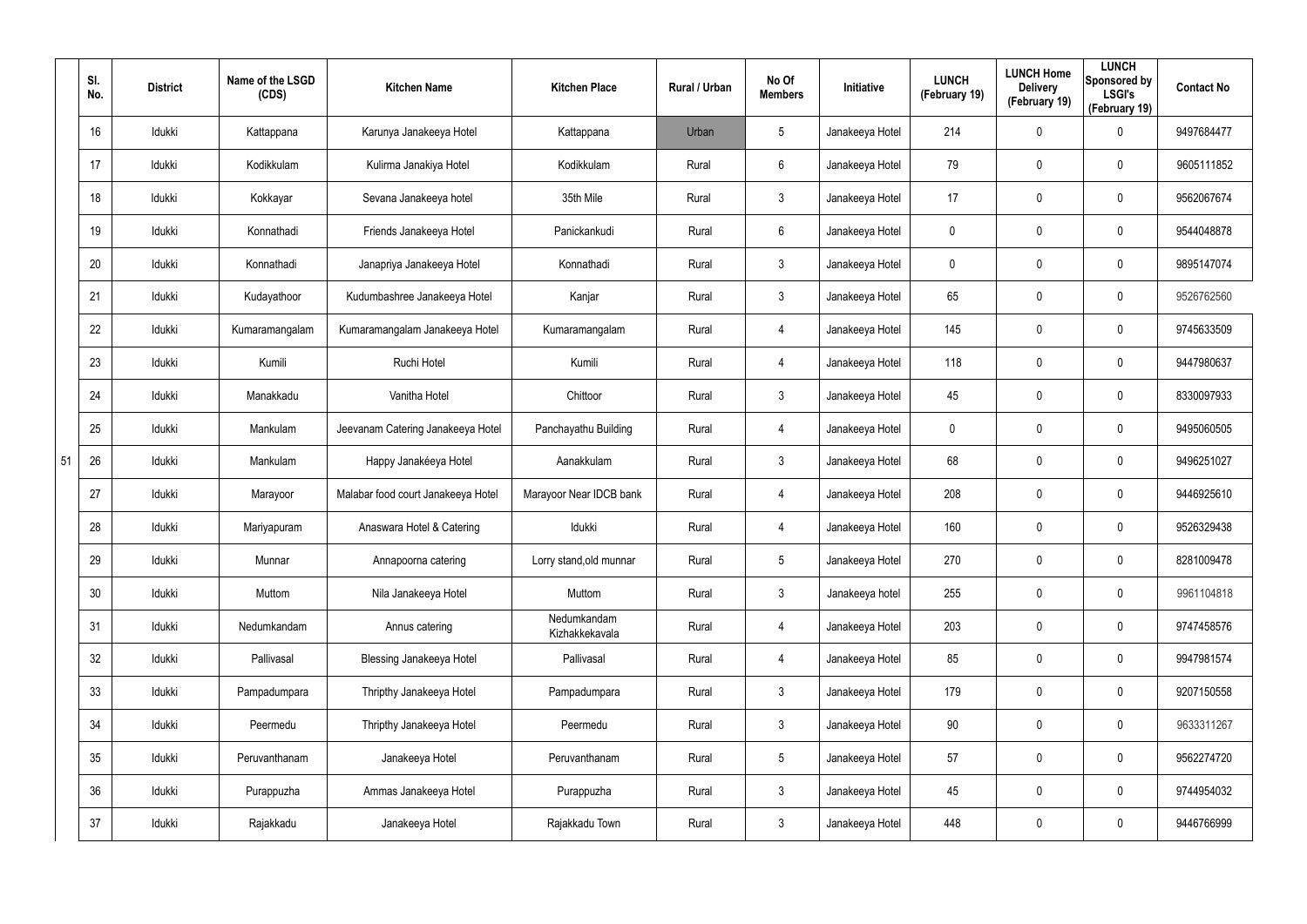|    | SI.<br>No.      | <b>District</b> | Name of the LSGD<br>(CDS) | <b>Kitchen Name</b>                       | <b>Kitchen Place</b>                      | Rural / Urban | No Of<br><b>Members</b> | Initiative      | <b>LUNCH</b><br>(February 19) | <b>LUNCH Home</b><br><b>Delivery</b><br>(February 19) | <b>LUNCH</b><br>Sponsored by<br><b>LSGI's</b><br>(February 19) | <b>Contact No</b> |
|----|-----------------|-----------------|---------------------------|-------------------------------------------|-------------------------------------------|---------------|-------------------------|-----------------|-------------------------------|-------------------------------------------------------|----------------------------------------------------------------|-------------------|
|    | 38              | Idukki          | Rajakumari                | Aiswarya Vanitha Restaurent               | Rajakumari South                          | Rural         | 4                       | Janakeeya Hotel | 335                           | 0                                                     | $\mathbf 0$                                                    | 9526570410        |
|    | 39              | Idukki          | Santhanpara               | Janakeeya Hotel                           | Santhanpara                               | Rural         | 4                       | Janakeeya Hotel | 174                           | 0                                                     | $\pmb{0}$                                                      | 9526174553        |
|    | 40              | Idukki          | Senapathy                 | Ammoose Hotel                             | Mangathotty                               | Rural         | $3\phantom{.0}$         | Janakeeya Hotel | $\mathbf 0$                   | 0                                                     | $\mathbf 0$                                                    | 9539396626        |
|    | 41              | Idukki          | Udumbannoor               | Kudumbashree Janakeeya Hotel              | Udumbannor                                | Rural         | $\mathbf{3}$            | Janakeeya Hotel | 241                           | 0                                                     | $\pmb{0}$                                                      | 9633678438        |
|    | 42              | Idukki          | Upputhara                 | Samarppitha Janakeeya hotel               | Upputhara                                 | Rural         | $5\phantom{.0}$         | Janakeeya Hotel | 114                           | $\mathbf 0$                                           | $\mathbf 0$                                                    | 9526590710        |
|    | 43              | Idukki          | Vandanmedu                | Dharshana Janakeeya Hotel                 | Vandanmedu                                | Rural         | 4                       | Janakeeya Hotel | 312                           | 0                                                     | $\pmb{0}$                                                      | 9744038737        |
|    | 44              | Idukki          | Vandiperiyar              | Vandiperiyar Janakeeya Hotel              | Vandiperiyar                              | Rural         | $5\overline{)}$         | Janakeeya Hotel | 268                           | 0                                                     | $\mathbf 0$                                                    | 8086863254        |
|    | 45              | Idukki          | Vannappuram               | Souhrudham Janakeeya Hotel                | Vannappuram                               | Rural         | $5\overline{)}$         | Janakeeya Hotel | 0                             | 0                                                     | $\mathbf 0$                                                    | 8113054492        |
|    | 46              | Idukki          | Vathikudy                 | Karthika                                  | Thopramkudi                               | Rural         | $\overline{4}$          | Janakeeya Hotel | $\mathbf 0$                   | 0                                                     | $\mathbf 0$                                                    | 9947636989        |
|    | 47              | Idukki          | Vathikudy                 | Mahima                                    | Murickassery                              | Rural         | $\mathbf{3}$            | Janakeeya Hotel | 185                           | 0                                                     | $\mathbf 0$                                                    | 8289945652        |
|    | 48              | Idukki          | Vattavada                 | Vattavada Kudumbashree Janakeeya<br>Hotel | Keekkara, Kovilur                         | Rural         | $\overline{4}$          | Janakeeya Hotel | 180                           | 0                                                     | $\pmb{0}$                                                      | 9497790469        |
|    | 49              | Idukki          | Vazhathoppu               | Grahalakshmi Hotel & Catering             | Cheruthoni                                | Rural         | 4                       | Janakeeya Hotel | 170                           | 0                                                     | $\overline{2}$                                                 | 9496178884        |
|    | 50              | Idukki          | Vellathooval              | Flowers Janakeeya Hotel                   | Vellathooval                              | Rural         | 4                       | Janakeeya Hotel | 59                            | 0                                                     | $\mathbf 0$                                                    | 9961419892        |
|    | 51              | Idukki          | Velliyamattam             | Padhayam Kudumbashree Janakeeya<br>Hotel  | Velliyamattam                             | Rural         | $\overline{4}$          | Janakeeya Hotel | 0                             | 0                                                     | $\pmb{0}$                                                      | 7902854627        |
| 51 |                 |                 |                           |                                           |                                           |               | 201                     |                 | 6655                          | $\bullet$                                             | 2                                                              |                   |
|    | -1              | Kannur          | Maloor                    | Maloor Janakeeya Hotel                    | Thrikandaripoyil, PO-<br>Thrikandaripoyil | Rural         | $3\phantom{.0}$         | Janakeeya Hotel | 125                           | 0                                                     | $\mathbf 0$                                                    | 9656132294        |
|    | $\overline{2}$  | Kannur          | Kolachery                 | Janakeeya Hotel                           | Kolachery Paramba, PO-<br>Kolacheri       | Rural         | $5\overline{)}$         | Janakeeya Hotel | 220                           | 0                                                     | $5\phantom{.0}$                                                | 9895324699        |
|    | $\mathbf{3}$    | Kannur          | Pinarayi                  | Janakeeya hotel, Pinarayi                 | Pinarayi                                  | Rural         | $6\overline{6}$         | Janakeeya Hotel | 210                           | 0                                                     | $\mathbf 0$                                                    | 9447215211        |
|    | $\overline{4}$  | Kannur          | Muzhakunnu                | Thripthy Janakeeya Hotel                  | Kakkayangad, Muzhakkunnu                  | Rural         | $5\overline{)}$         | Janakeeya Hotel | 287                           | $\mathbf 0$                                           | $\overline{2}$                                                 | 9526047538        |
|    | $5\overline{)}$ | Kannur          | Chapparappadavu           | Kudumbasree janakeeya hotel               | Near village office,<br>Chapparappadav    | Rural         | $3\phantom{.0}$         | Janakeeya Hotel | 194                           | 0                                                     | $\mathbf 0$                                                    | 9605413324        |
|    | 6               | Kannur          | Iritty                    | Roopasree Kudumbashree hotel              | Koolichembra                              | Urban         | 8                       | Janakeeya Hotel | 364                           | 0                                                     | $\mathbf 0$                                                    | 8589921533        |
|    | $\overline{7}$  | Kannur          | Dharmadam                 | Dharmadam Janakeeya hotel                 | Near Andalloor kav,<br>Dharmadam          | Rural         | $\mathbf{3}$            | Janakeeya Hotel | $12 \,$                       | 0                                                     | $\pmb{0}$                                                      | 9526975778        |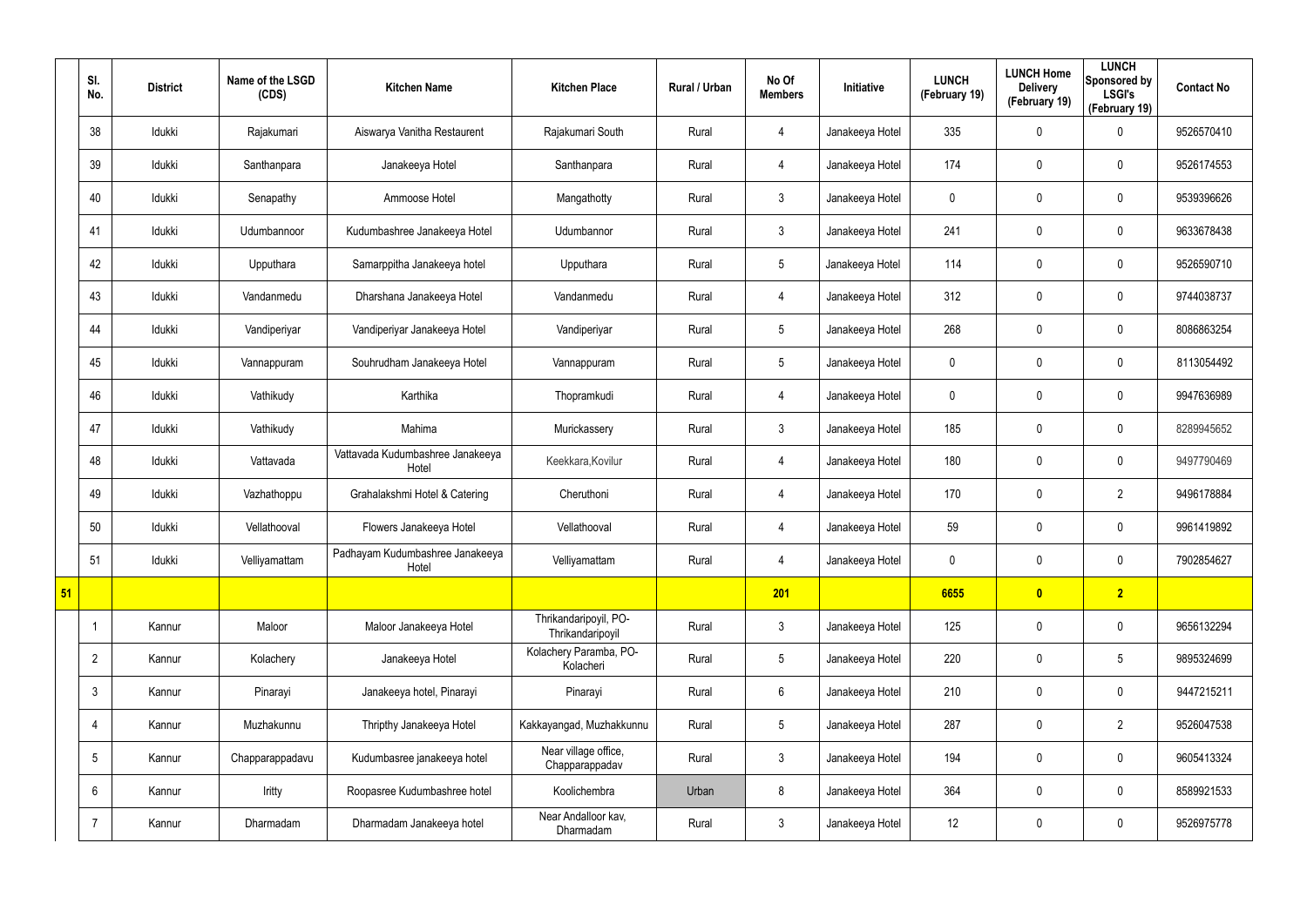| SI.<br>No.      | <b>District</b> | Name of the LSGD<br>(CDS)   | <b>Kitchen Name</b>                                | <b>Kitchen Place</b>                           | Rural / Urban | No Of<br><b>Members</b> | <b>Initiative</b> | <b>LUNCH</b><br>(February 19) | <b>LUNCH Home</b><br><b>Delivery</b><br>(February 19) | <b>LUNCH</b><br>Sponsored by<br><b>LSGI's</b><br>(February 19) | <b>Contact No</b> |
|-----------------|-----------------|-----------------------------|----------------------------------------------------|------------------------------------------------|---------------|-------------------------|-------------------|-------------------------------|-------------------------------------------------------|----------------------------------------------------------------|-------------------|
| 8               | Kannur          | Peralassery                 | Janakeeya Hotel                                    | Peralassery Town, PO -<br>Mundallur            | Rural         | 9                       | Janakeeya Hotel   | 437                           | 0                                                     | $\mathbf 0$                                                    | 70256213909       |
| 9               | Kannur          | Kadannappalli<br>Panappuzha | Kudumbasree janakeeya hotel                        | Chanthappura                                   | Rural         | 4                       | Janakeeya Hotel   | 116                           | 0                                                     | $\pmb{0}$                                                      | 9961089935        |
| 10 <sup>°</sup> | Kannur          | Anthur                      | Janakeeya hotel                                    | Dharmasala                                     | Urban         | $5\phantom{.0}$         | Janakeeya Hotel   | 252                           | 0                                                     | $\pmb{0}$                                                      | 9544138650        |
| 11              | Kannur          | Cheruthazham                | Janakeeya Hotel (Thripthi<br>Kudumbashree Canteen) | Pilathara                                      | Rural         | 3                       | Janakeeya Hotel   | 174                           | 0                                                     | $\pmb{0}$                                                      | 9947540361        |
| 12              | Kannur          | Peravoor                    | Kudumbashree Janakeeya Hotel                       | Peravoor Bus stand, Peravoor<br>P <sub>O</sub> | Rural         | $\mathbf{3}$            | Janakeeya Hotel   | 201                           | 0                                                     | $\pmb{0}$                                                      | 9947567857        |
| 13              | Kannur          | Kalliassery                 | Janakeeya Hotel                                    | Irinav Road, Payyattam, PO-<br>Irinav          | Rural         | 4                       | Janakeeya Hotel   | 240                           | 0                                                     | $\pmb{0}$                                                      | 8848330570        |
| 14              | Kannur          | Panniyannur                 | Janakeeya Hotel                                    | Panoor Block office compound                   | Rural         | 6                       | Janakeeya Hotel   | 325                           | 0                                                     | $\pmb{0}$                                                      | 9447449875        |
| 15              | Kannur          | Kannapuram                  | Janakeeya Hotel                                    | Chynaclay road, Kannapuram                     | Rural         | $5\overline{)}$         | Janakeeya Hotel   | 173                           | 0                                                     | 4                                                              | 8089127045        |
| 16              | Kannur          | Sreekandapuram              | Janakeeya Hotel                                    | Sreekandapuram, near bus<br>stand              | Urban         | $5\phantom{.0}$         | Janakeeya Hotel   | 330                           | 0                                                     | 1                                                              | 7591948757        |
| 17              | Kannur          | Thalasseri                  | Janakeeya Hotel                                    | New bus stand, Thalasseri                      | Urban         | 6                       | Janakeeya Hotel   | 709                           | 0                                                     | 0                                                              | 9446263864        |
| 18              | Kannur          | Chokli                      | Janakeeya Hotel                                    | Olavilam, Chokli                               | Rural         | $5\phantom{.0}$         | Janakeeya Hotel   | 136                           | 0                                                     | $\pmb{0}$                                                      | 9846892821        |
| 19              | Kannur          | Udayagiri                   | Janakeeya Hotel                                    | Karthikapuram                                  | Rural         | 4                       | Janakeeya Hotel   | 314                           | 0                                                     | 0                                                              | 9562375342        |
| 20              | Kannur          | <b>Karivellur Peralam</b>   | Janakeeya Hotel                                    | Panchayah building,<br>Onakkunnu               | Rural         | 4                       | Janakeeya Hotel   | 310                           | 0                                                     | 0                                                              | 7025519714        |
| 21              | Kannur          | Muzhappilangad              | Janakeeya Hotel                                    | Near FCI godown,<br>Muzhappilangad             | Rural         | $5\phantom{.0}$         | Janakeeya Hotel   | 227                           | 0                                                     | $\pmb{0}$                                                      | 7306005267        |
| 22              | Kannur          | Narath                      | Janakeeya Hotel                                    | Janakeeya Hotel, Kambil,<br>Narath             | Rural         | $\overline{7}$          | Janakeeya Hotel   | 194                           | 0                                                     | $\mathbf{3}$                                                   | 9747441162        |
| 23              | Kannur          | Payyannur                   | Janakeeya Hotel                                    | Municipality compoud,<br>Payyannur             | Urban         | $\mathbf{3}$            | Janakeeya Hotel   | 382                           | 0                                                     | $\mathbf 0$                                                    | 9526620805        |
| 24              | Kannur          | Kangol Alappadamba          | Janakeeya Hotel                                    | Mathil, Near Kangol<br>Alappadamba Panchayath  | Rural         | 4                       | Janakeeya Hotel   | 93                            | 0                                                     | $\mathbf 0$                                                    | 9495296142        |
| 25              | Kannur          | Naduvil                     | Janakeeya Hotel                                    | Panchayath compound,<br>Naduvil town           | Rural         | 4                       | Janakeeya Hotel   | $\mathbf 0$                   | 0                                                     | $\mathbf 0$                                                    | 7902902490        |
| 26              | Kannur          | Koothuparamba               | Janakeeya Hotel                                    | Manghad Vayal, Near HSS<br>Koothuparamba, PO-  | Urban         | 8                       | Janakeeya Hotel   | 378                           | 0                                                     | $\mathbf 0$                                                    | 9645608253        |
| 27              | Kannur          | Kuttiatoor                  | Janakeeya Hotel                                    | Near Panchayath office,<br>Chattukappara       | Rural         | $5\phantom{.0}$         | Janakeeya Hotel   | 115                           | 0                                                     | $\mathsf{0}$                                                   | 9544644195        |
| 28              | Kannur          | Kathirur                    | Janakeeya Hotel                                    | Panchayath office building,<br>Kathirur        | Rural         | $5\phantom{.0}$         | Janakeeya Hotel   | 230                           | 0                                                     | $\overline{2}$                                                 | 8129404833        |
| 29              | Kannur          | Panoor                      | Janakeeya Hotel                                    | Elangode, Panoor                               | Urban         | $5\phantom{.0}$         | Janakeeya Hotel   | 186                           | 0                                                     | $\pmb{0}$                                                      | 9605852157        |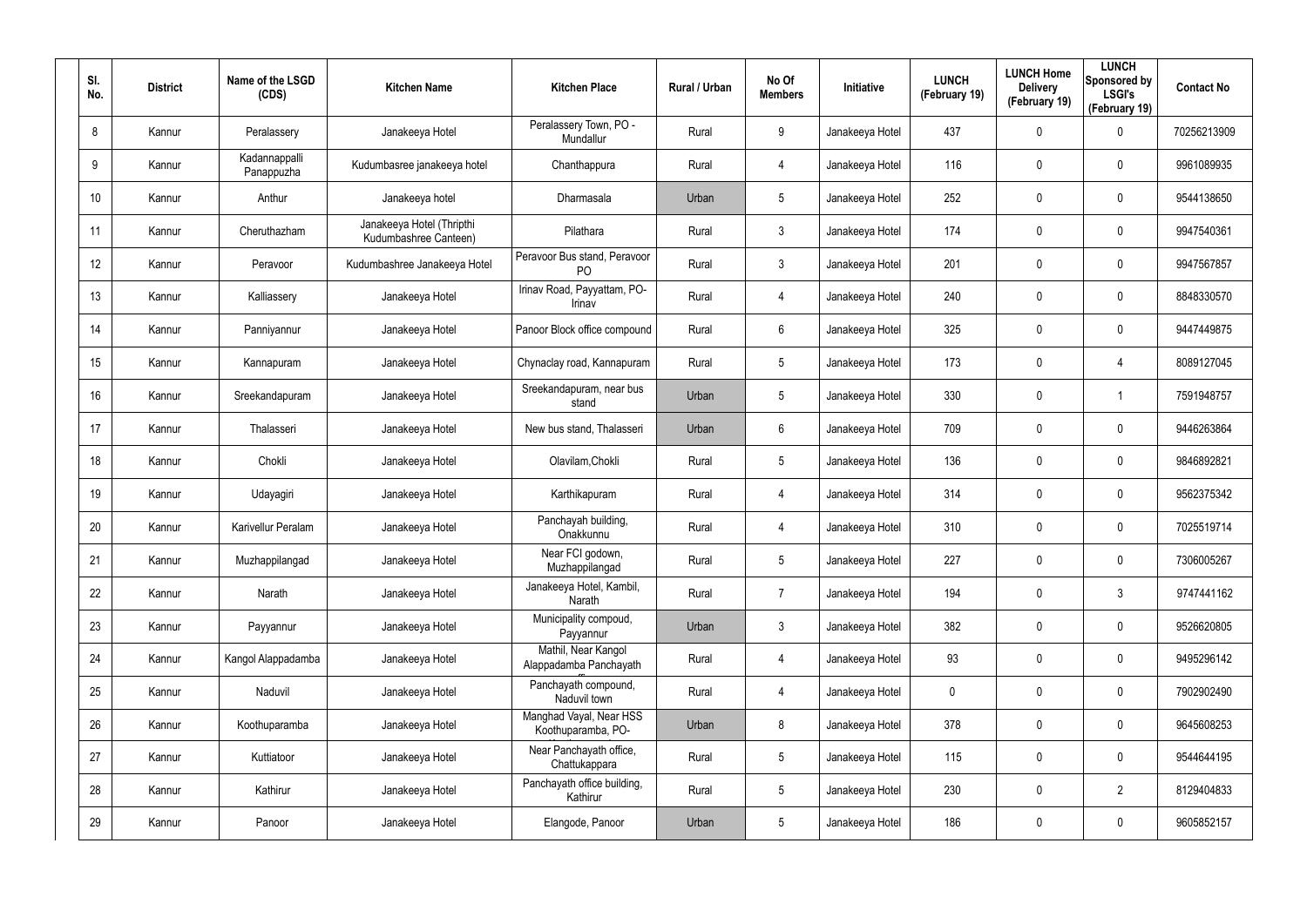|    | SI.<br>No. | <b>District</b> | Name of the LSGD<br>(CDS) | <b>Kitchen Name</b> | <b>Kitchen Place</b>                                             | Rural / Urban | No Of<br><b>Members</b> | Initiative      | <b>LUNCH</b><br>(February 19) | <b>LUNCH Home</b><br><b>Delivery</b><br>(February 19) | <b>LUNCH</b><br>Sponsored by<br><b>LSGI's</b><br>(February 19) | <b>Contact No</b> |
|----|------------|-----------------|---------------------------|---------------------|------------------------------------------------------------------|---------------|-------------------------|-----------------|-------------------------------|-------------------------------------------------------|----------------------------------------------------------------|-------------------|
|    | 30         | Kannur          | Chirakkal                 | Janakeeya Hotel     | Chirakkal weavers,<br>Puthiyatheru                               | Rural         | $5\phantom{.0}$         | Janakeeya Hotel | 280                           | 0                                                     | $\mathbf 0$                                                    | 9895854873        |
|    | 31         | Kannur          | Eranjoli                  | Janakeeya Hotel     | Near Thalassery RTO office,<br>Chungam                           | Rural         | $5\phantom{.0}$         | Janakeeya Hotel | 236                           | 0                                                     | $\mathbf 0$                                                    | 9656368808        |
|    | 32         | Kannur          | Payam                     | Janakeeya Hotel     | Near Panchayath office,<br>Madathil                              | Rural         | $\overline{4}$          | Janakeeya Hotel | 158                           | 0                                                     | $\mathbf 0$                                                    | 9496554678        |
|    | 33         | Kannur          | Eramam Kuttoor            | Janakeeya Hotel     | Mathamangalam, Near CDS<br>office                                | Rural         | $\overline{4}$          | Janakeeya Hotel | 147                           | 0                                                     | $\mathbf 0$                                                    | 9562473576        |
|    | 34         | Kannur          | Ramanthally               | Janakeeya hotel     | Ramanthally                                                      | Rural         | $\overline{4}$          | Janakeeya Hotel | 194                           | 0                                                     | $\mathbf 0$                                                    | 9496705429        |
|    | 35         | Kannur          | Thripangottur             | Janakeeya Hotel     | Kallikkandy, Thripangottur                                       | Rural         | $\mathbf{3}$            | Janakeeya Hotel | 0                             | 0                                                     | $\mathbf 0$                                                    | 9495191659        |
|    | 36         | Kannur          | Madayi                    | Janakeeya Hotel     | Eripuram, Near Vrindhavan<br>Residency, PO Pazhayangadi          | Rural         | $\mathfrak{Z}$          | Janakeeya Hotel | 155                           | 0                                                     | $\pmb{0}$                                                      | 7561006271        |
|    | 37         | Kannur          | Kelakam                   | Janakeeya Hotel     | Kelakam PO                                                       | Rural         | $\mathbf{3}$            | Janakeeya Hotel | 177                           | 0                                                     | $\pmb{0}$                                                      | 8113866296        |
|    | 38         | Kannur          | Kurumathoor               | Janakeeya Hotel     | Near GVHSS, Kurumathoor                                          | Rural         | $\mathbf{3}$            | Janakeeya Hotel | 117                           | 0                                                     | $\mathbf 0$                                                    | 9633816470        |
|    | 39         | Kannur          | Peringome Vayakkara       | Janakeeya Hotel     | Peringome, Near Police station                                   | Rural         | $5\phantom{.0}$         | Janakeeya Hotel | 120                           | 0                                                     | $\pmb{0}$                                                      | 9961413726        |
|    | 40         | Kannur          | Munderi                   | Janakeeya Hotel     | Kanjirode Karakkadu, Munderi                                     | Rural         | $\overline{4}$          | Janakeeya Hotel | 384                           | 0                                                     | 1                                                              | 8547609196        |
|    | 41         | Kannur          | Anjarakandy               | Janakeeya Hotel     | Panayatham Paramba,<br>Anjarankandy                              | Rural         | $\overline{4}$          | Janakeeya Hotel | 174                           | 0                                                     | $\pmb{0}$                                                      | 9496900755        |
| 89 | 42         | Kannur          | Ayyankkunnu               | Janakeeya Hotel     | Ayyankunnu Panchayth<br>Anghadikkadavu                           | Rural         | 4                       | Janakeeya Hotel | 141                           | 0                                                     | $\pmb{0}$                                                      | 9946734976        |
|    | 43         | Kannur          | Padiyoor                  | Janakeeya Hotel     | Padiyoor PO                                                      | Rural         | $\overline{4}$          | Janakeeya Hotel | 75                            | 0                                                     | $\pmb{0}$                                                      | 9539028498        |
|    | 44         | Kannur          | Ezhome                    | Janakeeya Hotel     | Pazhayangadi bus stand,<br>Ezhom                                 | Rural         | $5\phantom{.0}$         | Janakeeya Hotel | 262                           | 0                                                     | $\pmb{0}$                                                      | 8086910862        |
|    | 45         | Kannur          | Koodali                   | Janakeeya Hotel     | Near Koodali Panchayath<br>Office, Kololam, PO -                 | Rural         | 4                       | Janakeeya Hotel | 149                           | 0                                                     | $\pmb{0}$                                                      | 9526524230        |
|    | 46         | Kannur          | Pappinisseri              | Janakeeya Hotel     | Edavannont<br>Near EMS Smaraka Govt.<br>Higher secondary school, | Rural         | $\overline{4}$          | Janakeeya Hotel | 228                           | $\mathbf 0$                                           | $\pmb{0}$                                                      | 9605727307        |
|    | 47         | Kannur          | Mattannur                 | Janakeeya Hotel     | Near Municipality office,<br>Mattannur                           | Urban         | $5\phantom{.0}$         | Janakeeya Hotel | 272                           | $\mathbf 0$                                           | $\pmb{0}$                                                      | 7510706897        |
|    | 48         | Kannur          | Chenghalayi               | Janakeeya Hotel     | Valakai, Chenghalayi                                             | Rural         | $\mathfrak{Z}$          | Janakeeya Hotel | 131                           | $\mathbf 0$                                           | $\mathbf 0$                                                    | 8547696233        |
|    | 49         | Kannur          | Pattiam                   | Janakeeya Hotel     | Cheruvancheri PO,<br>Cheruvancheri                               | Rural         | $\overline{4}$          | Janakeeya Hotel | 292                           | $\mathbf 0$                                           | $\pmb{0}$                                                      | 7025025275        |
|    | 50         | Kannur          | Thaliparamba              | Janakeeya Hotel     | Municipality compoud,<br>Thaliparamba                            | Urban         | $\overline{4}$          | Janakeeya Hotel | 172                           | $\mathbf 0$                                           | $\mathbf 0$                                                    | 8547849019        |
|    | 51         | Kannur          | Payyavoor                 | Janakeeya Hotel     | Payyavoor - PO, Payyavoor                                        | Rural         | $5\phantom{.0}$         | Janakeeya Hotel | 415                           | 0                                                     | $\pmb{0}$                                                      | 9495311608        |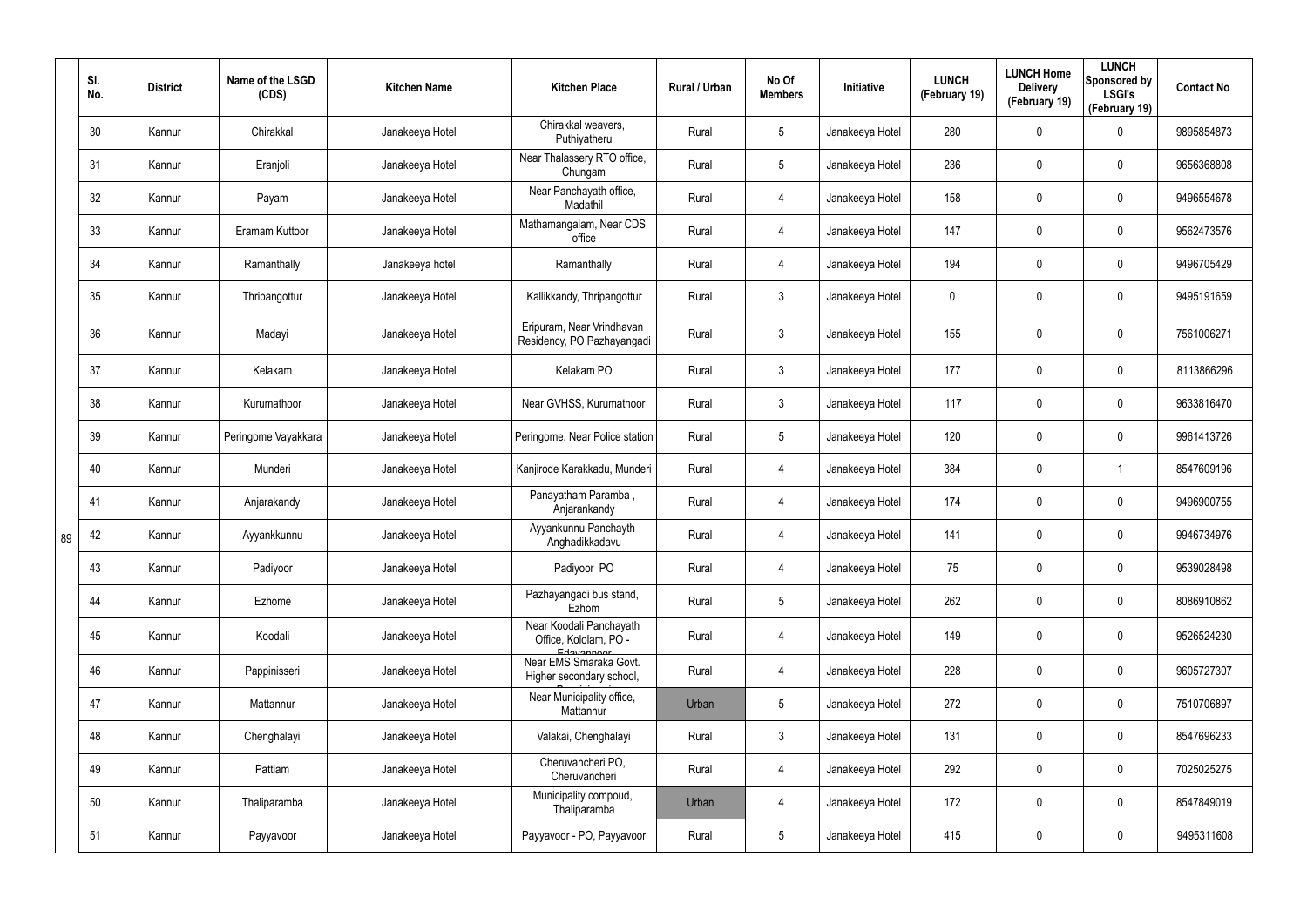| SI.<br>No. | <b>District</b> | Name of the LSGD<br>(CDS) | <b>Kitchen Name</b>                          | <b>Kitchen Place</b>                                    | Rural / Urban | No Of<br><b>Members</b> | Initiative      | <b>LUNCH</b><br>(February 19) | <b>LUNCH Home</b><br><b>Delivery</b><br>(February 19) | <b>LUNCH</b><br>Sponsored by<br><b>LSGI's</b><br>(February 19) | <b>Contact No</b> |
|------------|-----------------|---------------------------|----------------------------------------------|---------------------------------------------------------|---------------|-------------------------|-----------------|-------------------------------|-------------------------------------------------------|----------------------------------------------------------------|-------------------|
| 52         | Kannur          | Kottiyoor                 | Janakeeya Hotel                              | Neendunokki, Kottiyoor - PO                             | Rural         | $5\phantom{.0}$         | Janakeeya Hotel | 165                           | $\boldsymbol{0}$                                      | 0                                                              | 6282565854        |
| 53         | Kannur          | Kunnothparamba            | Janakeeya Hotel                              | Kunnothparamba PO,<br>Kunnothparamba                    | Rural         | $\mathbf{3}$            | Janakeeya Hotel | 253                           | $\boldsymbol{0}$                                      | $\boldsymbol{0}$                                               | 8156840487        |
| 54         | Kannur          | Pariyaram                 | Janakeeya Hotel                              | Near Panchayath Office,<br>Chithappile poyil, Pariyaram | Rural         | $\overline{4}$          | Janakeeya Hotel | 121                           | 0                                                     | $\mathbf 0$                                                    | 9744385083        |
| 55         | Kannur          | Kunjimangalam             | Janakeeya Hotel                              | Old Post office building,<br>Andamkovil, Kunjimangalam  | Rural         | $\overline{4}$          | Janakeeya Hotel | 159                           | $\mathsf{0}$                                          | $\pmb{0}$                                                      | 9526981326        |
| 56         | Kannur          | Thillenkeri               | Janakeeya Hotel                              | Thekkam poyil, Near Uliyil<br>Town                      | Rural         | $\mathbf{3}$            | Janakeeya Hotel | 250                           | $\boldsymbol{0}$                                      | $\mathbf 0$                                                    | 9745059451        |
| 57         | Kannur          | Chittariparamba           | Janakeeya Hotel                              | Poovathinkeezhil, PO-<br>Chittariparamba                | Rural         | $6\phantom{.}$          | Janakeeya Hotel | 170                           | 0                                                     | $\pmb{0}$                                                      | 8943506825        |
| 58         | Kannur          | Mayyil                    | Janakeeya Hotel                              | Near Mayyil Panchayath office,<br>Mayyil                | Rural         | $\overline{4}$          | Janakeeya Hotel | 136                           | 0                                                     | $\mathbf 0$                                                    | 9526072638        |
| 59         | Kannur          | Cherukunnu                | Janakeeya Hotel                              | Pallichal, PO - Cherukunnu,<br>Pin-670301               | Rural         | $\overline{4}$          | Janakeeya Hotel | 225                           | $\mathbf 0$                                           | $\pmb{0}$                                                      | 8547361298        |
| 60         | Kannur          | Aaralam                   | Janakeeya Hotel                              | Athikkal, PO - Keezhpally                               | Rural         | $5\phantom{.0}$         | Janakeeya Hotel | 261                           | $\boldsymbol{0}$                                      | $\mathbf 0$                                                    | 9961285762        |
| 61         | Kannur          | Alakkode                  | Janakeeya Hotel                              | Therthally, Therthally PO,<br>Alakkode                  | Rural         | $5\phantom{.0}$         | Janakeeya Hotel | 215                           | $\mathbf 0$                                           | $\pmb{0}$                                                      | 8547045070        |
| 62         | Kannur          | Malappattam               | Janakeeya Hotel                              | Near Malappattam<br>panchayath, Malappattam             | Rural         | $\mathfrak{Z}$          | Janakeeya Hotel | 153                           | $\boldsymbol{0}$                                      | $\mathbf 0$                                                    | 9400571842        |
| 63         | Kannur          | Kanichar                  | Janakeeya Hotel                              | Kanichar PO, Kanichar                                   | Rural         | $\mathfrak{Z}$          | Janakeeya Hotel | 274                           | $\boldsymbol{0}$                                      | $\pmb{0}$                                                      | 9526167667        |
| 64         | Kannur          | Mokeri                    | Kudumbashree Janakeeya Hotel,<br>Mokeri      | Vallangad, Mokeri                                       | Rural         | $5\phantom{.0}$         | Janakeeya Hotel | 298                           | 0                                                     | $\mathbf 0$                                                    | 9947037223        |
| 65         | Kannur          | Anjarakandy 2             | Kudumbashree Janakeeya Hotel,<br>Anjarakandy | Kavinmoola, Anjarakandy                                 | Rural         | $5\phantom{.0}$         | Janakeeya Hotel | 177                           | 0                                                     | $\pmb{0}$                                                      | 9446657510        |
| 66         | Kannur          | Newmahi                   | Kudumbashree Janakeeya Hotel                 | Newmahi bridge, Newmahi                                 | Rural         | $\mathfrak{Z}$          | Janakeeya Hotel | 189\$                         | 0\$                                                   | 0\$                                                            | 9946056862        |
| 67         | Kannur          | Keezhallur                | Janakeeya Hotel                              | Kummanam, Elambara                                      | Rural         | $\mathfrak{Z}$          | Janakeeya Hotel | 213                           | $\pmb{0}$                                             | $\mathbf 0$                                                    | 9947648580        |
| 68         | Kannur          | Chembilode                | Janakeeya hotel                              | Chakkarakal bus stand,<br>mowanchery                    | Rural         | $5\phantom{.0}$         | Janakeeya Hotel | 557                           | 0                                                     | $\pmb{0}$                                                      | 9847951631        |
| 69         | Kannur          | vengad                    | Janakeeya hotel                              | mambaram                                                | Rural         | $6\,$                   | Janakeeya Hotel | 168                           | 0                                                     | $\pmb{0}$                                                      | 7902970902        |
| 70         | Kannur          | Azhikode                  | Janakeeya hotel                              | vankulathvayayal                                        | Rural         | $\overline{4}$          | Janakeeya Hotel | 156                           | 0                                                     | $\mathbf 0$                                                    | 9895910633        |
| 71         | Kannur          | Kolayad                   | Janakeeya hotel                              | kolayad                                                 | rural         | $\mathfrak{Z}$          | janakeeya hotel | 160                           | 0                                                     | $\pmb{0}$                                                      | 8592065431        |
| 72         | Kannur          | valapattanam              | janakeeya hotel                              | mill road, valapattanam                                 | rural         | $\mathfrak{Z}$          | janakeeya hotel | 0                             | 0                                                     | $\mathbf 0$                                                    | 9061345312        |
| 73         | Kannur          | Anthur 2                  | annapoorna janakeeya hotel                   | paliyath valapp, po morazha                             | urban         | $\mathfrak{Z}$          | janakeeya hotel | 148                           | 0                                                     | $\pmb{0}$                                                      | 9526183004        |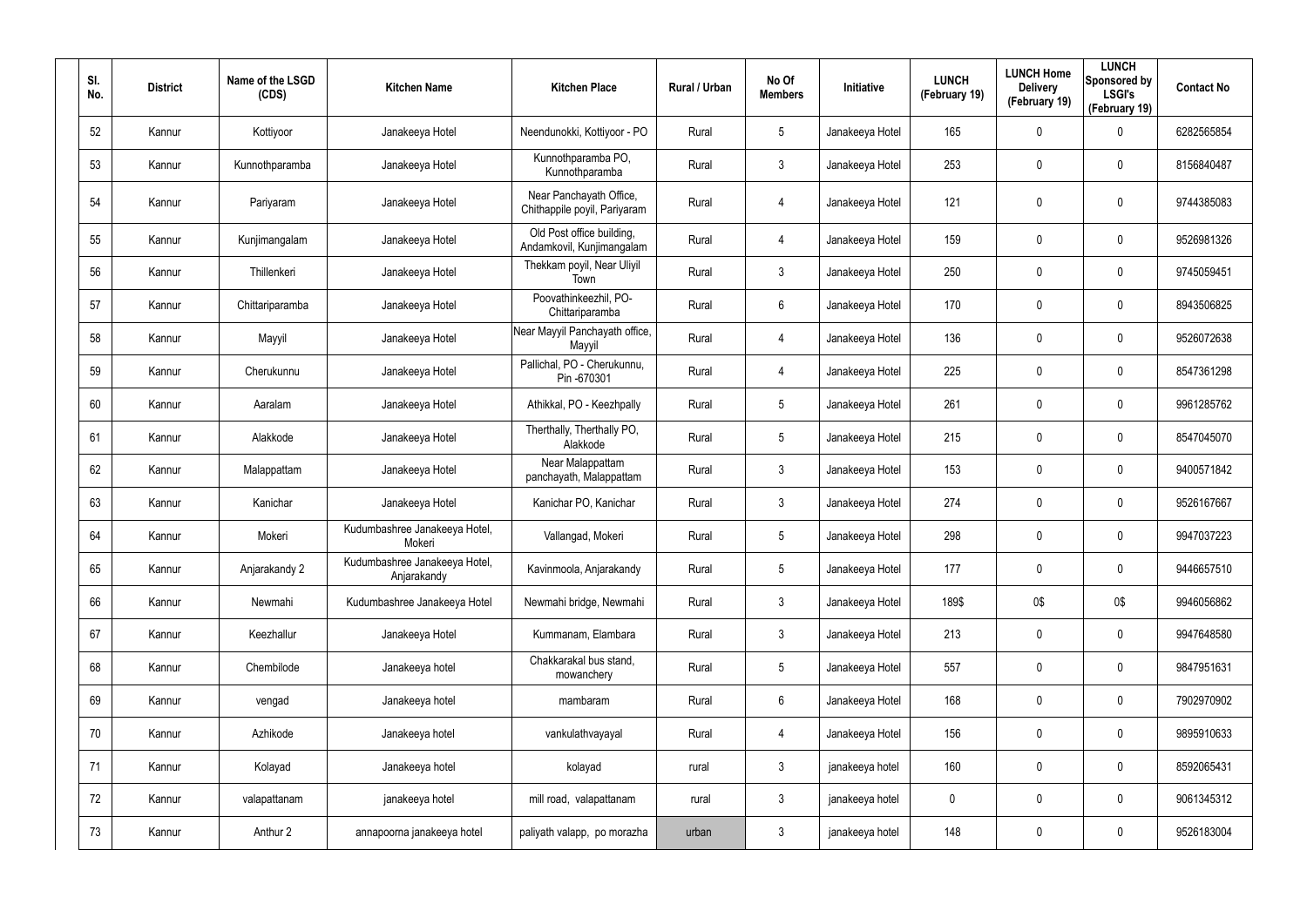|    | SI.<br>No.      | <b>District</b> | Name of the LSGD<br>(CDS) | <b>Kitchen Name</b>             | <b>Kitchen Place</b>                                        | Rural / Urban | No Of<br><b>Members</b> | Initiative      | <b>LUNCH</b><br>(February 19) | <b>LUNCH Home</b><br><b>Delivery</b><br>(February 19) | <b>LUNCH</b><br>Sponsored by<br><b>LSGI's</b><br>(February 19) | <b>Contact No</b> |
|----|-----------------|-----------------|---------------------------|---------------------------------|-------------------------------------------------------------|---------------|-------------------------|-----------------|-------------------------------|-------------------------------------------------------|----------------------------------------------------------------|-------------------|
|    | 74              | Kannur          | payyannur 2               | janakeeya hotel                 | kaniyeri, po vellur                                         | urban         | $\mathbf{3}$            | janakeeya hotel | 52                            | $\mathbf 0$                                           | 0                                                              | 8301817232        |
|    | 75              | Kannur          | cherupuzha                | janakeeya hotel                 | near panjayath office,<br>cherupuzha, 670511                | rural         | $\overline{4}$          | janakeeya hotel | 258                           | $\mathbf 0$                                           | $\boldsymbol{0}$                                               | 8547114024        |
|    | 76              | Kannur          | Eruvessy                  | Janakeeya hotel                 | Panchayath office road,<br>Chemberi                         | Rural         | 4                       | Janakeeya hotel | 244                           | $\mathbf 0$                                           | 0                                                              | 9544893463        |
|    | 77              | Kannur          | Pattuvam                  | Janakeeya Hotel                 | Near Pattuvam panchayath<br>office, Pattuvam                | Rural         | $5\overline{)}$         | Janakeeya hotel | 117                           | 0                                                     | $\boldsymbol{0}$                                               | 9539731430        |
|    | 78              | Kannur          | Mangattidom               | Janakeeya Hotel                 | Kaitheri idam, Nirmalagiri PO,<br>Mangattidom               | Rural         | $\overline{7}$          | Janakeeya hotel | 176                           | 0                                                     | $\mathbf 0$                                                    | 9207253934        |
|    | 79              | Kannur          | Panoor                    | Janakeeya Hotel                 | Thundayi peedika, Pukkom,<br>Panoor PO                      | Urban         | 5                       | Janakeeya hotel | 298                           | $\boldsymbol{0}$                                      | $\mathbf 0$                                                    | 9605852157        |
|    | 80              | Kannur          | Kottayam                  | Janakeeya hotel                 | Kottayam malabar, Kottayam<br>panchayath building, Kottayam | Rural         | $5\phantom{.0}$         | Janakeeya hotel | 156                           | $\mathbf 0$                                           | $\mathbf 0$                                                    | 9656672187        |
|    | 81              | Kannur          | Ulikkal                   | Janakeeya hotel                 | Vattiyam thodu (po) Mattara,<br>Ulikkal, 670705             | Rural         | $5\overline{)}$         | Janakeeya hotel | 68                            | 0                                                     | $\mathbf 0$                                                    | 8086777517        |
|    | 82              | Kannur          | Kadambur                  | Janakeeya hotel                 | Kadachira, Kadambur                                         | Rural         | $5\phantom{.0}$         | Janakeeya hotel | 130                           | 0                                                     | $\boldsymbol{0}$                                               | 9847178332        |
|    | 83              | Kannur          | Irikkoor                  | Janakeeya hotel                 | Peruvalathuparambu, PO -<br>Irikkoor                        | Rural         | $\overline{4}$          | Janakeeya hotel | 153                           | 0                                                     | $\boldsymbol{0}$                                               | 9746864255        |
|    | 84              | Kannur          | Mattool                   | Janakeeya hotel                 | Mattool central, Mattool                                    | Rural         | $5\overline{)}$         | Janakeeya hotel | $\mathbf 0$                   | $\mathbf 0$                                           | $\boldsymbol{0}$                                               | 9895321842        |
|    | 85              | Kannur          | Thalasseri -2             | Janakeeya hotel                 | Thalayi harbour, Thalasseri                                 | Urban         | $5\overline{)}$         | Janakeeya hotel | 230                           | 0                                                     | $\boldsymbol{0}$                                               | 9605745402        |
|    | 86              | Kannur          | Kannur                    | Janakeeya hotel                 | Pallipoyil division, Kannur<br>corporation                  | Urban         | $\mathbf{3}$            | Janakeeya hotel | 197                           | $\mathbf 0$                                           | $\boldsymbol{0}$                                               | 9745243643        |
|    | 87              | Kannur          | Ulikkal                   | Janakeeya hotel                 | Manikkadavu PO,<br>Manikkadadavu - 670705                   | Rural         | $5\phantom{.0}$         | Janakeeya hotel | 131                           | $\pmb{0}$                                             | $\pmb{0}$                                                      | 8547972988        |
|    | 88              | Kannur          | payam                     | Janakeeya hotel                 | vallithod, Kiliyanthara po<br>670706                        | Rural         | $5\phantom{.0}$         | Janakeeya Hotel | 290                           | 0                                                     | $\mathbf 0$                                                    | 8848760234        |
|    | 89              | Kannur          | Naduvil                   | Janakeeya Hotel                 | karuvanchal                                                 | Rural         | $6\overline{6}$         | janakeeya hotel | 310                           | $\pmb{0}$                                             | $\mathbf 0$                                                    | 9495191934        |
| 89 |                 |                 |                           |                                 |                                                             |               | 396                     |                 | 18471                         | $\boldsymbol{0}$                                      | 18                                                             |                   |
|    |                 | kasaragod       | kayyur cheemeni           | janakeeya hotel cheemeni        | cheemeni                                                    | Rural         | $\overline{4}$          | janakeeya hotel | 215                           |                                                       |                                                                |                   |
|    | $\overline{2}$  | Kasaragod       | Pilicode                  | Janakeeya Hotel, Pilicode       | Kalikkadavu                                                 | Rural         | $\overline{4}$          | Janakeeya Hotel | 226                           | 0                                                     | $\mathbf 0$                                                    | 9944087661        |
|    | $\mathbf{3}$    | Kasaragod       | Kodom belur               | janakeeya hotel kalichanadukkam | Kalichanadukkam                                             | Rural         | $\overline{4}$          | Janakeeya Hotel | 116                           | 0                                                     | $\pmb{0}$                                                      | 9562820280        |
|    | 4               | Kasaragod       | Chemnad                   | Oruma janakeeya hotel           | Koliyadkam                                                  | Rural         | 5 <sup>5</sup>          | Janakeeya Hotel | 520                           | 0                                                     | $\mathbf 0$                                                    | 9567660603        |
|    | $5\phantom{.0}$ | Kasaragod       | Trikarpur                 | Janakeeya Hotel                 | Trikaripur                                                  | Rural         | $5\phantom{.0}$         | Janakeeya Hotel | 236                           | 0                                                     | $\bf{0}$                                                       | 8086392698        |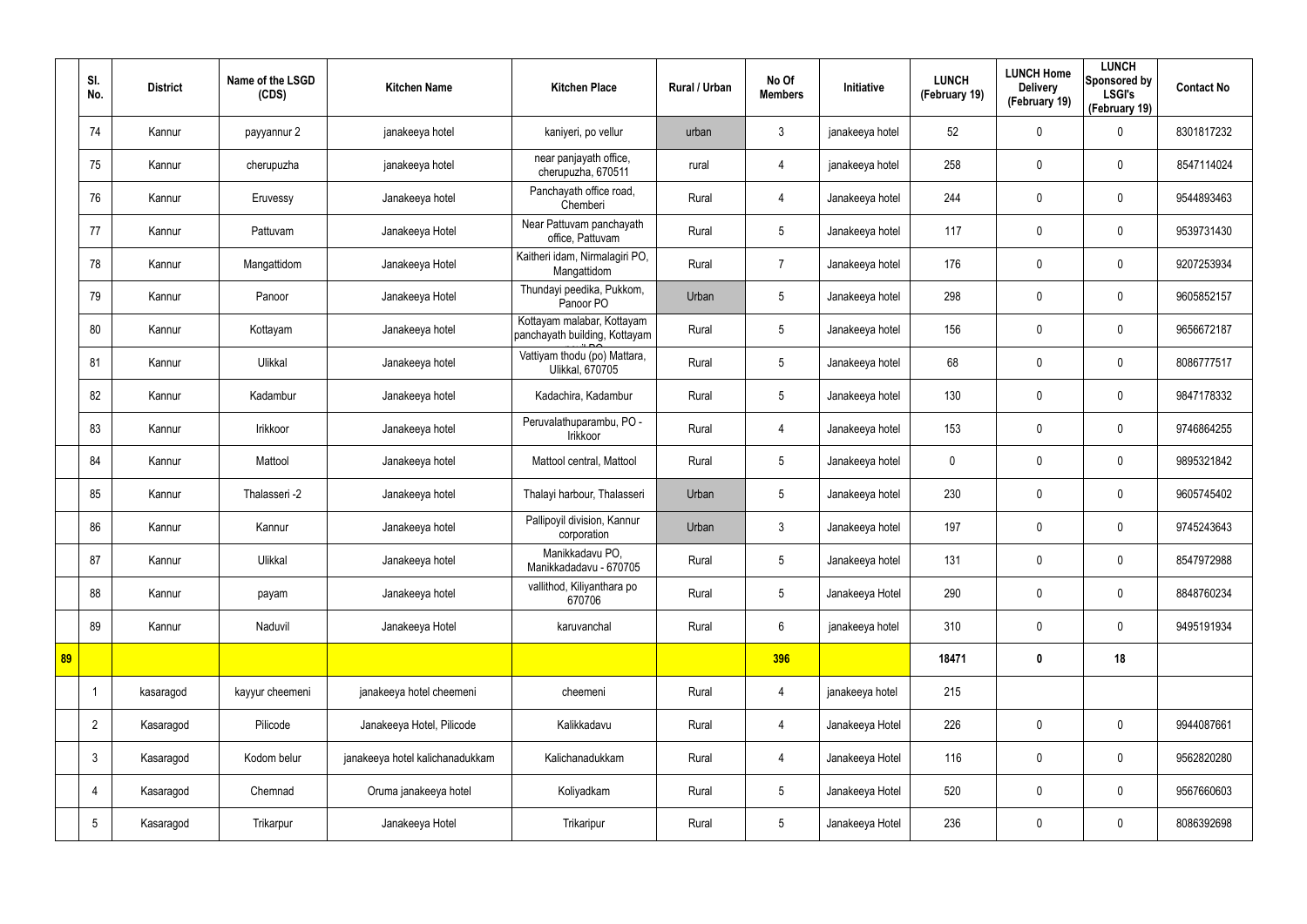| SI.<br>No.      | <b>District</b> | Name of the LSGD<br>(CDS) | <b>Kitchen Name</b>      | <b>Kitchen Place</b>  | Rural / Urban | No Of<br><b>Members</b> | Initiative      | <b>LUNCH</b><br>(February 19) | <b>LUNCH Home</b><br><b>Delivery</b><br>(February 19) | <b>LUNCH</b><br>Sponsored by<br><b>LSGI's</b><br>(February 19) | <b>Contact No</b> |
|-----------------|-----------------|---------------------------|--------------------------|-----------------------|---------------|-------------------------|-----------------|-------------------------------|-------------------------------------------------------|----------------------------------------------------------------|-------------------|
| 6               | Kasaragod       | Panathady                 | janakeeya hotel panthoor | Panathoor             | Rural         | $\overline{4}$          | Janakeeya Hotel | 82                            | $\mathbf 0$                                           | $\mathbf 0$                                                    | 8943109804        |
| -7              | Kasaragod       | West eleri                | Thripthi Janakeeya hotel | Bheemanadi            | Rural         | $\overline{4}$          | Janakeeya Hotel | 238                           | $\mathbf 0$                                           | $\mathbf 0$                                                    | 9497847040        |
| 8               | Kasaragod       | Madikai                   | Salkara Janakeeya hotel  | Madikai               | Rural         | $\mathbf{3}$            | Janakeeya Hotel | 110                           | 0                                                     | $\boldsymbol{0}$                                               | 8281850733        |
| 9               | Kasaragod       | Valiyaparamba             | Janakeeya hotel          | Valiyaparamba         | Rural         | $\mathbf{3}$            | Janakeeya Hotel | 75                            | 0                                                     | $\mathbf 0$                                                    | 9745962447        |
| 10 <sup>°</sup> | Kasaragod       | Ajanur                    | Janakeeya hotel          | Vellikkoth            | Rural         | $\mathbf{3}$            | Janakeeya Hotel | $\pmb{0}$                     | $\pmb{0}$                                             | $\pmb{0}$                                                      | 7558068272        |
| 11              | Kasaragod       | Badiadka                  | Janakeeya hotel          | Badiadka              | Rural         | $\overline{4}$          | Janakeeya Hotel | 81                            | 0                                                     | $\mathbf 0$                                                    | 9539359291        |
| 12              | Kasaragod       | Kuttikkol                 | Janakeeya hotel          | Kuttikkol             | Rural         | $\overline{4}$          | Janakeeya Hotel | 105                           | $\pmb{0}$                                             | $\pmb{0}$                                                      | 8547062480        |
| 13              | Kasaragod       | Delampadi                 | Janakeeya hotel          | Delampadi             | Rural         | 4                       | Janakeeya hotel | 87                            | 0                                                     | $\mathbf 0$                                                    | 9496702505        |
| 14              | Kasaragod       | Meenja                    | Janakeeya hotel          | Miyapadav             | Rural         | $\overline{4}$          | Janakeeya Hotel | 142                           | 0                                                     | $\pmb{0}$                                                      | 9497161960        |
| 15              | Kasaragod       | Puthige                   | Janakeeya hotel          | Puthige               | Rural         | $\mathbf{3}$            | Janakeeya hotel | 78                            | 0                                                     | $\mathbf 0$                                                    | 8592071686        |
| 16              | Kasaragod       | Bedaduka                  | Janakeeya hotel          | Kundamkuzhi           | Rural         | $\mathbf{3}$            | Janakeeya hotel | 157                           | $\mathbf 0$                                           | $\mathbf 0$                                                    | 8281092860        |
| 17              | Kasaragod       | muliyar                   | Janakeeya Hotel          | Bovikanam             | Rural         | 9                       | Janakeeya Hotel | 425                           | $\mathbf 0$                                           | $\mathbf 0$                                                    | 7034632654        |
| 18              | Kasaragod       | Pallikara                 | Janakeeya Hotel          | Pallikara             | Rural         | $\overline{4}$          | Janakeeya Hotel | 190                           | 0                                                     | $\boldsymbol{0}$                                               | 7034016505        |
| 19              | Kasaragod       | Kinanoor karinthalam      | Janakeeya Hotel          | Parappa               | Rural         | $5\phantom{.0}$         | Janakeeya hotel | 201                           | $\pmb{0}$                                             | $\pmb{0}$                                                      | 9526063885        |
| 20              | Kasaragod       | Nileswaram                | Janakeeya Hotel          | Nileswaram market     | Urban         | $5\overline{)}$         | Janakeeya hotel | 238                           | $\pmb{0}$                                             | $\mathbf 0$                                                    | 6235177323        |
| 21              | Kasaragod       | Kanhangad 1               | Janakeeya hotel          | Kanhangad town        | Urban         | $5\overline{)}$         | Janakeeya hotel | \$417                         | $\pmb{0}$                                             | $\mathbf 0$                                                    | 8111858204        |
| 22              | Kasaragod       | Kanhangad 1               | Janakeeya hotel          | Nr.Mini civil station | Urban         | $\mathbf{3}$            | Janakeeya hotel | 228                           | 125                                                   | $\mathbf 0$                                                    | 9495561250        |
| 23              | Kasaragod       | Paivalige                 | Janakeeya hotel          | Paivalige             | Rural         | $\overline{4}$          | Janakeeya hotel | 100                           | $\pmb{0}$                                             | $\mathbf 0$                                                    | 7356491447        |
| 24              | Kasaragod       | Manjeswaram               | Janakeeya Hotel          | Manjeswaram           | Rural         | $\overline{4}$          | Janakeeya Hotel | 95                            | $\pmb{0}$                                             | $\mathbf 0$                                                    | 9562867549        |
| 25              | Kasaragod       | Kanhangad 2               | Janakeeya Hotel          | Kottrachal            | Urban         | $\mathbf{3}$            | Janakeeya Hotel | 192                           | $\pmb{0}$                                             | $\mathbf 0$                                                    | 7025961094        |
| 26              | Kasaragod       | Cheruvathur               | Janakeeya hotel          | Kavumchira            | Rural         | $5\overline{)}$         | Janakeeya Hotel | 170                           | $\pmb{0}$                                             | $\mathbf 0$                                                    | 9562358039        |
| 27              | Kasaragod       | Padne                     | Janakeeya Hotel          | Nadakkavu             | Rural         | $\mathbf{3}$            | Janakeeya Hotel | 215                           | 0                                                     | $\mathbf 0$                                                    | 9744087661        |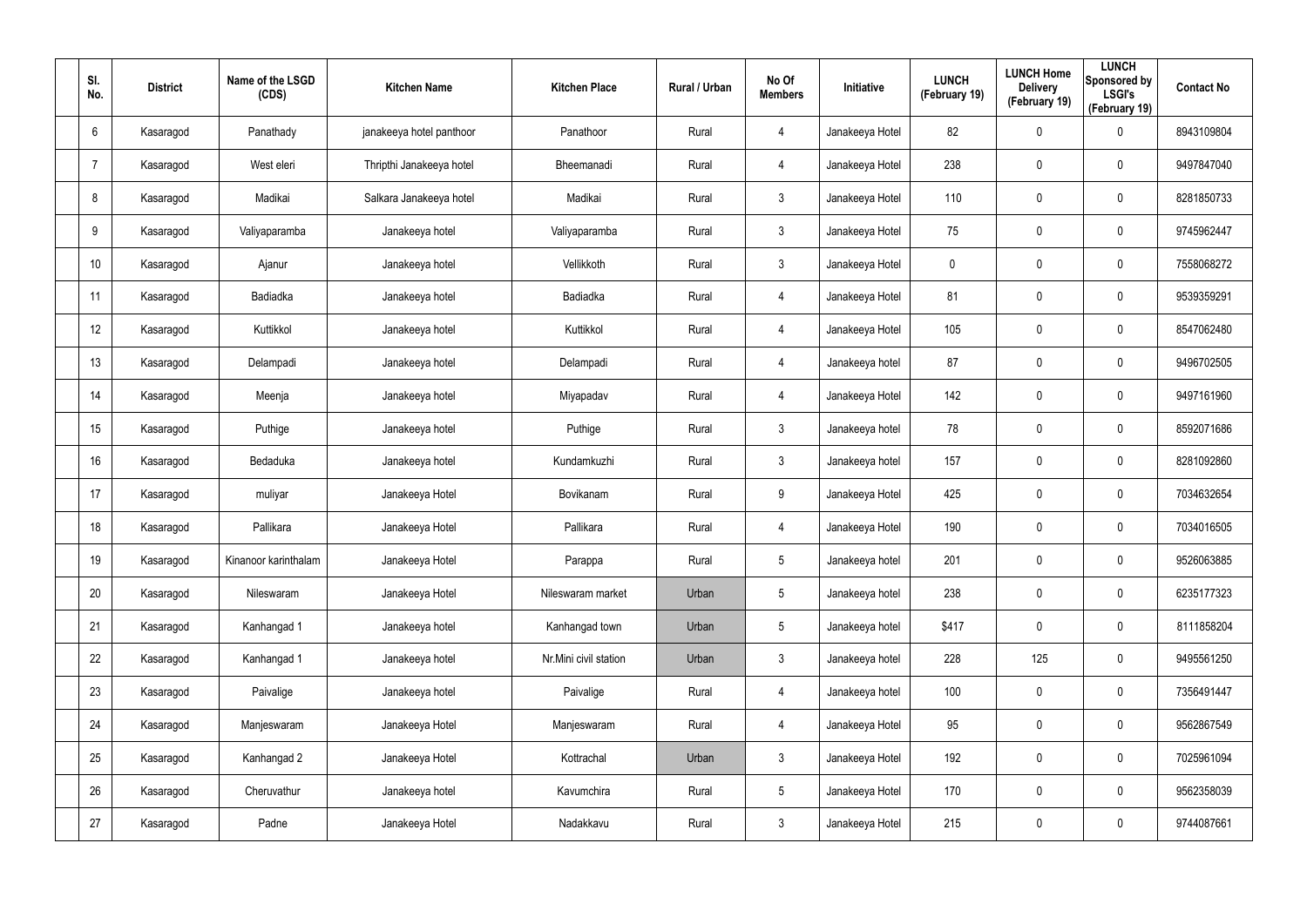|    | SI.<br>No.      | <b>District</b> | Name of the LSGD<br>(CDS) | <b>Kitchen Name</b>          | <b>Kitchen Place</b>                 | Rural / Urban | No Of<br><b>Members</b> | Initiative      | <b>LUNCH</b><br>(February 19) | <b>LUNCH Home</b><br><b>Delivery</b><br>(February 19) | <b>LUNCH</b><br>Sponsored by<br><b>LSGI's</b><br>(February 19) | <b>Contact No</b> |
|----|-----------------|-----------------|---------------------------|------------------------------|--------------------------------------|---------------|-------------------------|-----------------|-------------------------------|-------------------------------------------------------|----------------------------------------------------------------|-------------------|
|    | 28              | Kasaragod       | Kasaragod                 | Janakeeya Hotel              | Kasaragod                            | Urban         | 4                       | Janakeeya Hotel | 230                           | $\mathbf 0$                                           | $\boldsymbol{0}$                                               | 9633400269        |
|    | 29              | Kasarkode       | Pallikkara                | Janakeeya Hotel              | Perladukkam                          | Rural         | 4                       | Janakeeya Hotel | 269                           | $\mathbf 0$                                           | $\mathbf 0$                                                    | 9544582935        |
|    | 30              | Kasargode       | Kumbala                   | Janakeeya Hotel              | Kumbala                              | Rural         | $\mathbf{3}$            | Janakeeya Hotel | 52                            | 0                                                     | $\pmb{0}$                                                      | 7012142329        |
|    | 31              | Kasargode       | Karadka                   | Janakeeya Hotel              | Mulleria                             | Rural         | $\overline{7}$          | Janakeeya Hotel | 160                           | 0                                                     | $\pmb{0}$                                                      | 8281395910        |
|    | 32              | Kasaragode      | Vorkady                   | Janakeeya Hotel              | Vorkady                              | Rural         | $\mathbf{3}$            | Janakeeya Hotel | $\pmb{0}$                     | 0                                                     | $\pmb{0}$                                                      | 8547223339        |
|    | 33              | Kasaragode      | Balal                     | Janakeeya hotel              | Balal                                | Rural         | $\mathbf{3}$            | Janakeeya hotel | 75                            | 0                                                     | $\pmb{0}$                                                      | 7510839676        |
|    | 34              | Kasaragod       | Nileswaram                | mahima janakeeya hotel       | kanichira                            | urban         | $\overline{4}$          | janakeeya hotel | 155                           | 0                                                     | $\pmb{0}$                                                      | 8590121681        |
|    | 35              | Kasaragode      | Kallar                    | janakeeya hotel              | kallar                               | rural         | 4                       | janakeeya hotel | 154                           | 0                                                     | $\pmb{0}$                                                      | 9562820280        |
|    | 36              | Kasaragode      | Mangalpady                | janakeeya hotel              | mangalpady                           | rural         | $\overline{4}$          | janakeeya hotel | $\pmb{0}$                     | 0                                                     | $\pmb{0}$                                                      | 9633488309        |
|    | 37              | kasaragod       | Uduma                     | granma janakeeya hotel       | palakkunnu                           | Rural         | 4                       | janakeeya hotel | 327                           | 0                                                     | $\mathbf 0$                                                    | 8129957159        |
|    | 38              | Kasaragod       | pullur periya             | Salkara Janakeeya hotel      | periya                               | Rural         | $5\phantom{.0}$         | janakeeya hotel | 320                           | 0                                                     | $\pmb{0}$                                                      | 8547309266        |
|    | 39              | kasaragod       | kumbadaje                 | janakeeya hotel              | kumbadaje                            | Rural         | $\mathbf{3}$            | janakeeya hotel | 44                            | 0                                                     | $\mathbf 0$                                                    | 8593848698        |
|    | 40              | Kasaragod       | Chengala                  | Janakeeya Hotel              | Cherkkala                            | Rural         | $\mathbf{3}$            | Janakeeya Hotel | 205                           | 0                                                     | $\pmb{0}$                                                      |                   |
|    | 41              | kasaragod       | East eleri                | janakeeya hotel              | east eleri                           | Rural         | $\mathbf{3}$            | janakeeya hotel | 129                           | $\pmb{0}$                                             | $\pmb{0}$                                                      |                   |
|    | 42              | kasaragod       | karadka                   | janakeeya hotel              | karmam thody                         | Rural         | 10                      | janakeeya hotel | 60                            | 0                                                     | $\mathbf 0$                                                    |                   |
|    | 43              | kasargod        | madhur                    | janakeeya hotel              | madhur                               | Rural         |                         | janakeeya hotel | 239                           |                                                       |                                                                |                   |
| 43 |                 |                 |                           |                              |                                      |               | 175                     |                 | 7358                          | $\boldsymbol{0}$                                      | $\mathbf 0$                                                    |                   |
|    |                 | Kollam          | Chathannur                | Memsahib                     | Sheemaaty junction                   | Rural         | $5\overline{)}$         | Janakeeya Hotel | 337                           | $\pmb{0}$                                             | $\pmb{0}$                                                      | 9446246685        |
|    | $\overline{2}$  | Kollam          | Melila                    | Atham Unit                   | Melila                               | Rural         | $\overline{7}$          | Janakeeya Hotel | 204                           | $\pmb{0}$                                             | $\mathbf 0$                                                    | 9961178040        |
|    | $\mathbf{3}$    | Kollam          | Kulakkada                 | Ruchi Snacks & Catering Unit | Poovattoor                           | Rural         | $\overline{4}$          | Janakeeya Hotel | 203                           | $\pmb{0}$                                             | $\pmb{0}$                                                      | 7907941183        |
|    | $\overline{4}$  | Kollam          | Ittiva                    | Nanma Janakeeya hotel        | Kattampally                          | Rural         | $5\overline{)}$         | Janakeeya Hotel | $\mathbf 0$                   | 0                                                     | $\mathbf 0$                                                    | 9809171887        |
|    | $5\phantom{.0}$ | Kollam          | Sooranad North            | Nanma catering unit          | Sooranadu higher secondary<br>school | Rural         | $5\phantom{.0}$         | Janakeeya Hotel | 182                           | 0                                                     | $\boldsymbol{0}$                                               | 9846082469        |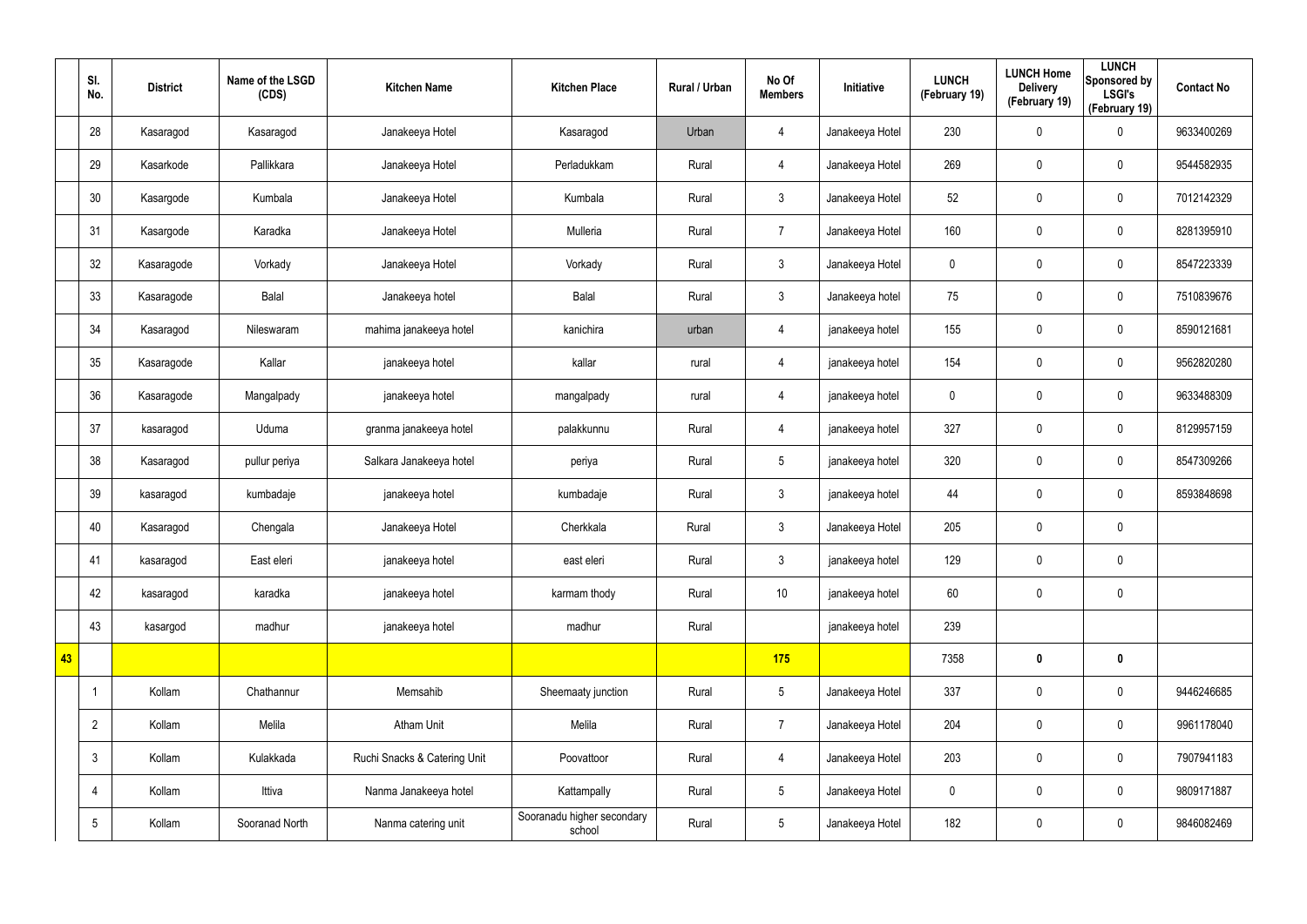| SI.<br>No.     | <b>District</b> | Name of the LSGD<br>(CDS) | <b>Kitchen Name</b>              | <b>Kitchen Place</b>         | Rural / Urban | No Of<br><b>Members</b> | <b>Initiative</b> | <b>LUNCH</b><br>(February 19) | <b>LUNCH Home</b><br><b>Delivery</b><br>(February 19) | <b>LUNCH</b><br>Sponsored by<br><b>LSGI's</b><br>(February 19) | <b>Contact No</b> |
|----------------|-----------------|---------------------------|----------------------------------|------------------------------|---------------|-------------------------|-------------------|-------------------------------|-------------------------------------------------------|----------------------------------------------------------------|-------------------|
| 6              | Kollam          | Clappana                  | Bismi catering                   | Palakulangara                | Rural         | $5\phantom{.0}$         | Janakeeya Hotel   | 110                           | 0                                                     | $\mathbf 0$                                                    | 9847901413        |
| $\overline{7}$ | Kollam          | Mayyanad                  | Krishnas Janakeeya hotel         | Eravipuram                   | Rural         | $\mathbf{3}$            | Janakeeya Hotel   | 102                           | 0                                                     | $\mathbf 0$                                                    | 9656477455        |
| 8              | Kollam          | Mayyanad                  | Souhridha Janakeeya hotel        | Pattarumukku,                | Rural         | 9                       | Janakeeya Hotel   | 0                             | 0                                                     | $\pmb{0}$                                                      | 7902645448        |
| 9              | Kollam          | Kulasekharapuram          | adi sakthi                       | Puthentheruvu.               | Rural         | $5\phantom{.0}$         | Janakeeya Hotel   | 208                           | 0                                                     | $\mathbf 0$                                                    | 9656890790        |
| 10             | Kollam          | Thekkumbhagam             | Krishna hotel                    | Nadakavu junction            | Rural         | $\overline{4}$          | Janakeeya Hotel   | 48                            | 0                                                     | $\mathbf 0$                                                    | 9961070031        |
| 11             | Kollam          | Oachira                   | Parabhramam catering             | near oachira , ITI canteen,  | Rural         | 4                       | Janakeeya Hotel   | 0                             | 0                                                     | $\mathbf 0$                                                    | 9562283927        |
| 12             | Kollam          | Thodiyoor                 | Samridhi activity group          | Lpschool thodiyoor           | Rural         | $5\phantom{.0}$         | Janakeeya Hotel   | 292                           | 0                                                     | $\pmb{0}$                                                      | 9895703572        |
| 13             | Kollam          | Thrikkovilvattom          | Murari catering, janakeeya hotel | Mukhathala                   | Rural         | 4                       | Janakeeya Hotel   | 84                            | 0                                                     | $\mathbf 0$                                                    | 9847072544        |
| 14             | Kollam          | Sasthamcotta              | Sreedurgha catering              | Jemini hotel sasthamcotta    | Rural         | $\overline{7}$          | Janakeeya Hotel   | 282                           | 0                                                     | $\mathbf 0$                                                    | 9744368496        |
| 15             | Kollam          | Kollam                    | Athulya catering                 | Thirumullavaram              | Urban         | 4                       | Janakeeya Hotel   | 125                           | 0                                                     | $\mathbf 0$                                                    | 9048646080        |
| 16             | Kollam          | West Kallada              | Keerthi catering                 | Karalimukku                  | Rural         | $5\phantom{.0}$         | Janakeeya Hotel   | 148                           | 0                                                     | $\mathbf 0$                                                    | 9605206907        |
| 17             | Kollam          | Thazhava                  | Pavizham                         | Karutheri junction           | Rural         | $5\overline{)}$         | Janakeeya Hotel   | 198                           | $\mathbf 0$                                           | $\mathbf 0$                                                    | 8086704216        |
| 18             | Kollam          | Kollam                    | Niravu catering                  | Chinnakkada                  | Urban         | $5\overline{)}$         | Janakeeya Hotel   | 262                           | $\mathbf 0$                                           | $\mathbf 0$                                                    | 9633073613        |
| 19             | Kollam          | Kundara                   | Ammu Catering unit               | Mulavana LP school           | Rural         | 4                       | Janakeeya Hotel   | 165                           | $\mathbf 0$                                           | $\pmb{0}$                                                      | 9633518572        |
| 20             | Kollam          | Neduvathur                | Pooja hotel                      | Thevalappuram                | Rural         | $\mathbf{3}$            | Janakeeya Hotel   | 38                            | 0                                                     | $\mathbf 0$                                                    | 9745376675        |
| 21             | Kollam          | Punalur                   | Jyothi Catering                  | Punalur                      | Urban         | 4                       | Janakeeya Hotel   | 215                           | $\mathbf 0$                                           | $\mathbf 0$                                                    | 9961249345        |
| 22             | Kollam          | Punalur                   | Mahima Catering                  | Punalur                      | Urban         | $5\phantom{.0}$         | Janakeeya Hotel   | 272                           | $\mathbf 0$                                           | $\mathbf 0$                                                    | 9496112957        |
| 23             | Kollam          | Punalur                   | Safalyam Catering                | Punalur                      | Urban         | $5\phantom{.0}$         | Janakeeya Hotel   | 328                           | 0                                                     | $\mathbf 0$                                                    | 9495476197        |
| 24             | Kollam          | Thrikkaruva               | Janakeeya Bhakshanashala         | Thinavila Junction Kanjaveli | Rural         | $\overline{4}$          | Janakeeya Hotel   | 89                            | 0                                                     | $\mathbf 0$                                                    | 9645069880        |
| 25             | Kollam          | Chithara                  | AKG Janakeeya Hotel              | Kizhakkumbagom               | Rural         | $5\phantom{.0}$         | Janakeeya Hotel   | 92                            | 0                                                     | $\mathbf 0$                                                    | 9495701987        |
| 26             | Kollam          | South Paravur             | Kshree janakeeya hotel           | Busstand , paravur           | Urban         | $5\phantom{.0}$         | Janakeeya Hotel   | 162                           | 0                                                     | $5\phantom{.0}$                                                | 8606179380        |
| 27             | Kollam          | Mynagappally              | Anugraha hotel                   | Kadappa                      | Rural         | $5\phantom{.0}$         | Janakeeya Hotel   | 172                           | 0                                                     | $\mathsf{0}$                                                   | 9995085705        |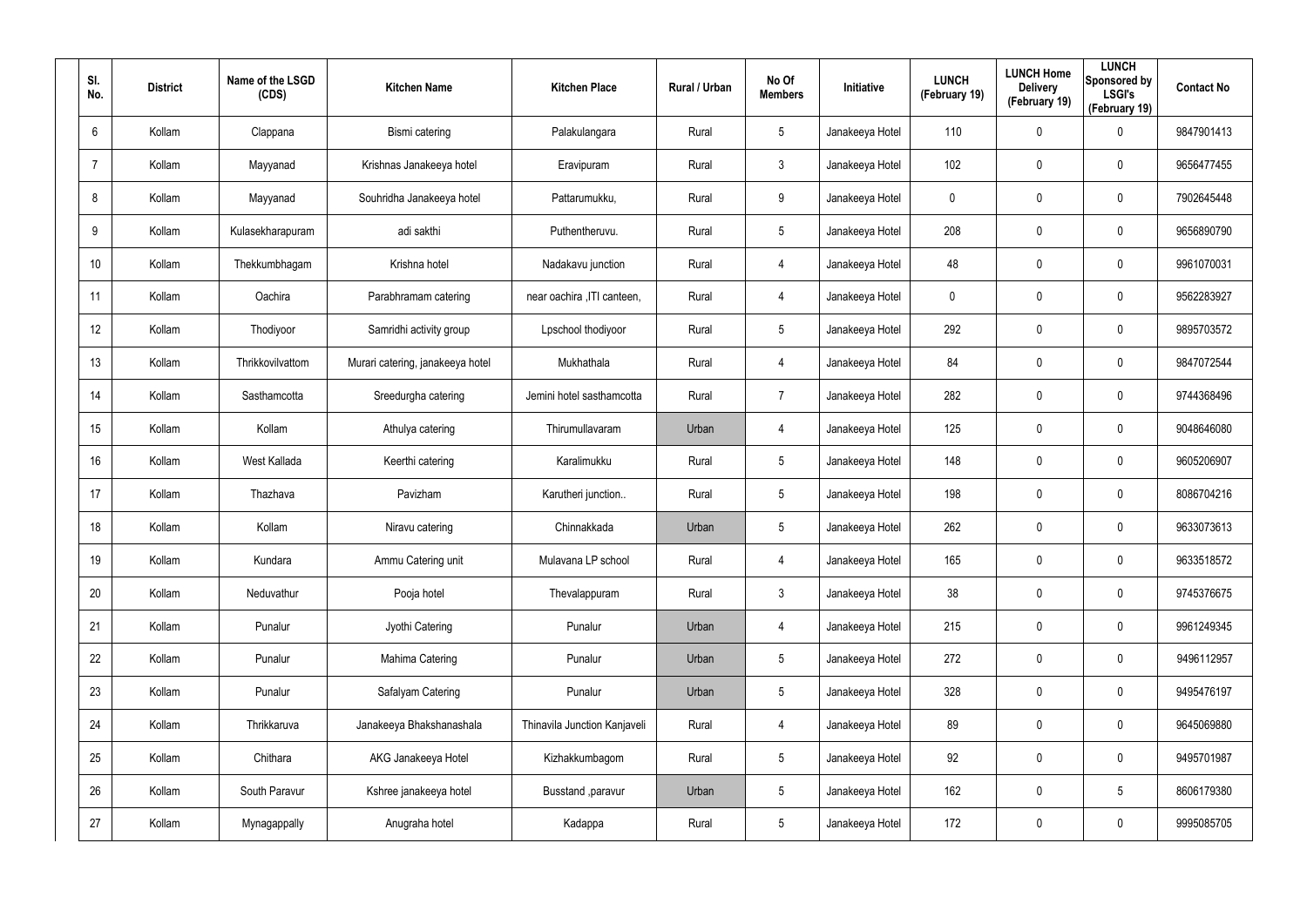|    | SI.<br>No. | <b>District</b> | Name of the LSGD<br>(CDS) | <b>Kitchen Name</b>         | <b>Kitchen Place</b>              | Rural / Urban | No Of<br><b>Members</b> | Initiative      | <b>LUNCH</b><br>(February 19) | <b>LUNCH Home</b><br><b>Delivery</b><br>(February 19) | <b>LUNCH</b><br>Sponsored by<br><b>LSGI's</b><br>(February 19) | <b>Contact No</b> |
|----|------------|-----------------|---------------------------|-----------------------------|-----------------------------------|---------------|-------------------------|-----------------|-------------------------------|-------------------------------------------------------|----------------------------------------------------------------|-------------------|
|    | 28         | Kollam          | Mandrothuruthu            | Janakeeya Bhakshanashala    | Thoombummukham                    | 121           | 4                       | Janakeeya Hotel | 94                            | 0                                                     | $\mathbf 0$                                                    | 9526648057        |
|    | 29         | Kollam          | Karungappally             | Bagya catering              | Muncipality                       | Urban         | 4                       | Janakeeya Hotel | 0                             | 0                                                     | $\pmb{0}$                                                      | 9947702130        |
|    | 30         | Kollam          | Kollam East               | Bharathlekshmi              | Vadakkevila                       | Urban         | $\mathfrak{Z}$          | Janakeeya Hotel | 283                           | $\mathbf 0$                                           | $\pmb{0}$                                                      | 9744300901        |
|    | 31         | Kollam          | Chavara                   | Harisree janakeya hotel     | Panchayath                        | Rural         | $\mathfrak{Z}$          | Janakeeya Hotel | 66                            | 0                                                     | $\pmb{0}$                                                      | 9995166343        |
|    | 32         | Kollam          | Pavithreswaram            | Kairali                     | Pavithreswaram                    | Rural         | 4                       | Janakeeya Hotel | 214                           | $\mathbf 0$                                           | $\pmb{0}$                                                      | 9605836414        |
|    | 33         | Kollam          | Veliyam                   | Kantharees                  | Panchayathu building              | Rural         | $5\phantom{.0}$         | Janakeeya Hotel | 0                             | 0                                                     | $\pmb{0}$                                                      | 9562111715        |
|    | 34         | Kollam          | Velinalloor               | Quality Janakeeya hotel     | Alummod, Velinalloor              | Rural         | 4                       | Janakeeya Hotel | 109                           | $\mathbf 0$                                           | $\pmb{0}$                                                      | 9605896303        |
|    | 35         | Kollam          | Elamadu                   | Swaruma janakeeya hotel     | Near cooperative bank,<br>Elamadu | Rural         | $\mathbf{3}$            | Janakeeya Hotel | 132                           | 0                                                     | 1                                                              | 8129611321        |
|    | 36         | Kollam          | Kadakkal                  | Nanma janakeeya hotel       | Kadakkal                          | Rural         | 4                       | Janakeeya Hotel | 290                           | $\mathbf 0$                                           | $\pmb{0}$                                                      | 9847936390        |
|    | 37         | Kollam          | Perayam                   | Janakeeya hotel             | Onambalam                         | Rural         | 4                       | Janakeeya Hotel | 0                             | 0                                                     | $\pmb{0}$                                                      | 9446855866        |
|    | 38         | Kollam          | Ezhukone                  | Ezhukone janakeeya hotel    | Near panchayathu office           | Rural         | $5\phantom{.0}$         | Janakeeya Hotel | 200                           | $\mathbf 0$                                           | $\pmb{0}$                                                      | 8086757275        |
| 80 | 39         | Kollam          | Adichanalloor             | Ruchikkoottu                | Mylakkaadu                        | Rural         | 4                       | Janakeeya Hotel | 64                            | 0                                                     | $\pmb{0}$                                                      | 8136954461        |
|    | 40         | Kollam          | Poruvazhi                 | Amma janakeeya hotel        | Poruvaxhy                         | Rural         | $5\phantom{.0}$         | Janakeeya Hotel | 159                           | 0                                                     | $\mathbf 0$                                                    | 9656421272        |
|    | 41         | Kollam          | Nilamel                   | Vanitha Janakeeya Hotel     | Nilamel                           | Rural         | 4                       | Janakeeya Hotel | 99                            | $\pmb{0}$                                             | $\pmb{0}$                                                      | 9447407264        |
|    | 42         | Kollam          | Panmana                   | SV janakeeya hotel          | Kollaka CN junction               | Rural         | $\mathbf{3}$            | Janakeeya Hotel | $\mathbf 0$                   | $\mathbf 0$                                           | $\mathbf 0$                                                    | 8113020216        |
|    | 43         | Kollam          | Ummannoor                 | Thanal                      | Nellikunnam                       | Rural         | 4                       | Janakeeya Hotel | 178                           | $\mathbf 0$                                           | $\mathbf 0$                                                    | 9656194614        |
|    | 44         | Kollam          | Kulathupuzha              | Karunya Janakeeya Hotel     | Thinkal karikkam                  | Rural         | 4                       | Janakeeya Hotel | 164                           | $\mathbf 0$                                           | $\mathbf 0$                                                    | 9048034267        |
|    | 45         | Kollam          | Kareepra                  | Kareepra janakeeya hotel    | Panchayathu office junction       | Rural         | $5\phantom{.0}$         | Janakeeya Hotel | $\mathbf 0$                   | $\mathbf 0$                                           | $\mathbf 0$                                                    | 9656783244        |
|    | 46         | Kollam          | Piravanthur               | Thanima catering unit       | Piravanthoor                      | Rural         | $5\phantom{.0}$         | Janakeeya Hotel | 0                             | 0                                                     | $\mathbf 0$                                                    | 9207907284        |
|    | 47         | Kollam          | Karavaloor                | Sreelekshmi Janakeeya Hotel | Karavalur                         | Rural         | $5\phantom{.0}$         | Janakeeya Hotel | 134                           | $\mathbf 0$                                           | $\mathbf 0$                                                    | 9745719860        |
|    | 48         | Kollam          | Kunnathur                 | Sneha janakeeya hotel       | Bhoothakuzhi                      | Rural         | $\mathfrak{Z}$          | Janakeeya Hotel | $\mathbf 0$                   | 0                                                     | $\mathbf 0$                                                    | 9061504141        |
|    | 49         | Kollam          | Alayaman                  | Sreelakam Janakeeya Hotel   | Karukone                          | Rural         | 4                       | Janakeeya Hotel | 203                           | 0                                                     | $\mathsf{0}$                                                   | 8592858448        |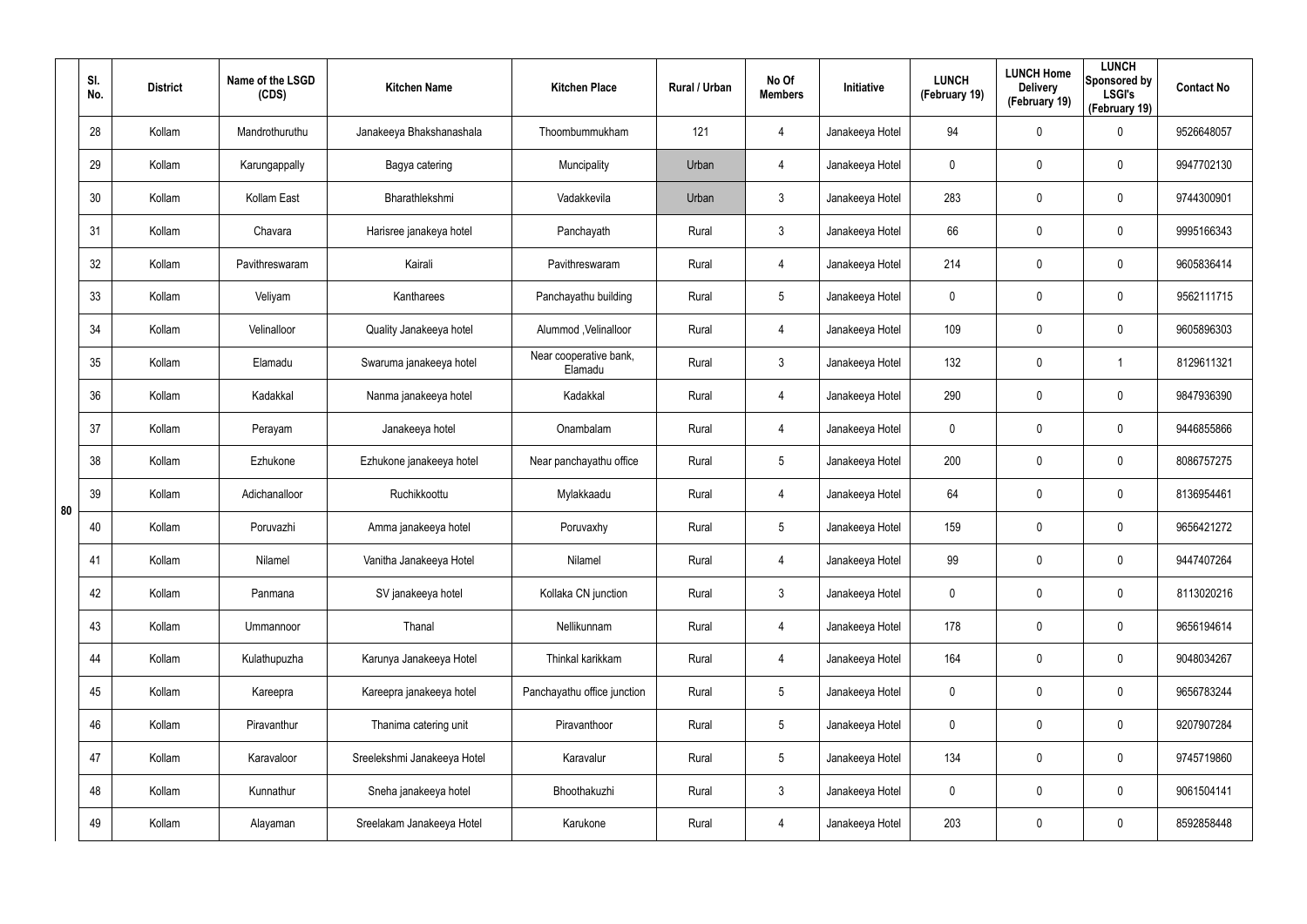| SI.<br>No. | <b>District</b> | Name of the LSGD<br>(CDS) | <b>Kitchen Name</b>                              | <b>Kitchen Place</b>                                 | Rural / Urban | No Of<br><b>Members</b> | Initiative      | <b>LUNCH</b><br>(February 19) | <b>LUNCH Home</b><br><b>Delivery</b><br>(February 19) | <b>LUNCH</b><br>Sponsored by<br><b>LSGI's</b><br>(February 19) | <b>Contact No</b> |
|------------|-----------------|---------------------------|--------------------------------------------------|------------------------------------------------------|---------------|-------------------------|-----------------|-------------------------------|-------------------------------------------------------|----------------------------------------------------------------|-------------------|
| 50         | Kollam          | Kottarakkara              | Ruchi                                            | Kottarakkara christuraj hospital<br>hospital canteen | Urban         | 5                       | Janakeeya Hotel | 187                           | 0                                                     | $\mathbf 0$                                                    | 9447997809        |
| 51         | Kollam          | Chirakkara                | Bhoomika Jh                                      | Bhajanamadam mukku                                   | Rural         | 5                       | Janakeeya Hotel | 114                           | 0                                                     | $\mathbf 0$                                                    | 9567024263        |
| 52         | Kollam          | Kalluvathukkal            | Deepam Jh                                        | Parippally                                           | Rural         | 4                       | Janakeeya Hotel | 0                             | 0                                                     | $\mathbf 0$                                                    | 8593984144        |
| 53         | Kollam          | Chirakkara                | Niram Jh                                         | Vadakkemukku ,chirakkara                             | Rural         | 4                       | Janakeeya Hotel | 185                           | 0                                                     | $\pmb{0}$                                                      | 9847286593        |
| 54         | Kollam          | Velinalloor               | Mathrika janakeeya hotel                         | Govt PHC canteen                                     | Rural         | 4                       | Janakeeya Hotel | 150                           | 0                                                     | $\pmb{0}$                                                      | 7592859804        |
| 55         | Kollam          | East Kallada              | kudumbashree janakeeya hotel                     | marthandapuram                                       | Rural         | 5                       | Janakeeya Hotel | 234                           | 0                                                     | $\mathbf 0$                                                    | 9746964557        |
| 56         | Kollam          | Anchal                    | Malu janakeeya hotel                             | Anchal, Town ward                                    | Rural         | $\mathbf{3}$            | Janakeeya Hotel | 0                             | 0                                                     | $\mathbf 0$                                                    | 9656920091        |
| 57         | Kollam          | Kummil                    | Sreebhadra janakeeya hotel                       | Thachonam                                            | Rural         | $\mathbf{3}$            | Janakeeya Hotel | 60                            | 0                                                     | $\mathbf 0$                                                    | 9846327312        |
| 58         | Kollam          | Yeroor                    | Oottupura janakeeya hotel                        | yeroor                                               | Rural         | 6                       | Janakeeya Hotel | 167                           | 0                                                     | $\mathbf 0$                                                    | 9526031467        |
| 59         | Kollam          | Nedumpana                 | Samthripthy janakeeya hotel                      | Pallimon                                             | Rural         | 4                       | Janakeeya Hotel | 40                            | 0                                                     | $\mathbf 0$                                                    | 9539780119        |
| 60         | Kollam          | Kollam                    | Ishwarya janakeeya hotel                         | Near collectorate, Thevally<br>division              | Urban         | $\mathbf{3}$            | Janakeeya Hotel | 0                             | 0                                                     | $\mathbf 0$                                                    | 8848893882        |
| 61         | Kollam          | Edamulakkal               | Sahya janakeeya hotel                            | Edamulackal                                          | Rural         | 4                       | Janakeeya Hotel | 185                           | 0                                                     | $\mathbf 0$                                                    | 7025532998        |
| 62         | Kollam          | Mylom                     | Amrutha                                          | Inchakkadu                                           | Rural         | $5\phantom{.0}$         | Janakeeya Hotel | 162                           | 0                                                     | $\mathbf 0$                                                    | 9539780965        |
| 63         | Kollam          | Thevalakkara              | Kerala Janakeeya Hotel                           | Thevalakkara                                         | Rural         | $\mathbf{3}$            | Janakeeya Hotel | 117                           | 0                                                     | $\pmb{0}$                                                      | 9847291089        |
| 64         | Kollam          | Thalavoor                 | Kudumbasheree Nadan<br>Bhakshanashala            | Pidavoor                                             | Rural         | 4                       | Janakeeya Hotel | 105                           | 0                                                     | $\mathbf 0$                                                    | 9747324839        |
| 65         | Kollam          | Vilakkudy                 | vadhanam                                         | <b>KUNNICODU</b>                                     | Rural         | $5\phantom{.0}$         | Janakeeya Hotel | 175                           | 0                                                     | $\mathbf 0$                                                    | 9526354689        |
| 66         | Kollam          | Poothakkulam              | Avani catering                                   | Poothakkulam gp                                      | Rural         | 4                       | Janakeeya Hotel | 85                            | 0                                                     | $\mathbf 0$                                                    | 9562782082        |
| 67         | Kollam          | Pathanapuram              | Pathanapuram Grama Panchayath<br>Janakeeya Hotel | Pathanapuram                                         | Rural         | 4                       | Janakeeya Hotel | 103                           | 0                                                     | $\mathbf 0$                                                    | 9061291033        |
| 68         | Kollam          | Chadayamangalam           | Real janakeeya hotel                             | Chadayamangalam                                      | Rural         | $\mathbf{3}$            | Janakeeya Hotel | 60                            | 0                                                     | $\mathbf 0$                                                    | 9562123039        |
| 69         | Kollam          | Elampalloor               | Kalavara janakeeya hotel                         | Ashupathri mukku, Kundara                            | Rural         | $5\phantom{.0}$         | Janakeeya Hotel | 302                           | 0                                                     | $\mathbf 0$                                                    | 8943182967        |
| 70         | Kollam          | Kottamkara                | Ishwarya janakeeya hotel                         | Keralapuram                                          | Rural         | $5\phantom{.0}$         | Janakeeya Hotel | 0                             | 0                                                     | $\mathbf 0$                                                    | 9747765979        |
| 71         | Kollam          | Vettikavala               | Nanma                                            | Vettikkavala                                         | Rural         | $\mathfrak{Z}$          | Janakeeya Hotel | 178                           | 0                                                     | $\mathsf{0}$                                                   | 9645070430        |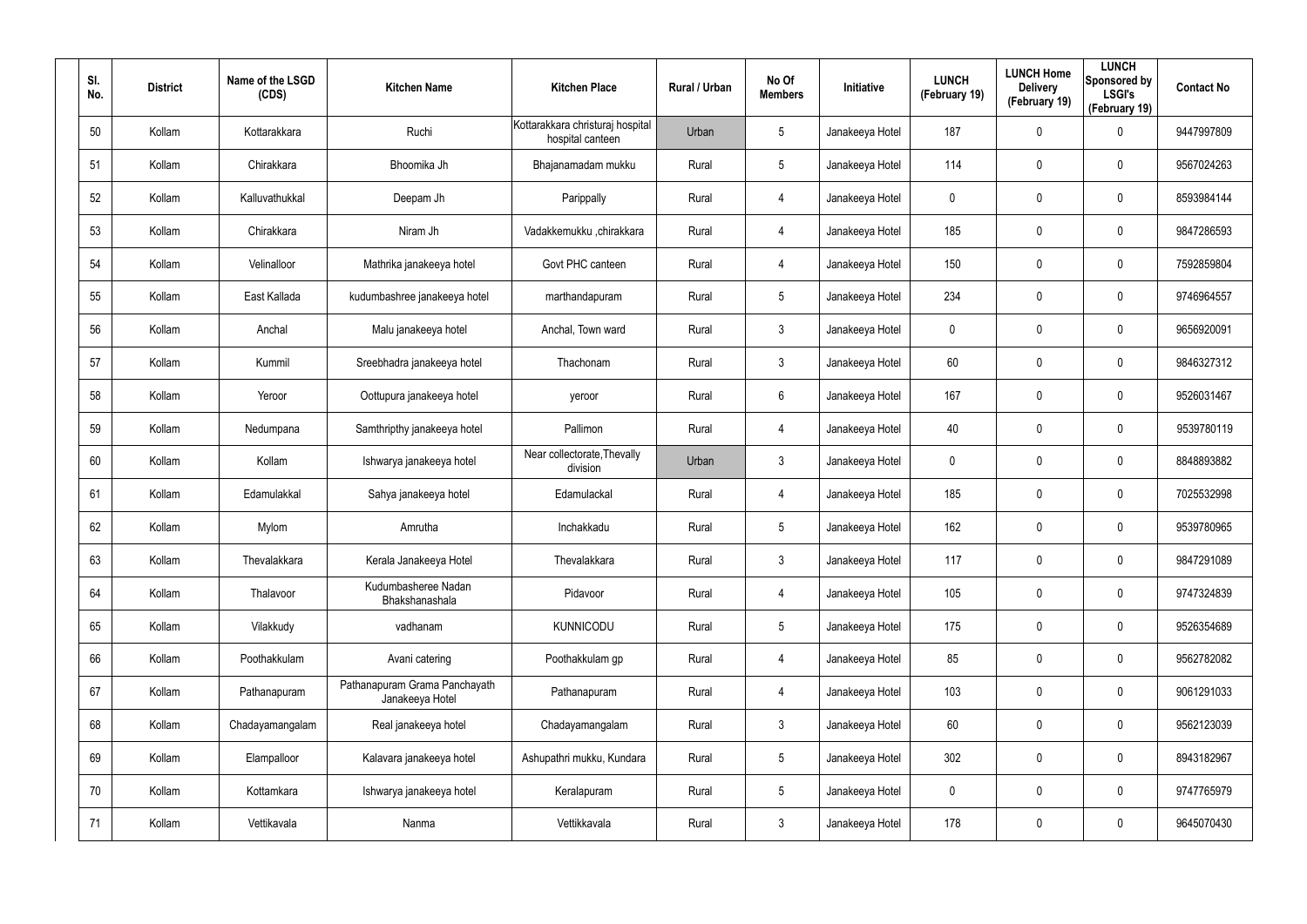|    | SI.<br>No.      | <b>District</b> | Name of the LSGD<br>(CDS) | <b>Kitchen Name</b>             | <b>Kitchen Place</b>                   | Rural / Urban | No Of<br><b>Members</b> | Initiative      | <b>LUNCH</b><br>(February 19) | <b>LUNCH Home</b><br><b>Delivery</b><br>(February 19) | <b>LUNCH</b><br>Sponsored by<br><b>LSGI's</b><br>(February 19) | <b>Contact No</b> |
|----|-----------------|-----------------|---------------------------|---------------------------------|----------------------------------------|---------------|-------------------------|-----------------|-------------------------------|-------------------------------------------------------|----------------------------------------------------------------|-------------------|
|    | 72              | Kollam          | Pooyappally               | Anaswara janakeeya hotel        | Maruthamanpally                        | Rural         | $5\phantom{.0}$         | Janakeeya Hotel | 182                           | 0                                                     | $\mathbf 0$                                                    | 9947289476        |
|    | 73              | Kollam          | Thenmala                  | Nanma janakeeya hotel           | Thennala                               | Rural         | $\overline{4}$          | Janakeeya Hotel | 250                           | 0                                                     | $\mathbf 0$                                                    | 9446274943        |
|    | 74              | Kollam          | Pattazhi                  | Suprabhatham Catering Unit      | pattazhy                               | Rural         | $\overline{4}$          | Janakeeya Hotel | 0                             | 0                                                     | $\mathbf 0$                                                    | 9495195796        |
|    | 75              | Kollam          | Neendakara                | Darshana Janakeeya Hotel        | Puthenthura Junction                   | Rural         | $\mathbf{3}$            | Janakeeya Hotel | 0                             | 0                                                     | $\mathbf 0$                                                    | 9633106463        |
|    | 76              | Kollam          | Panayam                   | snehadeepam activity group      | Thanikkamukku                          | Rural         | $\overline{4}$          | Janakeeya Hotel | 0                             | 0                                                     | $\mathbf 0$                                                    | 8606117577        |
|    | 77              | Kollam          | Clappana                  | Vijayasree                      | Near alumpeedika junction              | Rural         | $5\overline{)}$         | Janakeeya Hotel | 122                           | 0                                                     | $\mathbf 0$                                                    | 9567797660        |
|    | 78              | Kollam          | Sooranad South            | Akshaya janakeeya hotel         | Patharam                               | Rural         | $\overline{4}$          | Janakeeya Hotel | 187                           | 0                                                     | $\mathbf 0$                                                    | 9746919825        |
|    | 79              | Kollam          | Edamulakkal               | Deepam janakeeya hotel          | Edamulackal                            | Rural         | $\mathbf{3}$            | Janakeeya Hotel | 150                           | 0                                                     | $\mathbf 0$                                                    | 9400684494        |
|    | 80              | Kollam          | Aryankavu                 | Sevana janakeeya hotel          | Kazhuthurutty                          | Rural         | $\mathbf{3}$            | Janakeeya Hotel | 180                           | 0                                                     | $\mathbf 0$                                                    | 8921381398        |
|    | 81              | Kollam          | Pattazhi Vadakkekara      | Annapoorna                      | Kaduvathode                            | Rural         | $\overline{4}$          | Janakeeya Hotel | 112                           | 0                                                     | $\mathbf 0$                                                    | 7561013776        |
|    | 82              | Kollam          | Kulasekharapuram          | Vinayaka                        | Puthiykavu                             | Rural         | 4                       | Janakeeya Hotel | 268                           | 0                                                     | $\mathbf 0$                                                    | 9947499053        |
| 82 |                 |                 |                           |                                 |                                        |               | 354                     |                 | 10767                         | $\overline{\mathbf{0}}$                               | 6                                                              |                   |
|    |                 | Kottayam        | Akalakkunnam              | Navaruchi                       | Chengalam                              | Rural         | $5\phantom{.0}$         | Janakeeya Hotel | 155                           | 0                                                     | $\boldsymbol{0}$                                               | 9188362235        |
|    | $\overline{2}$  | Kottayam        | Arpookkara                | Niravu                          | <b>Medical College</b>                 | Rural         | 8                       | Janakeeya Hotel | 85                            | $\pmb{0}$                                             | $\pmb{0}$                                                      | 9744719092        |
|    | $\mathbf{3}$    | Kottayam        | Arpookkara                | Ruchi Janakeeya Hotel           | Kaippuzha mutt                         | Rural         | $\overline{4}$          | Janakeeya Hotel | 142                           | $\mathbf 0$                                           | $\pmb{0}$                                                      | 9847147156        |
|    | $\overline{4}$  | Kottayam        | Athirampuzha              | Hannas                          | Mannanam                               | Rural         | $\overline{4}$          | Janakeeya Hotel | 65                            | $\mathbf 0$                                           | $\pmb{0}$                                                      | 9496136682        |
|    | $5\overline{)}$ | Kottayam        | Ayarkunnam                | Panchami Unit                   | Near PHC Ayarkunnam                    | Rural         | $5\phantom{.0}$         | Janakeeya Hotel | 67                            | $\mathbf 0$                                           | $\pmb{0}$                                                      | 9744560994        |
|    | $6\overline{6}$ | Kottayam        | Aymanam                   | Bisiya                          | Aymanam panchayath hall                | Rural         | $\mathbf{3}$            | Janakeeya Hotel | 0                             | 0                                                     | $\mathbf 0$                                                    | 9544560606        |
|    | $\overline{7}$  | Kottayam        | Bharananganam             | Kudumbshree nadan bhakshanasala | Bharananganam                          | Rural         | $\mathbf{3}$            | Janakeeya Hotel | 168                           | 0                                                     | $\mathbf 0$                                                    | 8113827680        |
|    | 8               | Kottayam        | Changanassery             | Janakeeya Hotel                 | Near Railway station                   | Urban         | $\mathbf{3}$            | Janakeeya Hotel | 158                           | 0                                                     | $\pmb{0}$                                                      | 7560866821        |
|    | 9               | Kottayam        | Chemp                     | Thanima                         | Chemp                                  | Rural         | 4                       | Janakeeya Hotel | 0                             | 0                                                     | $\mathbf 0$                                                    | 9809940907        |
|    | 10 <sup>°</sup> | Kottayam        | Chirakkadav               | Udaya Catering Unit             | Mahatma Gandhi Town Hall,<br>Ponkunnam | Rural         | $5\phantom{.0}$         | Janakeeya Hotel | 101                           | 0                                                     | $\pmb{0}$                                                      | 6282479410        |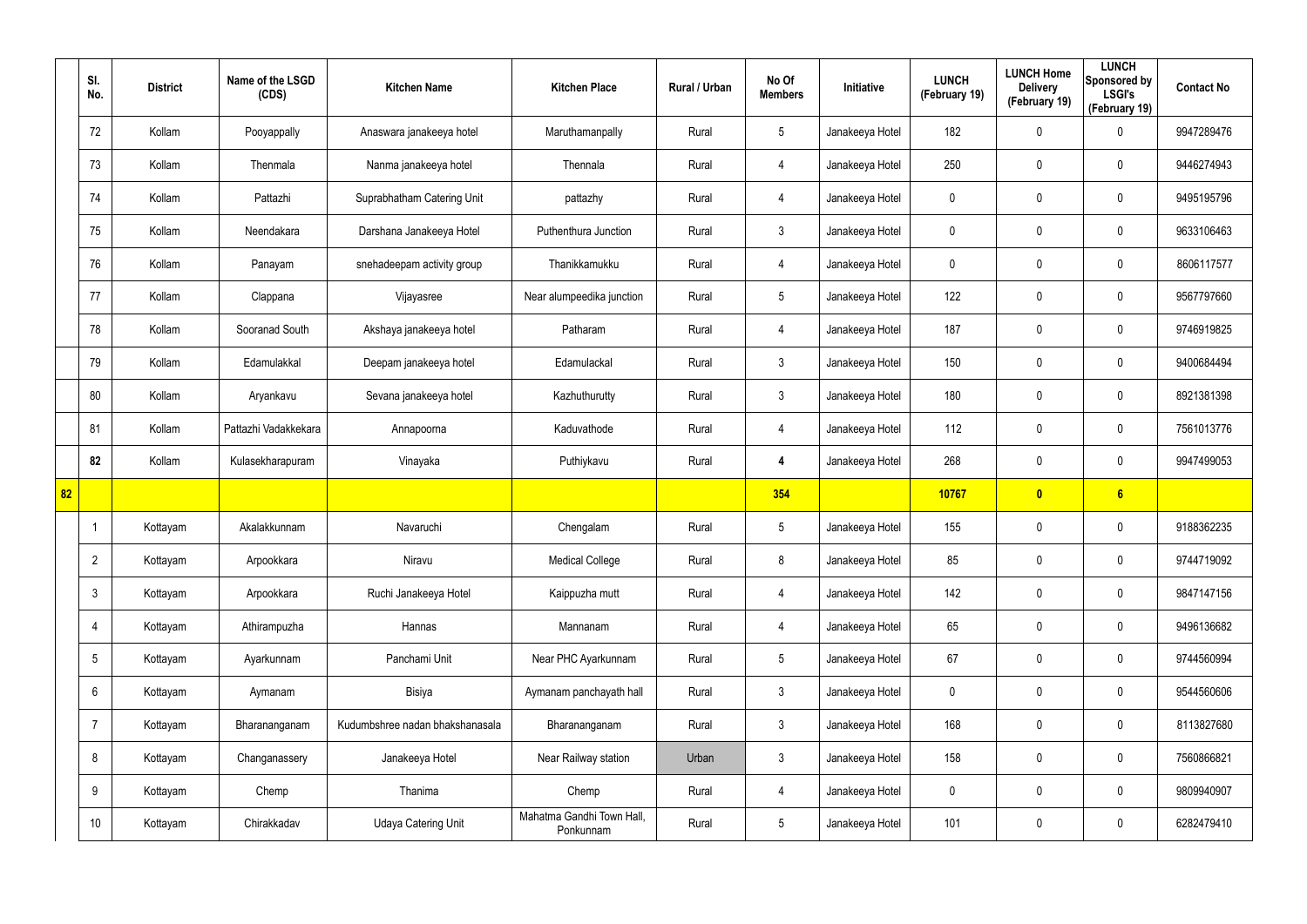| SI.<br>No.      | <b>District</b> | Name of the LSGD<br>(CDS) | <b>Kitchen Name</b>            | <b>Kitchen Place</b>               | Rural / Urban | No Of<br><b>Members</b> | Initiative      | <b>LUNCH</b><br>(February 19) | <b>LUNCH Home</b><br><b>Delivery</b><br>(February 19) | <b>LUNCH</b><br>Sponsored by<br><b>LSGI's</b><br>(February 19) | <b>Contact No</b> |
|-----------------|-----------------|---------------------------|--------------------------------|------------------------------------|---------------|-------------------------|-----------------|-------------------------------|-------------------------------------------------------|----------------------------------------------------------------|-------------------|
| 11              | Kottayam        | Chirakkadav               | Sargam                         | Thekkethu Kavala                   | Rural         | $\mathbf{3}$            | Janakeeya Hotel | 56                            | 0                                                     | $\boldsymbol{0}$                                               | 9656087110        |
| 12              | Kottayam        | Elikulam                  | Janakeeya Hotel Elikkulam      | Manchakuzhy                        | Rural         | $\mathbf{3}$            | Janakeeya Hotel | 79                            | 0                                                     | $\boldsymbol{0}$                                               | 9074768314        |
| 13              | Kottayam        | Erumeli                   | Janakeeya Hotel Erumeli        | Erumeli                            | Rural         | $\overline{4}$          | Janakeeya Hotel | 66                            | 0                                                     | $\pmb{0}$                                                      | 8078201554        |
| 14              | Kottayam        | Ettumanoor                | Gramashree cafe kudumbasree    | Nandanam auditorium,<br>Ettumanoor | Urban         | 5                       | Janakeeya Hotel | 157                           | 0                                                     | $\boldsymbol{0}$                                               | 9847334071        |
| 15              | Kottayam        | Kadanad                   | Thanal catering                | Kadanad                            | Rural         | 5                       | Janakeeya Hotel | 164                           | $\mathbf 0$                                           | $\boldsymbol{0}$                                               | 9048099040        |
| 16              | Kottayam        | Kadaplamattam             | Salt &pepper                   | Near Kadaplamattom CDS             | Rural         | $\overline{4}$          | Janakeeya Hotel | 51                            | 25                                                    | $\boldsymbol{0}$                                               | 9645400860        |
| 17              | Kottayam        | Kadaplamattam             | Kadaplamattam Janakeeya Hotel  | Vayala                             | Rural         | $\overline{4}$          | Janakeeya Hotel | 71                            | 57                                                    | $\pmb{0}$                                                      | 9446804954        |
| 18              | Kottayam        | Kaduthuruthy              | Janakeeya Hotel                | Panchayath premise                 | Rural         | 6                       | Janakeeya Hotel | 98                            | 0                                                     | $\mathbf 0$                                                    | 9847166464        |
| 19              | Kottayam        | Kallara                   | Vasuki Janakeeya hotel         | Kallara                            | Rural         | $\mathbf{3}$            | Janakeeya Hotel | 76                            | $\mathbf 0$                                           | $\mathbf 0$                                                    | 9846103478        |
| 20              | Kottayam        | Kanakkari                 | Jesus                          | Pattithanam                        | Rural         | $5\phantom{.0}$         | Janakeeya Hotel | 136                           | $\mathbf 0$                                           | $\mathbf 0$                                                    | 9447192439        |
| 21              | Kottayam        | Kangazha                  | Sulabha                        | Pathanadu                          | Rural         | $5\phantom{.0}$         | Janakeeya Hotel | 98                            | $\pmb{0}$                                             | $\mathbf 0$                                                    | 9847438293        |
| 22              | Kottayam        | Kanjirapally              | Vanitha canteen                | Panchayath premise                 | Rural         | $\mathbf{3}$            | Janakeeya Hotel | 166                           | $\mathbf 0$                                           | $\mathbf 0$                                                    | 9605391868        |
| 23              | Kottayam        | Karoor                    | Unarvu janakeeya hotel         | Valavoor                           | Rural         | $5\phantom{.0}$         | Janakeeya Hotel | 148                           | $\mathbf 0$                                           | $\mathbf 0$                                                    | 8304903250        |
| 24              | Kottayam        | Karukachal                | <b>Sukrutham Catering Unit</b> | Karukachal                         | Rural         | 5                       | Janakeeya Hotel | 85                            | $\mathbf 0$                                           | $\pmb{0}$                                                      | 9847766843        |
| 25              | Kottayam        | Kidangoor                 | Janakeeya hotel                | Kidangoor Panchayath               | Rural         | $\mathbf{3}$            | Janakeeya Hotel | 120                           | $\mathbf 0$                                           | $\mathbf 0$                                                    | 9048080292        |
| 26              | Kottayam        | Kooroppada                | Achus Janakeeya Hotel          | Panchayath                         | Rural         | $\mathbf{3}$            | Janakeeya Hotel | 62                            | $\mathbf 0$                                           | $\pmb{0}$                                                      | 9778121989        |
| 27              | Kottayam        | Koottickal                | Janakeeya hotel                | Koottickal                         | Rural         | $5\phantom{.0}$         | Janakeeya Hotel | 88                            | $\mathbf 0$                                           | $\mathbf 0$                                                    | 9645219929        |
| 28              | Kottayam        | Koruthodu                 | Koruthodu Janakeeya Hotel      | Koruthodu                          | Rural         | $6\phantom{.}6$         | Janakeeya Hotel | 66                            | $\mathbf 0$                                           | $\pmb{0}$                                                      | 7510770418        |
| 29              | Kottayam        | KottayamNorth             | Alfa Canteen                   | Municipality Kottayam              | Urban         | 5                       | Janakeeya Hotel | 140                           | $\mathbf 0$                                           | $\mathbf 0$                                                    | 9846571923        |
| 30 <sup>°</sup> | Kottayam        | KottayamNorth             | Kerala cafe janakeeya hotel    | Choottuveli                        | Urban         | $\mathbf{3}$            | Janakeeya Hotel | 375                           | $\mathbf 0$                                           | $\pmb{0}$                                                      | 8129337294        |
| 31              | Kottayam        | KottayamNorth             | Maria Janakeeya Hotel          | Chungam                            | Urban         | 5                       | Janakeeya Hotel | 288                           | $\mathbf 0$                                           | $\mathbf 0$                                                    | 9744843928        |
| 32              | Kottayam        | Kuravilangadu             | kudumbashree janakeeya hotel   | kuravilangady by pass junction     | Rural         | $5\phantom{.0}$         | Janakeeya Hotel | 180                           | $\mathbf 0$                                           | $\pmb{0}$                                                      | 7559022364        |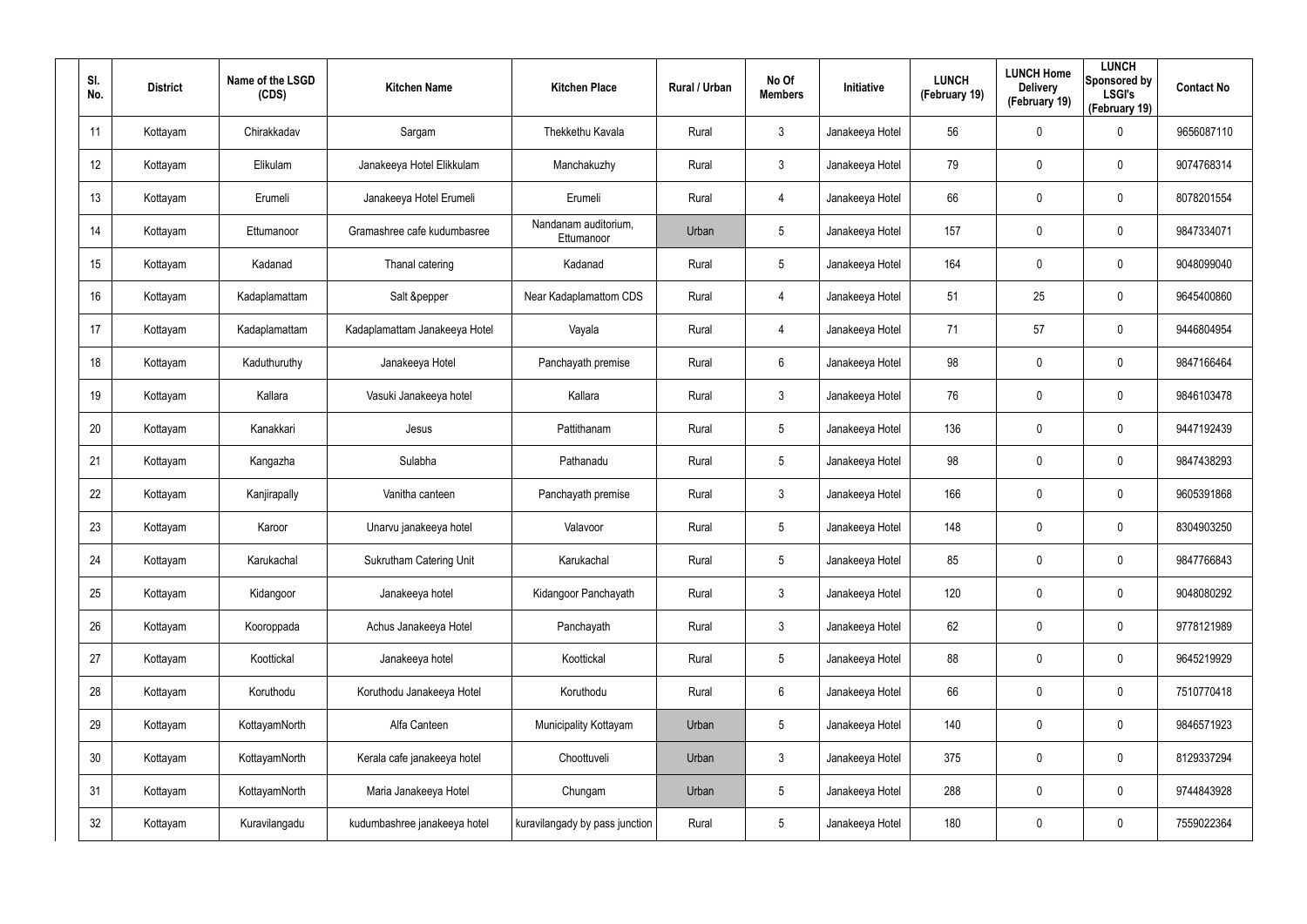|    | SI.<br>No. | <b>District</b> | Name of the LSGD<br>(CDS) | <b>Kitchen Name</b>             | <b>Kitchen Place</b>    | Rural / Urban | No Of<br><b>Members</b> | Initiative      | <b>LUNCH</b><br>(February 19) | <b>LUNCH Home</b><br><b>Delivery</b><br>(February 19) | <b>LUNCH</b><br>Sponsored by<br><b>LSGI's</b><br>(February 19) | <b>Contact No</b> |
|----|------------|-----------------|---------------------------|---------------------------------|-------------------------|---------------|-------------------------|-----------------|-------------------------------|-------------------------------------------------------|----------------------------------------------------------------|-------------------|
|    | 33         | Kottayam        | Kurichi                   | Swad Catering                   | Cheruvelippadi          | Rural         | 4                       | Janakeeya Hotel | 221                           | 0                                                     | $\mathbf 0$                                                    | 9847891917        |
|    | 34         | Kottayam        | Madappally                | SR catering                     | Mammoodu                | Rural         | $\mathfrak{Z}$          | Janakeeya Hotel | 0                             | 0                                                     | $\pmb{0}$                                                      | 9747702203        |
|    | 35         | Kottayam        | Manimala                  | Vanitha canteen                 | Manimala                | Rural         | $\mathbf{3}$            | Janakeeya Hotel | 136                           | $\mathbf 0$                                           | $\pmb{0}$                                                      | 9946318069        |
|    | 36         | Kottayam        | Manjoor                   | Oruma catering unit             | Kuruppanthara           | Rural         | 5                       | Janakeeya Hotel | 72                            | 0                                                     | $\pmb{0}$                                                      | 9349189590        |
|    | 37         | Kottayam        | Marangattupilly           | Marangattupilly Janakeeya Hotel | Marangattupilly         | Rural         | 4                       | Janakeeya Hotel | 192                           | $\mathbf 0$                                           | $\pmb{0}$                                                      | 9544416772        |
|    | 38         | Kottayam        | Maravanthuruth            | Changathi                       | Maravanthuruth          | Rural         | 4                       | Janakeeya Hotel | 65                            | 0                                                     | $\pmb{0}$                                                      | 9744598169        |
|    | 39         | Kottayam        | Meenachil                 | Akshaya Janakeeya hotel         | Idamattam               | Rural         | 4                       | Janakeeya Hotel | 127                           | 0                                                     | 3                                                              | 9747190979        |
|    | 40         | Kottayam        | Meenachil                 | Archana janakeeya Hotel         | Paika                   | Rural         | $5\overline{)}$         | Janakeeya Hotel | 191                           | 0                                                     | $\pmb{0}$                                                      | 9048759539        |
| 82 | 41         | Kottayam        | Meenadom                  | <b>Nainus</b>                   | Meenadom                | Rural         | $\mathbf{3}$            | Janakeeya Hotel | 77                            | 0                                                     | $\pmb{0}$                                                      | 9539752801        |
|    | 42         | Kottayam        | Melukavu                  | Seenayi Cafe centre             | Melukavumattam          | Rural         | $5\overline{)}$         | Janakeeya Hotel | 0                             | 0                                                     | $\pmb{0}$                                                      | 9744546703        |
|    | 43         | Kottayam        | Moonnilav                 | Aiswarya                        | Moonnilav               | Rural         | $\mathbf{3}$            | Janakeeya Hotel | 92                            | $\mathbf 0$                                           | $\pmb{0}$                                                      | 8281227689        |
|    | 44         | Kottayam        | Mulakkulam                | Janakeeya Hotel                 | Moorkkattilpadi         | Rural         | 4                       | Janakeeya Hotel | 76                            | 0                                                     | $\pmb{0}$                                                      | 9747856382        |
|    | 45         | Kottayam        | Mundakkayam               | Janakeeya Hotel Mundakkayam     | Mundakkayam             | Rural         | 6                       | Janakeeya Hotel | 145                           | 0                                                     | 0                                                              | 9495314979        |
|    | 46         | Kottayam        | Nedumkunnam               | Nanma Kudumbashree Unit         | Nedumkunnam             | Rural         | $\sqrt{5}$              | Janakeeya Hotel | 50                            | $\pmb{0}$                                             | 1                                                              | 7306791612        |
|    | 47         | Kottayam        | Neendoor                  | Gruhasree ME Unit               | Panchayath              | Rural         | $\mathbf{3}$            | Janakeeya Hotel | 65                            | $\mathbf 0$                                           | $\mathsf{0}$                                                   | 9847756958        |
|    | 48         | Kottayam        | Njeezhoor                 | Annapoorna Janakeeya Hotel      | Panchayath              | Rural         | $\overline{4}$          | Janakeeya Hotel | 94                            | $\mathbf 0$                                           | $\mathbf 0$                                                    | 9745246839        |
|    | 49         | Kottayam        | Pala                      | Angel Janakeeya Hotel           | Pala Municipality       | Urban         | 4                       | Janakeeya Hotel | 215                           | $\mathbf 0$                                           | $\mathbf 0$                                                    | 9745963125        |
|    | 50         | Kottayam        | Pala                      | Harithasree catering            | Chethimattam            | Urban         | $5\phantom{.0}$         | Janakeeya Hotel | 210                           | $\pmb{0}$                                             | $\mathsf{0}$                                                   | 9895154240        |
|    | 51         | Kottayam        | Pallickathodu             | Sangeetha                       | Pallickathodu Bus stand | Rural         | $\mathbf{3}$            | Janakeeya Hotel | 53                            | $\mathbf 0$                                           | $\mathsf{0}$                                                   | 9633814381        |
|    | 52         | Kottayam        | Pampady                   | Thrupthi                        | Pampady Town            | Rural         | $5\phantom{.0}$         | Janakeeya Hotel | $\mathbf 0$                   | $\mathbf 0$                                           | $\mathsf{0}$                                                   | 9633013622        |
|    | 53         | Kottayam        | Panachikkadu              | Ruchi Canteen                   | Paruthumpara            | Rural         | $5\phantom{.0}$         | Janakeeya Hotel | 105                           | $\mathbf 0$                                           | $\mathbf 0$                                                    | 9656411494        |
|    | 54         | Kottayam        | Parathodu                 | Janakeeya Hotel Parathodu       | Panchayath              | Rural         | 4                       | Janakeeya Hotel | 66                            | 0                                                     | $\pmb{0}$                                                      | 7907455541        |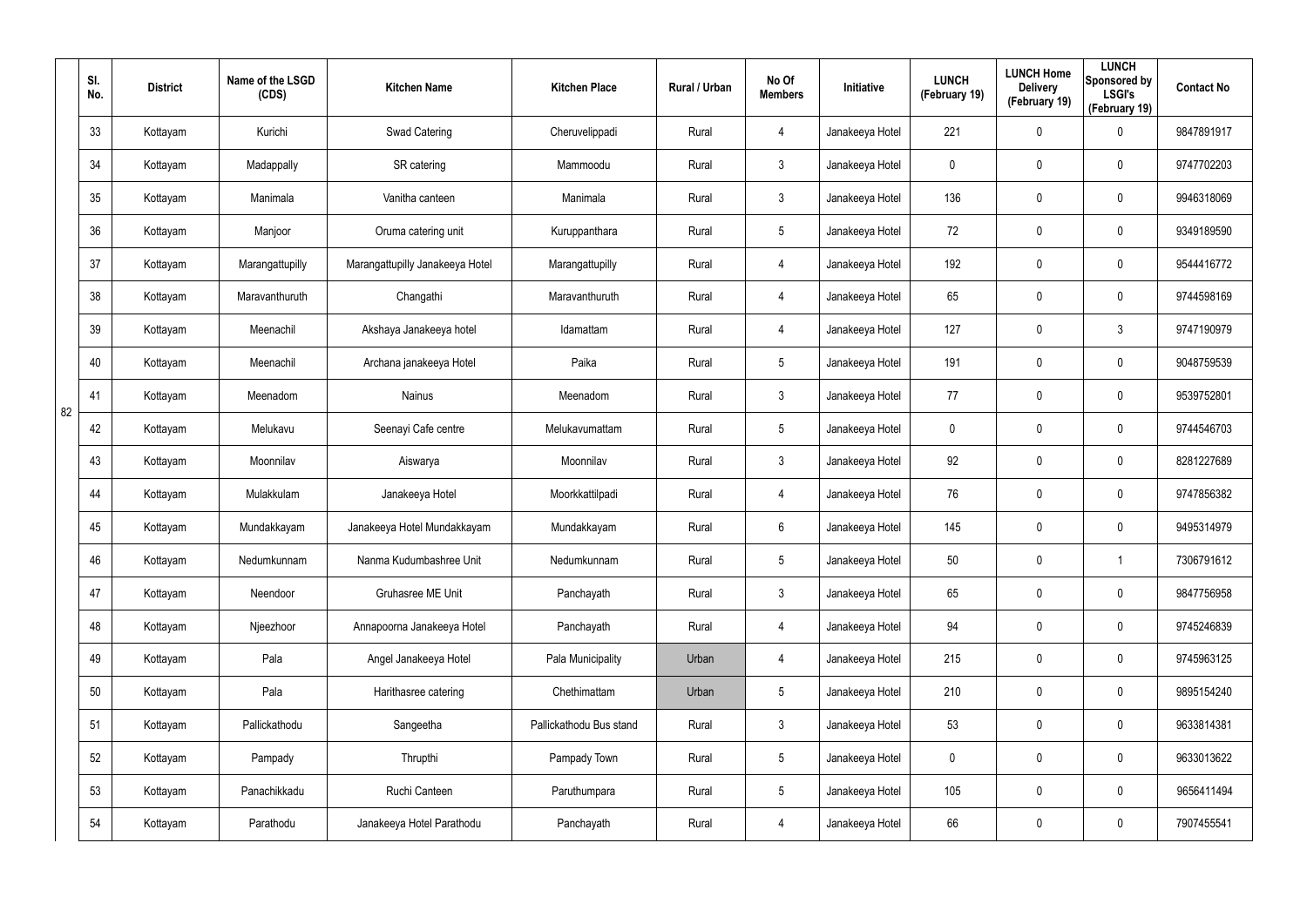| SI.<br>No. | <b>District</b> | Name of the LSGD<br>(CDS) | <b>Kitchen Name</b>                                      | <b>Kitchen Place</b>                        | Rural / Urban | No Of<br><b>Members</b> | Initiative      | <b>LUNCH</b><br>(February 19) | <b>LUNCH Home</b><br><b>Delivery</b><br>(February 19) | <b>LUNCH</b><br>Sponsored by<br><b>LSGI's</b><br>(February 19) | <b>Contact No</b> |
|------------|-----------------|---------------------------|----------------------------------------------------------|---------------------------------------------|---------------|-------------------------|-----------------|-------------------------------|-------------------------------------------------------|----------------------------------------------------------------|-------------------|
| 55         | Kottayam        | Paippadu                  | Thejus                                                   | Paippadu                                    | Rural         | 5                       | Janakeeya Hotel | 220                           | $\pmb{0}$                                             | 0                                                              | 7034621426        |
| 56         | Kottayam        | Poonjar                   | Haritham                                                 | Poonjar                                     | Rural         | 5                       | Janakeeya Hotel | 112                           | $\boldsymbol{0}$                                      | 0                                                              | 9495235348        |
| 57         | Kottayam        | poonjar south             | Sowbhagya Janakeeya Hotel                                | poonjar south                               | Rural         | $\overline{4}$          | Janakeeya Hotel | 190                           | $\pmb{0}$                                             | 0                                                              | 9495151799        |
| 58         | Kottayam        | Puthuppalli               | Ammaveedu                                                | Puthuppally bus stand                       | Rural         | 5                       | Janakeeya Hotel | 128                           | $\boldsymbol{0}$                                      | 0                                                              | 9947156548        |
| 59         | Kottayam        | Ramapuram                 | Ruchi                                                    | Ramapuram                                   | Rural         | $\overline{4}$          | Janakeeya Hotel | 160                           | 40                                                    | 0                                                              | 9495107277        |
| 60         | Kottayam        | T.V.Puram                 | Vijaya Janakeeya Hotel                                   | TV Puram                                    | Rural         | $\mathbf{3}$            | Janakeeya Hotel | 0                             | $\boldsymbol{0}$                                      | 0                                                              | 9847614136        |
| 61         | Kottayam        | Teekkoy                   | Kairali                                                  | Vagamattom, Kallambhagam                    | Rural         | $\mathbf{3}$            | Janakeeya Hotel | 103                           | $\overline{0}$                                        | 0                                                              | 7025702768        |
| 62         | Kottayam        | Thalanad                  | Nanma                                                    | Muttambhagam Kavala                         | Rural         | $\mathbf{3}$            | Janakeeya Hotel | 58                            | $\pmb{0}$                                             | $\mathbf 0$                                                    | 9961289547        |
| 63         | Kottayam        | Thalappalam               | Ameya                                                    | Thalappalam                                 | Rural         | $\overline{4}$          | Janakeeya Hotel | 120                           | $\overline{0}$                                        | 0                                                              | 7025932626        |
| 64         | Kottayam        | Thalayolaparambu          | kudumbashree janakeeya hotel                             | Thalayolaparambu                            | Rural         | $\mathbf{3}$            | Janakeeya Hotel | 94                            | $\pmb{0}$                                             | $\mathbf 0$                                                    | 7994830570        |
| 65         | Kottayam        | Thidanadu                 | Janani                                                   | Chemmlamattam                               | Rural         | $6\phantom{.}6$         | Janakeeya Hotel | 132                           | $\overline{0}$                                        | 0\$                                                            | 9562695545        |
| 66         | Kottayam        | Thidanadu                 | Krishna                                                  | Near Panchayath                             | Rural         | 4                       | Janakeeya Hotel | 154                           | $\boldsymbol{0}$                                      | 0                                                              | 9605565960        |
| 67         | Kottayam        | Thiruvarppu               | Sreeparvathy food products                               | Illickal                                    | Rural         | $\mathbf{3}$            | Janakeeya Hotel | 146                           | $\overline{0}$                                        | 0                                                              | 9747289846        |
| 68         | Kottayam        | Thrikkodithanam           | Swanthanam                                               | Thrikkodithanam                             | Rural         | 5                       | Janakeeya Hotel | 58                            | $\mathbf 0$                                           | $\pmb{0}$                                                      | 7902729237        |
| 69         | Kottayam        | Udayanapuram              | Uppum Mulakum                                            | Nerekadavu                                  | Rural         | $\mathbf{3}$            | Janakeeya Hotel | 67                            | $\overline{0}$                                        | $\pmb{0}$                                                      | 8111850728        |
| 70         | Kottayam        | Udayanapuram              | Aiswarya Activity Group                                  | Vaikom Block Panchayath                     | Rural         | $5\phantom{.0}$         | Janakeeya Hotel | 102                           | $\mathbf 0$                                           | $\pmb{0}$                                                      | 9847437286        |
| 71         | Kottayam        | Uzhavoor                  | Uzhavoor Janakeeya Hotel                                 | Uzhavoor Town                               | Rural         | 8                       | Janakeeya Hotel | 270                           | $\mathbf 0$                                           | $\pmb{0}$                                                      | 9746074266        |
| 72         | Kottayam        | Vaikom                    | <b>Chanees Eats</b>                                      | Chalapparambu                               | Urban         | $\overline{4}$          | Janakeeya Hotel | 105                           | $\mathbf 0$                                           | $\pmb{0}$                                                      | 9446467389        |
| 73         | Kottayam        | Vakathanam                | Padheyam                                                 | Njaliakuzhi                                 | Rural         | $6\phantom{.}6$         | Janakeeya Hotel | 173                           | $\pmb{0}$                                             | 0                                                              | 9495010073        |
| 74         | Kottayam        | Vazhappally               | Udayam                                                   | Vazhappally                                 | Rural         | $\overline{4}$          | Janakeeya Hotel | 257                           | $\mathbf 0$                                           | 0                                                              | 9562267564        |
| 75         | Kottayam        | Vazhoor                   | Kudumbashree Canteen Unit At<br>Vazhoor Grama Panchayath | Vazhoor Grama Panchayath<br><b>Building</b> | Rural         | $5\phantom{.0}$         | Janakeeya Hotel | 0                             | $\pmb{0}$                                             | 0                                                              | 9544717796        |
| 76         | Kottayam        | Vazhoor                   | New India                                                | Nedumavu                                    | Rural         | 3 <sup>1</sup>          | Janakeeya Hotel | 34                            | $\boldsymbol{0}$                                      | 0                                                              | 9744581242        |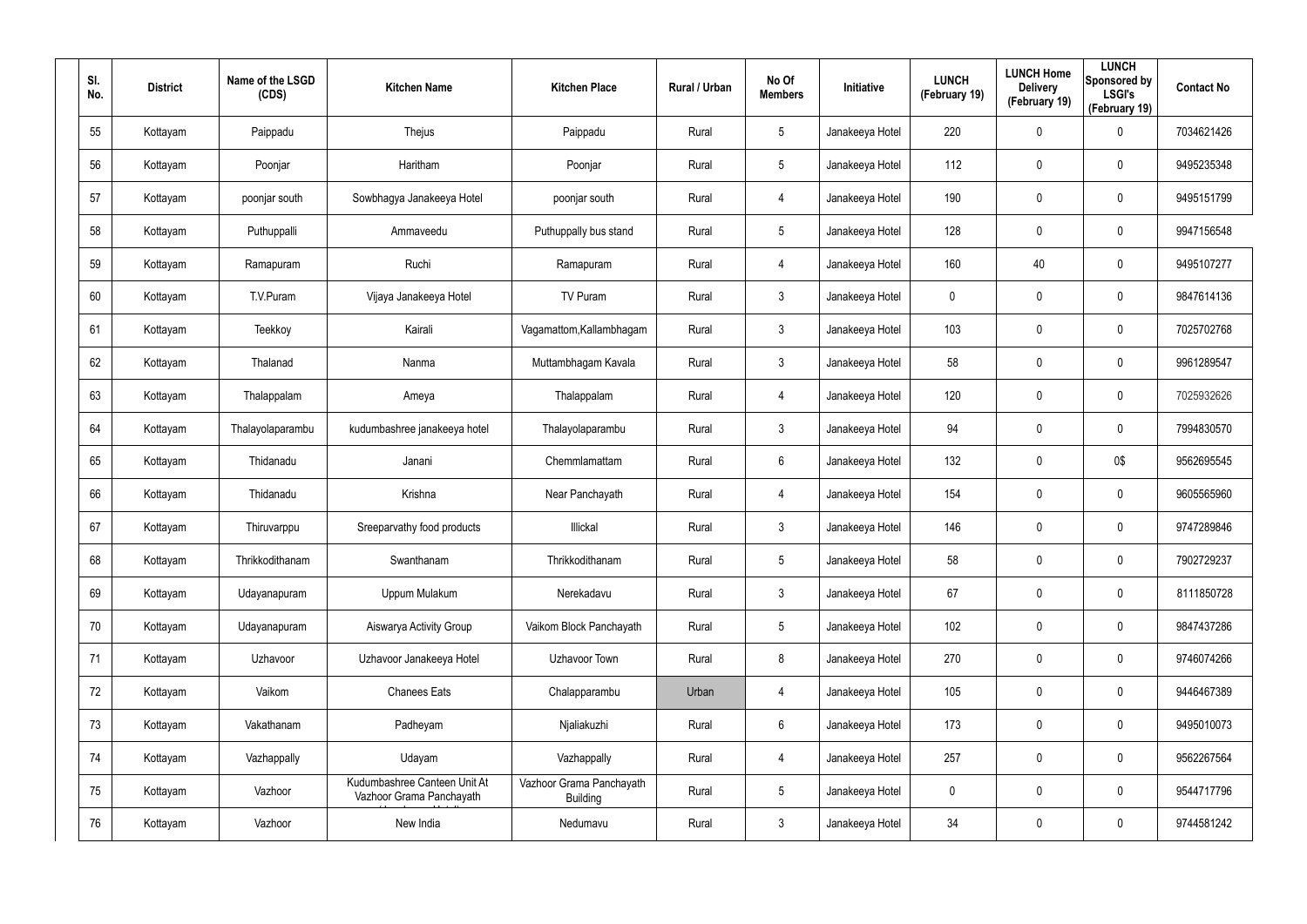|    | SI.<br>No.      | <b>District</b> | Name of the LSGD<br>(CDS) | <b>Kitchen Name</b>            | <b>Kitchen Place</b>                  | Rural / Urban | No Of<br><b>Members</b> | Initiative      | <b>LUNCH</b><br>(February 19) | <b>LUNCH Home</b><br><b>Delivery</b><br>(February 19) | <b>LUNCH</b><br>Sponsored by<br><b>LSGI's</b><br>(February 19) | <b>Contact No</b> |
|----|-----------------|-----------------|---------------------------|--------------------------------|---------------------------------------|---------------|-------------------------|-----------------|-------------------------------|-------------------------------------------------------|----------------------------------------------------------------|-------------------|
|    | 77              | Kottayam        | Vechoor                   | Treeland Annapoorna            | <b>Bund Road</b>                      | Rural         | $\mathbf{3}$            | Janakeeya Hotel | 92                            | 0                                                     | $\mathbf 0$                                                    | 8606814487        |
|    | 78              | Kottayam        | Veliyannoor               | Thanima foods                  | Veliyannoor                           | Rural         | $\mathbf{3}$            | Janakeeya Hotel | 153                           | 0                                                     | $\pmb{0}$                                                      | 9744392147        |
|    | 79              | Kottayam        | Vellavoor                 | Uppum Mulakum Janakeeya Hotel  | Panchayath premise                    | Rural         | $5\phantom{.0}$         | Janakeeya Hotel | 125                           | $\mathbf 0$                                           | $\pmb{0}$                                                      | 9188317288        |
|    | 80              | Kottayam        | Velloor                   | Puzhayoram catering            | Near Velloor cds office               | Rural         | $\overline{4}$          | Janakeeya Hotel | 89                            | 0                                                     | $\mathbf 0$                                                    | 9895522286        |
|    | 81              | Kottayam        | Vijayapuram               | Niravu                         | Iranjal                               | Rural         | $\mathbf{3}$            | Janakeeya Hotel |                               | 0                                                     | $\mathbf 0$                                                    | 9495245895        |
|    | 82              | Kottayam        | Vijayapuram               | Renown Janakeeya Hotel         | Vadavathoor                           | Rural         | $5\phantom{.0}$         | Janakeeya Hotel | 210                           | 0                                                     | $\mathbf 0$                                                    | 8606536302        |
| 82 |                 |                 |                           |                                |                                       |               | 336                     |                 | 9315                          | 122                                                   | $\overline{4}$                                                 |                   |
|    | $\mathbf 1$     | Kozhikode       | Balussery                 | Unarvu Janakeeya Hotel         | Balussery                             | Rural         | $5\phantom{.0}$         | Janakeeya Hotel | 132                           | 0                                                     | $\mathbf 0$                                                    | 95440 03929       |
|    | $\overline{2}$  | Kozhikode       | Panangad                  | Kairali Janakeeya Hotel        | Balussery mukku at KK<br>hospital     | Rural         | $\mathbf{3}$            | Janakeeya Hotel | 378                           | 0                                                     | $\pmb{0}$                                                      | 97450 85782       |
|    | $\mathbf{3}$    | Kozhikode       | Koorachundu               | Koorachundu Janakeeya hotel    | Koorachundu                           | Rural         | $\overline{4}$          | Janakeeya Hotel | 275                           | 0                                                     | $\mathbf 0$                                                    | 94967 07886       |
|    | 4               | Kozhikode       | Koorachundu               | Koottayma Janakeeya Hotel      | Kallanode                             | Rural         | $5\phantom{.0}$         | Janakeeya Hotel | 345                           | 0                                                     | $\pmb{0}$                                                      | 94967 26850       |
|    | $5\phantom{.0}$ | Kozhikode       | Kottur                    | Sneha Janakeeya Hotel          | Kottur                                | Rural         | $5\overline{)}$         | Janakeeya Hotel | 153                           | 0                                                     | $\mathbf 0$                                                    | 97456 72101       |
|    | 6               | Kozhikode       | Naduvannur                | Naduvannur Janakeeya Hotel     | Naduvannur                            | Rural         | $\overline{7}$          | Janakeeya Hotel | 350                           | 0                                                     | $\mathbf 0$                                                    | 8592-031802       |
|    | 7               | Kozhikode       | Naduvannur                | Kudumbashree Janakeeya Hotel   | Anjolimukku                           | Rural         | $\mathfrak{Z}$          | Janakeeya Hotel | 346                           | $\mathbf 0$                                           | $\mathbf 0$                                                    | 9995947043        |
|    | 8               | Kozhikode       | Ulliyeri                  | Ulliyeri Janakeeya Hotel       | Ulliyeri                              | Rural         | 4                       | Janakeeya Hotel | 258                           | 0                                                     | $\mathbf 0$                                                    | 89434 06681       |
|    | 9               | Kozhikode       | Unnikulam                 | Swad Janakeeya Hotel           | Ekarool Kaappil Road                  | Rural         | 3 <sup>1</sup>          | Janakeeya Hotel | 686                           | 0                                                     | $\mathbf 0$                                                    | 85475 75474       |
|    | 10 <sup>°</sup> | Kozhikode       | Unnikulam                 | Chaithanya Janakeeya Hotel     | Opposite unnikulam<br>gramapanchayath | Rural         | $\mathbf{3}$            | Janakeeya Hotel | 636                           | 0                                                     | $\mathbf 0$                                                    | 87141 31460       |
|    | 11              | Kozhikode       | Nanminda                  | Akshaya vanitha hotel          | Nanminda panchayath building          | Rural         | $\mathbf{3}$            | Janakeeya Hotel | 138                           | $\mathbf 0$                                           | $\mathbf 0$                                                    | 9961184212        |
|    | 12              | Kozhikode       | Thalakkulathur            | Thalakkulathur Janakeeya Hotel | Parambath                             | Rural         | $\overline{4}$          | Janakeeya Hotel | 207                           | 0                                                     | $\pmb{0}$                                                      | 7593067511        |
|    | 13              | Kozhikode       | Kakkodi                   | Kakkodi Janakeeya Hotel        | Kakkodi Bazar                         | Rural         | $\overline{7}$          | Janakeeya Hotel | 307                           | 0                                                     | $\mathbf 0$                                                    | 8943123615        |
|    | 14              | Kozhikode       | Chelannur                 | Oottupura Janakeeya Hotel      | Ambalathukulangara                    | Rural         | $\overline{7}$          | Janakeeya Hotel | 168                           | 0                                                     | $\mathbf{1}$                                                   | 9846010528        |
|    | 15              | Kozhikode       | Narikkuni                 | Amma Janakeeya Hotel           | Narikkuni                             | Rural         | $\mathfrak{Z}$          | Janakeeya Hotel | 122                           | 0                                                     | $\mathbf 0$                                                    | 9645606562        |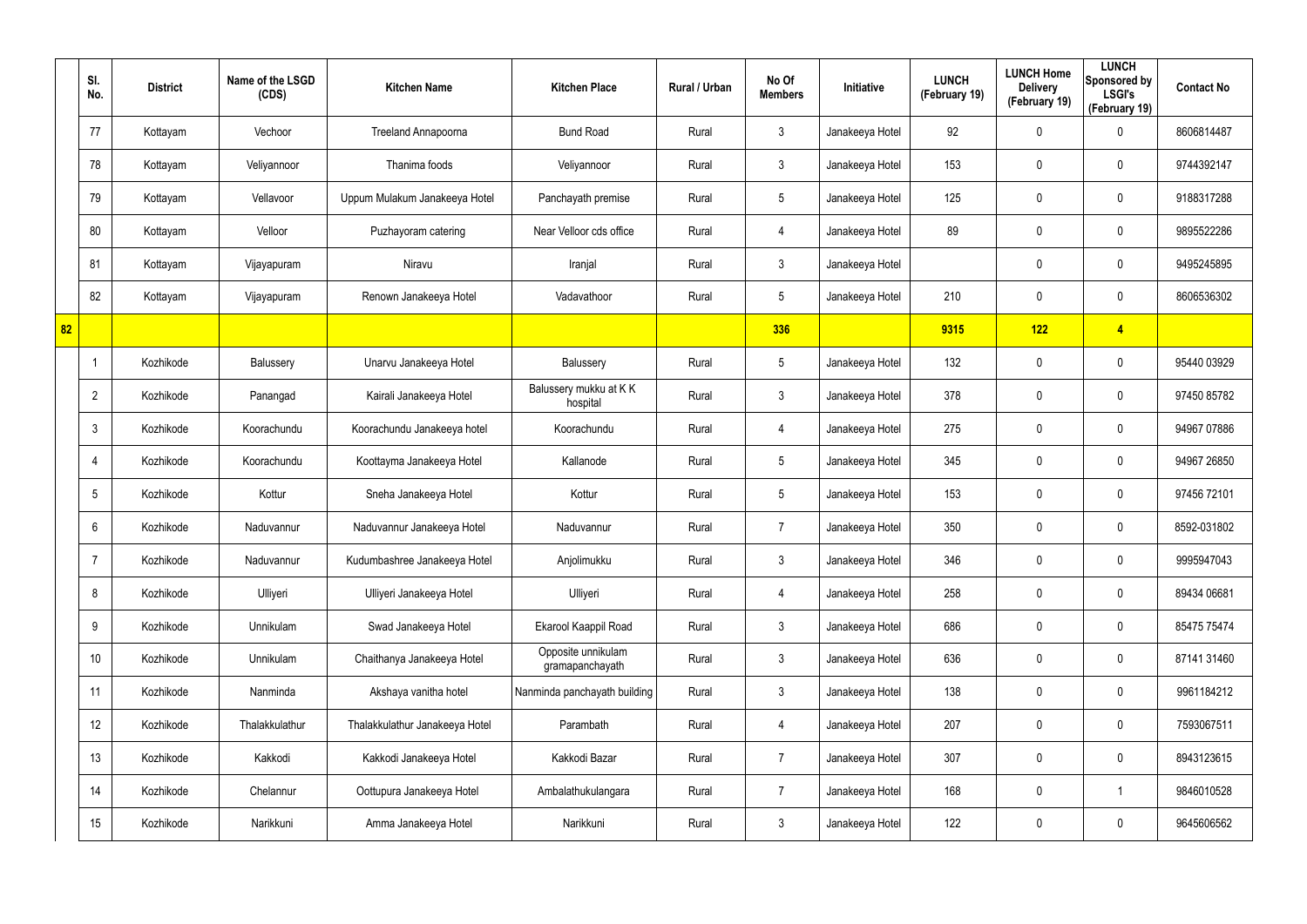| SI.<br>No. | <b>District</b> | Name of the LSGD<br>(CDS) | <b>Kitchen Name</b>                      | <b>Kitchen Place</b>      | <b>Rural / Urban</b> | No Of<br><b>Members</b> | Initiative      | <b>LUNCH</b><br>(February 19) | <b>LUNCH Home</b><br><b>Delivery</b><br>(February 19) | <b>LUNCH</b><br>Sponsored by<br><b>LSGI's</b><br>(February 19) | <b>Contact No</b> |
|------------|-----------------|---------------------------|------------------------------------------|---------------------------|----------------------|-------------------------|-----------------|-------------------------------|-------------------------------------------------------|----------------------------------------------------------------|-------------------|
| 16         | Kozhikode       | Kakkoor                   | Janakeeya Hotel Kakkoor                  | Kakkoor                   | Rural                | $5\overline{)}$         | Janakeeya Hotel | 128                           | $\mathbf 0$                                           | 10                                                             | 8592050112        |
| 17         | Kozhikode       | Koduvally                 | Sadhya Janakeeya Hotel                   | G M L P School, Koduvally | Urban                | $5\overline{)}$         | Janakeeya Hotel | 468                           | $\boldsymbol{0}$                                      | $\mathbf 0$                                                    | 8593898831        |
| 18         | Kozhikode       | Koduvally                 | KKN Janakeeya Hotel Koduvally            | Nellamkandi               | Urban                | $\mathbf{3}$            | Janakeeya Hotel | 173                           | $\mathbf 0$                                           | $\mathbf 0$                                                    | 9847650894        |
| 19         | Kozhikode       | Koduvally                 | Swad Janakeeya Hotel                     | Manipuram                 | Urban                | $5\overline{)}$         | Janakeeya Hotel | 256                           | 0                                                     | $\mathbf 0$                                                    | 9946991995        |
| 20         | Kozhikode       | Madavoor                  | Madavoor Janakeeya Hotel                 | Near madavoor panchayath  | Rural                | 5                       | Janakeeya Hotel | 119                           | $\mathbf 0$                                           | $\mathbf 0$                                                    | 8547590842        |
| 21         | Kozhikode       | Omasseri                  | Annapoornna Janakeeya Hotel              | Omasseri                  | Rural                | 4                       | Janakeeya Hotel | 316                           | 0                                                     | $\mathbf 0$                                                    | 9605102599        |
| 22         | Kozhikode       | Puthuppadi                | Ruchi Janakeeya Hotel                    | Puthupadi                 | Rural                | $5\overline{)}$         | Janakeeya Hotel | 282                           | $\mathbf 0$                                           | $\mathbf 0$                                                    | 7909113114        |
| 23         | Kozhikode       | Kizhakkoth                | Swad Janakeeya Hotel                     | Mariveettilthazham        | Rural                | 4                       | Janakeeya Hotel | 150                           | $\mathbf 0$                                           | $\mathbf 0$                                                    | 9847086665        |
| 24         | Kozhikode       | Thamarassery              | Pavithram Janakeeya hotel                | Thamarassery old stand    | Rural                | 6                       | Janakeeya Hotel | 291                           | $\mathbf 0$                                           | $\mathbf 0$                                                    | 9048389661        |
| 25         | Kozhikode       | Kodenchery                | Kairali Janakeeya Hotel                  | Kodenchery                | Rural                | 4                       | Janakeeya Hotel | 122                           | $\mathbf 0$                                           | $\mathbf 0$                                                    | 9446037829        |
| 26         | Kozhikode       | Koodaranji                | Ruchikkoot Janakeeya Hotel               | Koodaranji                | Rural                | 6                       | Janakeeya Hotel | 248                           | $\mathbf 0$                                           | $\mathbf 0$                                                    | 9496439278        |
| 27         | Kozhikode       | Thiruvambadi              | Pulari Janakeeya Hotel                   | Thondimmal                | Rural                | $5\overline{)}$         | Janakeeya Hotel | 132                           | $\mathbf 0$                                           | $\mathbf 0$                                                    | 7034264232        |
| 28         | Kozhikode       | Kattippara                | Ruchi Janakeeya Hotel                    | Chamal                    | Rural                | 6                       | Janakeeya Hotel | 190                           | $\mathbf 0$                                           | $\mathbf 0$                                                    | 7591974045        |
| 29         | Kozhikode       | Koyilandy North           | Naveena canteen                          | Near new bus stand        | Urban                | $\overline{7}$          | Janakeeya Hotel | 579                           | $\mathbf 0$                                           | $\mathfrak{Z}$                                                 | 9544185262        |
| 30         | Kozhikode       | Koyilandy North           | Koyilandi Nagarasabha Janakeeya<br>Hotel | Near Kollamchira          | Urban                | 10                      | Janakeeya Hotel | 419                           | $\mathbf 0$                                           | $\pmb{0}$                                                      | 8943191728        |
| 31         | Kozhikode       | Koyilandi South           | Snehadeepam Janakeeya Hotel              | Muthambi                  | Urban                | $6\overline{6}$         | Janakeeya Hotel | 57                            | $\mathbf 0$                                           | $\pmb{0}$                                                      | 9188198658        |
| 32         | Kozhikode       | Koyilandi South           | Kudumbashree Janakeeya Hotel             | Koyilandi Market          | Urban                | $\mathbf{3}$            | Janakeeya Hotel | 298                           | $\mathbf 0$                                           | $\pmb{0}$                                                      | 9544185262        |
| 33         | Kozhikode       | Chengottukavu             | Amma Janakeeya Hotel                     | Edakkulam                 | Rural                | $5\phantom{.0}$         | Janakeeya Hotel | 172                           | $\mathbf 0$                                           | $\pmb{0}$                                                      | 9048235785        |
| 34         | Kozhikode       | Atholi                    | Atholi Janakeeya Hotel                   | Kodassery                 | Rural                | $\overline{4}$          | Janakeeya Hotel | 132                           | $\mathbf 0$                                           | $\mathbf 0$                                                    | 9072499251        |
| 35         | Kozhikode       | Moodadi                   | Ruchi Janakeeya Hotel                    | Moodadi                   | Rural                | 5                       | Janakeeya Hotel | 302                           | $\mathbf 0$                                           | $\pmb{0}$                                                      | 8281226403        |
| 36         | Kozhikode       | Chemancheri               | Annapoornna Janakeeya Hotel              | Pookkad                   | Rural                | $5\phantom{.0}$         | Janakeeya Hotel | 220                           | $\mathbf 0$                                           | -1                                                             | 9048235785        |
| 37         | Kozhikode       | Arikkulam                 | Thanima Janakeeya Hotel                  | Kurudimukku               | Rural                | 4                       | Janakeeya Hotel | 169                           | $\mathbf 0$                                           | 1                                                              | 9645137125        |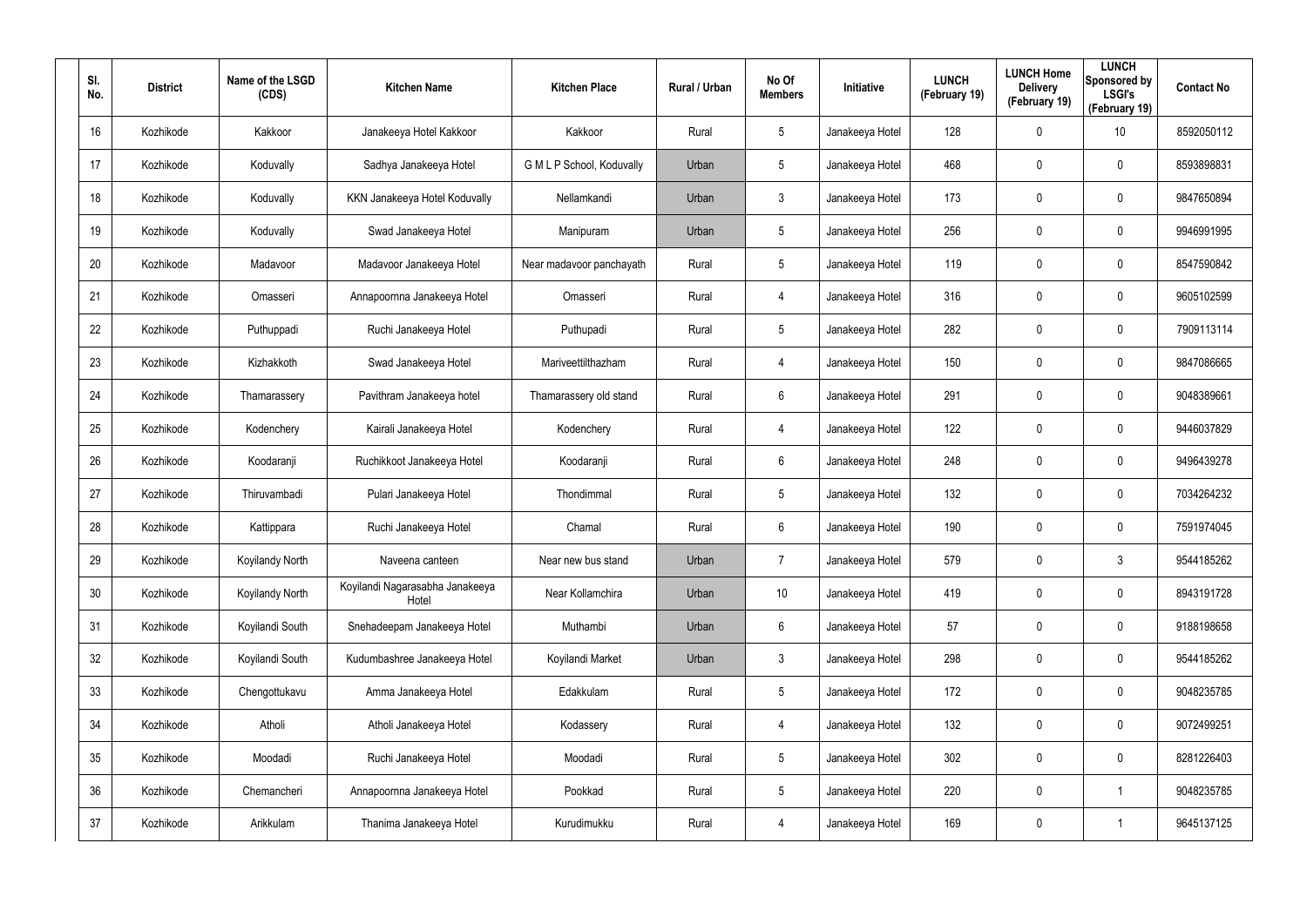|     | SI.<br>No. | <b>District</b> | Name of the LSGD<br>(CDS) | <b>Kitchen Name</b>        | <b>Kitchen Place</b>                        | Rural / Urban | No Of<br><b>Members</b> | <b>Initiative</b> | <b>LUNCH</b><br>(February 19) | <b>LUNCH Home</b><br><b>Delivery</b><br>(February 19) | <b>LUNCH</b><br>Sponsored by<br><b>LSGI's</b><br>(February 19) | <b>Contact No</b> |
|-----|------------|-----------------|---------------------------|----------------------------|---------------------------------------------|---------------|-------------------------|-------------------|-------------------------------|-------------------------------------------------------|----------------------------------------------------------------|-------------------|
|     | 38         | Kozhikode       | Arikkulam                 | Ruchiyidam Janakeeya Hotel | Arikkulam                                   | Rural         | 4                       | Janakeeya Hotel   | 60                            | $\mathbf 0$                                           | $\mathbf 0$                                                    | 9048410803        |
|     | 39         | Kozhikode       | Kozhikode Central.        | Ruchikkoott                | <b>District Veterinary Hospital</b>         | Urban         | 3                       | Janakeeya Hotel   | 936                           | 210                                                   | $\mathbf 0$                                                    | 7025774213        |
|     | 40         | Kozhikode       | Kozhikode Central         | Sneha Ruchikkoott          | Mankavu                                     | Urban         | $\overline{4}$          | Janakeeya Hotel   | 318                           | 41                                                    | $\mathbf 0$                                                    | 8921995031        |
|     | 41         | Kozhikode       | Kozhikode Central         | Tripthi Janakeeya Hotel    | Near AMLP School,<br>Moozhikkal             | Urban         | 3                       | Janakeeya Hotel   | 0                             | 0                                                     | $\mathbf 0$                                                    | 8129200288        |
|     | 42         | Kozhikode       | Kozhikode Central         | New Ganesh                 | Kovoor, near library                        | Urban         | $5\overline{)}$         | Janakeeya Hotel   | 860                           | 80                                                    | $\mathbf 0$                                                    | 9349123701        |
|     | 43         | Kozhikode       | Kozhikode Central         | Ruchippura Janakeeya Hotel | Near Focus mall, New bus<br>stand Kozhikode | Urban         | 3                       | Janakeeya Hotel   | 968                           | 0                                                     | $\mathbf 0$                                                    | 9605602806        |
|     | 44         | Kozhikode       | Kozhikode Central         | Souparnika Janakeeya Hotel | Medical college near chest<br>hospital      | Urban         | $6\phantom{.}$          | Janakeeya Hotel   | 491                           | 0                                                     | $\mathbf 0$                                                    | 8281709784        |
|     | 45         | Kozhikode       | Kozhikode North           | Udayam kudumbasree canteen | Thadambattuthazham                          | Urban         | $5\phantom{.0}$         | Janakeeya Hotel   | 600                           | 28                                                    | $\mathbf 0$                                                    | 7736850096        |
|     | 46         | Kozhikode       | Kozhikode North           | Ruchi                      | Elathoor, Chettikulam                       | Urban         | $\overline{4}$          | Janakeeya Hotel   | 319                           | $\mathbf 0$                                           | $\mathbf 0$                                                    | 9947743713        |
|     | 47         | Kozhikode       | Kozhikode North           | Tasty Janakeeya Hotel      | Butt road                                   | Urban         | $5\phantom{.0}$         | Janakeeya Hotel   | 0                             | 0                                                     | $\mathbf 0$                                                    | 9074462795        |
|     | 48         | Kozhikode       | Kozhikode North           | Oruma                      | Eranjikkal                                  | Urban         | $\overline{4}$          | Janakeeya Hotel   | 363                           | 27                                                    | $\mathbf 0$                                                    |                   |
|     | 49         | Kozhikode       | Feroke                    | Ruchi vanitha mess         | <b>Feroke Muncipality</b>                   | Urban         | $\overline{7}$          | Janakeeya Hotel   | 204                           | 0                                                     | $\mathbf 0$                                                    | 9544468026        |
|     | 50         | Kozhikode       | Feroke                    | Mithra Janakeeya Hotel     | Ambalangadi                                 | Urban         | $5\phantom{.0}$         | Janakeeya Hotel   | 354                           | $\mathbf 0$                                           | $\mathbf 0$                                                    | 9847657229        |
|     | 51         | Kozhikode       | Feroke                    | Chemmeen Janakeeya Hotel   | Karuvanthuruthi                             | Urban         | 4                       | Janakeeya Hotel   | 321                           | 0                                                     | $\mathbf 0$                                                    | 9747265293        |
|     | 52         | Kozhikode       | Ramanattukara             | Tasty catering unit        | Ramanattukara                               | Urban         | 6                       | Janakeeya Hotel   | 404                           | 0                                                     | $\pmb{0}$                                                      | 9961004004        |
| 105 | 53         | Kozhikode       | KozhikodeSouth            | Ushass cattering           | Meenchantha school                          | Urban         | $5\phantom{.0}$         | Janakeeya Hotel   | 759                           | 0                                                     | $\pmb{0}$                                                      | 9645629224        |
|     | 54         | Kozhikode       | Kozhikode South           | Oruma                      | Naduvattam                                  | Urban         | 4                       | Janakeeya Hotel   | 269                           | 0                                                     | $\pmb{0}$                                                      | 9747405960        |
|     | 55         | Kozhikode       | Kozhikode South           | Ruchi Janakeeya Hotel      | Kundayithode                                | Urban         | $5\overline{)}$         | Janakeeya Hotel   | 542                           | 0                                                     | $\mathbf 0$                                                    | 9526521036        |
|     | 56         | Kozhikode       | Kozhikode South           | Five star                  | Palayam                                     | Urban         | 4                       | Janakeeya Hotel   | 402                           | 0                                                     | $\mathbf 0$                                                    | 9744307041        |
|     | 57         | Kozhikode       | Olavanna                  | Kailamadam Janakeeya Hotel | Pantheerankavu bypass                       | Rural         | $6\overline{6}$         | Janakeeya Hotel   | 310                           | 133                                                   | $\pmb{0}$                                                      | 9526123535        |
|     | 58         | Kozhikode       | Olavanna                  | Snehitha Janakeeya Hotel   | Kunnathupalam                               | Rural         | 6                       | Janakeeya Hotel   | 302                           | 173                                                   | $\pmb{0}$                                                      | 9072771905        |
|     | 59         | Kozhikode       | Kadalundi                 | Kadambhari Janakeeya Hotel | Mannoor valavil                             | Rural         | 6                       | Janakeeya Hotel   | 0                             | 0                                                     | $\pmb{0}$                                                      | 9349923675        |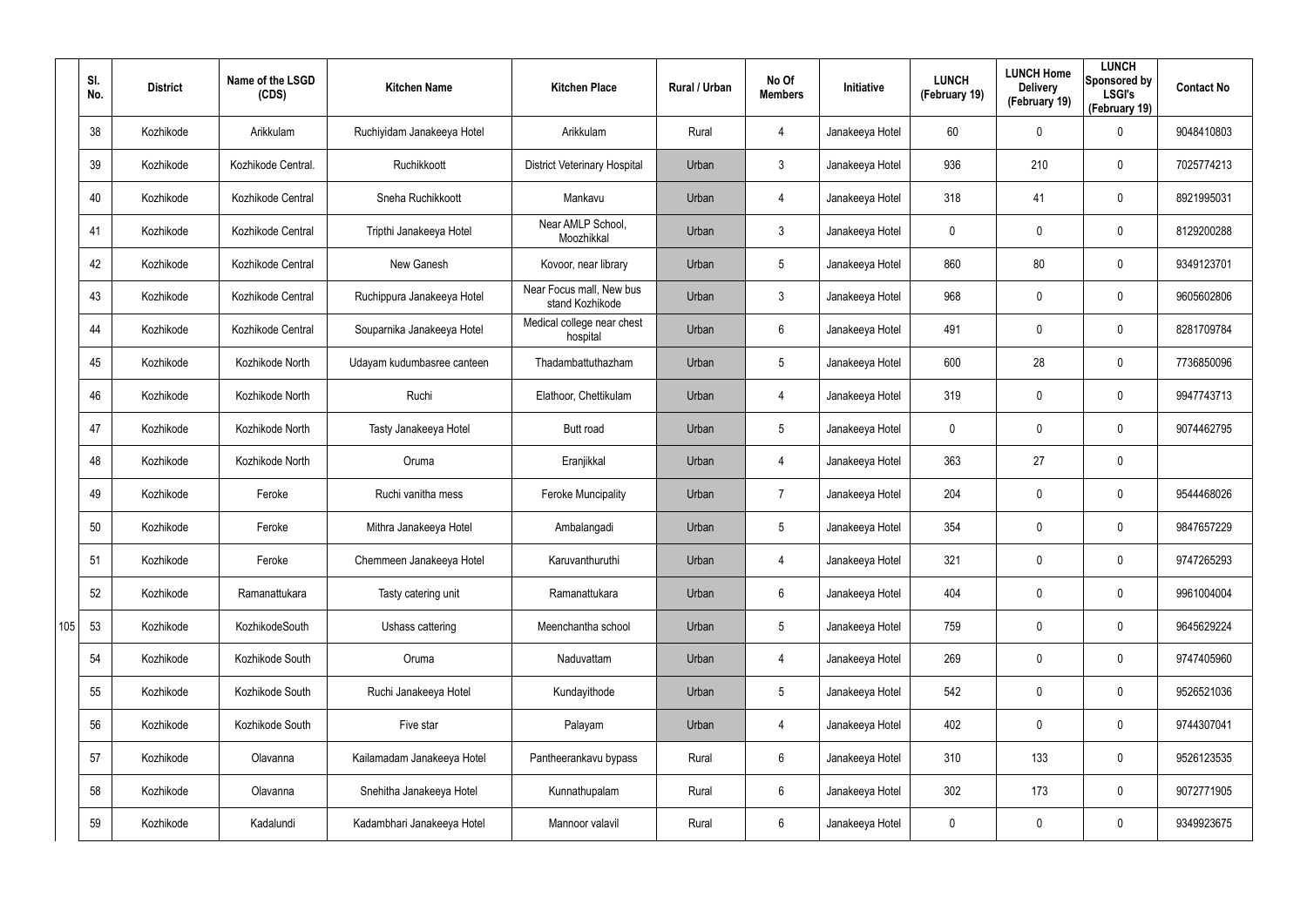| SI.<br>No. | <b>District</b> | Name of the LSGD<br>(CDS) | <b>Kitchen Name</b>                       | <b>Kitchen Place</b>               | Rural / Urban | No Of<br><b>Members</b> | <b>Initiative</b> | <b>LUNCH</b><br>(February 19) | <b>LUNCH Home</b><br><b>Delivery</b><br>(February 19) | <b>LUNCH</b><br>Sponsored by<br><b>LSGI's</b><br>(February 19) | <b>Contact No</b> |
|------------|-----------------|---------------------------|-------------------------------------------|------------------------------------|---------------|-------------------------|-------------------|-------------------------------|-------------------------------------------------------|----------------------------------------------------------------|-------------------|
| 60         | Kozhikode       | Mukkam                    | Mukkam Friends Janakeeya hotel            | Mukkam                             | Urban         | 4                       | Janakeeya Hotel   | 377                           | 0                                                     | $\mathbf 0$                                                    | 9497215604        |
| 61         | Kozhikode       | Mukkam                    | Oottupura Janakeeya Hotel                 | Manassery                          | Urban         | 4                       | Janakeeya Hotel   | 342                           | 0                                                     | $\mathbf 0$                                                    | 9645563417        |
| 62         | Kozhikode       | Chathamangalam            | Prakruthi                                 | Chathamangalam vipanana<br>kendram | Rural         | 5                       | Janakeeya Hotel   | 70                            | 0                                                     | $\mathbf 0$                                                    | 9745828787        |
| 63         | Kozhikode       | Chathamangalam            | Oruma                                     | Milk society                       | Rural         | 5                       | Janakeeya Hotel   | 88                            | 0                                                     | $\mathbf 0$                                                    |                   |
| 64         | Kozhikode       | Perumanna                 | Thushara Janakeeya Hotel                  | Vallikkunnu                        | Rural         | $5\phantom{.0}$         | Janakeeya Hotel   | 168                           | 0                                                     | $\boldsymbol{0}$                                               | 8113873612        |
| 65         | Kozhikode       | Kodiyathur                | Kanivu                                    | Eranjimavu                         | Rural         | 4                       | Janakeeya Hotel   | 166                           | 0                                                     | $\mathbf 0$                                                    | 9048094053        |
| 66         | Kozhikode       | Karassery                 | Karassery CDS Janakeeya Hotel             | Near karassery panchayath          | Rural         | 4                       | Janakeeya Hotel   | 226                           | 0                                                     | $\mathbf 0$                                                    | 9645120636        |
| 67         | Kozhikode       | Kuruvattoor               | Nanma Janakeeya Hotel                     | Payambra                           | Rural         | 4                       | Janakeeya Hotel   | 114                           | 0                                                     | $\mathbf 0$                                                    | 8547413299        |
| 68         | Kozhikode       | Mavoor                    | Koottayma Janakeeya Hotel                 | Mavoor                             | Rural         | 4                       | Janakeeya Hotel   | 338                           | 0                                                     | $\mathbf 0$                                                    | 9961856227        |
| 69         | Kozhikode       | Peruvayal                 | Tripthi Janakeeya Hotel                   | Velliparambu                       | Rural         | $5\overline{)}$         | Janakeeya Hotel   | 90                            | 0                                                     | $\mathbf 0$                                                    | 6238723687        |
| 70         | Kozhikode       | Kuttiadi                  | Janakeeya Hotel                           | Kuttiadi Town                      | Rural         | 9                       | Janakeeya Hotel   | 227                           | 0                                                     | $\mathbf 0$                                                    | 8606099575        |
| 71         | Kozhikode       | Kavilumpara               | Kavilumpara panchayath Janakeeya<br>Hotel | Thottilpalam                       | Rural         | 4                       | Janakeeya Hotel   | 315                           | 0                                                     | $\mathbf 0$                                                    | 8157900256        |
| 72         | Kozhikode       | Maruthonkara              | Thanima Janakeeya Hotel                   | Adukkath                           | Rural         | $5\phantom{.0}$         | Janakeeya Hotel   | 311                           | 0                                                     | 1                                                              | 9846974198        |
| 73         | Kozhikode       | Velom                     | Samridhi                                  | Kallumpuram - Theekkuni            | Rural         | 5                       | Janakeeya Hotel   | 195                           | 0                                                     | $\pmb{0}$                                                      | 9846813401        |
| 74         | Kozhikode       | Kunnummal                 | Ruchi Janakeeya Hotel                     | Kakkattil                          | Rural         | $5\phantom{.0}$         | Janakeeya Hotel   | 319                           | 0                                                     | $\mathbf 0$                                                    | 9605800608        |
| 75         | Kozhikode       | Naripatta                 | Sthree sakthi Janakeeya Hotel             | Kaiveli                            | Rural         | $5\phantom{.0}$         | Janakeeya Hotel   | 121                           | 0                                                     | $\mathbf 0$                                                    | 9645339232        |
| 76         | Kozhikode       | Kayakkodi                 | Samridhi Janakeeya Hotel                  | Kayakkodi                          | Rural         | $5\phantom{.0}$         | Janakeeya Hotel   | 229                           | 0                                                     | $\mathbf 0$                                                    | 9495587551        |
| 77         | Kozhikode       | Thurayur                  | Cds coffee house                          | Thurayur                           | Rural         | $5\phantom{.0}$         | Janakeeya Hotel   | 205                           | 0                                                     | $\mathbf 0$                                                    | 9048028293        |
| 78         | Kozhikode       | Payyoli                   | Mithra                                    | Payyoli Municipality               | Urban         | $5\phantom{.0}$         | Janakeeya Hotel   | 165                           | 0                                                     | $\mathbf 0$                                                    | 8606505900        |
| 79         | Kozhikode       | Meppayur                  | Ruchi canteen                             | Meppayur                           | Rural         | $5\phantom{.0}$         | Janakeeya Hotel   | 265                           | 0                                                     | $\mathbf 0$                                                    | 9447469729        |
| 80         | Kozhikode       | Thikkodi                  | Kaippunnyam Janakeeya Hotel               | Thikkodi                           | Rural         | $5\phantom{.0}$         | Janakeeya Hotel   | 166                           | 0                                                     | $\mathbf 0$                                                    | 9526071250        |
| 81         | Kozhikode       | Keezhariyur               | Tripthi Janakeeya Hotel                   | Arayanattu para                    | Rural         | 8                       | Janakeeya Hotel   | 284                           | 0                                                     | $\mathsf{0}$                                                   | 8592834034        |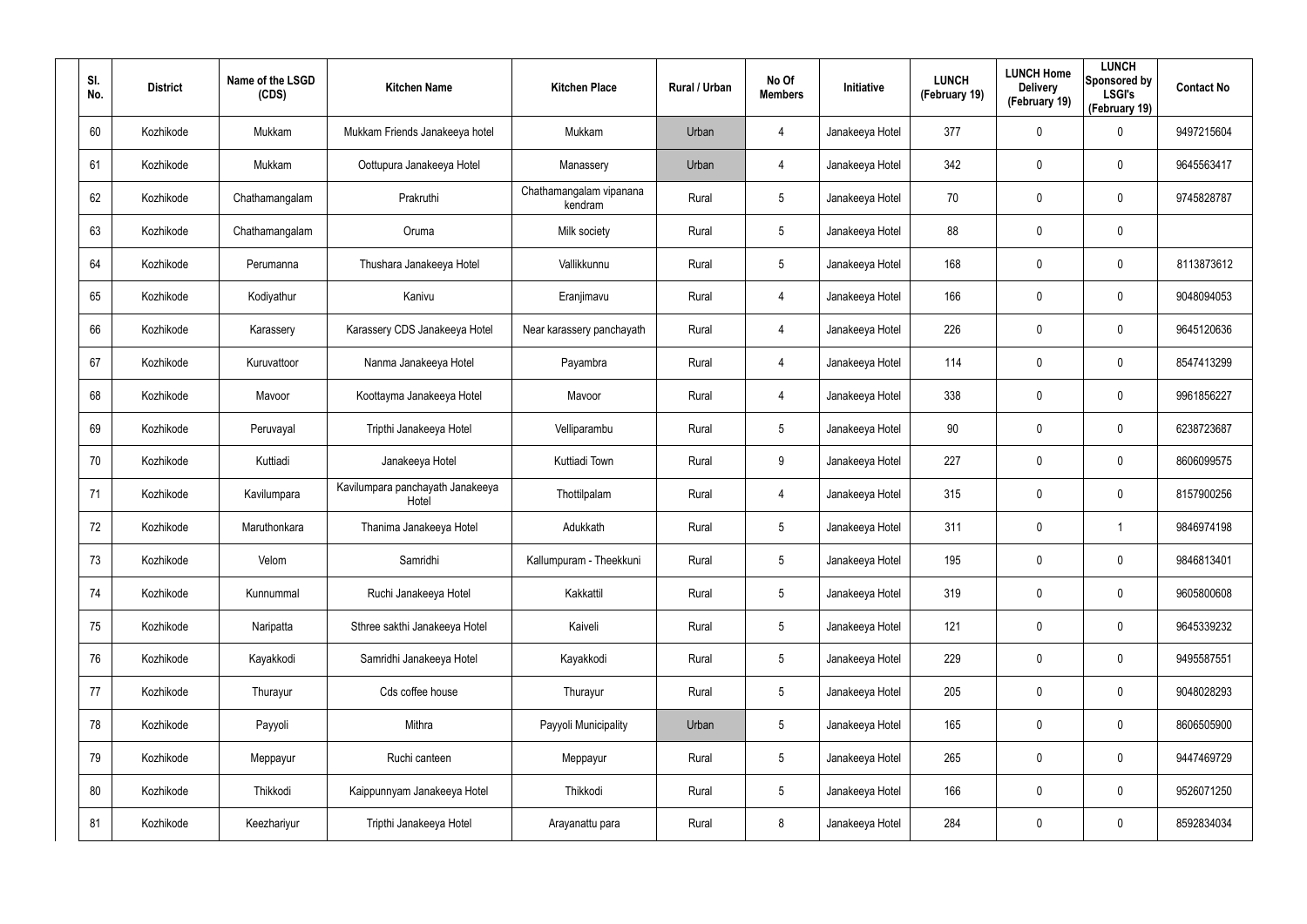| SI.<br>No. | <b>District</b> | Name of the LSGD<br>(CDS) | <b>Kitchen Name</b>                                  | <b>Kitchen Place</b>                               | Rural / Urban | No Of<br><b>Members</b> | <b>Initiative</b> | <b>LUNCH</b><br>(February 19) | <b>LUNCH Home</b><br><b>Delivery</b><br>(February 19) | <b>LUNCH</b><br>Sponsored by<br><b>LSGI's</b><br>(February 19) | <b>Contact No</b> |
|------------|-----------------|---------------------------|------------------------------------------------------|----------------------------------------------------|---------------|-------------------------|-------------------|-------------------------------|-------------------------------------------------------|----------------------------------------------------------------|-------------------|
| 82         | Kozhikode       | Chakkittappara            | Chakkittapara cds Hotel                              | Chakkittapara CDS                                  | Rural         | 3                       | Janakeeya Hotel   | 286                           | $\mathbf 0$                                           | $\mathbf 0$                                                    | 9526881089        |
| 83         | Kozhikode       | Cheruvannur               | Vanitha canteen                                      | near cheruvannur panchayath<br>office, Cheruvannur | Rural         | $5\phantom{.0}$         | Janakeeya Hotel   | 122                           | 0                                                     | $\mathbf 0$                                                    | 9400676505        |
| 84         | Kozhikode       | Koothali                  | Salkara stationary cum Coffee house<br>and photostat | Near Koothali panchayath<br>office                 | Rural         | 6                       | Janakeeya Hotel   | 311                           | 0                                                     | $\mathbf 0$                                                    | 9847642496        |
| 85         | Kozhikode       | Changaroth                | Changorath Janakeeya Hotel                           | Near Vadakkumbad HSS                               | Rural         | $5\phantom{.0}$         | Janakeeya Hotel   | 170                           | 0                                                     | $\mathbf 0$                                                    | 9747353283        |
| 86         | Kozhikode       | Perambra                  | Perambra Janakeeya Hotel                             | Perambra                                           | Rural         | 4                       | Janakeeya Hotel   | 322                           | 0                                                     | $\mathbf 0$                                                    | 6238677483        |
| 87         | Kozhikode       | Kayanna                   | Kudumbashree Janakeeya Hotel<br>Kayanna              | Kayanna Bazar                                      | Rural         | $\mathbf{3}$            | Janakeeya Hotel   | 40                            | 0                                                     | $\mathbf 0$                                                    | 9496130121        |
| 88         | Kozhikode       | Nochad                    | Kudumbashree Janakeeya Hotel                         | Muliyangal                                         | Rural         | $5\phantom{.0}$         | Janakeeya Hotel   | 207                           | 0                                                     | $\mathbf 0$                                                    | 7034944936        |
| 89         | Kozhikode       | Ayenchery                 | Janakeeya Hotel Ayanchery                            | Ayanchery                                          | Rural         | 4                       | Janakeeya Hotel   | 206                           | 0                                                     | $\mathbf 0$                                                    | 8078369520        |
| 90         | Kozhikode       | Maniyur                   | Ruchikoott Vanitha Hotel                             | Near maniyur panchayath<br>office, Navodaya stop   | Rural         | 4                       | Janakeeya Hotel   | 110                           | 0                                                     | $\mathbf 0$                                                    | 9400097895        |
| 91         | Kozhikode       | Villiappally              | Janakeeya Hotel Villiappally                         | Keezhal Mukku                                      | Rural         | 4                       | Janakeeya Hotel   | 170                           | 0                                                     | $\mathbf 0$                                                    | 8086472039        |
| 92         | Kozhikode       | Thiruvallur               | Ruchi Janakeeya Hotel                                | Thiruvallur                                        | Rural         | $5\phantom{.0}$         | Janakeeya Hotel   | 223                           | 0                                                     | $\mathbf 0$                                                    | 9400723619        |
| 93         | Kozhikode       | Edachery                  | Kudumbasree cafe and helpdesk                        | Edachery                                           | Rural         | 4                       | Janakeeya Hotel   | 240                           | 0                                                     | $\mathbf 0$                                                    | 7736287974        |
| 94         | Kozhikode       | Nadapuram                 | Uttupura canteen and catering                        | Kallachi                                           | Rural         | 6                       | Janakeeya Hotel   | 350                           | $\mathbf 0$                                           | $\mathbf 0$                                                    | 9946448011        |
| 95         | Kozhikode       | Chekkyad                  | Ruchi vanitha hotel                                  | Puliyav                                            | Rural         | 4                       | Janakeeya Hotel   | 234                           | $\mathbf 0$                                           | $\pmb{0}$                                                      | 9048541152        |
| 96         | Kozhikode       | Valayam                   | Nanma Janakeeya Hotel                                | Valayam                                            | Rural         | $5\phantom{.0}$         | Janakeeya Hotel   | 151                           | 0                                                     | $\mathbf 0$                                                    | 9207821783        |
| 97         | Kozhikode       | Purameri                  | Nanma Janakeeya Hotel                                | Purameri                                           | Rural         | $6\phantom{.}6$         | Janakeeya Hotel   | 281                           | 0                                                     | $\mathbf 0$                                                    | 9745393164        |
| 98         | Kozhikode       | Vanimel                   | Vanimel Janakeeya Hotel                              | Bhoomivathukkal                                    | Rural         | $5\phantom{.0}$         | Janakeeya Hotel   | 141                           | 0                                                     | $\mathbf 0$                                                    | 9048163049        |
| 99         | Kozhikode       | Tuneri                    | Menma Oottupura Janakeeya Hotel                      | Tuneri                                             | Rural         | $\mathbf{3}$            | Janakeeya Hotel   | 190                           | 0                                                     | $\mathbf 0$                                                    | 9745251928        |
| 100        | Kozhikode       | Onchiyam                  | Adukkala                                             | Kannookkara                                        | Rural         | $\mathbf{3}$            | Janakeeya Hotel   | 141                           | 0                                                     | $\mathbf 0$                                                    | 8606115054        |
| 101        | Kozhikode       | Chorode                   | Janani Hotel and Catering Unit                       | Chorode                                            | Rural         | 4                       | Janakeeya Hotel   | 280                           | 0                                                     | $\mathbf 0$                                                    | 9645426343        |
| 102        | Kozhikode       | Eramala                   | Janakeeya Hotel - Eramala                            | Orkkatteri                                         | Rural         | 8                       | Janakeeya Hotel   | 120                           | 0                                                     | $\mathbf 0$                                                    | 9645239675        |
| 103        | Kozhikode       | Vadakara West             | Chithra Janakeeya Hotel                              | Vadakara New bus stand                             | Urban         | $\mathfrak{Z}$          | Janakeeya Hotel   | 349                           | 0                                                     | $\pmb{0}$                                                      | 9387762939        |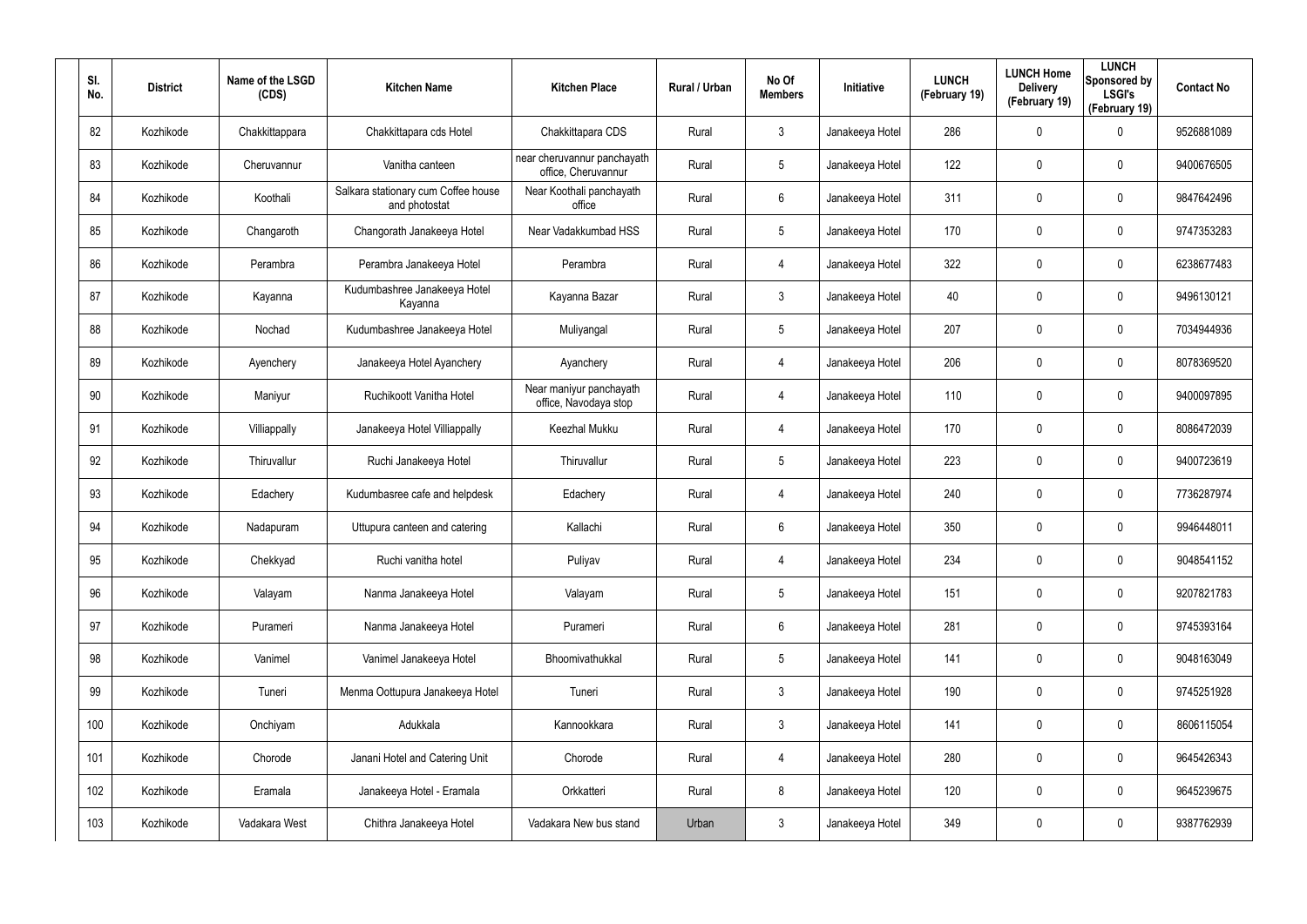|     | SI.<br>No.      | <b>District</b> | Name of the LSGD<br>(CDS) | <b>Kitchen Name</b>                   | <b>Kitchen Place</b>                     | Rural / Urban | No Of<br><b>Members</b> | Initiative      | <b>LUNCH</b><br>(February 19) | <b>LUNCH Home</b><br><b>Delivery</b><br>(February 19) | <b>LUNCH</b><br>Sponsored by<br><b>LSGI's</b><br>(February 19) | <b>Contact No</b> |
|-----|-----------------|-----------------|---------------------------|---------------------------------------|------------------------------------------|---------------|-------------------------|-----------------|-------------------------------|-------------------------------------------------------|----------------------------------------------------------------|-------------------|
|     | 104             | Kozhikode       | Vadakara East             | Janakeeya Hotel Vadakara Municipality | Edodi                                    | Urban         | 6                       | Janakeeya Hotel | 420                           | 0                                                     | $\mathbf 0$                                                    | 9207604876        |
|     | 105             | Kozhikode       | Azhiyoor                  | Janakeeya Hotel Azhiyoor              | Chombala near Block Office               | Rural         | $\mathbf{3}$            | Janakeeya Hotel | 199                           | 0                                                     | $\mathbf 0$                                                    | 8086159250        |
| 105 |                 |                 |                           |                                       |                                          |               | 500                     |                 | 28550                         | 692                                                   | 17                                                             |                   |
|     |                 | Malappuram      | Triprangode               | Vishista Vanitha Canteen              | Ottumpuram                               | Rural         | $5\overline{)}$         | Janakeeya Hotel | 205                           | 26                                                    | $\mathbf 0$                                                    | 9526951352        |
|     | $\overline{2}$  | Malappuram      | Kondotty-2                | Amrutham Janakeeya Hotel              | Kondotty busstand                        | Urban         | $\overline{4}$          | Janakeeya Hotel | 558                           | 0                                                     | 5                                                              | 7356582539        |
|     | $\mathbf{3}$    | Malappuram      | Ponmundam                 | Janakeeya hotel                       | Athanikkal                               | Rural         | $\overline{4}$          | Janakeeya Hotel | 160                           | 0                                                     | $\mathbf 0$                                                    |                   |
|     | 4               | Malappuram      | Ponnani-1                 | Samridhi                              | Ponnani                                  | Urban         | $5\phantom{.0}$         | Janakeeya Hotel | 130                           | 0                                                     | $\pmb{0}$                                                      |                   |
|     | $5\overline{)}$ | Malappuram      | Parappanangadi            | Thathoos janakeeya hotel              | Parappanangadi                           | Urban         | $\mathbf{3}$            | Janakeeya Hotel | 182                           | 161                                                   | $\mathbf 0$                                                    |                   |
|     | 6               | Malappuram      | Edayur                    | mathuraka vanita hotel                | vattaparamb                              | Rural         | $\mathbf{3}$            | Janakeeya Hotel | 115                           | 0                                                     | $\mathbf 0$                                                    |                   |
|     | -7              | Malappuram      | Kaladi                    | Thripthi Janakeeya Hotel              | Naripparamb                              | Rural         | 4                       | Janakeeya Hotel | 138                           | 0                                                     | $\mathbf 0$                                                    |                   |
|     | 8               | Malappuram      | Tavanur                   | Snehitha                              | Ayankalam                                | Rural         | $5\phantom{.0}$         | Janakeeya Hotel | 55                            | 0                                                     | $\pmb{0}$                                                      |                   |
|     | 9               | Malappuram      | Karulai                   | Janakeeya Hotel                       | Karulayi Town                            | Rural         | 4                       | Janakeeya Hotel | 86                            | 13                                                    | $\mathbf 0$                                                    | 9388070564        |
|     | 10              | Malappuram      | Melattur                  | Melattur Janakeeya Hotel              | Melattur                                 | Rural         | $5\phantom{.0}$         | Janakeeya Hotel | 257                           | 0                                                     | $\mathbf 0$                                                    | 9497644650        |
|     | 11              | Malappuram      | Vallikkunnu               | Ruchikootu                            | Anangadi                                 | Rural         | 4                       | Janakeeya Hotel | 196                           | 107                                                   | $\pmb{0}$                                                      | 9846828029        |
|     | 12              | Malappuram      | Parappanangadi            | Sobhika Janakeeya hotel               | Parappanangadi                           | Urban         | $5\phantom{.0}$         | Janakeeya Hotel | 459                           | 150                                                   | $\mathbf 0$                                                    | 9048220552        |
|     | 13              | Malappuram      | Vazhakkad                 | Ruchi hotel vazhakkad                 | Gup school vazhakkad                     | Rural         | $5\overline{)}$         | Janakeeya Hotel | 331                           | 258                                                   | $\mathbf 0$                                                    | 9656316072        |
|     | 14              | Malappuram      | Amarambalam               | Janakeeya Hotel                       | Opposite Federal Bank<br>Pookkottumpadam | Rural         | $\overline{4}$          | Janakeeya Hotel | 81                            | $\overline{2}$                                        | $3\phantom{.0}$                                                | 8157060589        |
|     | 15              | Malappuram      | Marakkara                 | Famous Hotel                          | marakkara                                | Rural         | 3 <sup>1</sup>          | Janakeeya Hotel | 92                            | 0                                                     | $\mathbf 0$                                                    | 6238909658        |
|     | 16              | Malappuram      | Ozhur                     | Archana Vanitha Canteen               | Pulparambu                               | Rural         | $2\overline{ }$         | Janakeeya Hotel | 175                           | 0                                                     | $\mathbf 0$                                                    | 9645906084        |
|     | 17              | Malappuram      | Keezhuparambu             | Sisiram hotel keezhuparambu           | New bazar kuniyil                        | Rural         | $5\overline{)}$         | Janakeeya Hotel | 135                           | 43                                                    | $\pmb{0}$                                                      | 8086830582        |
|     | 18              | Malappuram      | Irimbiliyam               | nandanam vanita hotel                 | kotappuram                               | Rural         | $5\phantom{.0}$         | janakeeya Hotel | 234                           | 0                                                     | $\mathbf 0$                                                    | 7306302029        |
|     | 19              | Malappuram      | Porur                     | Kudumbasree vanitha canteen           | Cherukod                                 | Rural         | 4                       | Janakeeya Hotel | 202                           | 0                                                     | $\pmb{0}$                                                      | 9745425647        |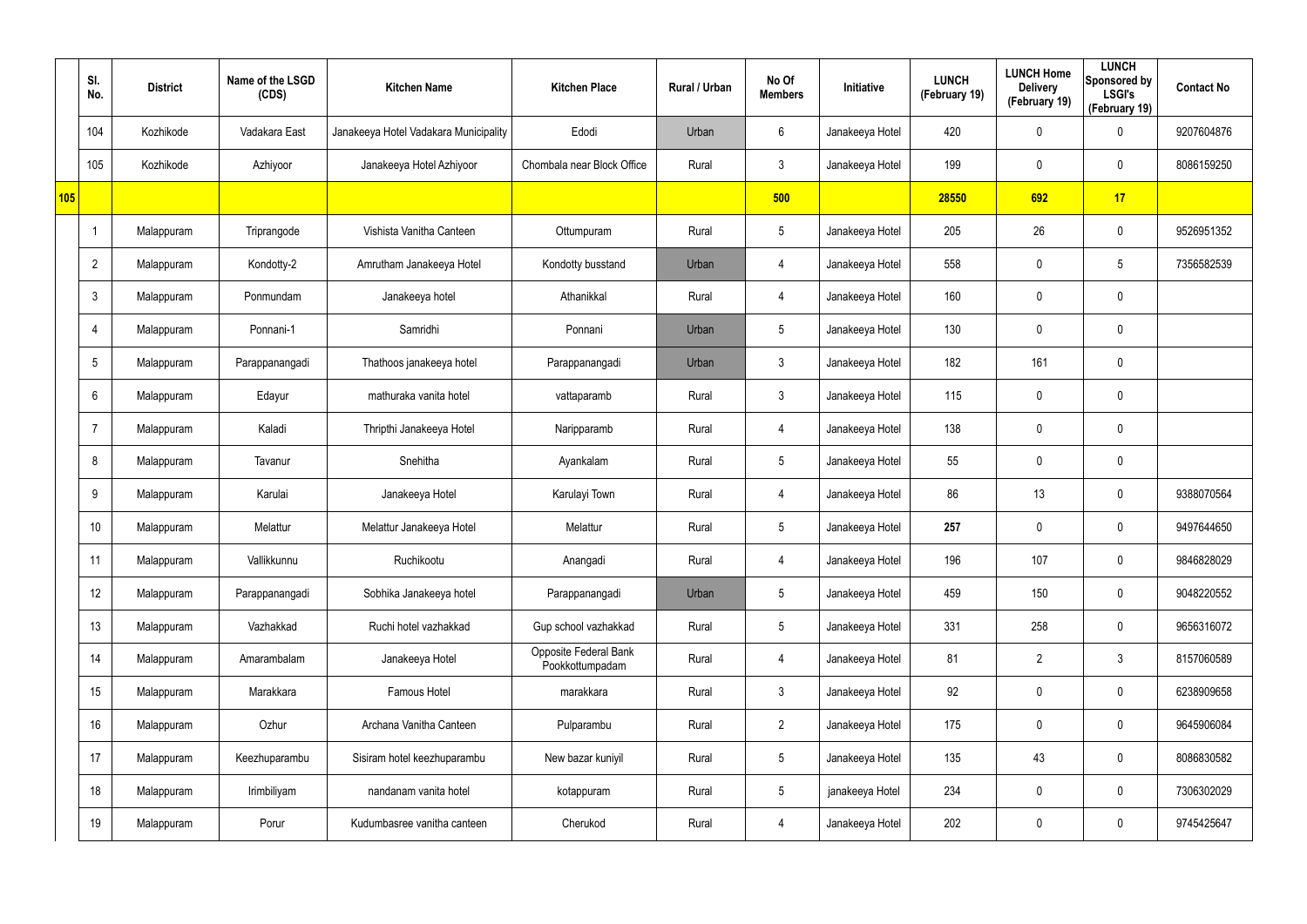| SI.<br>No. | <b>District</b> | Name of the LSGD<br>(CDS) | <b>Kitchen Name</b>        | <b>Kitchen Place</b> | Rural / Urban | No Of<br><b>Members</b> | Initiative      | <b>LUNCH</b><br>(February 19) | <b>LUNCH Home</b><br><b>Delivery</b><br>(February 19) | <b>LUNCH</b><br>Sponsored by<br><b>LSGI's</b><br>(February 19) | <b>Contact No</b> |
|------------|-----------------|---------------------------|----------------------------|----------------------|---------------|-------------------------|-----------------|-------------------------------|-------------------------------------------------------|----------------------------------------------------------------|-------------------|
| 20         | Malappuram      | Tirunavaya                | Vibhava Cafesree           | Karathoor            | Rural         | 4                       | Janakeeya Hotel | 86                            | 15                                                    | $\mathbf 0$                                                    | 9645414837        |
| 21         | Malappuram      | Moothedam                 | Moothedam janakeeya hotel  | Karappuram           | Rural         | $\mathbf{3}$            | Janakeeya Hotel | 242                           | 0                                                     | $\mathbf 0$                                                    | 9447630154        |
| 22         | Malappuram      | Vazhayur                  | Three Star Janakeeya Hotel | Karad                | Rural         | $\overline{4}$          | Janakeeya Hotel | 350                           | 123                                                   | $\mathbf 0$                                                    | 9744305921        |
| 23         | Malappuram      | urngattiri                | Oottupura                  | Therattummal         | Rural         | 5                       | Janakeeya Hotel | 115                           | 102                                                   | $\boldsymbol{0}$                                               | 9562851125        |
| 24         | Malappuram      | Maranchery                | Janakeeya Hotel maranchey  | Panambad             | Rural         | 5                       | Janakeeya Hotel | 72                            | 96                                                    | $\pmb{0}$                                                      | 9048081621        |
| 25         | Malappuram      | Athavanad                 | Janakeeya Bhakshanasala    | Vettichira           | Rural         | 5                       | Janakeeya Hotel | 0                             | 0                                                     | $\boldsymbol{0}$                                               | 9495291580        |
| 26         | Malappuram      | Pothukal                  | Vanitha Canteen            | Nettikulam           | Rural         | 6                       | Janakeeya Hotel | 75                            | $\mathbf 0$                                           | $\pmb{0}$                                                      | 9048501397        |
| 27         | Malappuram      | Mampad                    | <b>Bismi Cafe</b>          | Mampad               | Rural         | $\mathbf{3}$            | Janakeeya Hotel | 121                           | 0                                                     | $\mathbf 0$                                                    | 9961170251        |
| 28         | Malappuram      | Marakkara                 | Ruchikoottu                | <b>AC Nirappu</b>    | Rural         | $5\phantom{.0}$         | Janakeeya Hotel | 62                            | $\mathbf 0$                                           | $\boldsymbol{0}$                                               | 9745625415        |
| 29         | Malappuram      | Alipparambu               | Oottupura                  | Alipparambu          | Rural         | $5\phantom{.0}$         | Janakeeya Hotel | 169                           | 0                                                     | $\mathbf 0$                                                    | 9847690941        |
| 30         | Malappuram      | Valanchery                | Janakkeeya Hotel           | Valanchery           | Urban         | $5\phantom{.0}$         | Janakeeya Hotel | 154                           | $\mathbf 0$                                           | $\boldsymbol{0}$                                               | 8593812408        |
| 31         | Malappuram      | Chaliyar                  | Chaliyar Janakeeya Hotel   | Akambaadam           | Rural         | $\mathbf{3}$            | Janakeeya Hotel | 147                           | 39                                                    | $\mathbf 0$                                                    | 9605274841        |
| 32         | Malappuram      | Kalikavu                  | Friends Janakeeya Hotel    | Kalikavu             | Rural         | 4                       | Janakeeya Hotel | 99                            | 11                                                    | $\mathbf 0$                                                    | 9745751684        |
| 33         | Malappuram      | Angadipuram               | Janakeeya Hotel            | Angadipuram          | Rural         | 4                       | Janakeeya Hotel | 172                           | $\mathbf 0$                                           | $\pmb{0}$                                                      | 7902314724        |
| 34         | Malappuram      | Puzhakkattri              | Jasmin                     | Puzhakkattiri        | Rural         | $5\phantom{.0}$         | Janakeeya Hotel | 169                           | 96                                                    |                                                                | 9495497872        |
| 35         | Malappuram      | Nannamukku                | Tanima                     | Nannamukku           | Rural         | $5\phantom{.0}$         | Janakeeya Hotel | 175                           | 107                                                   | $\mathbf 0$                                                    | 8943417885        |
| 36         | Malappuram      | Moorkkanad                | Oruma Janakeeya Hotel      | Moorkkanad           | Rural         | $5\phantom{.0}$         | Janakeeya Hotel | 45                            | 49                                                    |                                                                | 9605728248        |
| 37         | Malappuram      | Edavanna                  | Souhrtham Janakeeya Hotel  | Edavanna             | Rural         | $5\phantom{.0}$         | Janakeeya Hotel | 397                           | 118                                                   | $\mathbf 0$                                                    | 9746986110        |
| 38         | Malappuram      | Tirur                     | Ruchi Janakeeya Hotel      | Tirur                | Urban         | $\overline{4}$          | Janakeeya Hotel | 506                           | 30 <sup>°</sup>                                       | $\mathbf 0$                                                    | 9895409528        |
| 39         | Malappuram      | Tirur                     | Amrutham Janakeeya Hotel   | Tirur                | Urban         | $\overline{4}$          | Janakeeya Hotel | 298                           | $\mathbf 0$                                           | $\mathbf 0$                                                    | 9745074259        |
| 40         | Malappuram      | Edappal                   | Daya Cafesree              | Edappal              | Rural         | $5\phantom{.0}$         | Janakeeya Hotel | 151                           | $\mathbf 0$                                           | $\mathbf 0$                                                    | 9895439056        |
| 41         | Malappuram      | Koottilangadi             | Janakeeya Hotel            | Koottilangadi        | Rural         | $\overline{4}$          | Janakeeya Hotel | 55                            | 35                                                    | $\overline{2}$                                                 | 9539471939        |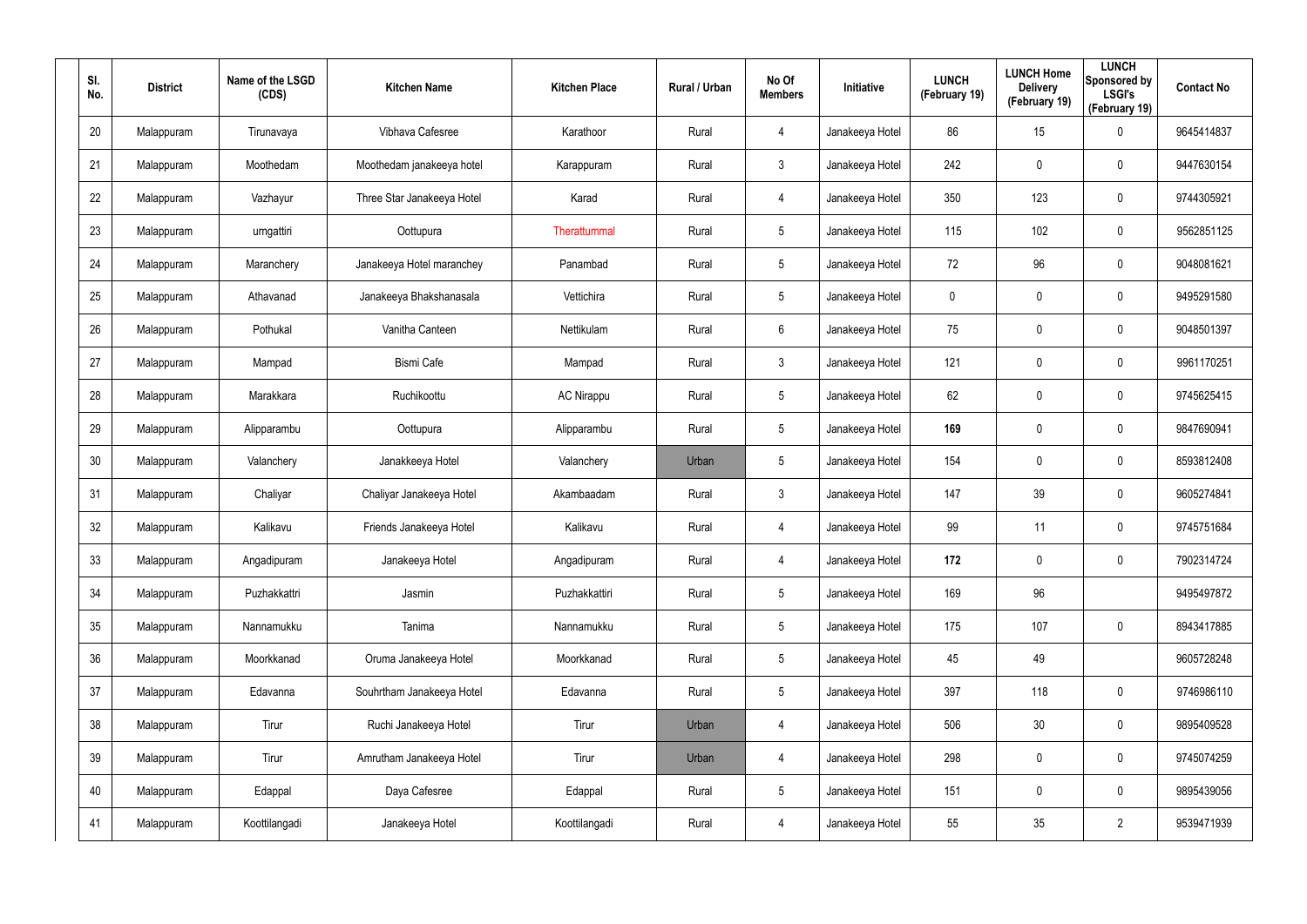| SI.<br>No. | <b>District</b> | Name of the LSGD<br>(CDS) | <b>Kitchen Name</b>                               | <b>Kitchen Place</b>   | Rural / Urban | No Of<br><b>Members</b> | <b>Initiative</b> | <b>LUNCH</b><br>(February 19) | <b>LUNCH Home</b><br><b>Delivery</b><br>(February 19) | <b>LUNCH</b><br>Sponsored by<br><b>LSGI's</b><br>(February 19) | <b>Contact No</b> |
|------------|-----------------|---------------------------|---------------------------------------------------|------------------------|---------------|-------------------------|-------------------|-------------------------------|-------------------------------------------------------|----------------------------------------------------------------|-------------------|
| 42         | Malappuram      | Vattamkulam               | Vibhava Janakeeya Hotel                           | Edappal                | Rural         | 4                       | Janakeeya Hotel   | 157                           | 0                                                     | $\mathbf 0$                                                    | 9744844512        |
| 43         | Malappuram      | Nilambur                  | Annapporna Janakeeya Hotel                        | Nilambur               | Urban         | 8                       | Janakeeya Hotel   | 374                           | 118                                                   | $\mathbf 0$                                                    | 8547795364        |
| 44         | Malappuram      | Puzhakkattri              | PT Group                                          | Ramapuram              | Rural         | 4                       | Janakeeya Hotel   | 124                           | 38                                                    |                                                                | 9745108676        |
| 45         | Malappuram      | Vazhikkadavu              | Vanitha Janakeeya Hotel                           | Manimooli              | Rural         | 4                       | Janakeeya Hotel   | 128                           | 18                                                    | $\pmb{0}$                                                      | 8943046755        |
| 46         | Malappuram      | Chungathara               | Chungathara Annapoorna Vanitha<br>Janakeeya Hotel | Chalikkulam            | Rural         | $\mathbf{3}$            | Janakeeya Hotel   | 58                            | 0                                                     | $\boldsymbol{0}$                                               | 9745674102        |
| 47         | Malappuram      | Vallikunnu                | Punathil Janakeeya Hotel                          | Vallikunnu             | Rural         | 4                       | Janakeeya Hotel   | 82                            | 245                                                   | $\mathbf 0$                                                    | 9946051042        |
| 48         | Malappuram      | Tirurangadi               | Nirmalyam Janakeeya Hotel                         | Chanthappadi           | Urban         | $5\phantom{.0}$         | Janakeeya Hotel   | 0                             | 0                                                     | $\boldsymbol{0}$                                               | 9895168511        |
| 49         | Malappuram      | Purathur                  | Purathur Janakeeya Hotel                          | Kavilakkad             | Rural         | $\mathbf{3}$            | Janakeeya Hotel   | 98                            | 67                                                    | $\mathbf 0$                                                    | 9645170119        |
| 50         | Malappuram      | Kuruva                    | Swad                                              | Ambalaparamb           | Rural         | 4                       | Janakeeya Hotel   | 105                           | 69                                                    |                                                                | 9495993543        |
| 51         | Malappuram      | Perumanna Klari           | Perumanna Klari Janakeeya Hotel                   | Near Panjayathu office | Rural         | $\mathbf{3}$            | Janakeeya Hotel   | 88                            | $\mathbf 0$                                           | $\mathbf 0$                                                    | 7306197556        |
| 52         | Malappuram      | Kuttippuram               | Janakeeya Hotel Kuttippurram                      | Kuttipuram             | Rural         | $5\phantom{.0}$         | Janakeeya Hotel   | 226                           | 0                                                     | $\mathbf 0$                                                    | 8921459017        |
| 53         | Malappuram      | Niramaruthur              | Annapporna Janakeeya Hotel                        | Mangad                 | Rural         | $\mathbf{3}$            | Janakeeya Hotel   | 70                            | $\mathbf 0$                                           | $\mathbf 0$                                                    | 9746334349        |
| 54         | Malappuram      | Veliyancode               | Cafe Kudumbashree                                 | Eramangalam            | Rural         | $\mathbf{3}$            | Janakeeya Hotel   | 71                            | 65                                                    | $\boldsymbol{0}$                                               | 9567575145        |
| 55         | Malappuram      | Pulilkal                  | Ruchi Koottu Janakeeya Hotel                      | Pulikkal               | Rural         | 4                       | Janakeeya Hotel   | 176                           | 24                                                    | $\pmb{0}$                                                      | 9947039208        |
| 56         | Malappuram      | Karuvarakund              | Janakeeya Hotel                                   | Karuvarakund           | Rural         | 4                       | Janakeeya Hotel   | 228                           | 18                                                    | $\mathbf 0$                                                    | 9562233316        |
| 57         | Malappuram      | Thuvvur                   | Janakeeya Hotel                                   | Thuvvur                | Rural         | $5\phantom{.0}$         | Janakeeya Hotel   | 165                           | 32                                                    | $\mathbf 0$                                                    | 8075365565        |
| 58         | Malappuram      | Kottakkal                 | Kottakkal Janakeeya Hotel                         | Kottakkal              | Urban         | $\mathbf{3}$            | Janakeeya Hotel   | 350                           | $\mathbf 0$                                           | $\mathbf 0$                                                    | 9946216609        |
| 59         | Malappuram      | Kuzhimanna                | Mythri Janakkeeya Hotel                           | Cheruparamb            | Rural         | 4                       | Janakeeya Hotel   | 156                           | 94                                                    | $\mathbf 0$                                                    | 9961738543        |
| 60         | Malappuram      | Talakkad                  | Talakkad Janakeeya Hotel                          | <b>BP</b> Angadi       | Rural         | 4                       | Janakeeya Hotel   | 75                            | 30                                                    | $\mathbf 0$                                                    | 9447824517        |
| 61         | Malappuram      | Areecode                  | Haritha sree Janakeeya Hotel                      | Pookottuchola          | Rural         | 4                       | Janakeeya Hotel   | 160                           | 24                                                    | $\mathbf 0$                                                    | 7025072558        |
| 62         | Malappuram      | Cherukkavu                | Kitchen Hut Janakeeya Hotel                       | Chevayoor              | Rural         | 4                       | Janakeeya Hoel    | 175                           | 85                                                    | $\overline{2}$                                                 | 9895195887        |
| 63         | Malappuram      | Thiruvali                 | Janakeeya hotel                                   | Thiruvali              | Rural         | $5\phantom{.0}$         | Janakeeya Hotel   | 124                           | 0                                                     | $\mathbf 0$                                                    | 9746385945        |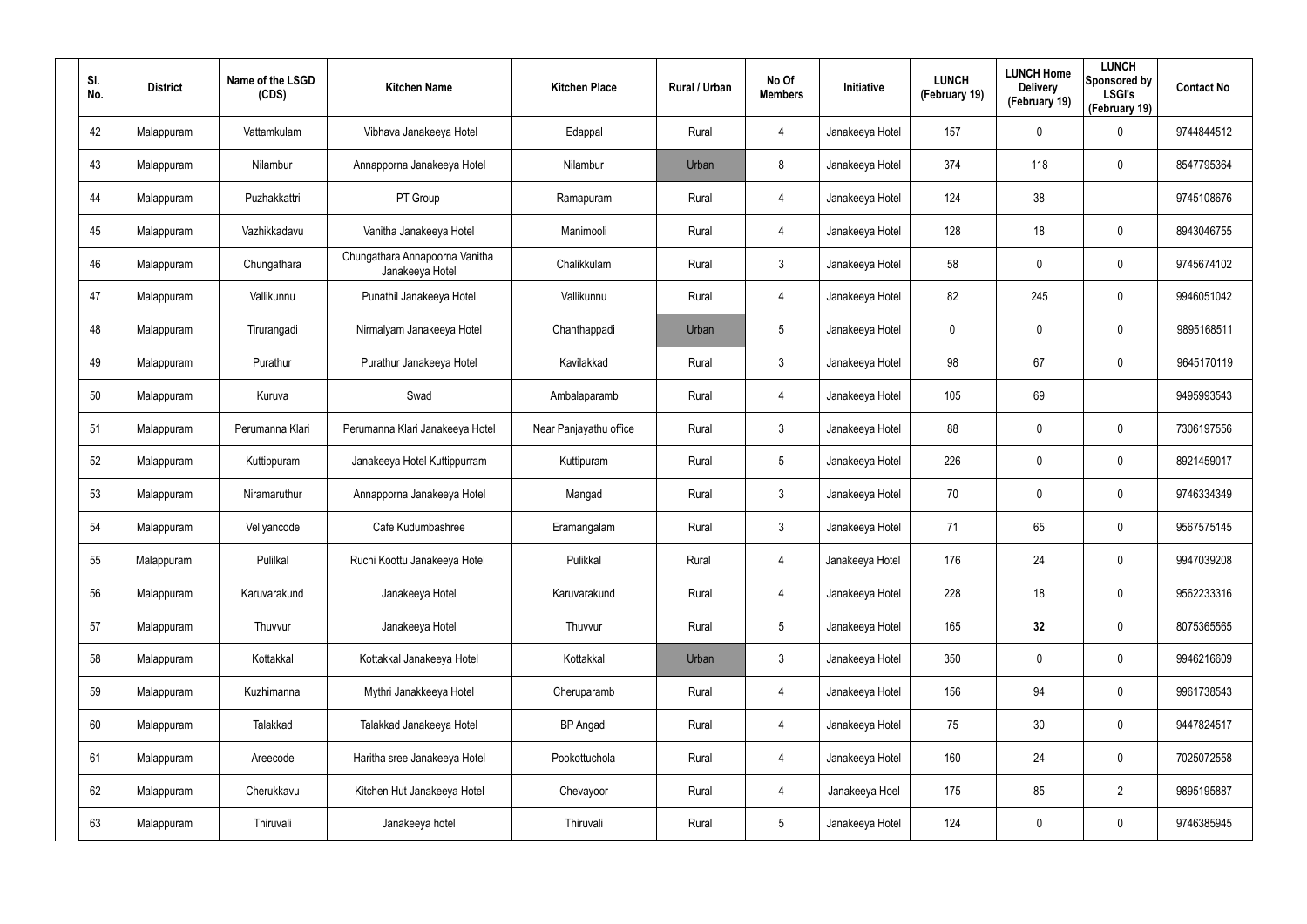|     | SI.<br>No. | <b>District</b> | Name of the LSGD<br>(CDS) | <b>Kitchen Name</b>        | <b>Kitchen Place</b> | Rural / Urban | No Of<br><b>Members</b> | Initiative      | <b>LUNCH</b><br>(February 19) | <b>LUNCH Home</b><br><b>Delivery</b><br>(February 19) | <b>LUNCH</b><br>Sponsored by<br><b>LSGI's</b><br>(February 19) | <b>Contact No</b> |
|-----|------------|-----------------|---------------------------|----------------------------|----------------------|---------------|-------------------------|-----------------|-------------------------------|-------------------------------------------------------|----------------------------------------------------------------|-------------------|
| 128 | 64         | Malappuram      | Alamcode                  | Janakeeya hotel            | Alamcode             | Rural         | $5\overline{)}$         | Janakeeya Hotel | 205                           | 99                                                    | 0                                                              | 8129368109        |
|     | 65         | Malappuram      | Manjeri 1                 | Cafe Janakeeya hotel       | Manjeri              | Urban         | 6                       | Janakeeya Hotel | 214                           | 29                                                    | 6                                                              | 7336671011        |
|     | 66         | Malappuram      | kalpakanchery             | Janakeeya HOTEL            | Kalpakanchery        | Rural         | $\overline{4}$          | Janakeeya Hotel | 90                            | $\mathbf 0$                                           | $\pmb{0}$                                                      | 9048929947        |
|     | 67         | Malappuram      | Kodur                     | Janakeeya hotel            | vadakkemanna         | Rural         | $\mathbf{3}$            | Janakeeya hotel | 154                           | 0                                                     | $\pmb{0}$                                                      | 9605430938        |
|     | 68         | Malappuram      | Anakayam                  | janakeeya hotel            | Anakayam             | Rural         | $5\phantom{.0}$         | Janakeeya hotel | 224                           | $\mathbf 0$                                           | $\pmb{0}$                                                      | 7025840671        |
|     | 69         | Malappuram      | Malappuram                | Janakeeya Hotel            | Malappuram           | Urban         | $\mathbf{3}$            | Janakeeya Hotel | 228                           | 0                                                     | $\pmb{0}$                                                      | 8281125864        |
|     | 70         | Malappuram      | Tanur                     | Azhimukham Janakeeya hotel | tanur                | Urban         | $\mathbf{3}$            | Janakeeya Hotel | 247                           | 0                                                     | $\pmb{0}$                                                      | 7594914843        |
|     | 71         | Malappuram      | Elamkulam                 | Janapriya                  | Kunnakav             | Rural         | 4                       | Janakeeya Hotel | 162                           | 0                                                     | $\pmb{0}$                                                      | 9496725446        |
|     | 72         | Malappuram      | Wandoor                   | Janakeeya Hotel            | wandoor              | Rural         | 4                       | Janakeeya Hotel | 189                           | $\mathbf 0$                                           | $\pmb{0}$                                                      | 8086064498        |
|     | 73         | Malappuram      | Perinthalmanna            | samrthi janakeeya hotei    | Perinthalmanna       | Urban         | $5\phantom{.0}$         | Janakeeya hotel | 0                             | 0                                                     | $\pmb{0}$                                                      | 7994259773        |
|     | 74         | Malappuram      | Munniyur                  | Oottupura                  | Munniyur             | Rural         | $5\phantom{.0}$         | Janakeeya Hotel | 0                             | $\mathbf 0$                                           | $\pmb{0}$                                                      |                   |
|     | 75         | Malappuram      | AR Nagar                  | Aiswarya                   | AR Nagar             | Rural         | $3\phantom{a}$          | Janakeeya Hotel | 230                           | 0                                                     | $\pmb{0}$                                                      |                   |
|     | 76         | Malappuram      | Thenjippalam              | Nanma                      | Thenjippalam         | Rural         | 4                       | Janakeeya Hotel | 253                           | 86                                                    | $\pmb{0}$                                                      |                   |
|     | 77         | Malappuram      | Peruvallur                | Anugraha                   | Super bazar          | Rural         | $5\phantom{.0}$         | Jankeeya Hotel  | 141                           | 102                                                   | $\overline{2}$                                                 | 9747037665        |
|     | 78         | Malappuram      | Muthuvallur               | Nanma janakeeya hotel      | Muthuparambu         | Rural         | $3\phantom{a}$          | Janakeeya hotel | 443                           | $\mathbf 0$                                           | $\mathbf 0$                                                    | 9744406501        |
|     | 79         | Malappuram      | mankada                   | janakeeya hatel            | Aryiranazhipadi      | Rural         | $3\phantom{a}$          | janakeeya hotel | 157                           | 121                                                   |                                                                | 9539855520        |
|     | 80         | Malappuram      | Vengara                   | Ponnoos hotel              | Vengara              | Rural         | 4                       | Janakeeya hotel | 258                           | $\mathbf 0$                                           | $\mathbf 0$                                                    | 9947424618        |
|     | 81         | Malappuram      | Pulpatta                  | Santhwanam Janakeeya hotel | Padikkal parambil    | Rural         | $5\phantom{.0}$         | Janakeeya hotel | 326                           | 210                                                   | $\mathsf{0}$                                                   | 9526367569        |
|     | 82         | Malappuram      | Keezhattur                | Keezhattur Janakeeya hotel | Keezhattur           | Rural         | 4                       | Janakeeya hotel | 50                            | $\pmb{0}$                                             | $\mathbf 0$                                                    | 9539209640        |
|     | 83         | Malappuram      | Cheriyamundam             | Nanma janakeeya hotel      | Manchingapara        | Rural         | 4                       | Janakeeya hotel | 150                           | 0                                                     | $\mathsf{0}$                                                   | 9496048689        |
|     | 84         | Malappuram      | Chelambre                 | Soorya Janakeeya hotel     | Pulluparamb          | Rural         | $3\phantom{a}$          | Janakeeya hotel | 103                           | 86                                                    | $\mathbf 0$                                                    | 7994179285        |
|     | 85         | Malappuram      | Ponmala                   | Janakeeya hotel            | Chappangadi          | Rural         | 4                       | Janakeeya hotel | 214                           | 0                                                     | $\pmb{0}$                                                      | 9605811748        |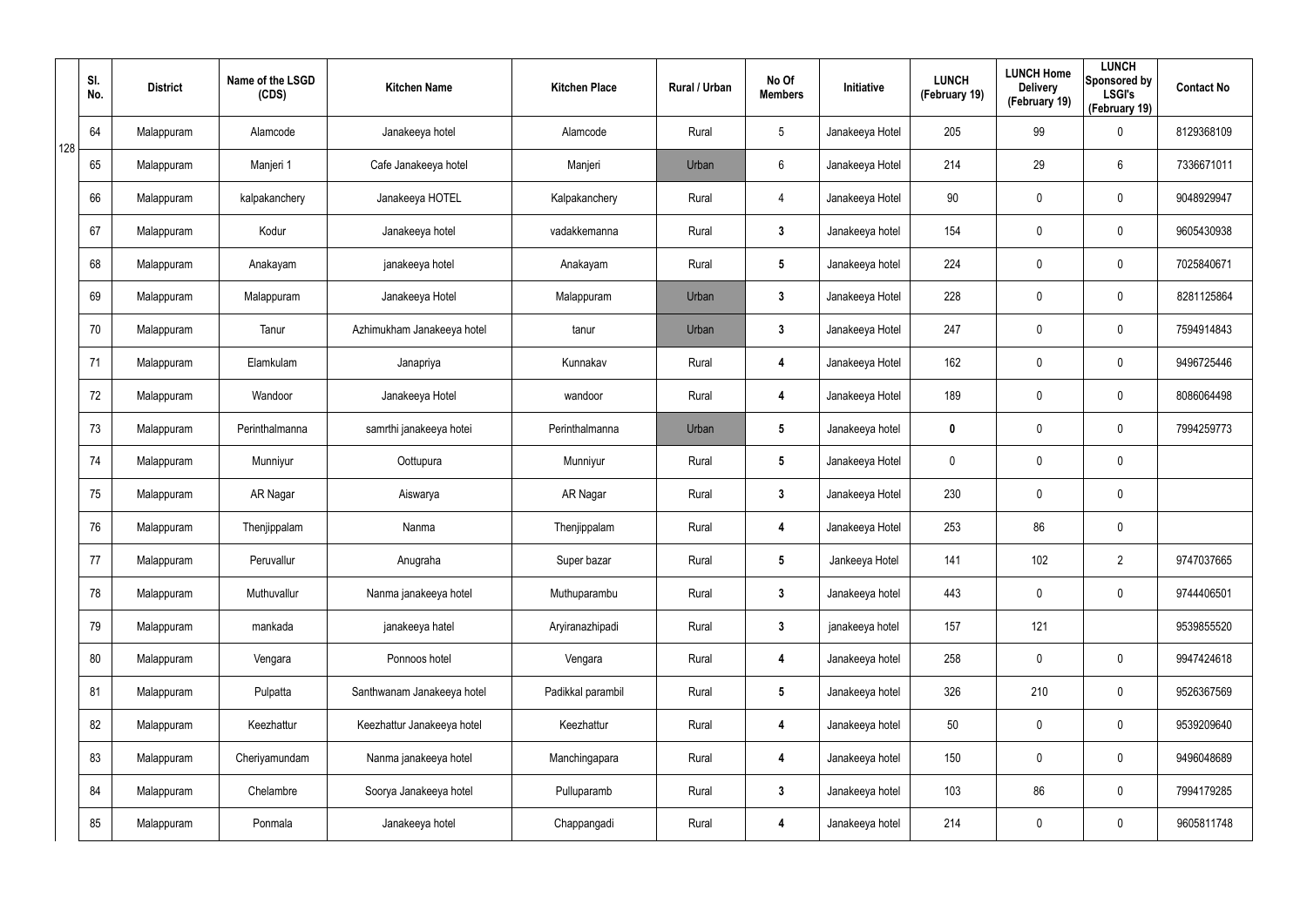| SI.<br>No. | <b>District</b> | Name of the LSGD<br>(CDS) | <b>Kitchen Name</b>      | <b>Kitchen Place</b> | Rural / Urban | No Of<br><b>Members</b> | Initiative      | <b>LUNCH</b><br>(February 19) | <b>LUNCH Home</b><br><b>Delivery</b><br>(February 19) | <b>LUNCH</b><br>Sponsored by<br><b>LSGI's</b><br>(February 19) | <b>Contact No</b> |
|------------|-----------------|---------------------------|--------------------------|----------------------|---------------|-------------------------|-----------------|-------------------------------|-------------------------------------------------------|----------------------------------------------------------------|-------------------|
| 86         | Malappuram      | Thennala                  | <b>Bismi Hotel</b>       | Pookkiparamb         | Rural         | 4                       | Jankeeya Hotel  | 264                           | $\mathbf 0$                                           | $\boldsymbol{0}$                                               | 9995757092        |
| 87         | Malappuram      | Tanalur                   | Janakeeya Hotel          | Tanalur              | Rural         | $\mathbf{3}$            | Jankeeya Hotel  | 250                           | $\mathbf 0$                                           | $\pmb{0}$                                                      |                   |
| 88         | Malappuram      | Parappur                  | Janakeeya Hotel          | chullipparambu       | Rural         | $5\phantom{.0}$         | Janakeeya Hotel | 301                           | $\mathbf 0$                                           | $\pmb{0}$                                                      | 9961091317        |
| 89         | Malappuram      | Edarikkode                | Janakeeya Hotel          | Edarikkod            | Rural         | $\mathbf{3}$            | Janakeeya Hotel | 0                             | 0                                                     | $\mathbf 0$                                                    | 8089003770        |
| 90         | Malappuram      | Oorakam                   | Ammoos                   | Panchayath padi      | Rural         | $\mathbf{3}$            | Janakeeya Hotel | 247                           | $\mathbf 0$                                           | $\pmb{0}$                                                      | 9526449294        |
| 91         | Malappuram      | Nannambra                 | Veeturuchi               | Kundoor Athani       | Rural         | 4                       | Janakeeya Hotel | 31                            | 193                                                   | $\mathbf{3}$                                                   | 9400618659        |
| 92         | Malappuram      | Pandikkad                 | Janakeeya Hotel          | Pandikkad            | Rural         | 4                       | Janakeeya Hotel | 220                           | $\mathbf 0$                                           | $\mathbf 0$                                                    | 9995504081        |
| 93         | Malappuram      | Chokkad                   | Natturuchi               | Chokkad              | Rural         | $5\phantom{.0}$         | Janakeeya Hotel | 94                            | 65                                                    | $\pmb{0}$                                                      |                   |
| 94         | Malappuram      | Cheekode                  | Cheekode Janakeeya Hotel | Cheekode             | Rural         | 4                       | Janakeeya Hotel | 99                            | 54                                                    | $\pmb{0}$                                                      |                   |
| 95         | Malappuram      | Makkarapparamb            | Subiksha                 | Makkarapparamb       | Rural         | $\mathbf{3}$            | Janakeeya Hotel | 78                            | 22                                                    |                                                                | 8089003770        |
| 96         | Malappuram      | Ponnani-1                 | Devi Janakeeya Hotel     | Ponnani              | Urban         | $5\phantom{.0}$         | Janakeeya Hotel | $\mathbf 0$                   | $\mathbf 0$                                           | $\pmb{0}$                                                      | 9961919097        |
| 97         | malappuram      | mangalam                  | Soubagya                 | mangalam             | Rural         | $5\phantom{.0}$         | janakeeya hotel | 196                           | 46                                                    | $\pmb{0}$                                                      |                   |
| 98         | Malappuram      | Trikkalangode             | janakeeya hotel          | karakkunnu           | Rural         | $6\phantom{.}6$         | Janakeeya Hotel | 315                           | $\mathbf 0$                                           | $\pmb{0}$                                                      |                   |
| 99         | Malppuram       | Morayoor                  | Janakeeya hotel          | Valanchery           | Rural         | $\mathbf{3}$            | Janakeeya hotel | 100                           | $\pmb{0}$                                             | $\pmb{0}$                                                      |                   |
| 100        | Malappuram      | Perumbadapp               | Janakeeya hotel          | Perumbadapp          | Rural         | 4                       | Janakeeya hotel | $\mathbf 0$                   | $\mathbf 0$                                           | $\mathbf 0$                                                    |                   |
| 101        | Malappuram      | Tirur                     | Samruthi Janakeeya Hotel | Vettom               | <b>RURAL</b>  | $5\phantom{.0}$         | Janakeeya hotel | 129                           | 179                                                   | $\pmb{0}$                                                      |                   |
| 102        | Malappuram      | Kondotty                  | Janakeeya hotel          | vazhakad             | <b>RURAL</b>  | 4                       | janakeeya hotel | 408                           | 247                                                   | $\mathbf 0$                                                    |                   |
| 103        | Malappuram      | Pulamanthol               | Janakeeya hotel          | pulamanthole         | <b>RURAL</b>  | 4                       | Janakeeya hotel | 211                           | 0                                                     | $\pmb{0}$                                                      |                   |
| 104        | Malappuram      | Valavannur                | Jankeeya hotel           | Valavannur           | <b>RURAL</b>  | $5\phantom{.0}$         | Janakeeya hotel | 232                           | $\pmb{0}$                                             | $\mathbf 0$                                                    |                   |
| 105        | Malappuram      | kottakkal                 | Janakeeya hotel          | kotakkal             | <b>URBAN</b>  | 4                       | Janakeeya hotel | 287                           | 0                                                     | $\pmb{0}$                                                      |                   |
| 106        | Malappuram      | Vettom                    | Thripthi Janakeeya Hotel | vettom               | <b>RURAL</b>  | 4                       | Janakeeya hotel | 120                           | 12                                                    | $\mathbf 0$                                                    |                   |
| 107        | Malappuram      | Nilambur                  | Janakeeya hotel          | nilambur             | <b>URBAN</b>  | $5\phantom{.0}$         | Janakeeya hotel | 230                           | 20                                                    | $\pmb{0}$                                                      |                   |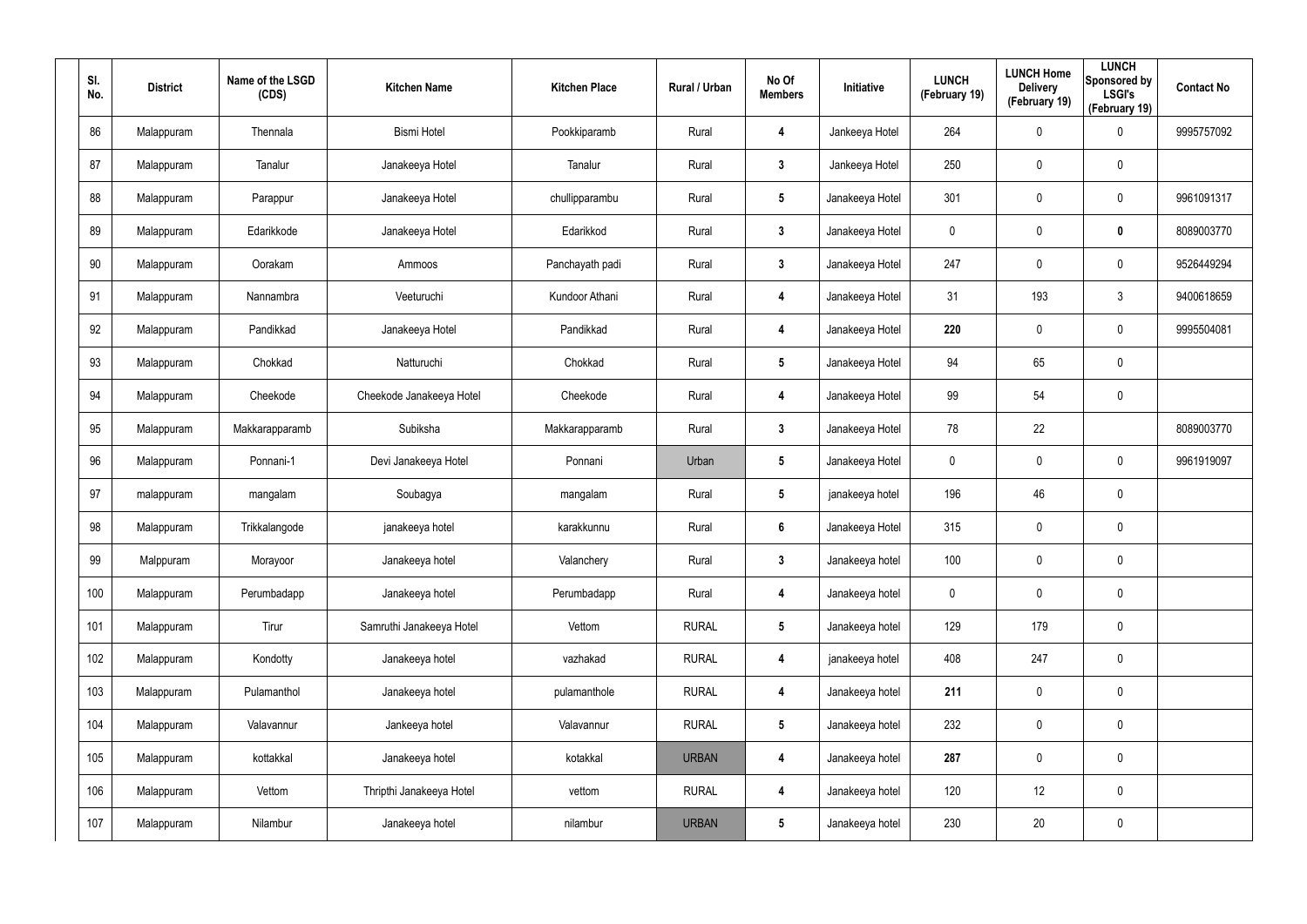|            | SI.<br>No. | <b>District</b> | Name of the LSGD<br>(CDS) | <b>Kitchen Name</b>        | <b>Kitchen Place</b> | Rural / Urban | No Of<br><b>Members</b> | Initiative      | <b>LUNCH</b><br>(February 19) | <b>LUNCH Home</b><br><b>Delivery</b><br>(February 19) | <b>LUNCH</b><br>Sponsored by<br><b>LSGI's</b><br>(February 19) | <b>Contact No</b> |
|------------|------------|-----------------|---------------------------|----------------------------|----------------------|---------------|-------------------------|-----------------|-------------------------------|-------------------------------------------------------|----------------------------------------------------------------|-------------------|
|            | 108        | Malappuram      | Nilambur                  | Janakeeya hotel            | nilambur             | <b>URBAN</b>  | 4                       | Janakeeya hotel | 307                           | 0                                                     | $\pmb{0}$                                                      |                   |
|            | 109        | Malappuram      | Vallikkunn                | Rasakkut                   | Vallikunnu           | Rural         | 4                       | janakeeyahotel  | 162                           | 96                                                    | $\mathbf 0$                                                    |                   |
|            | 110        | Malappuram      | kuruva                    | Ruchi                      | Kurava               | Rural         | $5\phantom{.0}$         | Janakeeyahotel  | 140                           | 33                                                    |                                                                | 9745414800        |
|            | 111        | Malappuram      | Kannamangalam             | Ruchikoott                 | Kannamangalam        | Rural         | $\mathbf{3}$            | Janakeeya Hotel | 452                           | $\mathbf 0$                                           | $\mathbf 0$                                                    |                   |
|            | 112        | Malappuram      | Othungal                  | janakeeya hotel            | Othukkungal          | Rural         | $5\phantom{.0}$         | Janakeeya Hotel | 329                           | 0                                                     | $\mathbf 0$                                                    | 9656716066        |
|            | 113        | Malappuram      | Pookkottur                | janakeeya hotel            | valluvambram         | Rural         | 4                       | Janakeeya Hotel | 204                           | $\boldsymbol{0}$                                      | $\mathbf 0$                                                    | 9447334084        |
|            | 114        | Malappuram      | Edakkara                  | Edakkara janakeeya hotel   | Edakkara             | Rural         | 4                       | janakeeya hotel | 225                           | 0                                                     | $\mathbf 0$                                                    |                   |
|            | 115        | Malappuram      | porur                     | Thanima Janakeeya Hotel    | Porur                | Rural         | $3\phantom{a}$          | janakeeya hotel | 132                           | 0                                                     | $\mathbf 0$                                                    | 9539928567        |
|            | 116        | Malappuram      | Pulikkal                  | Janakeeya Hotel            | pulikkal             | Rural         | 4                       | Janakeeya Hotel | 120                           | 40                                                    | $\mathbf 0$                                                    |                   |
|            | 117        | malappuram      | Tanur                     | amma janakeeyahottel       | Tanur                | <b>URBAN</b>  | $5\overline{)}$         | janakeeyahottel | 358                           | 0                                                     | $\mathbf 0$                                                    |                   |
|            | 118        | malappuram      | Pallikkal                 | padheyam janakeeyahottel   | Pallikkal            | Rural         | $5\overline{)}$         | janakeeyahotel  | 63                            | 114                                                   | $\mathbf 0$                                                    |                   |
|            | 119        | Malappuram      | Chelembra                 | janakeeyahotel2            | Chelembra            | Rural         | 4                       | janakeeyahotel  | 162                           | 98                                                    | $\mathbf 0$                                                    |                   |
|            | 120        | Malappuram      | Purathur                  | Safa Janakeeya Hotel       | Paravanna            | Rural         | 4                       | Janakeeya Hotel | 90                            | 30                                                    | $\mathbf 0$                                                    |                   |
|            | 121        | malappuram      | vazhayur                  | puthuma janakeeyahotel     | Vazhayur             | Rural         | $\overline{\mathbf{4}}$ | janakeeyahotel  | 150                           | 30 <sub>o</sub>                                       | $\pmb{0}$                                                      |                   |
|            | 122        | malappuram      | mangalam                  | Swathistam                 | Vadikkal             | Rural         | $\overline{\mathbf{4}}$ | janakeeyahotel  | 311                           | 102                                                   | $\mathbf 0$                                                    |                   |
|            | 123        | malappuram      | kuttippuram               | nilayoram janakeeya hotel  | Kuttipuram           | Rural         | $\overline{4}$          | janakeeyahotel  | 188                           | 0                                                     | $\mathbf 0$                                                    |                   |
|            | 124        | malapluram      | thazhekode                | Thazhekode Janakeeya Hotel | Thazhekode           | Rural         | $\overline{\mathbf{4}}$ | Janakeeya Hotel | 473                           | 0                                                     | $\mathbf 0$                                                    |                   |
|            | 125        | malappuram      | munniyur                  | my kitchen                 | Alinchuvad           | Rural         | 5 <sub>5</sub>          | janakeeya hotel | 153                           | 197                                                   | $\pmb{0}$                                                      | 8589809765        |
|            | 126        | Malappuram      | Mangalam                  | Ruchikkoottu               | Mangalam             | Rural         | $\overline{\mathbf{4}}$ | Janakeeya hotel | 107                           | 42                                                    | $\mathbf 0$                                                    |                   |
|            | 127        | Malappuram      | Ponnani                   | Thripthi                   | Ponnani              | Urban         | $5\phantom{.0}$         | Janakeeya Hotel | 138                           | $\pmb{0}$                                             | $\mathbf 0$                                                    |                   |
|            | 128        | Malappuram      | Tanur                     | Krishna                    | Tanur                | Urban         | $5\phantom{.0}$         | janakeeya hotel | 122                           | $\pmb{0}$                                             | $\mathbf 0$                                                    |                   |
| <b>128</b> |            |                 |                           |                            |                      |               | 537                     |                 | 22877                         | 4861                                                  | 23                                                             |                   |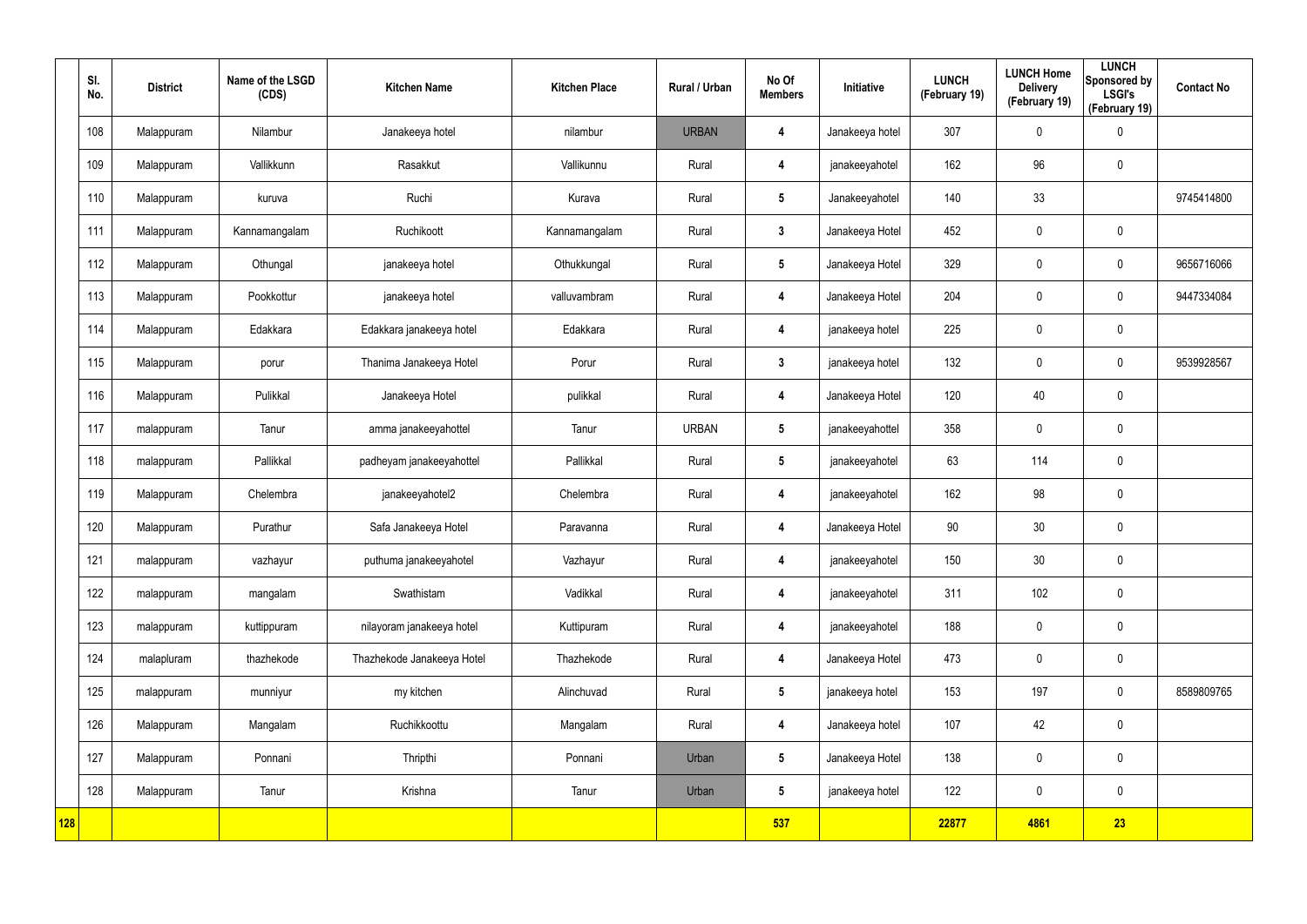| SI.<br>No.      | <b>District</b> | Name of the LSGD<br>(CDS) | <b>Kitchen Name</b>             | <b>Kitchen Place</b>                      | Rural / Urban | No Of<br><b>Members</b> | <b>Initiative</b> | <b>LUNCH</b><br>(February 19) | <b>LUNCH Home</b><br><b>Delivery</b><br>(February 19) | <b>LUNCH</b><br>Sponsored by<br><b>LSGI's</b><br>(February 19) | <b>Contact No</b> |
|-----------------|-----------------|---------------------------|---------------------------------|-------------------------------------------|---------------|-------------------------|-------------------|-------------------------------|-------------------------------------------------------|----------------------------------------------------------------|-------------------|
| 1               | Palakkad        | Elapully                  | Nakshathra Vanitha canteen      | Canteen                                   | Rural         | 4                       | Janakeeya Hotel   | 173                           | 0                                                     | $\mathbf 0$                                                    | 22877             |
| $\overline{2}$  | Palakkad        | Nalleppilly               | Vanitha Canteen                 | Canteen                                   | Rural         | 4                       | Janakeeya Hotel   | 145                           | 0                                                     | $\mathbf 0$                                                    | 9656232569        |
| $\mathbf{3}$    | Palakkad        | Chittur                   | Thanal vanitha Canteen          | Thathamangalam, Mettuvalavu               | Urban         | 3                       | Janakeeya Hotel   | 359                           | 0                                                     | $\mathbf 0$                                                    | 9447105400        |
| $\overline{4}$  | Palakkad        | chittur                   | urapp janakeeya hotel           | Anicode junction                          | urban         | 5                       | Janakeeya hotel   | 246                           | 0                                                     | $\mathbf 0$                                                    | 9349930549        |
| 5               | Palakkad        | polpully                  | subiksha janakeeya hotel        | kallootiyal                               | Rural         | 5                       | Janakeeya hotel   | 183                           | 0                                                     | $\mathbf 0$                                                    | 9495197498        |
| 6               | Palakkad        | Eruthenpathy              | Nila janakeeya hotel            | Mooniilmada muniyappan<br>kshethram near  | Rural         | 5                       | Janakeeya hotel   | 127                           | 0                                                     | $\mathbf 0$                                                    | 9037290925        |
| $\overline{7}$  | Palakkad        | Perumatty                 | Nanam Janakeeya hotel           | kannimari                                 | Rural         | $\mathbf{3}$            | Janakeeya hotel   | 127                           | 0                                                     | $\mathbf 0$                                                    | 9605529657        |
| 8               | Palakkad        | Vadakarapathy             | soubhagya janakeeya hotel       | vadakarapathy panchayath                  | Rural         | 5                       | Janakeeya hotel   | 138                           | 0                                                     | $\mathbf 0$                                                    | 9633578756        |
| 9               | Palakkad        | Kozhinjampara             | Sreesakthi Janakeeya hotel      | Kozhinjampara<br>gramapanchayth, near bus | Rural         | $\overline{\mathbf{5}}$ | Janakeeya hotel   | 172                           | 0                                                     | $\mathbf 0$                                                    | 9847121105        |
| 10 <sup>°</sup> | Palakkad        | Vadakkenchery             | Oottupura Vanitha Canteen       | Panchayath building,<br>Vadakkenchery     | Rural         | 4                       | Janakeeya Hotel   | 229                           | 0                                                     | $\mathbf 0$                                                    | 9656360141        |
| 11              | Palakkad        | PKD North                 | Cafesree                        | opp. ksrtc bus stand,<br>Manjakulam road  | Urban         | $5\phantom{.0}$         | Janakeeya Hotel   | 0                             | 0                                                     | $\mathbf 0$                                                    | 9037332005        |
| 12              | Palakkad        | Ongallur                  | Amma canteen                    | Ongallur vipanana kendram                 | Rural         | 4                       | Janakeeya Hotel   | 113                           | 0                                                     | $\mathbf 0$                                                    | 7560924507        |
| 13              | Palakkad        | Muthuthala                | Sreelakshmi vanitha canteen     | Muthuthala panchayath                     | Rural         | 4                       | Janakeeya Hotel   | 82                            | 0                                                     | $\mathbf 0$                                                    | 7558865485        |
| 14              | Palakkad        | Koppam                    | Natturuchi kudumbashree cafe    | Near koppam village                       | Rural         | 5                       | Janakeeya Hotel   | 116                           | 0                                                     | $\mathbf 0$                                                    | 8075779172        |
| 15              | Palakkad        | Paruthur                  | Mamatty vanitha canteen         | Near panchayath                           | Rural         | $5\phantom{.0}$         | Janakeeya Hotel   | 166                           | 0                                                     | $\mathbf 0$                                                    | 9544847874        |
| 16              | Palakkad        | Vilayur                   | Souhritha caffesree (Ruchipura) | Near Vilayur Panchayath                   | Rural         | $6\phantom{.}6$         | Janakeeya Hotel   | 110                           | 0                                                     | $\mathbf 0$                                                    | 9747342046        |
| 17              | palakkad        | Kulukkallur               | Snehitha Janakeeya hotel        | Kulukkallur panchayath                    | Rural         | $5\phantom{.0}$         | Janakeeya hotel   | 90                            | 0                                                     | $\mathbf 0$                                                    | 9746701454        |
| 18              | Palakkad        | Pattambi                  | Janakeeya hotel                 | near Govt samskritha college,<br>Pattambi | Urban         | 4                       | Janakeeya hotel   | 0                             | 0                                                     | $\pmb{0}$                                                      | 9562043428        |
| 19              | Palakkad        | Erimayur                  | Thanima Vanitha Canteen         | Panchayath building, Erimayur             | Rural         | $5\phantom{.0}$         | Janakeeya Hotel   | 53                            | 0                                                     | $\overline{2}$                                                 | 9746440633        |
| 20              | Palakkad        | Kizhekkencheri            | Vanitha Canteen                 | Panchayath Building,<br>Kizhakkenchery    | Rural         | 4                       | Janakeeya Hotel   | 75                            | 0                                                     | $\mathbf{1}$                                                   | 9747923418        |
| 21              | Palakkad        | Peringottukkurrissi       | Aiswarya Vanitha canteen        | Panchayth building                        | Rural         | $\mathbf{3}$            | Janakeeya Hotel   | 75                            | 0                                                     | $\mathbf 0$                                                    | 9048665884        |
| 22              | Palakkad        | Mundoor                   | Bharath vanitha canteen         | Panchayath building                       | Rural         | $\mathfrak{Z}$          | Janakeeya Hotel   | 138                           | 0                                                     | $\pmb{0}$                                                      | 8592830607        |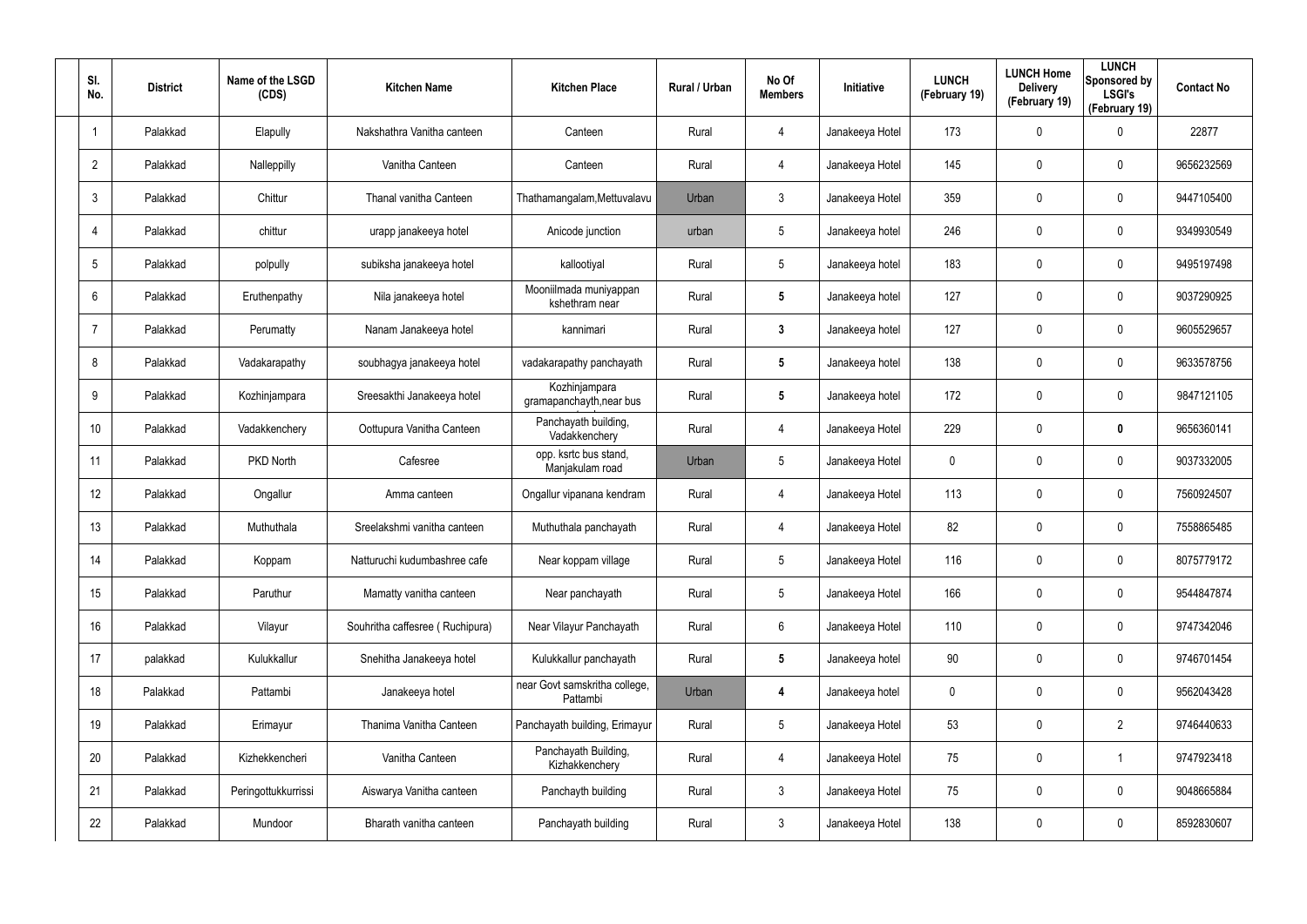| SI.<br>No. | <b>District</b> | Name of the LSGD<br>(CDS) | <b>Kitchen Name</b>                      | <b>Kitchen Place</b>                            | Rural / Urban | No Of<br><b>Members</b> | Initiative       | <b>LUNCH</b><br>(February 19) | <b>LUNCH Home</b><br><b>Delivery</b><br>(February 19) | <b>LUNCH</b><br>Sponsored by<br><b>LSGI's</b><br>(February 19) | <b>Contact No</b> |
|------------|-----------------|---------------------------|------------------------------------------|-------------------------------------------------|---------------|-------------------------|------------------|-------------------------------|-------------------------------------------------------|----------------------------------------------------------------|-------------------|
| 23         | Palakkad        | Kodumbu                   | kripa                                    | kodumb panchayath                               | Rural         | 4                       | Janakeeya HoteL  | 75                            | 0                                                     | $\mathbf 0$                                                    | 9048682860        |
| 24         | Palakkad        | Thirumittakode            | Thirumuttam Janakeeya Hotel              | Karukaputhur                                    | Rural         | 6                       | Janakeeya Hotel  | 119                           | 0                                                     | $\boldsymbol{0}$                                               | 9072841599        |
| 25         | Palakkad        | Akathethara               | Nanma canteen                            | kalyanamandapam                                 | Rural         | $\mathbf{3}$            | Janakeeya Hotel  | 103                           | 0                                                     | $\boldsymbol{0}$                                               | 7025563510        |
| 26         | Palakkad        | Marutharoad               | flavours cantteen                        | panchayath                                      | Rural         | 5                       | Janakeeya Hotela | 120                           | 0                                                     | $\boldsymbol{0}$                                               | 9746227966        |
| 27         | Palakkad        | Trithala                  | Kairali Vanitha Hotel                    | Thirthala                                       | Rural         | 5                       | Janakeeya Hotel  | 98                            | 0                                                     | $\mathbf 0$                                                    | 9048710155        |
| 28         | Palakkad        | Kongad                    | Annapoorna vanitha canteen               | Near Kongad village office                      | Rural         | $5\overline{)}$         | Janakeeya Hotel  | 154                           | 0                                                     | $\mathbf 0$                                                    | 9645425774        |
| 29         | Palakkad        | Sreekrishnapuram          | Subiksha canteen                         | Near panchayath office                          | Rural         | $\mathbf{3}$            | Janakeeya Hotel  | 0                             | 0                                                     | $\boldsymbol{0}$                                               | 8086697226        |
| 30         | Palakkad        | Pallassana                | dhanalakshmi vanitha canteen             | pallassana panchayath<br>building               | Rural         | $5\overline{)}$         | Janakeeya Hotel  | 178                           | 0                                                     | $\mathbf 0$                                                    | 8943225892        |
| 31         | Palakkad        | Nenmmara                  | Nemmara Janakeeya hotel                  | Nemmara junction                                | Rural         | 4                       | Janakeeya hotel  | 263                           | 0                                                     | $\mathbf 0$                                                    | 8157850935        |
| 32         | Palakkad        | Ayilur                    | Janakeeya hotel                          | Thalavettanpara, Ayilur                         | Rural         | $\mathbf{3}$            | Janakeeya hotel  | 107                           | 0                                                     | $\mathbf 0$                                                    | 9539517856        |
| 33         | Palakkad        | Melarkode                 | Janakeeya Hotel                          | near Melarkode panchayath                       | Rural         | 4                       | Janakeeya hotel  | 153                           | 0                                                     | $\mathbf 0$                                                    | 8606193918        |
| 34         | Palakkad        | Vandazhi                  | janakeeya hotel                          | Kaniyamangalam                                  | Rural         | $\mathbf{3}$            | Janakeeya hotel  | 122                           | 0                                                     | $\mathbf 0$                                                    | 9645919937        |
| 35         | Palakkad        | Nelliayampathy            | Janakeeya hotel                          | near Panchayat, kaikaty                         | Rural         | 4                       | Janakeeya hotel  | 0                             | 0                                                     | $\mathbf 0$                                                    | 9497123529        |
| 36         | Palakkad        | Elavanchery               | Snehatheeram                             | Near GUPS, Vattekkad                            | Rural         | 5                       | Janakeeya Hotel  | 155                           | 0                                                     | $\mathbf 0$                                                    | 9744195274        |
| 37         | Palakkad        | Kollemkode                | Priya Vanitha Canteen                    | Block Panchayath Office,<br>Kollengode          | Rural         | 4                       | Janakeeya Hotel  | 258                           | 0                                                     | $\mathbf 0$                                                    | 9745456764        |
| 38         | Palakkad        | Koduvayur                 | Samridhi Kudumbashree Vanitha<br>Canteen | Panchayath Building                             | Rural         | $5\phantom{.0}$         | Janakeeya Hotel  | 104                           | 0                                                     | $\mathbf 0$                                                    | 8086263595        |
| 39         | Palakkad        | Pattanchery               | Sreelakshmi vanitha canteen              | Panchayath Building                             | Rural         | 4                       | Janakeeya Hotel  | 68                            | 0                                                     | $\mathbf 0$                                                    | 8086916932        |
| 40         | Palakkad        | Pudunagaram               | Janakeeya Hotel                          | Near KSEB, Pudunagaram                          | Rural         | 4                       | Janakeeya hotel  | 150                           | 0                                                     | $\pmb{0}$                                                      | 9497241598        |
| 41         | Palakkad        | Vadavanoor                | Sree Muruka Janakeeya Hotel              | Vydhyasala, Vadavanoor                          | Rural         | $5\phantom{.0}$         | Janakeeya hotel  | 163                           | 0                                                     | $\pmb{0}$                                                      | 9567011729        |
| 42         | Palakkad        | Peruvemba                 | Samridi Janakeeya Hotel                  | Peruvemba Junction                              | Rural         | 4                       | Jankeeya hotel   | 195                           | 0                                                     | $\mathbf 0$                                                    | 918089611261      |
| 43         | Palakkad        | Muthalamada               | Janakeeya Hotel                          | Chulliyarmedu                                   | Rural         | 4                       | Jankeeya hotel   | 273                           | 0                                                     | $\pmb{0}$                                                      | 9633730067        |
| 44         | Palakkad        | Cherppalasseri            | Swad Janakiyahotel, CPY                  | Scheduled caste coperative<br>society hall, cpy | Urban         | $\sqrt{5}$              | Janakeeya Hotel  | 166                           | 0                                                     | $\pmb{0}$                                                      | 9447746082        |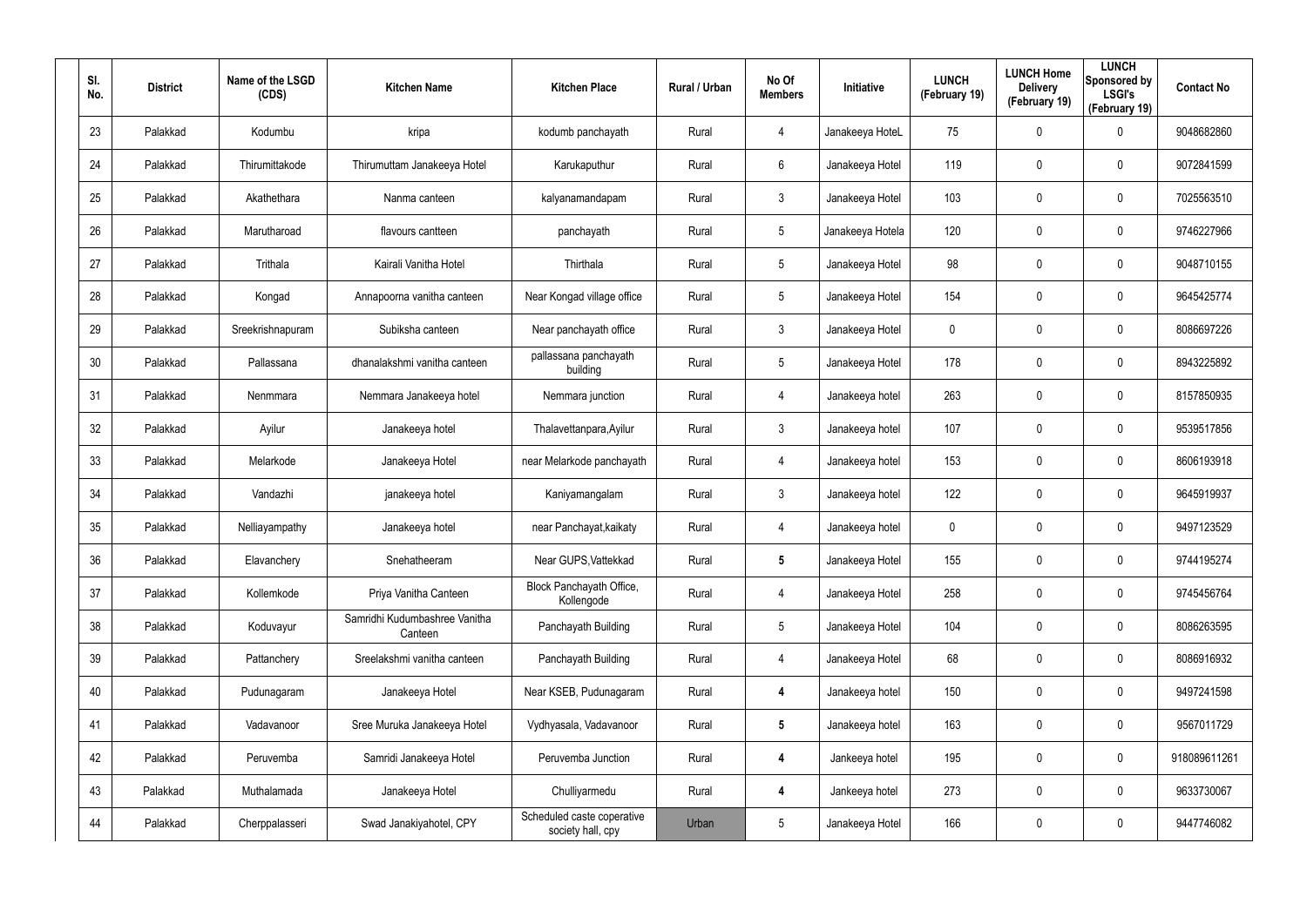|     | SI.<br>No. | <b>District</b> | Name of the LSGD<br>(CDS) | <b>Kitchen Name</b>                         | <b>Kitchen Place</b>                       | Rural / Urban | No Of<br><b>Members</b> | Initiative       | <b>LUNCH</b><br>(February 19) | <b>LUNCH Home</b><br><b>Delivery</b><br>(February 19) | <b>LUNCH</b><br>Sponsored by<br><b>LSGI's</b><br>(February 19) | <b>Contact No</b> |
|-----|------------|-----------------|---------------------------|---------------------------------------------|--------------------------------------------|---------------|-------------------------|------------------|-------------------------------|-------------------------------------------------------|----------------------------------------------------------------|-------------------|
|     | 45         | Palakkad        | Vellinezhi                | Aiswarya kudumbashree                       | Adakkaputhur                               | Rural         | 3                       | Janakeeya Hotel  | 0                             | 0                                                     | $\mathbf 0$                                                    | 9747730588        |
|     | 46         | Palakkad        | Keralasseri               | Bhagyasree janakeeya hotel                  | Near village office                        | Rural         | 3                       | Janakeeya Hotel  | 77                            | 0                                                     | 0                                                              | 8606125128        |
|     | 47         | Palakkad        | Kottayi                   | Kudumbashree Vanitha canteen                | Near Kottayi Panchayath                    | Rural         | 4                       | Jankeeya hotel   | 90                            | 0                                                     | $\pmb{0}$                                                      | 9605699847        |
|     | 48         | Palakkad        | anakkara                  | udayasurya vanitha canteen                  | kumbidi                                    | rural         | 5                       | Janakeeya Hotel  | 168                           | 0                                                     | $\pmb{0}$                                                      | 9895947614        |
|     | 49         | Palakkad        | kappur                    | jeevanam hotel                              | kumaranellur                               | rural         | 6                       | Janakeeya Hotel  | 108                           | 0                                                     | $\pmb{0}$                                                      | 9605308385        |
| 102 | 50         | Palakkad        | Malampauzha               | Nandhanam canteen                           | near fantasy park                          | Rural         | 5                       | Janakeeya HotelT | 199                           | 0                                                     | $\pmb{0}$                                                      | 807587062         |
|     | 51         | Palakkad        | Puduppariyaram            | Anaswara Canteen                            | Panchayath                                 | Rural         | 4                       | Janakeeya Hotel  | 182                           | 0                                                     | $\mathbf 0$                                                    | 9526677781        |
|     | 52         | Palakkad        | kadambazhipuram           | Reshmi janakeeya hotel                      | 16 mail                                    | Rural         | 5                       | Janakeeya Hotel  | 45                            | 0                                                     | $\mathbf 0$                                                    | 9048375891        |
|     | 53         | Palakkad        | Kadambazhipuram           | Ardhram Janakeeya hotel                     | Pulapatta                                  | Rural         | $\mathfrak{Z}$          | Janakeeya Hotel  | 82                            | 0                                                     | $\pmb{0}$                                                      | 9495775246        |
|     | 54         | Palakkad        | Kannambra                 | Sree kurumba canteen                        | kannambra                                  | Rural         | 4                       | Janakeeya Hotel  | 204                           | 0                                                     | $\pmb{0}$                                                      | 8157815819        |
|     | 55         | Palakkad        | karakkurissi              | Janakiya hotel                              | Near ammus auditorium,<br>Ayappankavu      | Rural         | $\mathfrak{Z}$          | Janakeeya Hotel  | 136                           | 0                                                     | $\pmb{0}$                                                      | 6238788932        |
|     | 56         | Palakkad        | Thenkara                  | Subiksham janakeeya hotel                   | Ayurveda hospital compound<br>Then kara    | Rural         | 5                       | Janakeeya Hotel  | 155                           | 0                                                     | $\pmb{0}$                                                      | 9747557333        |
|     | 57         | Palakkad        | Alanallur                 | Keerthi vanitha canteen and catering        | Near panchayath Alanallur                  | Rural         | $\sqrt{5}$              | Janakeeya hotel  | 170                           | 0                                                     | $\mathbf 0$                                                    | 9495447569        |
|     | 58         | Palakkad        | Pudur                     | Asil canteen                                | Pudur panchayath                           | Rural         | 4                       | Janakeeya hotel  | 67                            | $\mathbf 0$                                           | $\pmb{0}$                                                      | 8086968050        |
|     | 59         | Palakkad        | Parali                    | Annasree Janakeeya hotel                    | Near parali panchayath                     | Rural         | 4                       | Janakeeya hotel  | 110                           | $\mathbf 0$                                           | $\mathbf 0$                                                    | 8281829238        |
|     | 60         | Palakkad        | Mannur                    | Kudumbasree janakeeya hotel                 | Mannur panchayath                          | Rural         | $5\phantom{.0}$         | Janakeeya hotel  | 63                            | $\mathbf 0$                                           | $\mathbf 0$                                                    | 9495771095        |
|     | 61         | Palakkad        | Kuzhalmannam              | Janasree jankeeya hotel                     | Kuzhalmannam block<br>panchayth            | Rural         | 3                       | Jankeeya hotel   | 160                           | 0                                                     | $\mathbf 0$                                                    | 9847364980        |
|     | 62         | Palakkad        | Kavassery                 | samridhi Janakeeya Hotel                    | Alathur road, kavasheery                   | Rural         | $6\phantom{.0}$         | Janakeeya hotel  | 80                            | 0                                                     | $\mathsf{0}$                                                   | 9747570761        |
|     | 63         | palakkad        | chalissery                | Thanal janakeeya hotel                      | chalissery panchayath building             | Rural         | $\mathfrak{Z}$          | Janakeeya hotel  | 46                            | 0                                                     | $\pmb{0}$                                                      | 9562702284        |
|     | 64         | palakkad        | Kottopadam                | Iva canteen and catering janakeeya<br>hotel | Block building, Near<br>aryambavu junction | Rural         | 4                       | Janakeeya hotel  | 155                           | 0                                                     | $\mathbf 0$                                                    | 9074818126        |
|     | 65         | palakkad        | kumaramputhur             | Ruchi cafe janakeeya hotel                  | Panchayath kumaramputhur                   | Rural         | $3\phantom{a}$          | Janakeeya hotel  | 337                           | 0                                                     | $\mathsf{0}$                                                   | 8589968705        |
|     | 66         | palakkad        | Malampuzha                | Amma janakeeya hotel                        | kadukkamkunnu, Malampuzha                  | Rural         | $\mathbf{3}$            | Janakeeya hotel  | 390                           | 0                                                     | $\mathsf{0}$                                                   | 9446521664        |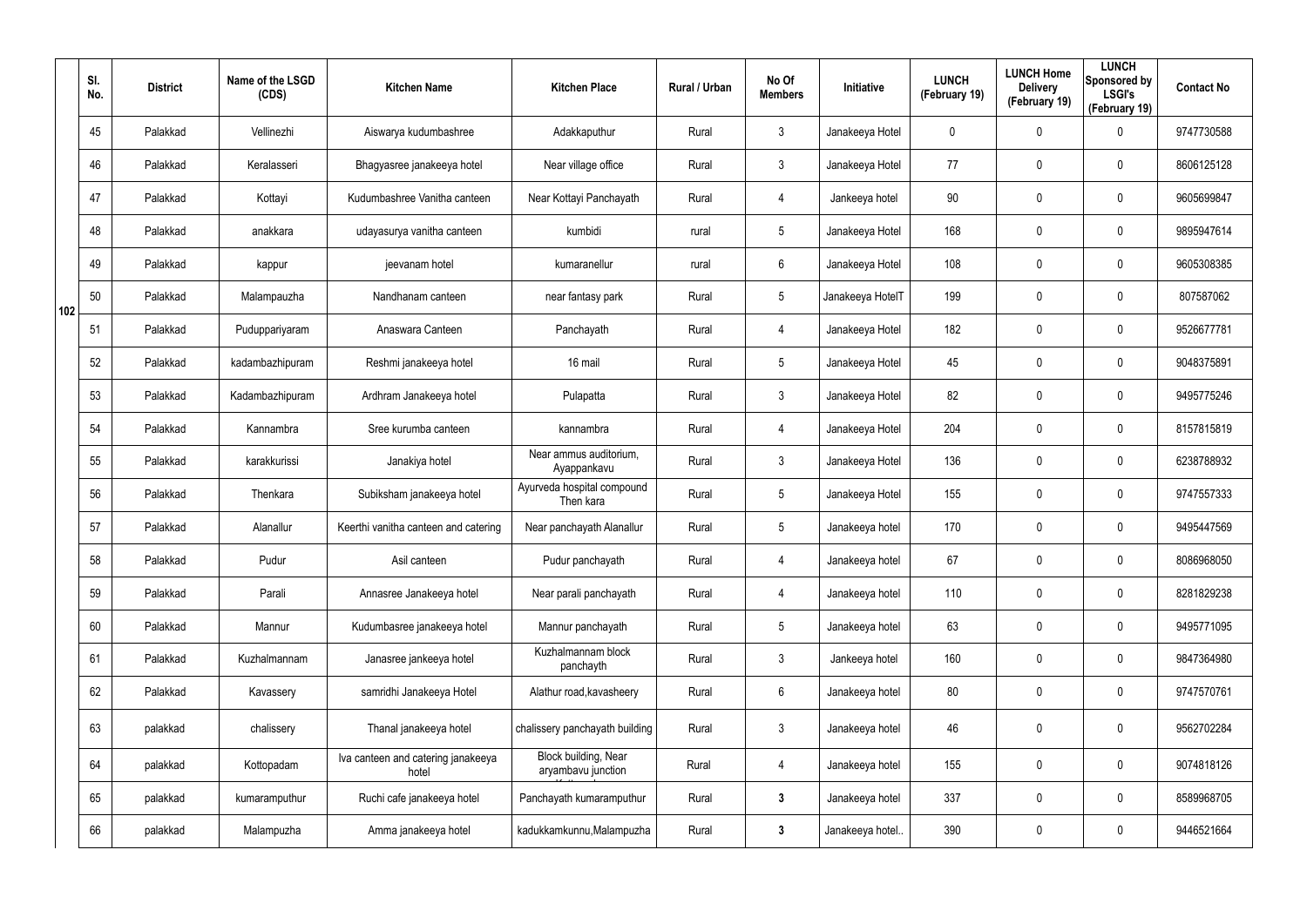| SI.<br>No. | <b>District</b> | Name of the LSGD<br>(CDS) | <b>Kitchen Name</b>         | <b>Kitchen Place</b>                | Rural / Urban | No Of<br><b>Members</b> | Initiative       | <b>LUNCH</b><br>(February 19) | <b>LUNCH Home</b><br><b>Delivery</b><br>(February 19) | <b>LUNCH</b><br>Sponsored by<br><b>LSGI's</b><br>(February 19) | <b>Contact No</b> |
|------------|-----------------|---------------------------|-----------------------------|-------------------------------------|---------------|-------------------------|------------------|-------------------------------|-------------------------------------------------------|----------------------------------------------------------------|-------------------|
| 67         | palakkad        | Alathur                   | Rich Janakeeya hotel        | Near bus stand, Alathur             | Rural         | 4                       | Janakeeya hotel  | 293                           | 0                                                     | 6                                                              | 9947030779        |
| 68         | palakkad        | Karimpuzha                | Janakeeya hotel             | Karimpuzha panchayath               | Rural         | 3                       | Janakeeya hotel  | 0                             | 0                                                     | $\boldsymbol{0}$                                               | 9961502739        |
| 69         | Palakkad        | Thenkurissi               | Eyeshee janakeeya hotel     | Panchayth building,<br>Thenkurissi  | Rural         | 4                       | Jankeeya hotel   | 104                           | 0                                                     | $\pmb{0}$                                                      | 9995662723        |
| 70         | Palakkad        | Agali                     | Janakeeya Hotel             | Block Panchayath building,<br>Agali | Rural         | 5                       | Jankeeya hotel   | 159                           | 0                                                     | $\boldsymbol{0}$                                               | 9037878897        |
| 71         | Palakkad        | Sholayur                  | Powrnami janakeeya hotel    | anakkatty bus stand                 | Rural         | 4                       | Jankeeya hotel   | 92                            | 0                                                     | $\boldsymbol{0}$                                               | 9159556404        |
| 72         | Palakkad        | Puthushery                | Janakeeya hotel             | Puthushery panchayath               | Rural         | $5\phantom{.0}$         | Janakeeya hotel. | 172                           | 0                                                     | $\boldsymbol{0}$                                               | 9562772723        |
| 73         | Palakkad        | Karimba                   | Janakeeya hotel             | Panchayath premise                  | Rural         | $3\phantom{a}$          | Janakeeya Hotel  | 132                           | 0                                                     | $\boldsymbol{0}$                                               | 9562163979        |
| 74         | Palakkad        | Nagalasseri               | Janakeeya hotel             | near koottanad bus stand            | Rural         | $\overline{\mathbf{5}}$ | Janakeeya hotel  | 200                           | 0                                                     | $\mathbf 0$                                                    | 8921928291        |
| 75         | Palakkad        | Mathur                    | Nila janakeeya Hotel        | Near Panchayth, Mathur              | Rural         | 4                       | Jankeeya hotel   | 0                             | 0                                                     | $\boldsymbol{0}$                                               | 9562356483        |
| 76         | Palakkad        | Chalavara                 | Janakeeya hotel             | Chalavara panchayath                | Rural         | $\overline{\mathbf{5}}$ | Janakeeya hotel  | 99                            | 0                                                     | $\mathbf 0$                                                    | 9544659942        |
| 77         | Palakkad        | Ananganadi                | vanitha cateen              | near Ananganadi panchayath          | Rural         | $\mathbf{3}$            | Janakeeya Hotel  | 56                            | 0                                                     | $\boldsymbol{0}$                                               | 8921410495        |
| 78         | Palakkad        | Lakkidiperur              | Janakeeya hotel             | Lekkidi perur panchayath            | Rural         | 5                       | Jankeeya hotel   | 0                             | 0                                                     | $\mathbf 0$                                                    | 6238921903        |
| 79         | Palakkad        | Nellaya                   | Janakeeya hotel             | Nellaya panchayath                  | Rural         | 4                       | Janakeeya hotel  | 60                            | 0                                                     | $\boldsymbol{0}$                                               | 9562432883        |
| 80         | Palakkad        | Shornur                   | Oottupura Janakeeya hotel   | near bus stand, Shoranur            | Urban         | $\overline{\mathbf{5}}$ | Janakeeya hotel  | 0                             | 0                                                     | $\pmb{0}$                                                      | 9747102377        |
| 81         | Palakkad        | Shornur                   | Snehadeepam Janakeeya hotel | Shoranur municipality               | Urban         | 4                       | Janakeeya hotel  | 134                           | 0                                                     | $\mathbf 0$                                                    | 6238755729        |
| 82         | Palakkad        | Thrikkadiri               | Janakeeya hotel             | Samskarika nilayam                  | Rural         | 4                       | Janakeeya hotel  | 52                            | 0                                                     | $\mathbf 0$                                                    | 9544806032        |
| 83         | palakkad        | Vaniyamkulam              | Janakeeya hotel             | near PK DAS hospital                | Rural         | $\mathbf{3}$            | Janakeeya hotel  | 280                           | 0                                                     | $\mathbf{3}$                                                   | 9947408415        |
| 84         | Palakkad        | Ambalappara               | Janakiya hotel              | ambalappara<br>kalyanamandapam      | Rural         | $5\phantom{.0}$         | Janakeeya Hotel  | 45                            | 0                                                     | $\mathbf 0$                                                    | 8129562289        |
| 85         | Palakkad        | Vallappuzha               | Janakeeya hotel             | Hayath Complex, Vallappuzha         | Rural         | $5\phantom{.0}$         | Janakeeya Hotel  | 214                           | 0                                                     | $\mathbf 0$                                                    | 8086406897        |
| 86         | Palakkad        | Shoranur                  | Ela janakeeya hotel         | Vpc market, kulappully              | Urban         | $\mathbf{3}$            | Janakeeya hotel  | 123                           | 0                                                     | $\mathbf 0$                                                    | 8129769113        |
| 87         | Palakkad        | Mankara                   | Subiksha Janakeeya hotel    | Near Mankara Panchayath             | Rural         | $5\phantom{.0}$         | Janakeeya hotel  | 90                            | 0                                                     | $\mathbf 0$                                                    | 8549045637        |
| 88         | Palakkad        | Kanjirapuzha              | Surya Janakeeya hotel       | Kanjirapuzha, panchayath            | Rural         | $5\phantom{.0}$         | Janakeeya hotel  | 150                           | 0                                                     | $\pmb{0}$                                                      | 9048698194        |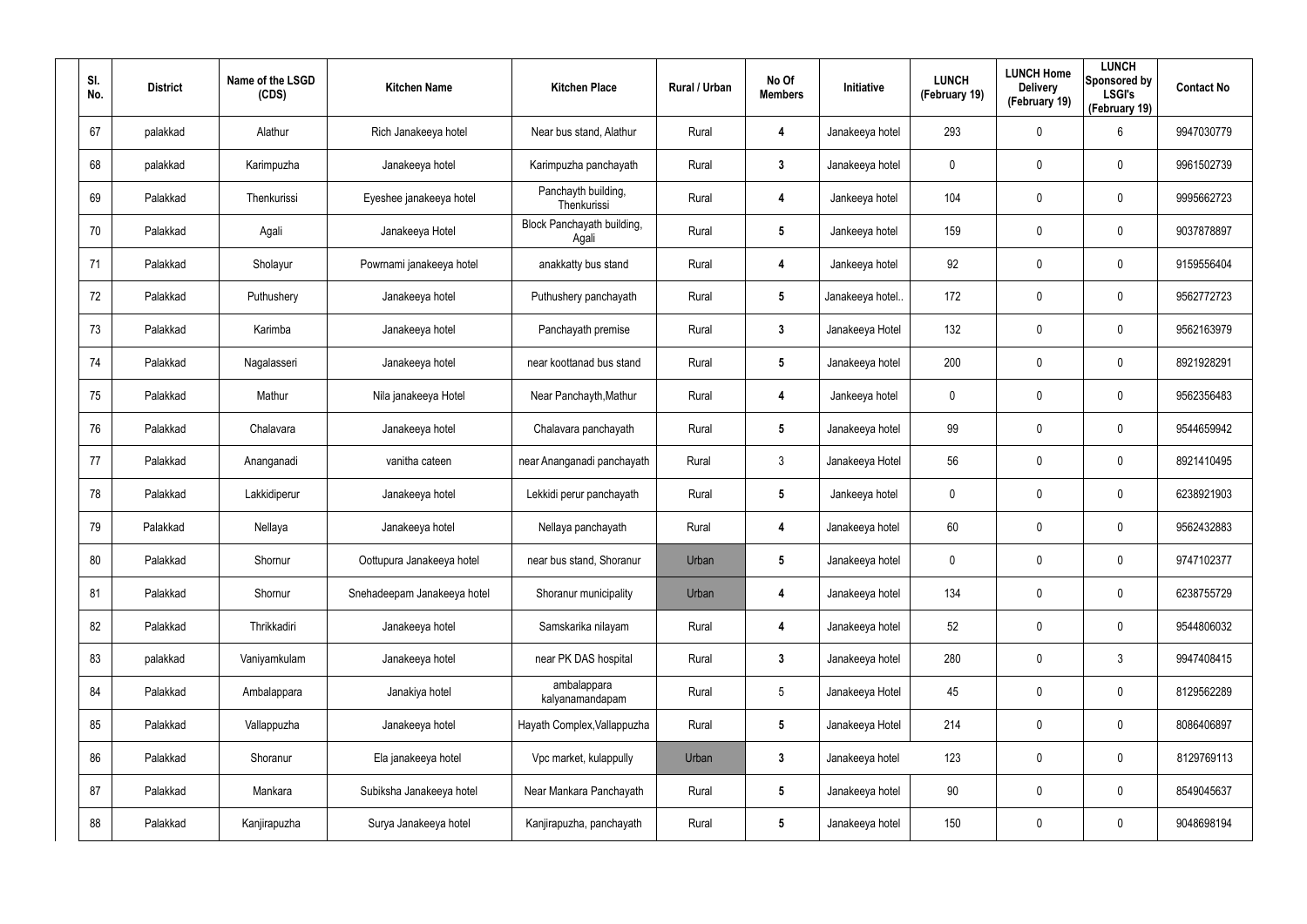|    | SI.<br>No.      | <b>District</b> | Name of the LSGD<br>(CDS) | <b>Kitchen Name</b>             | <b>Kitchen Place</b>                       | Rural / Urban | No Of<br><b>Members</b> | Initiative      | <b>LUNCH</b><br>(February 19) | <b>LUNCH Home</b><br><b>Delivery</b><br>(February 19) | <b>LUNCH</b><br>Sponsored by<br><b>LSGI's</b><br>(February 19) | <b>Contact No</b> |
|----|-----------------|-----------------|---------------------------|---------------------------------|--------------------------------------------|---------------|-------------------------|-----------------|-------------------------------|-------------------------------------------------------|----------------------------------------------------------------|-------------------|
|    | 89              | Palakkad        | Thachanattukara           | Haritham janakeeya hotel        | 53 mile, Thachanattukara                   | Rural         | $3\phantom{a}$          | Janakeeya hotel | 76                            | 0                                                     | $\boldsymbol{0}$                                               | 9605097810        |
|    | 90              | Palakkad        | Puthukode                 | Puthuma jankeeya hotel          | Thachanadi junction                        | Rural         | $6\phantom{1}6$         | Janakeeya hotel | 243                           | 0                                                     | $\mathbf 0$                                                    | 9744459080        |
|    | 91              | Palakkad        | Tarur                     | Jankeeya Hotel                  | Infront of vilage office, Tarurk           | Rural         | 4                       | Janakeeya hotel | 70                            | $\mathbf 0$                                           | $\mathbf 0$                                                    | 8606780959        |
|    | 92              | Palakkad        | Pirayiri                  | Janakeeya hotel                 | Near Panchayath office                     | Rural         | $5\phantom{.0}$         | Janakeeya hotel | 95                            | 0                                                     | $\overline{0}$                                                 | 9037495586        |
|    | 93              | Palakkad        | Palakkad ulb              | Ruchi                           | Near Balaji hospital, Fort<br>Maidan       | Urban         | 4                       | Janakeeya hotel | 276                           | 0                                                     | $\mathbf 0$                                                    | 7994185687        |
|    | 94              | Palakkad        | Pookkottukavu             | Punya                           | Pookkottukavu Centre                       | Rural         | $\boldsymbol{4}$        | Janakeeya Hotel | $\pmb{0}$                     | 0                                                     | $\overline{0}$                                                 | 9745511432        |
|    | 95              | Palakkad        | Kuthanoor                 | Suryodayam jankeeya hotel       | Kalapara, kuthanoor                        | Rural         | $5\phantom{.0}$         | Jankeeya hotel  | 62                            | 0                                                     | $\mathbf 0$                                                    | 9995159738        |
|    | 96              | Palakkad        | Thiruvegappura            | Janakeeya Hotel                 | Kaippuram                                  | Rural         | $5\phantom{.0}$         | Jankeeya hotel  | 156                           | 0                                                     | $\overline{0}$                                                 | 8921882903        |
|    | 97              | Palakkad        | Thachampara               | Vanitha canteen Janakeeya Hotel | Thachampara town                           | Rural         | $\overline{4}$          | Jankeeya hotel  | 158                           | $\mathbf 0$                                           | $\mathbf 0$                                                    | 9497826216        |
|    | 98              | Palakkad        | Kannadi                   | Sweet jankeeya hotel            | Yakkara junction                           | Rural         | $3\phantom{a}$          | Jankeeya hotel  | 208                           | $\mathbf 0$                                           | $\mathbf 0$                                                    | 9846918028        |
|    | 99              | Palakkad        | Pattithara                | Bavana janakeeya hotel          | kottappadam                                | Rural         | $5\phantom{.0}$         | Janakeeya hotel | $\mathbf 0$                   | 0                                                     | $\mathbf 0$                                                    | 9074163402        |
|    | 100             | Palakkad        | Mannarkkad                | Janakeeya Hotel                 | muncipal building, busstand,<br>mannarkkad | Urban         | 4                       | Janakeeya hotel | 231                           | 0                                                     | $\mathbf 0$                                                    |                   |
|    | 101             | Palakkad        | Pirayiri                  | Kudumbashree janakeeya hotel    | Kallekkad Block Panchayath                 | Rural         | 5                       | janakeeya hotel | 64                            | $\mathbf 0$                                           | $\boldsymbol{0}$                                               | 8137940343        |
|    | 102             | Palakkad        | Marutharoad               | Sreelakshmi janakeeya hotel     | Pirivusala                                 | Rural         | 4                       | janakeeya hotel | 212                           | 0                                                     | $\mathbf 0$                                                    | 9048636162        |
| 99 |                 |                 |                           |                                 |                                            |               | 434                     |                 | 13271                         | $\overline{0}$                                        | 12                                                             |                   |
|    |                 | Pathanamthitta  | Anicadu                   | Janatha janakeeya hotel         | Nooromave                                  | Rural         | 3 <sup>5</sup>          | Janakeeya Hotel | $\mathbf 0$                   | 133                                                   | $\mathbf 0$                                                    | 6282875679        |
|    | $\overline{2}$  | Pathanamthitta  | Kaviyoor                  | Janakeeya Hotel                 | Manakkachira                               | Rural         | 4                       | Janakeeya Hotel | $\pmb{0}$                     | 152                                                   | $\mathbf 0$                                                    | 9747886172        |
|    | $\mathfrak{Z}$  | Pathanamthitta  | Kottanadu                 | Janakeeya Hotel                 | Kottanadu                                  | Rural         | 4                       | Janakeeya Hotel | $\mathbf 0$                   | 80                                                    | $\boldsymbol{0}$                                               | 6282382608        |
|    | 4               | Pathanamthitta  | Kalloopara                | Janakeeya Hotel                 | Kalloopara                                 | Rural         | 5 <sub>5</sub>          | Janakeeya Hotel | $\pmb{0}$                     | 87                                                    | $\mathbf 0$                                                    | 9947471024        |
|    | $5\phantom{.0}$ | Pathanamthitta  | Kunnamthanam              | Thripthi Hotel                  | Kunnamthanam                               | Rural         | $\mathbf{3}$            | Janakeeya Hotel | $\mathbf 0$                   | 70                                                    | $\mathbf 0$                                                    | 6235908328        |
|    | 6               | pathanamthitta  | mallappally               | janakeeya hotel                 | mallappally                                | Rural         | $\mathbf{3}$            | janakeeya hotel | $\pmb{0}$                     | 130                                                   | $\mathbf 0$                                                    | 9744194830        |
|    | 7               | Pathanamthitta  | kottangal                 | janakeeya hotel                 | kottangal                                  | Rural         | $\mathbf{3}$            | Janakeeya Hotel | $\pmb{0}$                     | 92                                                    | $\overline{0}$                                                 | 9526690541        |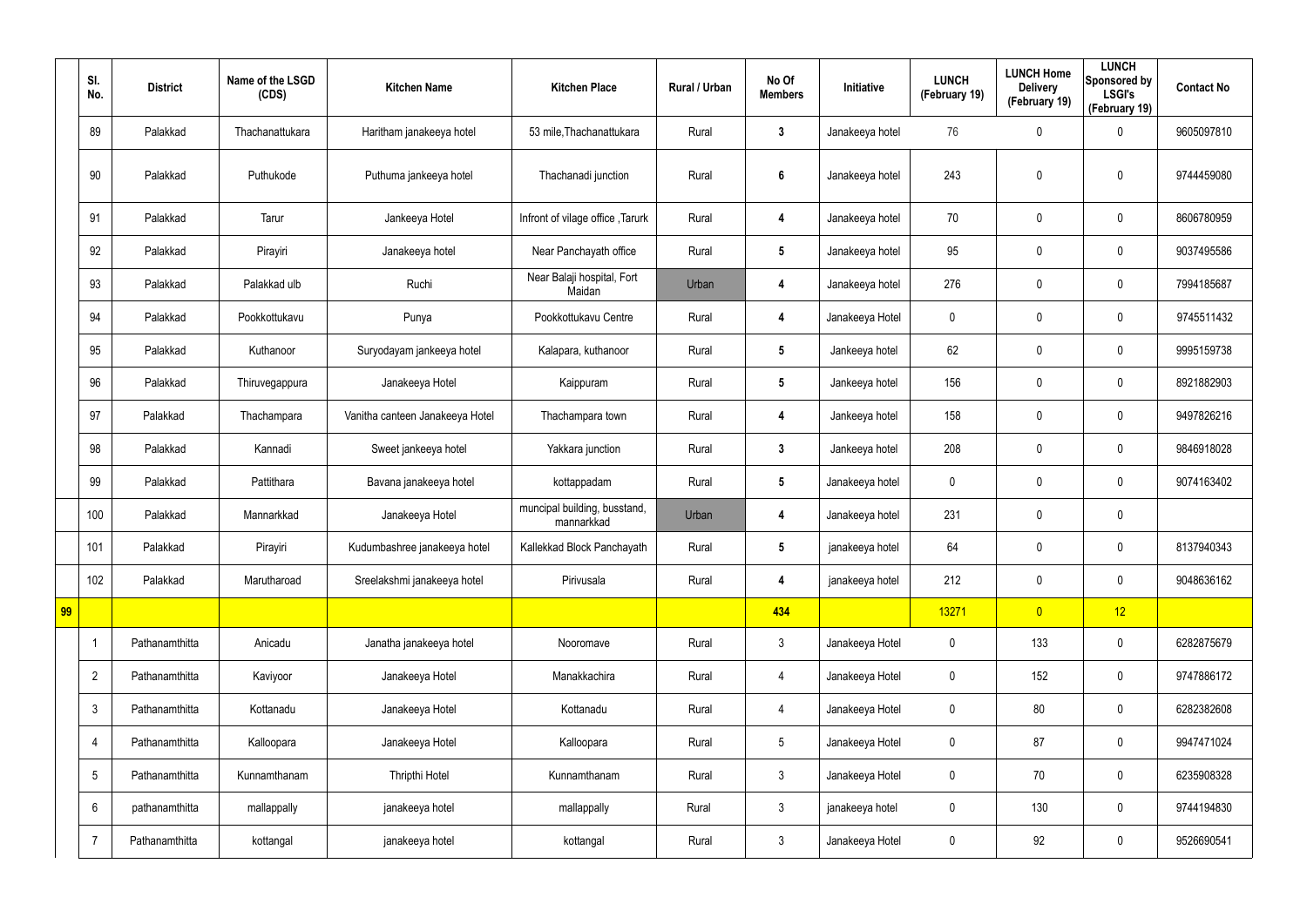| SI.<br>No. | <b>District</b> | Name of the LSGD<br>(CDS) | <b>Kitchen Name</b>             | <b>Kitchen Place</b>        | Rural / Urban | No Of<br><b>Members</b> | Initiative      | <b>LUNCH</b><br>(February 19) | <b>LUNCH Home</b><br><b>Delivery</b><br>(February 19) | <b>LUNCH</b><br>Sponsored by<br><b>LSGI's</b><br>(February 19) | <b>Contact No</b> |
|------------|-----------------|---------------------------|---------------------------------|-----------------------------|---------------|-------------------------|-----------------|-------------------------------|-------------------------------------------------------|----------------------------------------------------------------|-------------------|
| 8          | Pathanamthitta  | Nedumpuram                | Nedumpram Janakeeya Hotel       | Podiyadi                    | Rural         | 5                       | Janakeeya Hotel | 0                             | 0                                                     | $\boldsymbol{0}$                                               | 919188291409      |
| 9          | Pathanamthitta  | Niranam                   | Sakhi cafe                      | Niranam                     | Rural         | $\mathbf{3}$            | Janakeeya Hotel | 0                             | 61                                                    | $\mathbf 0$                                                    | 919526423710      |
| 10         | Pathanamthitta  | Peringara                 | Haritha samrudhi Catering       | <b>PMVHS Pringara</b>       | Rural         | 4                       | Janakeeya Hotel | 0                             | 60                                                    | $\pmb{0}$                                                      | 919961219550      |
| 11         | Pathanamthitta  | Peringara                 | Pulari janakeeya Hotel          | swamipalam                  | Rural         | $\overline{4}$          | Janakeeya hotel | 0                             | 55                                                    | $\pmb{0}$                                                      | 919656132036      |
| 12         | Pathanamthitta  | Kuttor                    | Nanma Catering                  | <b>GHS Kuttoor</b>          | Rural         | $\mathbf{3}$            | Janakeeya Hotel | 0                             | 105                                                   | $\mathbf 0$                                                    | 919526323212      |
| 13         | Pathanamthitta  | Kadapra                   | Niradeepam janakeeya hotel      | Kadapra                     | Rural         | 4                       | Janakeeya Hotel | 0                             | 58                                                    | $\mathbf 0$                                                    | 9656512066        |
| 14         | Pathanamthitta  | Eraviperoor               | Avi cafe                        | Avi cafe                    | Rural         | $\mathbf{3}$            | Janakeeya Hotel | 0                             | 89                                                    | $\boldsymbol{0}$                                               | 6238013293        |
| 15         | Pathanamthitta  | Koipuram                  | Ammas kudumbashree cafe         | Muttamon                    | Rural         | $5\phantom{.0}$         | Janakeeya Hotel | 0                             | 65                                                    | $\boldsymbol{0}$                                               | 9961485931        |
| 16         | Pathanamthitta  | Thottappuzhassery         | Thottapuzhassery Jankeeya Hotel | Thottapuzhassery            | Rural         | 4                       | Janakeeya Hotel | 0                             | 0                                                     | $\pmb{0}$                                                      | 9656403054        |
| 17         | Pathanamthitta  | Puramattom                | Top N Taste                     | Puramattom                  | Rural         | $\mathbf{3}$            | Janakeeya Hotel | 0                             | 40                                                    | $\pmb{0}$                                                      | 9526728230        |
| 18         | Pathanamthitta  | Ayroor                    | Janakeeya Hotel                 | Ayroor                      | Rural         | $6\phantom{.}6$         | Janakeeya Hotel | 0                             | 41                                                    | $\pmb{0}$                                                      | 8086653951        |
| 19         | Pathanamthitta  | Ezhumattor                | Swad Hotel                      | Thadiyoor                   | Rural         | $\mathbf{3}$            | Janakeeya Hotel | 0                             | 55                                                    | $\boldsymbol{0}$                                               | 9526857335        |
| 20         | Pathanamthitta  | Kozhencherry              | Ruchi Janakeeya hotel           | Community hall, kozhenchery | Rural         | 4                       | Janakeeya Hotel | 0                             | 63                                                    | $\boldsymbol{0}$                                               | 9947387912        |
| 21         | Pathanamthitta  | Mallappuzhassery          | Snehadeepam                     | Paramootil                  | Rural         | 6                       | Janakeeya Hotel | 0                             | 0                                                     | $\pmb{0}$                                                      | 9847170052        |
| 22         | Pathanamthitta  | Chennerkara               | Thanal Kudumbasree Cafe         | Nallanikunnu                | Rural         | $5\phantom{.0}$         | Janakeeya Hotel | 0                             | 20                                                    | $\mathbf 0$                                                    | 9747469562        |
| 23         | Pathanamthitta  | Cherukole                 | Janakeeya Hotel                 | Cherukole                   | Rural         | 3 <sup>1</sup>          | Janakeeya Hotel | 0                             | 85                                                    | $\mathbf 0$                                                    | 7907811728        |
| 24         | Pathanamthitta  | Elanthoor                 | Janakeeya Hotel                 | Vary                        | Rural         | $\overline{4}$          | Janakeeya Hotel | 0                             | 33                                                    | $\pmb{0}$                                                      | 9946047385        |
| 25         | Pathanamthitta  | naranganam                | janakeeya hotel                 | kadammanitta                | Rural         | $\mathbf{3}$            | janakeeya hotel | 0                             | 75                                                    | $\pmb{0}$                                                      | 9744478962        |
| 26         | Pathanamthitta  | Omalloor                  | Janakeeya Hotel                 | Omalloor                    | Rural         |                         | Janakeeya Hotel | 0                             | 0                                                     | $\pmb{0}$                                                      |                   |
| 27         | Pathanamthitta  | Chittar                   | Chittar janakiya hotel          | Koothattukulam              | Rural         | 3 <sup>1</sup>          | Janakeeya Hotel | 0                             | 0                                                     | $\pmb{0}$                                                      | 9072374618        |
| 28         | Pathanamthitta  | Naranammoozhi             | Thanima                         | Arakkamon                   | Rural         | $\mathbf{3}$            | Janakeeya Hotel | 0                             | 0                                                     | $\mathbf 0$                                                    | 9605021278        |
| 29         | Pathanamthitta  | Perunadu                  | Perunadu Janakeeya Hotel        | Perunadu                    | Rural         | $5\phantom{.0}$         | Janakeeya Hotel | 0                             | 0                                                     | $\pmb{0}$                                                      |                   |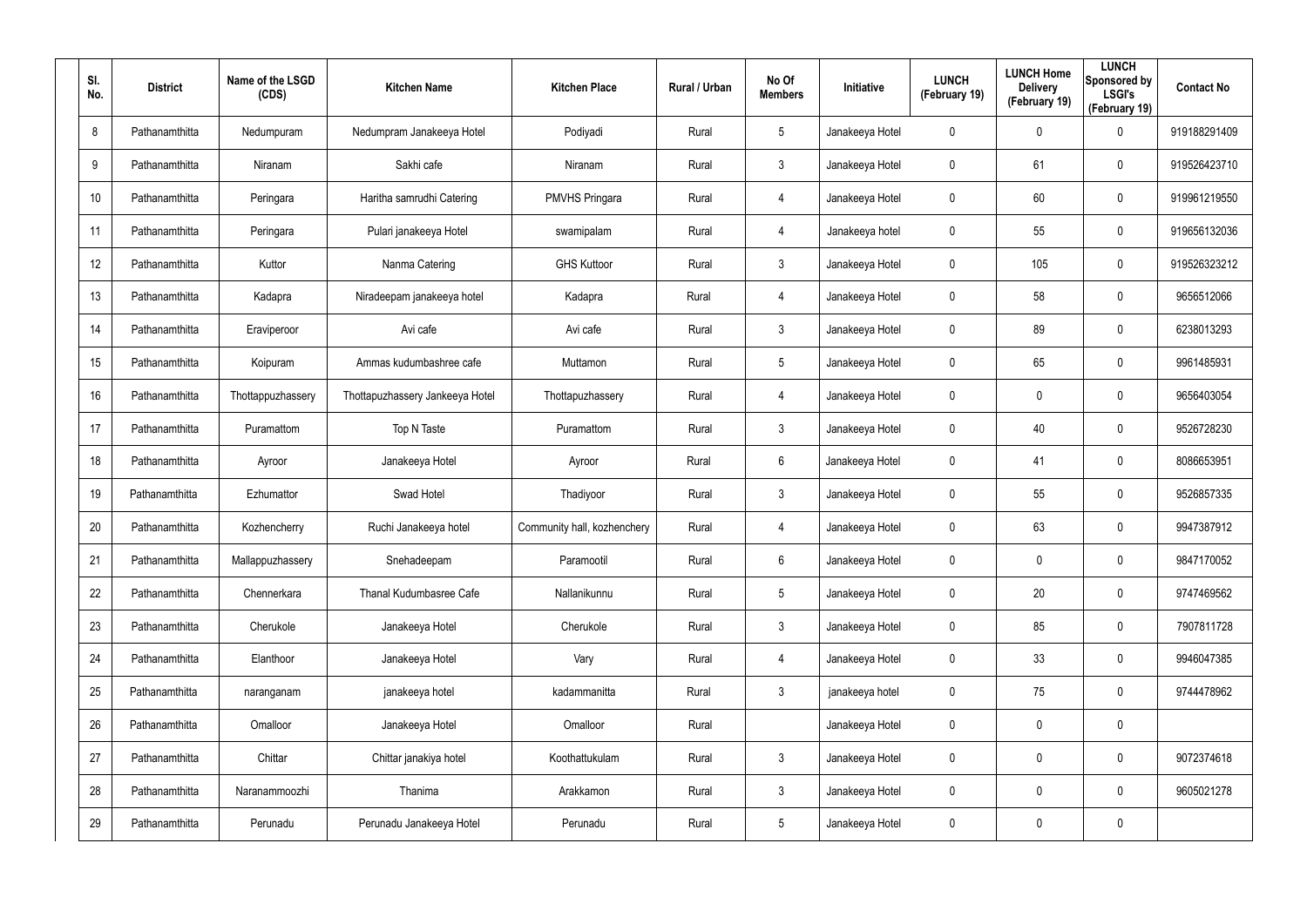|    | SI.<br>No. | <b>District</b> | Name of the LSGD<br>(CDS) | <b>Kitchen Name</b>        | <b>Kitchen Place</b>   | Rural / Urban | No Of<br><b>Members</b> | Initiative      | <b>LUNCH</b><br>(February 19) | <b>LUNCH Home</b><br><b>Delivery</b><br>(February 19) | <b>LUNCH</b><br>Sponsored by<br><b>LSGI's</b><br>(February 19) | <b>Contact No</b> |
|----|------------|-----------------|---------------------------|----------------------------|------------------------|---------------|-------------------------|-----------------|-------------------------------|-------------------------------------------------------|----------------------------------------------------------------|-------------------|
| 58 | 30         | Pathanamthitta  | Ranni-Angadi              | Angadi Janakeeya Hotel     | Thoodathil church hall | Rural         | 5                       | Janakeeya Hotel | 0                             | 76                                                    | $\mathbf 0$                                                    | 9961190622        |
|    | 31         | Pathanamthitta  | Ranni-Pazhavangadi        | Navami Hotel               | Makkappuzha            | Rural         | 4                       | Janakeeya Hotel | 0                             | 0                                                     | $\mathbf 0$                                                    | 9562135824        |
|    | 32         | Pathanamthitta  | Seethathodu               | Thanima catering unit      | Seethathodu            | Rural         | $5\overline{)}$         | Janakeeya Hotel | 65                            | 53                                                    | $\mathbf 0$                                                    | 9747622310        |
|    | 33         | Pathanamthitta  | Ranni                     | Janakeeya Hotel            | Ranni                  | Rural         | 4                       | Janakeeya Hotel | 0                             | 89                                                    | $\mathbf 0$                                                    | 99462338752       |
|    | 34         | Pathanamthitta  | Vechhoochira              | Annapoorneswary hotel      | Venkurinji             | Rural         | 4                       | Janakeeya Hotel | 0                             | 130                                                   | $\mathbf 0$                                                    | 8547264134        |
|    | 35         | Pathanamthitta  | Vadasserikara             | Thannal Janakeeya Hotel    | Vadasserikara          | Rural         | 5                       | Janakeeya Hotel | 0                             | 89                                                    | $\mathbf 0$                                                    | 8590107684        |
|    | 36         | Pathanamthitta  | Vallickodu                | Janakeeya Hotel            | Vallicodu              | Rural         | 5                       | Janakeeya Hotel | 0                             | 147                                                   | $\mathbf 0$                                                    | 8547121591        |
|    | 37         | Pathanamthitta  | Pramadom                  | Aishwarya Janakeeya Hotel  | Pramadom               | Rural         | 3                       | Janakeeya Hotel | 0                             | 58                                                    | $\mathbf 0$                                                    | 9495312020        |
|    | 38         | Pathanamthitta  | Aruvappulam               | Janakeeya Hotel            | Kallely                | Rural         | 3                       | Janakeeya Hotel | 0                             | 100                                                   | $\mathbf 0$                                                    | 9656700499        |
|    | 39         | Pathanamthitta  | mylapra                   | Manna janakeeya hotel      | mylapra                | Rural         | 3                       | janakeeya hotel | $\mathbf 0$                   | 0                                                     | $\mathbf 0$                                                    | 9961750470        |
|    | 40         | Pathanamthitta  | Thannithodu               | Flowers janakeeya hotel    | Thannithodu            | Rural         | 3                       | Janakeeya hotel | 0                             | 168                                                   | $\mathbf 0$                                                    | 9061295035        |
|    | 40         | Pathanamthitta  | Malayappuzha              | Janakeeya Hotel            | Malayappuzha           | Rural         | 3                       | Janakeeya Hotel | $\mathbf 0$                   | 0                                                     | $\mathbf 0$                                                    |                   |
|    | 41         | Pathanamthitta  | Konni                     | Janakeeya Hotel            | Konni                  | Rural         | $\mathfrak{Z}$          | Janakeeya Hotel | 0                             | 0                                                     | $\boldsymbol{0}$                                               |                   |
|    | 43         | Pathanamthitta  | Kalanjoor                 | Kalanjoor janakeeya Hotel  | Kalanjoor              | Rural         | 4                       | Janakeeya Hotel | 0                             | 146                                                   | $\pmb{0}$                                                      | 6238045066        |
|    | 44         | Pathanamthitta  | Ezhamkulam                | Swad Catering Unit         | Enathu                 | Rural         | $5\phantom{.0}$         | Janakeeya Hotel | 0                             | 150                                                   | $\mathbf 0$                                                    | 9747243317        |
|    | 45         | Pathanamthitta  | Kodumon                   | Ruchiyidam Janakeeya Hotel | Kodumon                | Rural         | $\overline{7}$          | Janakeeya Hotel | 0                             | 43                                                    | $\mathbf 0$                                                    | 75611017112       |
|    | 46         | Pathanamthitta  | Erathu                    | Janakeeya Hotel            | Erathu                 | Rural         | $\overline{4}$          | Janakeeya Hotel | 0                             | 107                                                   | $\mathbf 0$                                                    | 9645102262        |
|    | 47         | Pathanamthitta  | Enadimangalam             | Janakeeya Hotel            | Elamannoor             | Rural         | 4                       | Janakeeya Hotel | 0                             | 93                                                    | $\pmb{0}$                                                      |                   |
|    | 48         | Pathanamthitta  | Kadampanadu               | Janakeeya Hotel            | Mannady                | Rural         | $\mathbf{3}$            | Janakeeya Hotel | 0                             | 74                                                    | $\mathbf 0$                                                    |                   |
|    | 49         | Pathanamthitta  | Pallickal                 |                            |                        | Rural         |                         | Janakeeya Hotel | 0                             | 0                                                     | $\pmb{0}$                                                      |                   |
|    | $50\,$     | Pathanamthitta  | Thumpamon                 | Ruchi Cafe                 | Mampilali              | Rural         | $5\phantom{.0}$         | Janakeeya Hotel | 0                             | 143                                                   | $\pmb{0}$                                                      | 9188300026        |
|    | 51         | Pathanamthitta  | Kulanada                  | Bhagyalekshmi cafe unit    | Kaipuzha               | Rural         | $\mathfrak{Z}$          | Janakeeya Hotel | 0                             | 75                                                    | $\pmb{0}$                                                      |                   |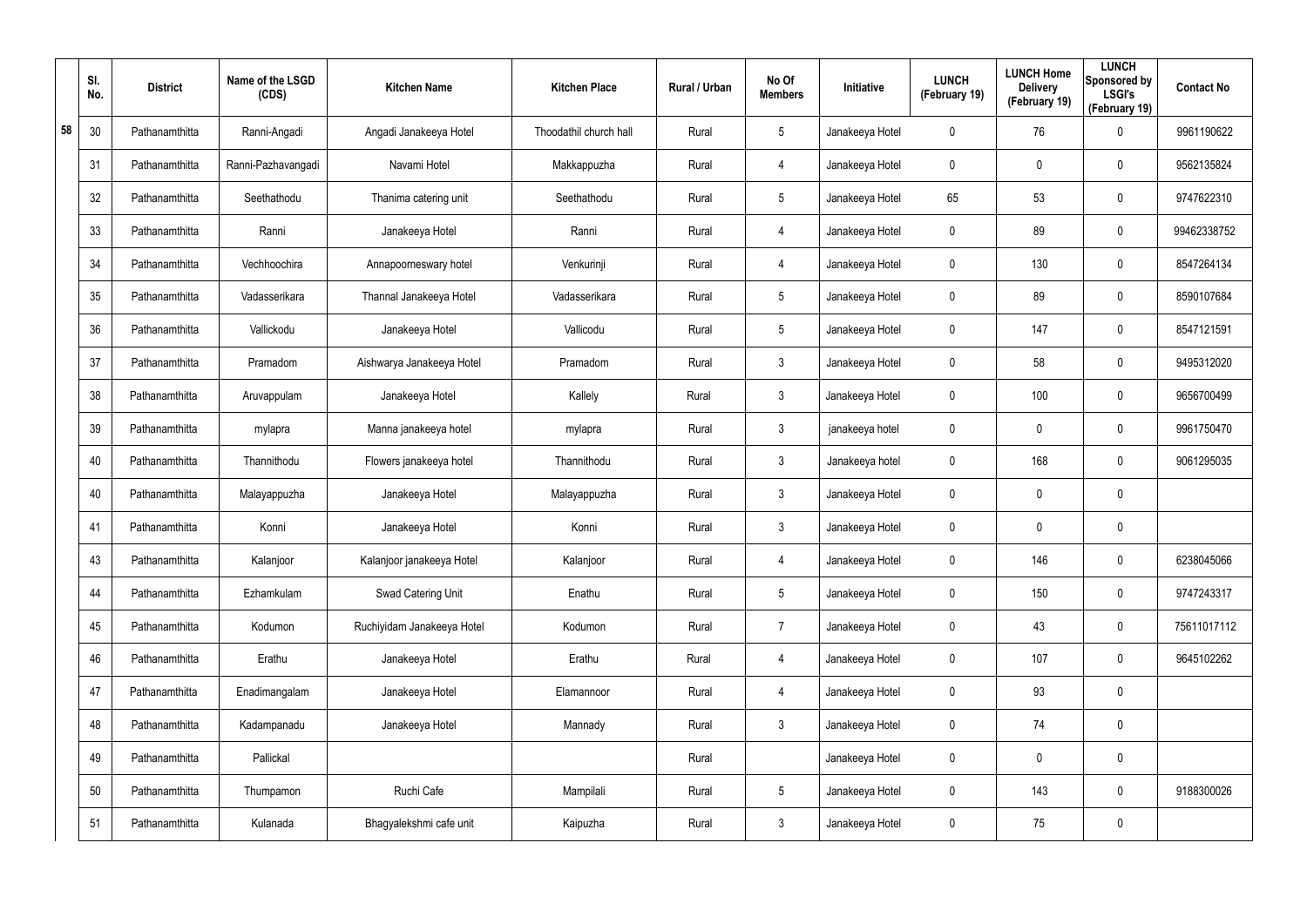|    | SI.<br>No.     | <b>District</b>    | Name of the LSGD<br>(CDS) | <b>Kitchen Name</b>                       | <b>Kitchen Place</b>                 | Rural / Urban | No Of<br><b>Members</b> | Initiative      | <b>LUNCH</b><br>(February 19) | <b>LUNCH Home</b><br><b>Delivery</b><br>(February 19) | <b>LUNCH</b><br>Sponsored by<br><b>LSGI's</b><br>(February 19) | <b>Contact No</b> |
|----|----------------|--------------------|---------------------------|-------------------------------------------|--------------------------------------|---------------|-------------------------|-----------------|-------------------------------|-------------------------------------------------------|----------------------------------------------------------------|-------------------|
|    | 52             | Pathanamthitta     | Pandalam Thekkekara       | Pandalam Thekkekara                       | Thatta                               | Rural         | $\mathbf{3}$            | Janakeeya Hotel | $\mathbf 0$                   | 124                                                   | 0                                                              | 9526224922        |
|    | 53             | Pathanamthitta     | Aranmula                  | Janakeeya Hotel                           | Aranmula                             | Rural         | $5\overline{)}$         | Janakeeya Hotel | 0                             | 15                                                    | 0                                                              | 9656296503        |
|    | 54             | Pathanamthitta     | Mezhuveli                 | Thripthi Janakeeya Hotel                  | Mezhuveli                            | Rural         | $\mathbf{3}$            | Janakeeya Hotel | 0                             | 19                                                    | $\mathbf 0$                                                    | 9495265971        |
|    | 55             | Pathanamthitta     | Adoor                     | Amma Catering Unit                        | Adoor                                | Urban         | $5\overline{)}$         | Janakeeya Hotel | 0                             | 0                                                     | 0                                                              | 8606887490        |
|    | 56             | Pathanamthitta     | Pandalam                  | Ruchi catering                            | Sivarenjini Auditorium               | Urban         | $5\phantom{.0}$         | Janakeeya Hotel | 0                             | 15                                                    | $\mathbf 0$                                                    | 9846212739        |
|    | 57             | Pathanamthitta     | <b>Thiruvalla East</b>    | janakeeya hotel                           | near private bus stand<br>thiruvalla | Urban         | $5\phantom{.0}$         | Janakeeya Hotel | 0                             | 0                                                     | 0                                                              | 919847729416      |
|    | 58             | Pathanamthitta     | Thiruvalla West           | janakeeya hotel                           | kizhakkan muthoor                    | Urban         | $5\phantom{.0}$         | Janakeeya Hotel | 0                             | 0                                                     | $\mathbf 0$                                                    | 919656132036      |
|    | 59             | Pathanamthitta     | Pathanamthitta            | Janakeeya Hotel                           | Near Municipality Office             | Urban         | $5\phantom{.0}$         | Janakeeya Hotel | 0                             | 60                                                    | $\boldsymbol{0}$                                               |                   |
| 58 |                |                    |                           |                                           |                                      |               | 229                     |                 | 65                            | 3623                                                  | $\bullet$                                                      |                   |
|    |                | Thiruvananthapuram | Parassala                 | Bhagyalekshmi janakeeya hotel             | Mundaplavila                         | Rural         | $5\phantom{.0}$         | Janakeeya Hotel | 315                           | 0                                                     | $\boldsymbol{0}$                                               | 9895463718        |
|    | $\overline{2}$ | Thiruvananthapuram | Karode                    | Karode janakeeya hotel                    | Paavaara,<br>pazhaya uchakkada       | Rural         | $5\phantom{.0}$         | Janakeeya Hotel | 417                           | $\boldsymbol{0}$                                      | $\boldsymbol{0}$                                               | 9605122139        |
|    | 3              | Thiruvananthapuram | Thirupuram                | Thirupuram janakeeya hotel                | Pazhayakada                          | Rural         | $5\,$                   | Janakeeya Hotel | 168                           | $\boldsymbol{0}$                                      | $\pmb{0}$                                                      | 7034723987        |
|    | -4             | Thiruvananthapuram | Chenkal                   | Karuna janakeeya hotel                    | Udiyankulangara                      | Rural         | $5\phantom{.0}$         | Janakeeya Hotel | 125                           | 0                                                     | $\boldsymbol{0}$                                               | 9746726109        |
|    | 5              | Thiruvananthapuram | Kulathoor                 | Nakshatra janakeeya hotel                 | Attapuram                            | Rural         | $5\phantom{.0}$         | Janakeeya Hotel | 268                           | 0                                                     | $\boldsymbol{0}$                                               | 8301924221        |
|    | 6              | Thiruvananthapuram | Neyyattinkara 1           | Oottupura                                 | Neyyattinkara                        | Urban         | $5\,$                   | Janakeeya Hotel | 403                           | $\pmb{0}$                                             | $\pmb{0}$                                                      | 8129192485        |
|    | $\overline{7}$ | Thiruvananthapuram | Neyyattinkara 1           | Cafesree Janakeeya Hotel                  | Vazhimukku                           | Urban         | $5\,$                   | Janakeeya Hotel | 462                           | $\boldsymbol{0}$                                      | $\pmb{0}$                                                      | 9995604997        |
|    | 8              | Thiruvananthapuram | Neyyattinkara 1           | Thripthi janakeeya Hotel                  | perumpazhuthoor                      | urban         | $\overline{4}$          | janakeeya Hotel | 250                           | $\pmb{0}$                                             | $\pmb{0}$                                                      | 6282944199        |
|    | 9              | Thiruvananthapuram | Neyyattinkara 2           | Harsha catering unit                      | Neyyattinkara                        | Urban         | $5\,$                   | Janakeeya Hotel | 260                           | $\boldsymbol{0}$                                      | $\pmb{0}$                                                      | 9048822770        |
|    | 10             | Thiruvananthapuram | Neyyattinkara 2           | Devarose Janakeeya Hotel                  | Amaravila                            | Urban         | $5\,$                   | Janakeeya Hotel | 140                           | $\pmb{0}$                                             | $\pmb{0}$                                                      | 9995028659        |
|    | 11             | Thiruvananthapuram | Kollayil                  | ems janakeeya hotel                       | Dhanuvachapuram                      | Rural         | $5\,$                   | Janakeeya Hotel | 474                           | $\boldsymbol{0}$                                      | $\pmb{0}$                                                      | 8157880624        |
|    | 12             | Thiruvananthapuram | Kunnathukal               | Aiswarya Janakeeya Hotel -<br>Kunnathukal | Kuruwad, paliyodu                    | Rural         | $\mathfrak{Z}$          | Janakeeya Hotel | 249                           | $\pmb{0}$                                             | $\pmb{0}$                                                      | 9539549507        |
|    | 13             | Thiruvananthapuram | Vellarada                 | Eden Janakeeya Hotel                      | Panachamoodu, Vellarada              | Rural         | $\sqrt{5}$              | Janakeeya Hotel | 640                           | 0                                                     | $\pmb{0}$                                                      | 8547973305        |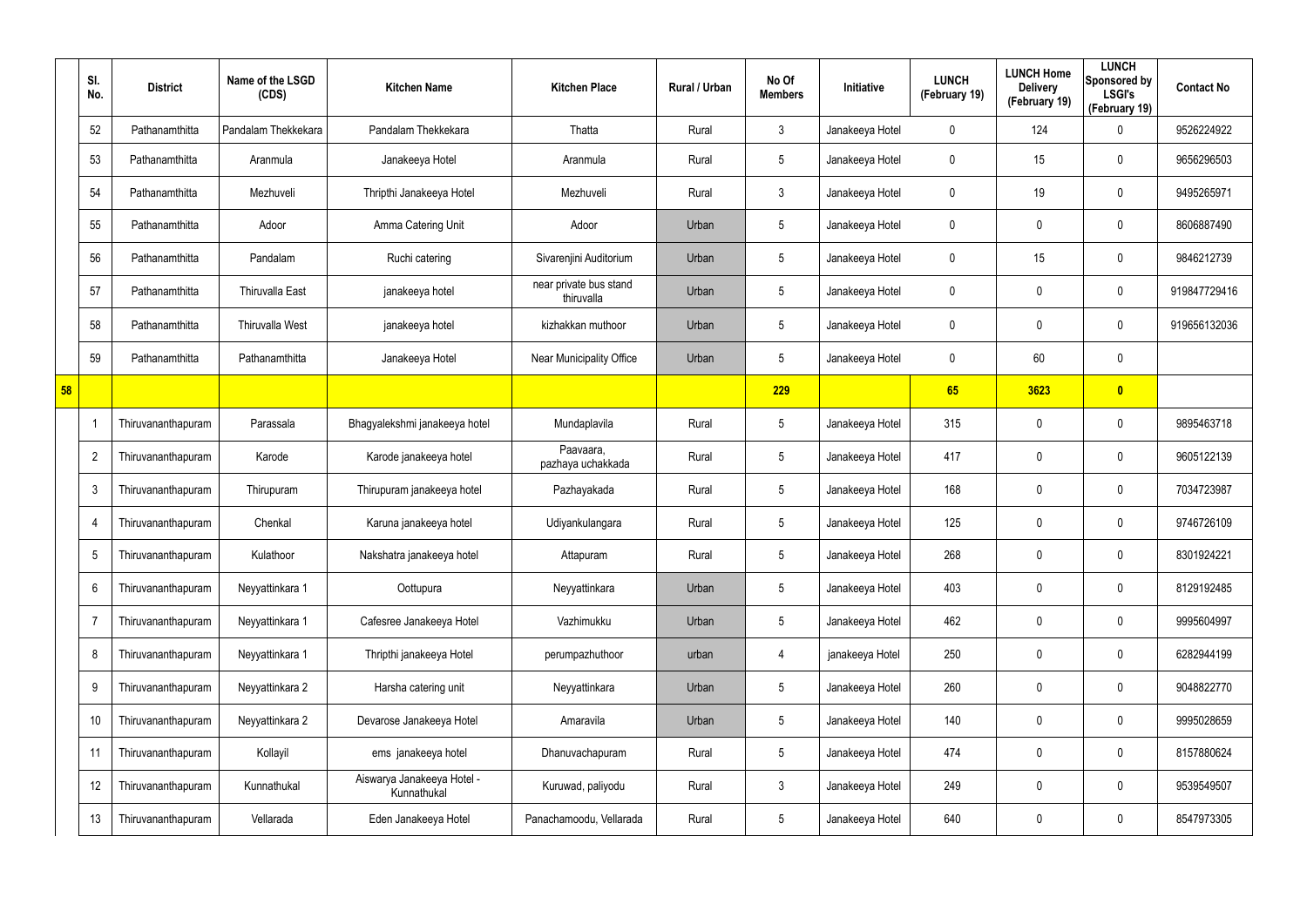| SI.<br>No. | <b>District</b>    | Name of the LSGD<br>(CDS) | <b>Kitchen Name</b>                   | <b>Kitchen Place</b>                       | <b>Rural / Urban</b> | No Of<br><b>Members</b> | Initiative      | <b>LUNCH</b><br>(February 19) | <b>LUNCH Home</b><br><b>Delivery</b><br>(February 19) | <b>LUNCH</b><br>Sponsored by<br><b>LSGI's</b><br>(February 19) | <b>Contact No</b> |
|------------|--------------------|---------------------------|---------------------------------------|--------------------------------------------|----------------------|-------------------------|-----------------|-------------------------------|-------------------------------------------------------|----------------------------------------------------------------|-------------------|
| 14         | Thiruvananthapuram | Vellarada                 | Chandrika Janakeeya Hotel - Vellarada | Vellarada                                  | Rural                | 6                       | Janakeeya Hotel | 111                           | 0                                                     | $\mathbf 0$                                                    | 9539366295        |
| 15         | Thiruvananthapuram | Aryankode                 | Aryan Janakeeya Hotel - Aryankode     | Aryankode                                  | Rural                | 5                       | Janakeeya Hotel | 224                           | 0                                                     | $\bm{0}$                                                       | 9746905408        |
| 16         | Thiruvananthapuram | Aryankode                 | stree souhritha jh                    | chemboor                                   | Rural                | 5                       | Janakeeya Hotel | 162                           | 0                                                     | $\bm{0}$                                                       |                   |
| 17         | Thiruvananthapuram | Ottashekharamangala<br>m  | Minnaram Janakeeya Hotel              | Kuravara, Near<br>Ottashekharamangalam UPS | Rural                | 4                       | Janakeeya Hotel | 234                           | 0                                                     | $\mathbf 0$                                                    | 9567553161        |
| 18         | Thiruvananthapuram | Kollayil                  | Janakeeya Hotel                       | Mylakkara                                  | Rural                | 5                       | Janakeeya Hotel | 151                           | 0                                                     | $\mathbf 0$                                                    | 9605076268        |
| 19         | Thiruvananthapuram | perunkadavila             | shankholi janakeeya hotel             | perunkadavila                              | rural                | $\mathbf{3}$            | Janakeeya Hotel | 189                           | 0                                                     | $\mathbf 0$                                                    |                   |
| 20         | Thiruvananthapuram | Amboori                   | Janakeeya Hotel                       | Amboori                                    | Rural                | 5                       | Janakeeya Hotel | 97                            | 0                                                     | $\boldsymbol{0}$                                               | 9747169098        |
| 21         | Thiruvananthapuram | Athiyanoor                | Kudumbashree janakeeya hotel          | Venpakal                                   | Rural                | 4                       | Janakeeya Hotel | 335                           | 0                                                     | $\mathbf 0$                                                    | 919562752580      |
| 22         | Thiruvananthapuram | Kottukal                  | Vismaya janakeeya hotel               | Uchakkada                                  | Rural                | 5                       | Janakeeya Hotel | 450                           | 0                                                     | $\mathbf 0$                                                    | 6282447041        |
| 23         | Thiruvananthapuram | Kottukal                  | Udaya janakeeya Hotel                 | Punnakkulam                                | Rural                | 4                       | Janakeeya Hotel | 125                           |                                                       |                                                                |                   |
| 24         | Thiruvananthapuram | Karumkulam                | Alil Janakeeya Hotel                  | Pallam                                     | Rural                | 5                       | Janakeeya Hotel | 165                           | 0                                                     | $\pmb{0}$                                                      | 917736513673      |
| 25         | Thiruvananthapuram | Venganoor                 | Venganoor Ruchi janakeeya hotel       | Peringamala                                | Rural                | 10                      | Janakeeya Hotel | 350                           | 0                                                     | $\bf{0}$                                                       | 9656309710        |
| 26         | Thiruvananthapuram | Vilavoorkkal              | Priyam Janakeeya Hotel                | Chanthamukku, Peyadu Jn                    | Rural                | 5                       | Janakeeya Hotel | 309                           | 0                                                     | $\mathbf 0$                                                    | 7902504494        |
| 27         | Thiruvananthapuram | Vilavoorkal               | Vilavoorkal janakeeya hotel           | Pottayil                                   | Rural                | 5                       | Janakeeya Hotel | 278                           | 0                                                     | $\pmb{0}$                                                      | 9497883130        |
| 28         | Thiruvananthapuram | Kalliyoor                 | Stree Shakthi Janakeeya Hotel         | Kalliyoor                                  | Rural                | 5                       | Janakeeya Hotel | 0                             | 0                                                     | $\mathbf 0$                                                    | 9074998782        |
| 29         | Thiruvananthapuram | Maranalloor               | Mayooram Janakeeya Hotel              | Mannadikkonam                              | Rural                | 4                       | Janakeeya Hotel | 0                             | 0                                                     | $\pmb{0}$                                                      | 9847371025        |
| 30         | Thiruvananthapuram | Pallichal                 | Vandhanam Janakeeya hotel             | Naruvamoodu                                | Rural                | 4                       | Janakeeya Hotel | 110                           | 0                                                     | $\pmb{0}$                                                      | 9562636222        |
| 31         | Thiruvananthapuram | Vilappil                  | Sreebhadra janakeey a hotel           | peyad                                      | Rural                | 5                       | Janakeeya Hotel | 345                           | 0                                                     | $\pmb{0}$                                                      | 919496194745      |
| 32         | Thiruvananthapuram | Malayinkeezhu             | Thapasya janakeeya hotel              | Aruvacode                                  | Rural                | 5                       | Janakeeya Hotel | 92                            | 0                                                     | $\mathbf 0$                                                    | 9074329707        |
| 3,3        | Thiruvananthapuram | balaramapuram             | Karunya                               | balaramapuram                              | rural                | 5                       | Janakeeya Hotel | 116                           | 0                                                     | $\pmb{0}$                                                      |                   |
| 34         | Thiruvananthapuram | Andoorkonam               | Thiruvathira janakeeya hotel          | Kaniyapuram                                | Rural                | $\mathbf{3}$            | Janakeeya Hotel | 263                           | 0                                                     | $\pmb{0}$                                                      | 8921698989        |
| 35         | Thiruvananthapuram | Kadinamkulam              | Sabarmathi janakeeya hotel            | Chitattumukku                              | Rural                | 4                       | Janakeeya Hotel | 90                            | 0                                                     | $\pmb{0}$                                                      |                   |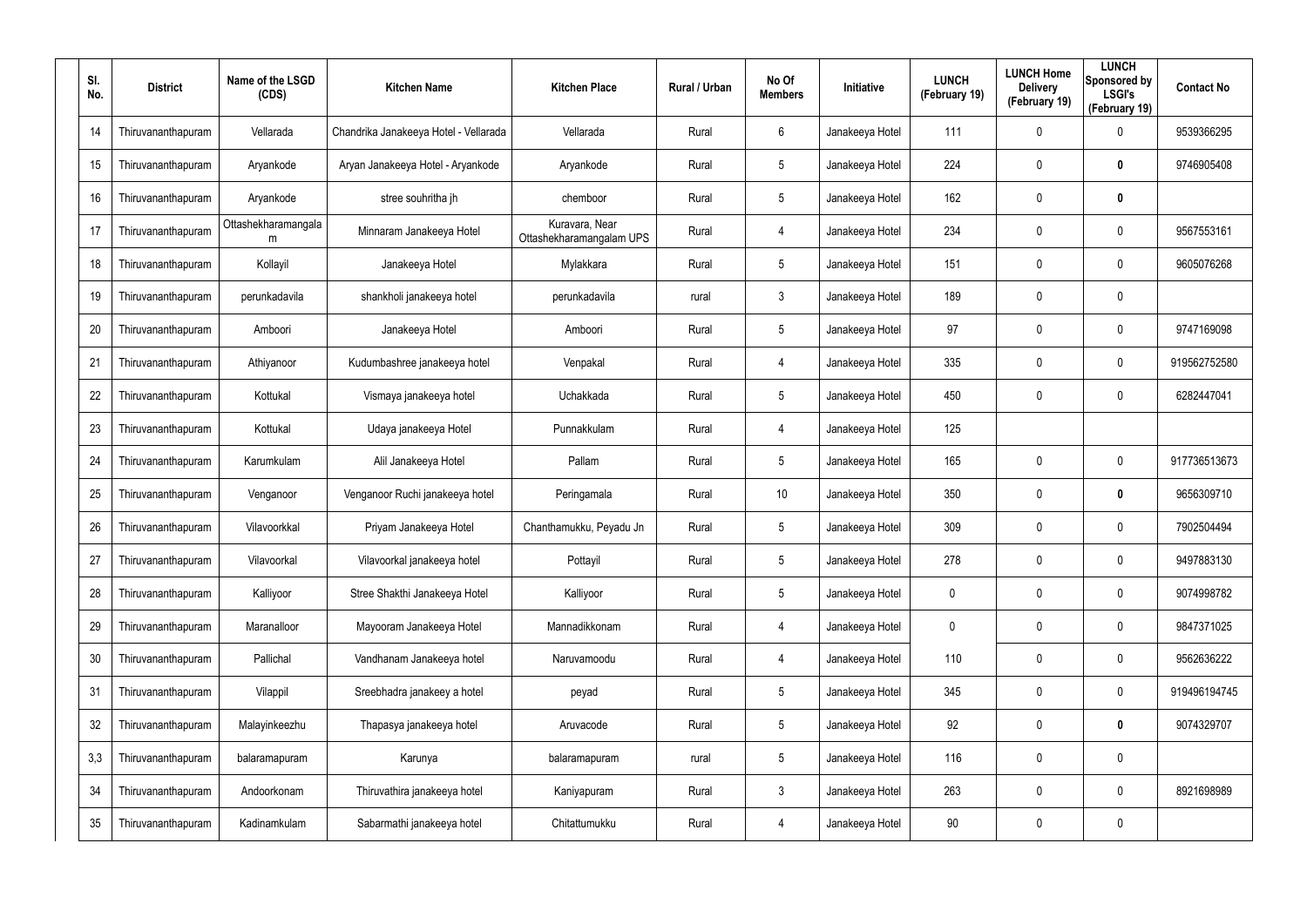|     | SI.<br>No. | <b>District</b>    | Name of the LSGD<br>(CDS)  | <b>Kitchen Name</b>                           | <b>Kitchen Place</b>                              | <b>Rural / Urban</b> | No Of<br><b>Members</b> | Initiative      | <b>LUNCH</b><br>(February 19) | <b>LUNCH Home</b><br><b>Delivery</b><br>(February 19) | <b>LUNCH</b><br>Sponsored by<br><b>LSGI's</b><br>(February 19) | <b>Contact No</b> |
|-----|------------|--------------------|----------------------------|-----------------------------------------------|---------------------------------------------------|----------------------|-------------------------|-----------------|-------------------------------|-------------------------------------------------------|----------------------------------------------------------------|-------------------|
|     | 36         | Thiruvananthapuram | Azhoor                     | Kudumbadsree janakeeya hotel                  | Azhoor                                            | Rural                | $\overline{4}$          | Janakeeya Hotel | 60                            | 0                                                     | 0                                                              | 8129060294        |
|     | 37         | Thiruvanathapuram  | Pothencode                 | Pothencode Kudumbashree Janakeeya<br>hotel    | Pothencode ayiroorppara<br>Farmers centre         | Rural                | $5\phantom{.0}$         | Janakeeya Hotel | 150                           | 0                                                     | $\mathbf 0$                                                    | 9037832338        |
|     | 38         | Thiruvananthapuram | Mangalapuram               | Mangalapuram Kudumbashree<br>Janakeeya Hotel  | Managalapuram Junction,<br>Near Panchayath Office | Rural                | $5\overline{)}$         | Janakeeya Hotel | 140                           | $\mathbf 0$                                           | 0                                                              | 9995459534        |
|     | 39         | Thiruvananthapuram | Mangalapuram               | Swad Kudumbashree Janakeeya hotel             | Murukkumpuzha                                     | Rural                | 3                       | Janakeeya Hotel | 208                           | 0                                                     | $\mathbf 0$                                                    | 8281624670        |
|     | 40         | Thiruvananthapuram | Mangalapuram               | Ruchisagaram Kudumbashree<br>Janakeeya Hotel  | Chembakamangalam                                  | Rural                | $5\phantom{.0}$         | Janakeeya Hotel | 209                           | $\mathbf 0$                                           | 0                                                              | 8139079929        |
|     | 41         | Thiruvanathapuram  | <b>TVM Corporation CDS</b> | Krishnakripa Janakeeya hotel                  | Anayara                                           | Urban                | $5\phantom{.0}$         | Janakeeya Hotel | 411                           | 0                                                     | $\mathbf 0$                                                    | 9745823832        |
|     | 42         | Thiruvanathapuram  | <b>TVM Corporation CDS</b> | Vanitha Janakeeya Hotel                       | Manvila                                           | Urban                | $\overline{4}$          | Janakeeya Hotel | 345                           | 0                                                     | $\mathbf 0$                                                    | 8129412369        |
|     | 43         | Thiruvanathapuram  | <b>TVM Corporation CDS</b> | Bhagyalekshmi Kudumbashree<br>Janakeeya Hotel | EK Nayanar Trust, Medical<br>College              | Urban                | 6                       | Janakeeya Hotel | 378                           | 0                                                     | $\mathbf 0$                                                    |                   |
|     | 44         | Thiruvanathapuram  | <b>TVM Corporation CDS</b> | Tripthi Janakeeya Hotel                       | Pallithura                                        | Urban                | 3                       | Janakeeya Hotel | 447                           | 0                                                     | $\mathbf 0$                                                    | 9387738568        |
|     | 45         | Thiruvanathapuram  | <b>TVM Corporation CDS</b> | soubhagya janakeeya Hotel                     | kazhakoottam                                      | Urban                | 3                       | janakeeya Hotel | 378                           | 0                                                     | $\mathbf 0$                                                    | 8921555192        |
|     | 46         | Thiruvanathapuram  | <b>TVM Corporation CDS</b> | Uthradam Janakeeya Hotel                      | Pattom                                            | Urban                | $\mathbf{3}$            | janakeeya Hotel | 692                           | 0                                                     | $\mathbf 0$                                                    | 8281062575        |
|     | 47         | Thiruvananthapuram | <b>TVM Corporation CDS</b> | Janakeeya hotel                               | Mannarakonam                                      | Urban                | 3                       | Janakeeya Hotel | 440                           | 0                                                     | $\mathbf 0$                                                    | 8281088923        |
|     | 48         | Thiruvananthapuram | <b>TVM Corporation CDS</b> | Kismath Janakeeya Hotel                       | Pottakuzhi                                        | Urban                | $\mathbf{3}$            | Janakeeya Hotel | 421                           | 0                                                     | $\mathbf 0$                                                    | 8129179622        |
|     | 49         | Thiruvananthapuram | <b>TVM Corporation CDS</b> | Salt and Pepper                               | Poomalliyoorkkonam                                | Urban                | $\mathbf{3}$            | Janakeeya Hotel | 325                           | 0                                                     | $\boldsymbol{0}$                                               | 8593986935        |
|     | 50         | Thiruvananthapuram | <b>TVM Corporation CDS</b> | Sreebhadra Janakeeya Hotel                    | Pettah                                            | Urban                | 4                       | Janakeeya Hotel | 311                           | 0                                                     | $\pmb{0}$                                                      | 9847227647        |
|     | 51         | Thiruvananthapuram | <b>TVM Corporation CDS</b> | kalavara Janakeeya Hotel                      | vattiyoorkavu                                     | Urban                | $\mathbf{3}$            | Janakeeya Hotel | 335                           | 0                                                     | $\pmb{0}$                                                      | 9847655426        |
|     | 52         | Thiruvananthapuram | <b>TVM Corporation CDS</b> | punartham kudumbashree                        | kudappanakunnu                                    | Urban                | $\mathfrak{Z}$          | Janakeeya Hotel | 0                             | 0                                                     | $\pmb{0}$                                                      | 9747115789        |
|     | 53         | Thiruvananthapuram | <b>TVM Corporation CDS</b> | peroor JH                                     | Palayam                                           | Urban                | $\mathbf{3}$            | Janakeeya Hotel | 352                           | 0                                                     | $\bm{0}$                                                       | 8086119633        |
|     | 54         | Thiruvananthapuram | Aryanadu                   | Aryanad Janakeeya Hotel                       | Aryanad                                           | Rural                | 6                       | Janakeeya Hotel | 278                           | 0                                                     | $\boldsymbol{0}$                                               | 9207447839        |
| 109 | 55         | Thiruvananthapuram | Kuttichal                  | Kutichal Janakeeya Hotel                      | Kuttichal                                         | Rural                | $5\phantom{.0}$         | Janakeeya Hotel | 245                           | 0                                                     | $\pmb{0}$                                                      | 9446331479        |
|     | 56         | Thiruvananthapuram | Poovachal                  | Poovachal Janakeeya Hotel                     | Poovachal Panchayath                              | Rural                | $5\phantom{.0}$         | Janakeeya Hotel | 0                             | 0                                                     | $\pmb{0}$                                                      | 9495225046        |
|     | 57         | Thiruvananthapuram | Vithura                    | Navodaya Janakeeya hotel                      | Koppam, Vithura                                   | Rural                | 4                       | Janakeeya Hotel | 113                           | 0                                                     | $\pmb{0}$                                                      | 9946837014        |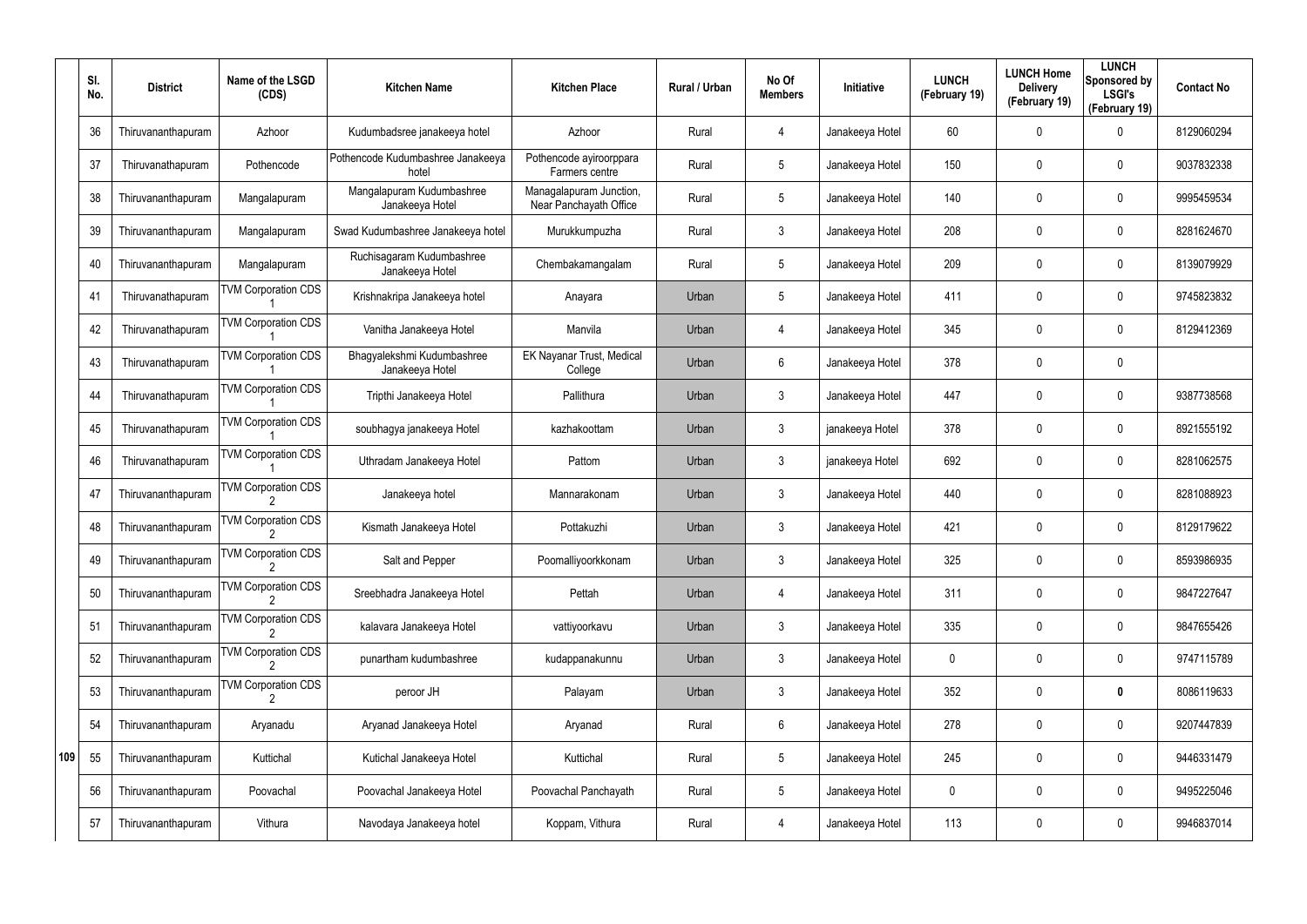| SI.<br>No. | <b>District</b>    | Name of the LSGD<br>(CDS) | <b>Kitchen Name</b>                  | <b>Kitchen Place</b>                              | Rural / Urban | No Of<br><b>Members</b> | <b>Initiative</b> | <b>LUNCH</b><br>(February 19) | <b>LUNCH Home</b><br><b>Delivery</b><br>(February 19) | <b>LUNCH</b><br>Sponsored by<br><b>LSGI's</b><br>(February 19) | <b>Contact No</b> |
|------------|--------------------|---------------------------|--------------------------------------|---------------------------------------------------|---------------|-------------------------|-------------------|-------------------------------|-------------------------------------------------------|----------------------------------------------------------------|-------------------|
| 58         | Thiruvananthapuram | Tholicode                 | Tholicode Janakeeya Hotel            | Pulimoodu, Near Bharath<br>Petrol Pump, Tholicode | Rural         | 4                       | Janakeeya Hotel   | 130                           | 0                                                     | 0                                                              | 9539995862        |
| 59         | Thiruvananthapuram | uzhamalackal              | mazhavil jh                          | Puthukulangara                                    | Rural         | 5                       | Janakeeya Hotel   | 343                           | 0                                                     | $\mathbf 0$                                                    | 96457 54988       |
| 60         | Thiruvananthapuram | <b>TVPM Corpn CDS 4</b>   | Maithri Janakeeya Hotel              | Poozhyakkunnu, Nemom, TVM                         | Urban         | $5\phantom{.0}$         | Janakeeya Hotel   | 0                             | 0                                                     | $\mathbf 0$                                                    | 9846905594        |
| 61         | Thiruvananthapuram | TVPM. Corpn. CDS III      | Janatha hotel                        | Over bridge                                       | Urban         | 9                       | Janakeeya Hotel   | 0                             | 0                                                     | $\mathbf 0$                                                    | 919746149160      |
| 62         | Thiruvananthapuram | TVPM. Corpn. CDS III      | Asraya Janakeeya Hotel               | <b>DPI</b>                                        | Urban         | 4                       | Janakeeya Hotel   | 755                           | 0                                                     | $\mathbf 0$                                                    | 918113008306      |
| 63         | Thiruvananthapuram | TVPM. Corpn. CDS III      | Ruchikkoott                          | Mudavanmukal                                      | Urban         | 4                       | Janakeeya Hotel   | 125                           | 0                                                     | $\mathbf 0$                                                    | 917907579424      |
| 64         | Thiruvananthapuram | TVPM. Corpn. CDS IV       | Janakeeya hotel tvm corporation cds4 | Vallakkadavu                                      | Urban         | $5\phantom{.0}$         | Janakeeya Hotel   | 218                           | 0                                                     | $\mathbf 0$                                                    | 8129795072        |
| 65         | Thiruvananthapuram | TVPM. Corpn. CDS IV       | Karuna Janakeeya Hotel               | Avaduthura                                        | Urban         | $5\overline{)}$         | Janakeeya Hotel   | 265                           | 0                                                     | $\mathbf{3}$                                                   | 9567523799        |
| 66         | Thiruvananthapuram | Anadu                     | Nanma anad                           | Govt LPS Anad                                     | Rural         | 4                       | Janakeeya Hotel   | 0                             | 0                                                     | $\boldsymbol{0}$                                               | 9645709754        |
| 67         | Thiruvananthapuram | Vembayam                  | Liya canteen                         | Perumboor near panchayath<br>office               | Rural         | $5\phantom{.0}$         | Janakeeya Hotel   | 235                           | 0                                                     | $\mathbf 0$                                                    | 9544337362        |
| 68         | Thiruvananthapuram | Vembayam                  | Four's Janakeeya Hotel               | Naduveli Konchira                                 | Rural         | 4                       | Janakeeya Hotel   | 205                           | 0                                                     | $\boldsymbol{0}$                                               | 9526253578        |
| 69         | Thiruvananthapuram | Nedumangad 1              | Subhiksham                           | Irinjayam                                         | Urban         | 4                       | Janakeeya Hotel   | 200                           | 0                                                     | $\mathbf 0$                                                    | 9745606588        |
| 70         | Thiruvananthapuram | Nedumangad 1              | Ootupura                             | Pazhakutty                                        | Urban         | 6                       | Janakeeya Hotel   | 434                           | 0                                                     | $\boldsymbol{0}$                                               | 7510910614        |
| 71         | Thiruvananthapuram | Nedumangad 2              | Niravu                               | Near ksrtc bus stand                              | Urban         | 4                       | Janakeeya Hotel   | 488                           | 0                                                     | $\pmb{0}$                                                      | 9645958207        |
| 72         | Thiruvananthapuram | Nedumangad 2              | Ruchiyidam                           | <b>Near Municipality</b>                          | Urban         | $\mathbf 0$             | Janakeeya Hotel   | 410                           | 0                                                     | $\pmb{0}$                                                      | 9846371353        |
| 73         | Thiruvananthapuram | Karakulam                 | Karakulam Vanitha hotel              | Karakulam Junction                                | Rural         | 4                       | Janakeeya Hotel   | 363                           | 0                                                     | $\pmb{0}$                                                      | 9747176668        |
| 74         | Thiruvananthapuram | Panavoor                  | Kudumbashree vanitha hotel           | HI auditorium near panavoor<br>panchayath         | Rural         | 6                       | Janakeeya Hotel   | 244                           | 0                                                     | $3\phantom{.0}$                                                | 9526740817        |
| 75         | Thiruvananthapuram | Aruvikara                 | Nanma                                | Aruvikara junction                                | Rural         | $\mathbf{3}$            | Janakeeya hotel   | 0                             | 0                                                     | $\pmb{0}$                                                      | 8606524464        |
| 76         | Thiruvananthapuram | Pullampara                | Janakeeya Hotel                      | Kalumkinmukham                                    | Rural         | $5\phantom{.0}$         | Janakeeya Hotel   | 274                           | 0                                                     | $\pmb{0}$                                                      |                   |
| 77         | Thiruvananthapuram | Pangode                   | Bhagyalekshmi janakeeya hotel        | Pangodu Panchayath Hall                           | Rural         | $5\phantom{.0}$         | Janakeeya Hotel   | 309                           | 0                                                     | $\pmb{0}$                                                      |                   |
| 78         | Thiruvananthapuram | Manickal                  | Janakeeya hotel                      | Pirappancode                                      | Rural         | 6                       | Janakeeya Hotel   | 200                           | 0                                                     | $\pmb{0}$                                                      | 9745874522        |
| 79         | Thiruvananthapuram | Vamanapuram               | Pournami Kalamachal                  | Kalamachal                                        | Rural         | $5\phantom{.0}$         | Janakeeya Hotel   | 271                           | 0                                                     | $\pmb{0}$                                                      | 9846825964        |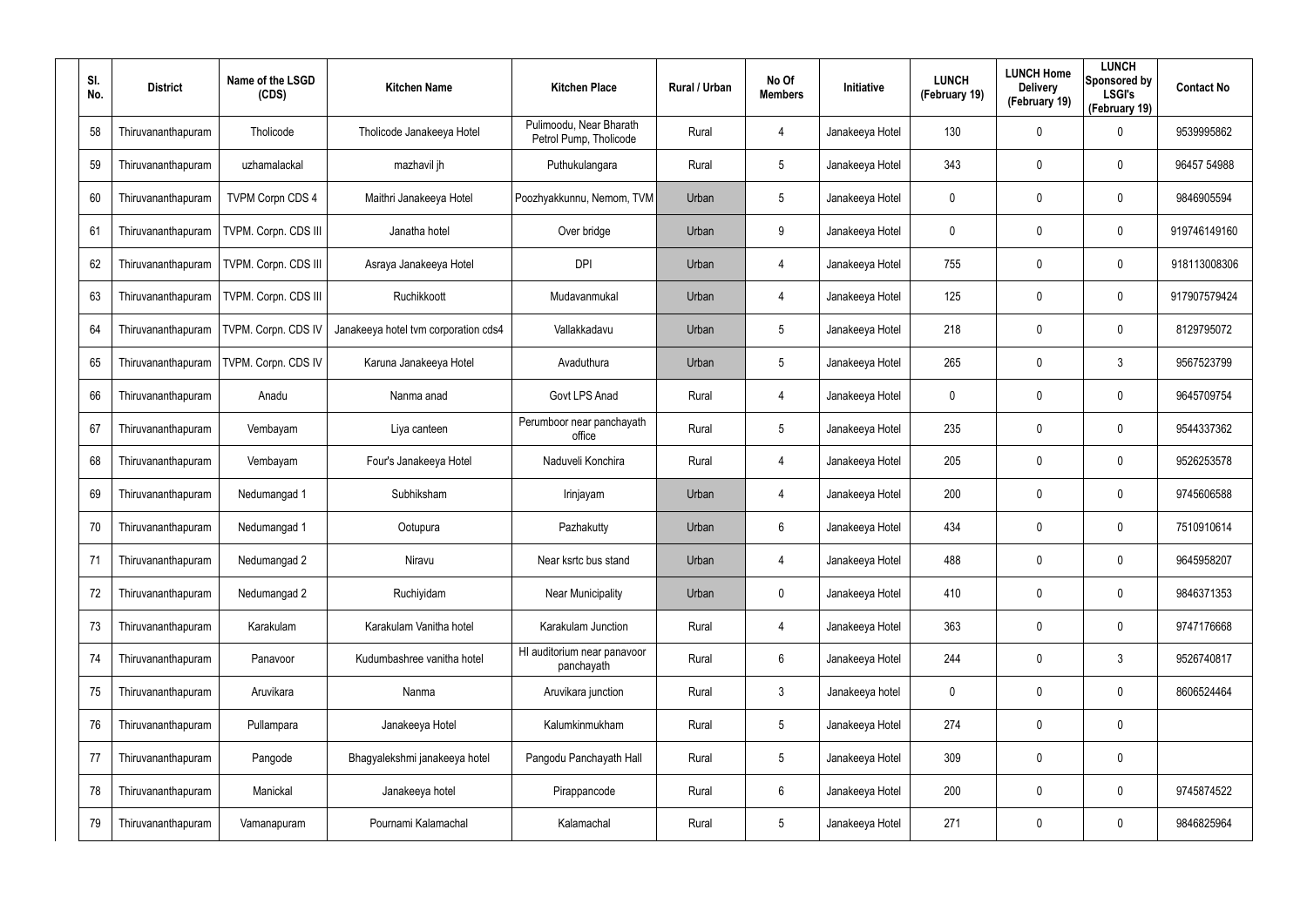| SI.<br>No. | <b>District</b>    | Name of the LSGD<br>(CDS) | <b>Kitchen Name</b>                 | <b>Kitchen Place</b>     | <b>Rural / Urban</b> | No Of<br><b>Members</b> | Initiative      | <b>LUNCH</b><br>(February 19) | <b>LUNCH Home</b><br><b>Delivery</b><br>(February 19) | <b>LUNCH</b><br>Sponsored by<br><b>LSGI's</b><br>(February 19) | <b>Contact No</b> |
|------------|--------------------|---------------------------|-------------------------------------|--------------------------|----------------------|-------------------------|-----------------|-------------------------------|-------------------------------------------------------|----------------------------------------------------------------|-------------------|
| 80         | Thiruvananthapuram | kallara                   | Amma janakeeya hotel                | kallara                  | rural                | 4                       | Janakeeya Hotel | 357                           | $\mathbf 0$                                           | 0                                                              | 8111891405        |
| 81         | Thiruvananthapuram | nellanad                  | Nellanad janakeeya hotel            | keezhayikkonam           | rural                | $6\phantom{.}$          | Janakeeya Hotel | 291                           | $\mathbf 0$                                           | $\mathbf 0$                                                    | 9946994811        |
| 82         | Thiruvananthapuram | Pazhayakunnummel          | Chaitanya janakeeya hotel           | Pazhayakunnumel          | Rural                | $5\overline{)}$         | Janakeeya Hotel | 0                             | $\mathbf 0$                                           | $\mathbf 0$                                                    | 9496997201        |
| 83         | Thiruvananthapuram | Karavaram                 | Takkolam, Karavaram janakeeya hotel | Pullurmukk, kallambalam  | Rural                | $5\overline{)}$         | Janakeeya Hotel | 148                           | 0                                                     | $\mathbf 0$                                                    | 9539723288        |
| 84         | Thiruvananthapuram | Kilimanoor                | Tanima vanitha canteen              | Kilimanoor               | Rural                | $\overline{4}$          | Janakeeya Hotel | 156                           | $\mathbf 0$                                           | $\mathbf 0$                                                    | 9846657166        |
| 85         | Thiruvananthapuram | Pulimath                  | Iswarya catering unit               | Pulimath, Karet          | Rural                | $\overline{4}$          | Janakeeya Hotel | 0                             | 0                                                     | $\mathbf 0$                                                    | 9645514593        |
| 86         | Thiruvananthapuram | Navaikkulam               | Kudumbashree janakeeya hotel        | Kadambaattukonam         | Rural                | $5\phantom{.0}$         | Janakeeya Hotel | 102                           | $\mathbf 0$                                           | $\mathbf 0$                                                    | 9400619476        |
| 87         | Thiruvananthapuram | Nagaroor                  | Janakeeya Hotel                     | Altharamoodu             | Rural                | $5\overline{)}$         | Janakeeya Hotel | 170                           | 0                                                     | $\mathbf 0$                                                    | 7034964806        |
| 88         | Thiruvananthapuram | Pallikal                  | pallikkal janakeeya hotel           | pakalkkuri               | rural                | 4                       | Janakeeya Hotel | 110                           | $\pmb{0}$                                             | $\mathbf 0$                                                    | 9447886364        |
| 89         | Thiruvananthapuram | Madavoor                  | Madavoor janakeeya hotel            | madavoor                 | rural                | $5\overline{)}$         | Janakeeya Hotel | 147                           | $\mathbf 0$                                           | $\mathbf 0$                                                    | 9526206002        |
| 90         | Thiruvananthapuram | Chirayinkeezh             | Sevenstar Janakeeya Hotel           | Sarkkara                 | Rural                | $5\phantom{.0}$         | Janakeeya Hotel | 187                           | $\pmb{0}$                                             | $\mathbf 0$                                                    | 8921556636        |
| 91         | Thiruvananthapuram | Kadaykkavoor              | Karmalamatha Janakeeya Hotel        | Kadakkavoor              | Rural                | $5\overline{)}$         | Janakeeya Hotel | 154                           | $\mathbf 0$                                           | $\mathbf 0$                                                    | 9645405591        |
| 92         | Thiruvananthapuram | Mudakkal                  | Sarovaram Janakeeya Hotel           | Valakkadu                | Rural                | $\mathbf{3}$            | Janakeeya Hotel | 85                            | $\mathbf 0$                                           | $\mathbf 0$                                                    | 8086240900        |
| 93         | Thiruvananthapuram | Vakkom                    | Jananai Janakeeya Hotel             | SN Junction, Jeeva Dhara | Rural                | $5\phantom{.0}$         | Janakeeya Hotel | 346                           | $\mathbf 0$                                           | $\mathbf 0$                                                    | 8137014724        |
| 94         | Thiruvananthapuram | Vakkom                    | Diya Janakeeya Hotel                | Panayile Kadavu          | Rural                | $5\overline{)}$         | Janakeeya Hotel | 0                             | $\mathbf 0$                                           | $\mathbf 0$                                                    | 8590439391        |
| 95         | Thiruvananthapuram | Kizhuvilam                | Kudumbashree vanitha canteen        | Kizhuvillam              | Rural                | $\overline{4}$          | Janakeeya Hotel | 129                           | $\mathbf 0$                                           | $\mathbf 0$                                                    | 9747361312        |
| 96         | Thiruvananthapuram | Anchuthengu               | Swad Janakeeya Hotel                | Anchuthengu              | Rural                | $5\overline{)}$         | Janakeeya Hotel | 160                           | $\mathbf 0$                                           | $\mathbf 0$                                                    |                   |
| 97         | Thiruvananthapuram | Attingal                  | Bhagyashree janakeeya hotel         | Attingal                 | Urban                | $5\phantom{.0}$         | Janakeeya Hotel | 140                           | $\mathbf 0$                                           | $\pmb{0}$                                                      | 9539968503        |
| 98         | Thiruvananthapuram | Cherunniyoor              | Lekshmi janakeeya hotel             | Dhalavapuram             | Rural                | $\mathbf{3}$            | Janakeeya Hotel | 118                           | $\mathbf 0$                                           | $\overline{2}$                                                 | 9995391999        |
| 99         | Thiruvananthapuram | Chemmaruthi               | Dreams janakeeya hotel              | Mavinmoodu, muthana      | Rural                | $5\phantom{.0}$         | Janakeeya Hotel | 154                           | $\mathbf 0$                                           | $\pmb{0}$                                                      | 8129240185        |
| 100        | Thiruvananthapuram | Chemmaruthi               | Natturuchi janakeeya hotel          | Panayara&sivapuram       | Rural                | $5\overline{)}$         | Janakeeya Hotel | 169                           | $\mathbf 0$                                           | $\mathbf 0$                                                    | 8129240185        |
| 101        | Thiruvananthapuram | Chemmaruthi               | Bhanusree                           | Chavadimukku             | Rural                | 4                       | Janakeeya Hotel | 192                           | $\mathbf 0$                                           | $\pmb{0}$                                                      | 8129240185        |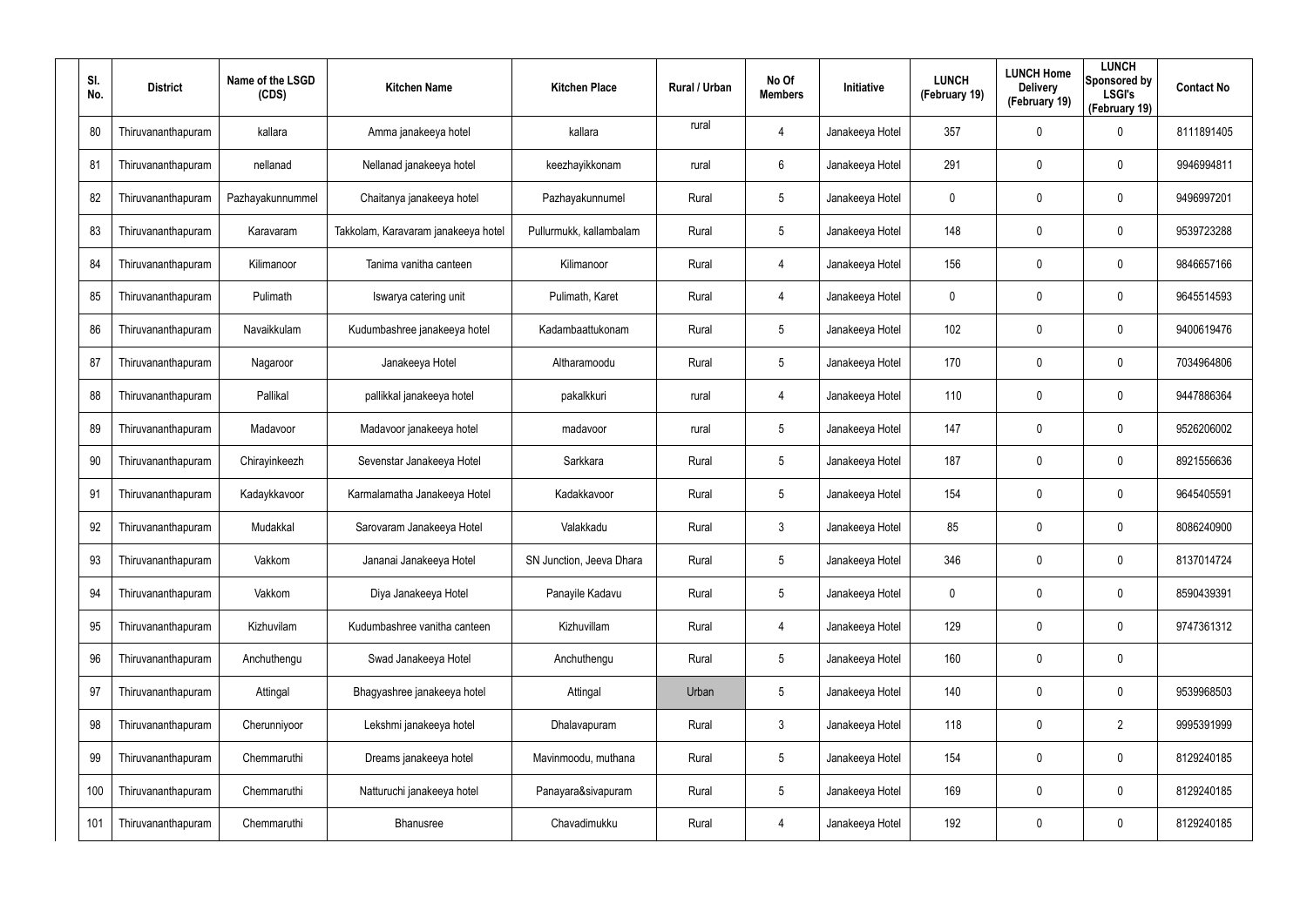|     | SI.<br>No.      | <b>District</b>    | Name of the LSGD<br>(CDS) | <b>Kitchen Name</b>                        | <b>Kitchen Place</b>                             | Rural / Urban | No Of<br><b>Members</b> | Initiative      | <b>LUNCH</b><br>(February 19) | <b>LUNCH Home</b><br><b>Delivery</b><br>(February 19) | <b>LUNCH</b><br>Sponsored by<br><b>LSGI's</b><br>(February 19) | <b>Contact No</b> |
|-----|-----------------|--------------------|---------------------------|--------------------------------------------|--------------------------------------------------|---------------|-------------------------|-----------------|-------------------------------|-------------------------------------------------------|----------------------------------------------------------------|-------------------|
|     | 102             | Thiruvananthapuram | Chemmaruthi               | saphalyam janakeeya Hotel                  | chemmaruthi                                      | Rural         | $5\phantom{.0}$         | Janakeeya hotel | 168                           | 0                                                     | $\mathbf 0$                                                    | 9539925641        |
|     | 103             | Thiruvananthapuram | Manamboor                 | Manamboor janakeeya hotel                  | Kavalayoor                                       | Rural         | $\overline{4}$          | Janakeeya Hotel | 98                            | 0                                                     | 2\$                                                            | 9074388684        |
|     | 104             | Thiruvananthapuram | Edava                     | Sreenandha janakeeyahotel                  | Kaappil                                          | Rural         | $5\overline{)}$         | Janakeeya Hotel | 154                           | 0                                                     | $\pmb{0}$                                                      | 9895337334        |
|     | 105             | Thiruvananthapuram | Elakamon                  | Sreenarayana janakeeya hotel               | Elakamon                                         | Rural         | $\overline{7}$          | Janakeeya Hotel | 58                            | 0                                                     | $\mathbf 0$                                                    | 8086637798        |
|     | 106             | Thiruvananthapuram | Elakamon                  | kudumbashree janakeeya hotel               | Elakamon                                         | Rural         | $5\overline{)}$         | janakeeya hotel | 48                            | 0                                                     | $\pmb{0}$                                                      | 8590725126        |
|     | 107             | Thiruvananthapuram | Vettoor                   | Kashi janakeeya hotel                      | Vettoor                                          | Rural         | 4                       | Janakeeya Hotel | 48                            | 0                                                     | $\mathbf 0$                                                    | 9061547396        |
|     | 108             | Thiruvananthapuram | Ottoor                    | Kudumbashree Janakeeya hotel               | ottoor                                           | rural         | $\mathbf{3}$            | Janakeeya Hotel | 41                            | 0                                                     | $\mathbf 0$                                                    | 8590570561        |
|     | 109             | Thiruvanathapuram  | Varkala                   | Janakeeya hotel                            | Varkala municipality                             | Urban         | $5\phantom{.0}$         | Janakeeya Hotel | 34                            | 0                                                     | $\overline{2}$                                                 | 8943261611        |
| 109 |                 |                    |                           |                                            |                                                  |               | 497                     |                 | 24038                         | $\overline{0}$                                        | 12                                                             |                   |
|     |                 | Thrissur           | Kadangodu                 | Janakeeya Hotel Kadangod                   | Kadangod                                         | Rural         | 4                       | Janakeeya Hotel | 46                            | 32                                                    | $\overline{7}$                                                 |                   |
|     | $\overline{2}$  | Thrissur           | Chalakudy                 | Thripthy Janakeeya Hotel Chalakudy         | North Busstand Chalakudy                         | Urban         | 4                       | Janakeeya Hotel | 0                             | 0                                                     | $\overline{7}$                                                 | 9544048190        |
|     | $\mathbf{3}$    | Thrissur           | Pananchery                | Pananchery Janakeeya Hotel                 | Pattikkad                                        | Rural         | $5\phantom{.0}$         | Janakeeya Hotel | 107                           | 79                                                    | $\mathbf 0$                                                    | 9746354118        |
|     | $\overline{4}$  | Thrissur           | Kadavallur                | Janakeeya Hotel Kadavalloor                | Panjayath Compound                               | Rural         | 4                       | Janakeeya Hotel | 65                            | 69                                                    | 0                                                              | 8943983995        |
|     | $5\overline{)}$ | Thrissur           | Kattoor                   | Janakeeya Hotel Kattoor                    | Kudumbashree Vipanana<br>Kendram, Katoor Bazzar, | Rural         | $5\phantom{.0}$         | Janakeeya Hotel | 0                             | 0                                                     | $\mathbf 0$                                                    |                   |
|     | $6\overline{6}$ | Thrissur           | Elavally                  | Janakeeya Hotel Elavally                   | Elavally Panchayath<br>Compound                  | Rural         | $\overline{4}$          | Janakeeya Hotel | 176                           | 0                                                     | $\pmb{0}$                                                      | 9744738247        |
|     | $\overline{7}$  | Thrissur           | Paralam                   | Paralam Janakeeya Hotel                    | Nanma Kudumbashree<br>canteen                    | Rural         | $\mathbf{3}$            | Janakeeya Hotel | 0                             | 48                                                    | $\mathbf 0$                                                    | 9744441594        |
|     | 8               | Thrissur           | Kadukutty                 | Uppum Mulakum Janakeeya Hotel<br>Kadukutty | Kottamuri Junction                               | Rural         | $5\,$                   | Janakeeya Hotel | 58                            | 47                                                    | $\mathbf 0$                                                    | 9846634710        |
|     | 9               | Thrissur           | Thrissur 2                | Kuttanellur Janakeeya Hotel                | Kuttanellur                                      | Urban         | $5\,$                   | Janakeeya Hotel | 45                            | 0                                                     | $\pmb{0}$                                                      | 8330800498        |
|     | 10 <sup>°</sup> | Thrissur           | Pazhayannur               | Janakeeya Hotel, Pazhayanoor               | Pazhayannur Panchayath                           | Rural         | 4                       | Janakeeya Hotel | 188                           | 0                                                     | $\pmb{0}$                                                      | 9400257329        |
|     | 11              | Thrissur           | Aloor                     | Aloor Janakeeya Hotel                      | Aloor                                            | Rural         | $5\overline{)}$         | Janakeeya Hotel | 38                            | 36                                                    | $\mathsf{0}$                                                   | 9946922936        |
|     | 12              | Thrissur           | Muriyad                   | Jankeeya Hotel, Muriyad                    | Karuna Canteen, Muriyad                          | Rural         | $5\phantom{.0}$         | Janakeeya Hotel | 71                            | 0                                                     | $\mathbf 0$                                                    | 9961920358        |
|     | 13              | Thrissur           | Valapad                   | Janakeeya Hotel Valapad                    | Valapad Chanthapadi                              | Rural         | $6\overline{6}$         | Janakeeya Hotel | 140                           | 0                                                     | 12                                                             |                   |
|     | 14              | Thrissur           | Kaipamangalam             | Kaipamngalam Janakeeya Hotel               | Kaipamangalam Panchayath                         | Rural         | $\mathfrak{Z}$          | Janakeeya Hotel | 201                           | 0                                                     | $\overline{2}$                                                 |                   |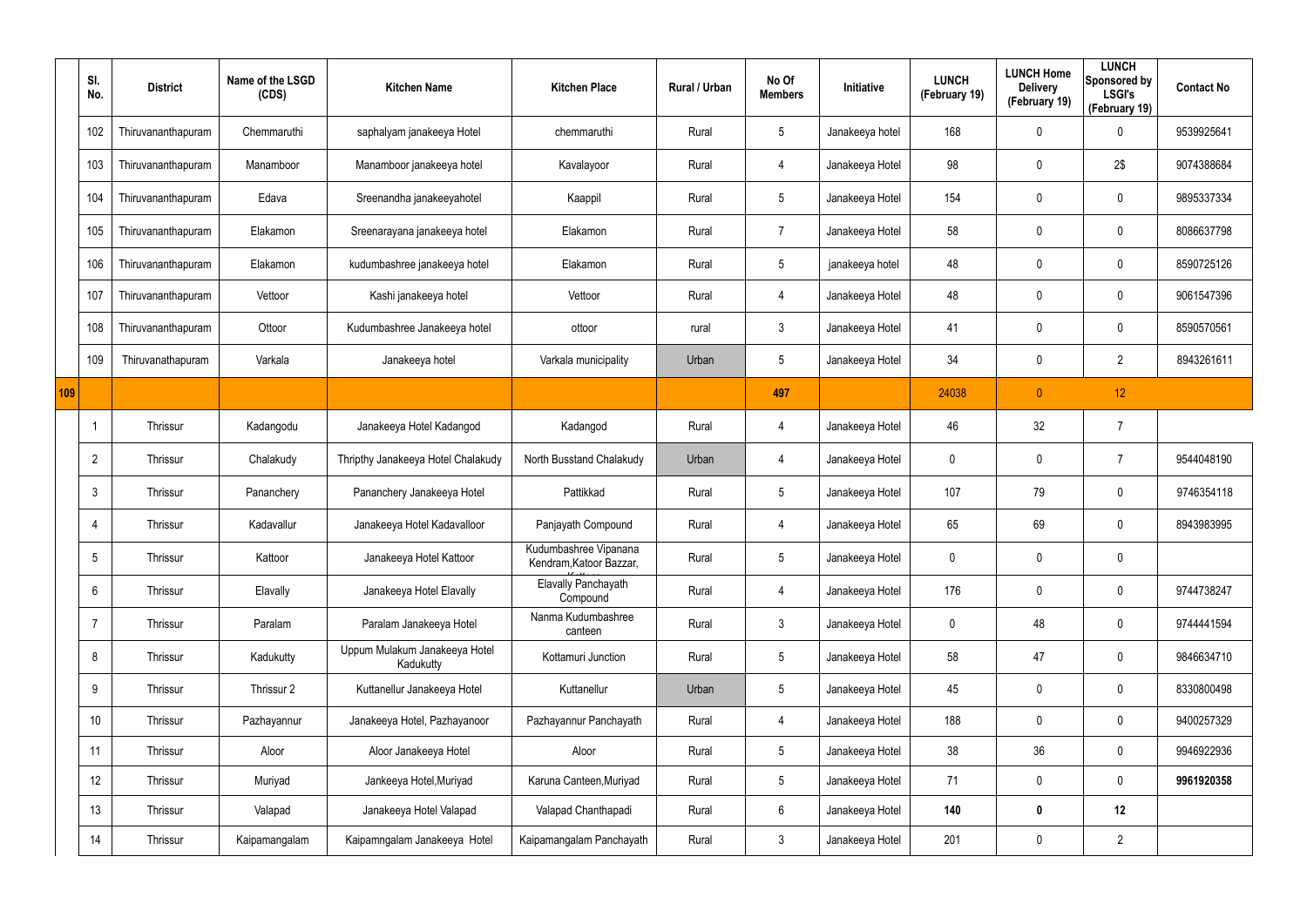| SI.<br>No.      | <b>District</b> | Name of the LSGD<br>(CDS) | <b>Kitchen Name</b>                             | <b>Kitchen Place</b>                         | <b>Rural / Urban</b> | No Of<br><b>Members</b> | <b>Initiative</b> | <b>LUNCH</b><br>(February 19) | <b>LUNCH Home</b><br><b>Delivery</b><br>(February 19) | <b>LUNCH</b><br>Sponsored by<br><b>LSGI's</b><br>(February 19) | <b>Contact No</b> |
|-----------------|-----------------|---------------------------|-------------------------------------------------|----------------------------------------------|----------------------|-------------------------|-------------------|-------------------------------|-------------------------------------------------------|----------------------------------------------------------------|-------------------|
| 15 <sub>2</sub> | Thrissur        | Annamanada                | Snehitha Catering                               | Annamanada                                   | Rural                | 5                       | Janakeeya Hotel   | 0                             | 45                                                    | $\mathbf 0$                                                    | 9747712615        |
| 16              | Thrissur        | Vellangallur              | Janakeeya Hotel Vellangallur                    | Panchayath Community Hall                    | Rural                | 6                       | Janakeeya Hotel   | 73                            | 44                                                    | $\mathbf 0$                                                    | 9947462258        |
| 17              | Thrissur        | Pavaratty                 | Janakeeya Hotel Pavaratty                       | Akashaya Vanitha Canteen                     | Rural                | 3                       | Janakeeya Hotel   | 154                           | 0                                                     | $\mathbf 0$                                                    |                   |
| 18              | Thrissur        | Edathiruthy               | Janakeeya Hotel Edathuruthi (Nalinam<br>Stores) | Opposite of GLPS,<br>Chenthrappinni Centre   | Rural                | 4                       | Janakeeya Hotel   | 134                           | 0                                                     | $\overline{2}$                                                 |                   |
| 19              | Thrissur        | Adatt                     | Janakeeya Hotel Adat                            | Muthuvara                                    | Rural                | $\overline{7}$          | Janakeeya Hotel   | 91                            | 48                                                    | $\mathbf 0$                                                    | 6235203703        |
| 20              | Thrissur        | Irinjalakuda 1            | Janakeeya Hotel Irinjalakuda Cds1               | Irinjalakuda Muncipality                     | Urban                | 4                       | Janakeeya Hotel   | 60                            | 0                                                     | $\mathbf 0$                                                    | 9526912506        |
| 21              | Thrissur        | Parapookkara              | Janakeeya Hotel , Parapookkara                  | Panchayath Canteen                           | Rural                | $5\phantom{.0}$         | Janakeeya Hotel   | 82                            | 0                                                     | $\mathbf 0$                                                    | 9605428611        |
| 22              | Thrissur        | Puthanchira               | Annapoorna Janakeeya Hotel<br>Puthenchira       | Panchayath Community Hall                    | Rural                | $5\overline{)}$         | Janakeeya Hotel   | 37                            | 9                                                     | $\mathbf 0$                                                    | 9383421350        |
| 23              | Thrissur        | SreeNarayanapuram         | Sree Narayana Puram Janakeeya<br>Hotel          | Sreenarayanapuram<br>Panchayath              | Rural                | $5\phantom{.0}$         | Janakeeya Hotel   | 190                           | 0                                                     | $1\$                                                           |                   |
| 24              | Thrissur        | Nadathara                 | Nadathara Janakeeya Hotel                       | Moorkanikkara                                | Rural                | $5\overline{)}$         | Janakeeya Hotel   | 42                            | 43                                                    | $1\$                                                           | 9744611176        |
| 25              | Thrissur        | Vallachira                | Vallachira Janakeeya Hotel                      | Vallachira Gramapanchayath                   | Rural                | 4                       | Janakeeya Hotel   | 0                             | 136                                                   | $\mathbf 0$                                                    | 9744804256        |
| 26              | Thrissur        | Poyya                     | Janakeeya Hotel , Poyya                         | Poyya Junction                               | Rural                | $5\overline{)}$         | Janakeeya Hotel   | 14                            | 28                                                    | $\mathbf 0$                                                    | 7902318250        |
| 27              | Thrissur        | Wadakanchery 1            | Vrindavan Janakeeya Hotel                       | Ottupara                                     | Urban                | $5\phantom{.0}$         | Janakeeya Hotel   | 0                             | 0                                                     | $\mathbf 0$                                                    |                   |
| 28              | Thrissur        | Varandarappilly           | Janakeeya Hotel                                 | Varandarappilly Panchayath                   | Rural                | 5                       | Janakeeya Hotel   | 108                           | 23                                                    | $\pmb{0}$                                                      | 9048283463        |
| 29              | Thrissur        | Nenmanikkara              | Vanitha Janakeeya Hotel                         | Paliyekkara, Nenmanikkara<br>Gramapanchayath | Rural                | $5\phantom{.0}$         | Janakeeya Hotel   | 65                            | 22                                                    | $\mathbf 0$                                                    | 9747494386        |
| 30              | Thrissur        | Kodakara                  | Nanma Janakeeya Hotel                           | Kodakara Bus Stand                           | Rural                | $5\phantom{.0}$         | Janakeeya Hotel   | 219                           | 229                                                   | $\mathbf 0$                                                    | 9946283762        |
| 31              | Thrissur        | Thekkumkkara              | Janakeeya Hotel Thekkumkara                     | Vanitha Canteen, Thekkumkara                 | Rural                | 4                       | Janakeeya Hotel   | 65                            | 0                                                     | $\pmb{0}$                                                      |                   |
| 32              | Thrissur        | Alagappa Ngar             | Janakeeya Hotel                                 | Amballur                                     | Rural                | $5\phantom{.0}$         | Janakeeya Hotel   | 165                           | 77                                                    | $\mathfrak{Z}$                                                 | 8606553521        |
| 33              | Thrissur        | Kolazhy                   | Janakeeya Hotel Kolazhy                         | <b>ZMLP School</b>                           | Rural                | 4                       | Janakeeya Hotel   | 0                             | 43                                                    | $\pmb{0}$                                                      | 9645535725        |
| 34              | Thrissur        | Manalur                   | Janakeeya Hotel Manalur                         | Govt High School, Manaloor                   | Rural                | $6\phantom{.}6$         | Janakeeya Hotel   | 57                            | 21                                                    | $\overline{4}$                                                 | 9446619441        |
| 35              | Thrissur        | Arimpur                   | Janakeeya Hotel Arimbur                         | Kudumbashree Vanitha<br>Canteen, Arimbur     | Rural                | $5\phantom{.0}$         | Janakeeya Hotel   | 180                           | 70                                                    | $\pmb{0}$                                                      | 9946789338        |
| 36              | Thrissur        | Thanniyam                 | Thannyam Janakeeya Hotel                        | Peringottukara                               | Rural                | 4                       | Janakeeya Hotel   | 55                            | 16                                                    | $\pmb{0}$                                                      | 9048570194        |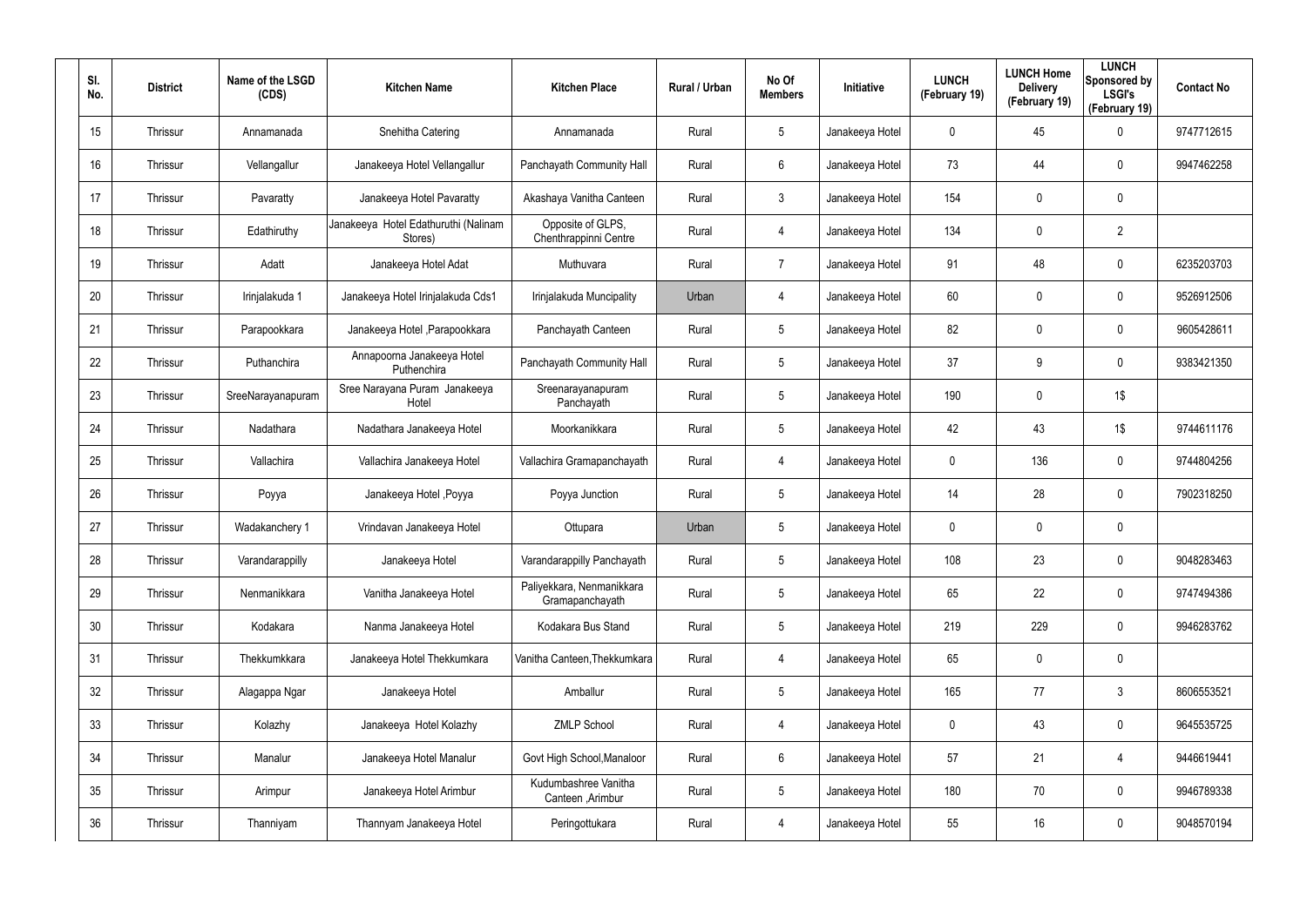|    | SI.<br>No. | <b>District</b> | Name of the LSGD<br>(CDS) | <b>Kitchen Name</b>                        | <b>Kitchen Place</b>               | Rural / Urban | No Of<br><b>Members</b> | Initiative      | <b>LUNCH</b><br>(February 19) | <b>LUNCH Home</b><br><b>Delivery</b><br>(February 19) | <b>LUNCH</b><br>Sponsored by<br><b>LSGI's</b><br>(February 19) | <b>Contact No</b> |
|----|------------|-----------------|---------------------------|--------------------------------------------|------------------------------------|---------------|-------------------------|-----------------|-------------------------------|-------------------------------------------------------|----------------------------------------------------------------|-------------------|
|    | 37         | Thrissur        | Madakkathara              | Madakkathara Annapoorna Janakeeya<br>Hotel | Madakkathara                       | Rural         | 6                       | Janakeeya Hotel | 78                            | 29                                                    | $\overline{2}$                                                 | 9388431507        |
|    | 38         | Thrissur        | Athirappilly              | Panchayath Kudumbashree Canteen            | Athirappilly                       | Rural         | 3                       | Janakeeya Hotel | 0                             | 0                                                     | $\mathbf 0$                                                    | 9496151187        |
|    | 39         | Thrissur        | Kodassery                 | Five Star Janakeeya Hotel                  | Kodassery                          | Rural         | 4                       | Janakeeya Hotel | 148                           | 63                                                    | $\mathbf 0$                                                    | 9846464927        |
|    | 40         | Thrissur        | Mattathur                 | Karunya<br>kudumbShree                     | Vellikkulangara                    | Rural         | 4                       | Janakeeya Hotel | 174                           | 118                                                   | $\mathbf 0$                                                    | 9539102486        |
|    | 41         | Thrissur        | Koratty                   | Ruchi Janakeeya Hotel                      | Koratty                            | Rural         | 4                       | Janakeeya Hotel | 46                            | 52                                                    | 0.00\$                                                         | 9496527583        |
|    | 42         | Thrissur        | Thrikkoor                 | Susthira Janakeeya Hotel                   | Alengaad                           | Rural         | 3                       | Janakeeya Hotel | 148                           | 46                                                    | 5.00\$                                                         | 8111847055        |
|    | 43         | Thrissur        | Venkitangu                | Ottupura<br>Janakeeya Hotel Vengidangu     | Vengidangu Panchayath              | Rural         | 3                       | Janakeeya Hotel | 187                           | 64                                                    | $\mathbf 0$                                                    | 8156981840        |
|    | 44         | Thrissur        | Padiyoor                  | Padiyoor<br>Janakeya Hotel                 | HDC School, Kakkathuruthy          | Rural         | 5                       | Janakeeya Hotel | 62                            | 39                                                    | $\mathbf 0$                                                    | 9048817359        |
|    | 45         | Thrissur        | Pariyaram                 | Samridhi Janakeeya Hotel                   | Pariyaram                          | Rural         | $5\overline{)}$         | Janakeeya Hotel | 104                           | 79                                                    | $\mathbf 0$                                                    | 7025950795        |
|    | 46         | Thrissur        | Wadakanchery cds2         | Janakeeya Hotel, Wadakanchery cds2         | Minaloor                           | Urban         | 3                       | Janakeeya Hotel | 184                           | 0                                                     | $\mathbf 0$                                                    |                   |
|    | 47         | Thrissur        | Kodungaloor cds2          | Jathikka Janakeeya Hotel                   | Arakkulam                          | Urban         | 4                       | Janakeeya Hotel | 77                            | 0                                                     | $\mathbf 0$                                                    | 9745397171        |
|    | 48         | Thrissur        | Punnayur                  | Kaipunnyam Janakeeya Hotel                 | Edakazhiyur                        | Rural         | $5\overline{)}$         | Janakeeya Hotel | 68                            | 47                                                    | $\mathbf 0$                                                    | 9744680885        |
| 97 | 49         | Thrissur        | Velookkara                | Velookkara Janakeeya Hotel                 | Panchayath shopping complex        | Rural         | 3                       | Janakeeya Hotel | 35                            | 0                                                     | $\mathbf 0$                                                    | 9048756685        |
|    | 50         | Thrissur        | Meloor                    | Thanima Janakeeya Hotel Meloor             | Meloor centre                      | Rural         | 4                       | Janakeeya Hotel | 102                           | 36                                                    | $\pmb{0}$                                                      | 7902354039        |
|    | 51         | Thrissur        | Vallathol Nagar           | Janakeeya Hotel, Vallathol Nagar           | near youth welfare center          | rural         | $5\overline{)}$         | Janakeeya Hotel | 483                           | $\mathbf 0$                                           | $\mathbf 0$                                                    | 9961296574        |
|    | 52         | Thrissur        | Eriyad                    | janakeeya Hotel, eriyad                    | community hall                     | Rural         | 4                       | Janakeeya Hotel | 0                             | $\mathbf 0$                                           | $\pmb{0}$                                                      |                   |
|    | 53         | Thrissur        | Edavilangu                | Janakeeya Hotel, Edavilangu                | <b>Edavilangu Center</b>           | Rural         | $\overline{4}$          | Janakeeya Hotel | 190                           | $\mathbf 0$                                           | $\pmb{0}$                                                      |                   |
|    | 54         | Thrissur        | Avanoor                   | Janakeeya Hotel, Avanoor                   | near panchayath office,<br>Avanoor | Rural         | $5\phantom{.0}$         | Janakeeya Hotel | 0                             | 0                                                     | $\mathsf{0}$                                                   | 9447343516        |
|    | 55         | Thrissur        | Mala                      | Janakeeya hotel Mala                       | Near panchayath office, Mala       | Rural         | 4                       | Janakeeya Hotel | 110                           | 15                                                    | $\mathbf 0$                                                    | 9946442260        |
|    | 56         | Thrissur        | Guruvayur1                | Guruvayur Janakeeya Hotel                  | Guruvayur                          | Urban         | $\mathbf{3}$            | Janakeeya Hotel | 549                           | 443                                                   | $\mathsf{0}$                                                   | 9961227858        |
|    | 57         | Thrissur        | Vadakkekad                | Kudumbasree janakeeya hotel                | Nalam kallu                        | Rural         | 4                       | Janakeeya Hotel | 92                            | 53                                                    | $\mathbf 0$                                                    | 9645190166        |
|    | 58         | Thrissur        | Kadappuram                | Kadappuram janakeeya hotel                 | Kadappuram panchayath<br>building  | Rural         | 4                       | Janakeeya Hotel | 93                            | 34                                                    | $\pmb{0}$                                                      | 8156984319        |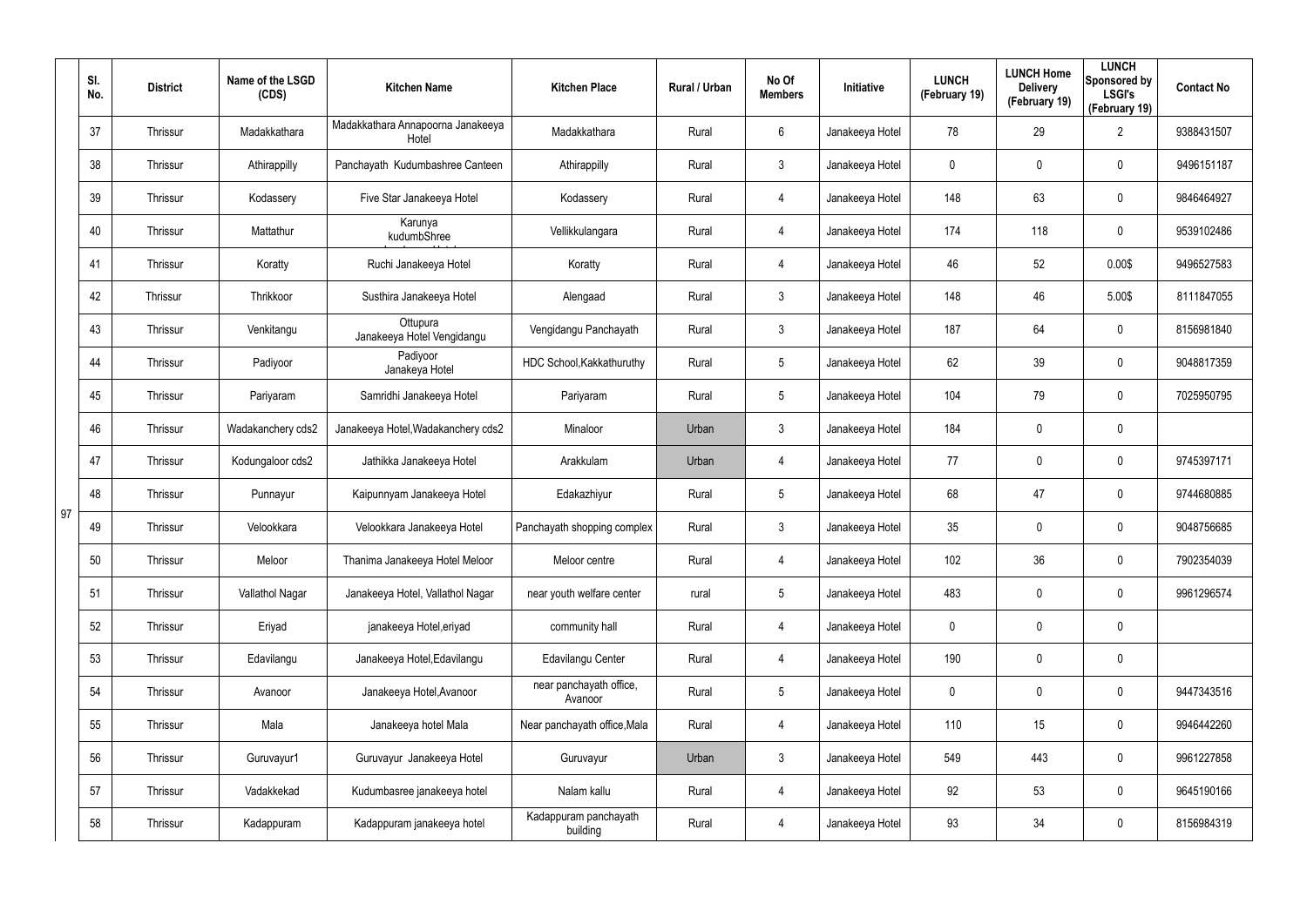| SI.<br>No. | <b>District</b> | Name of the LSGD<br>(CDS) | <b>Kitchen Name</b>               | <b>Kitchen Place</b>       | Rural / Urban | No Of<br><b>Members</b> | Initiative      | <b>LUNCH</b><br>(February 19) | <b>LUNCH Home</b><br><b>Delivery</b><br>(February 19) | <b>LUNCH</b><br>Sponsored by<br><b>LSGI's</b><br>(February 19) | <b>Contact No</b> |
|------------|-----------------|---------------------------|-----------------------------------|----------------------------|---------------|-------------------------|-----------------|-------------------------------|-------------------------------------------------------|----------------------------------------------------------------|-------------------|
| 59         | Thrissur        | Chavakkad                 | Chavakkad Janakeeya hotel         | Chavakkad, near bus stand  | Urban         | $5\overline{)}$         | Janakeeya Hotel | 150                           | 108                                                   | 0                                                              | 7560874804        |
| 60         | Thrissur        | Engadiyoor                | pavithra janikeeya hotel          | Pokulangara                | Rural         | $5\phantom{.0}$         | Janakeeya Hotel | 62                            | 0                                                     | $\mathbf 0$                                                    | 9562239618        |
| 61         | Thrissur        | Varavoor                  | Friends janakeeya hotel, Varavoor | Thichur                    | Rural         | $\mathbf{3}$            | Janakeeya Hotel | 135                           | 0                                                     | $\pmb{0}$                                                      |                   |
| 62         | Thrisssur       | Punnayurkulam             | Punnayurkkulam janakeeya hotel    | Althara centre             | Rural         | $\sqrt{5}$              | Janakeeya Hotel | 98                            | 66                                                    | $\pmb{0}$                                                      | 8086093454        |
| 63         | Thrissur        | Thiruwilamala             | Villuadry Janakeeya hotel         | Thiruwilamala              | Rural         | $5\overline{)}$         | Janakeeya Hotel | 172                           | 0                                                     | $\mathbf 0$                                                    | 9846174729        |
| 64         | Thrissur        | Kattakampal               | Janakeeya Hotel Kattakampal       | Chirakkal                  | Rural         | 4                       | Janakeeya Hotel | 56                            | 42                                                    | $\boldsymbol{0}$                                               |                   |
| 65         | Thrissur        | Kandanassery              | kandanassery janakeeya hotel      | kandanassery               | Rural         | $5\overline{)}$         | Janakeeya Hotel | 44                            | 33                                                    | $\pmb{0}$                                                      |                   |
| 66         | Thrissur        | Kaiparambu                | Janakeeya Hotel Kaiparambu        | Near mundoor health center | Rural         | $5\phantom{.0}$         | janakeeya hotel | 56                            | 15                                                    | $\mathbf 0$                                                    | 9645828069        |
| 67         | Thrissur        | Thrissur 2(new)           | kitchen girls janakeeya hotel     | Olari                      | urban         | $\overline{4}$          | janakeeya hotel | 104                           | 93                                                    | $\mathbf 0$                                                    | 9388828112        |
| 68         | Thrissur        | Kuzhur                    |                                   | kuzhur                     | Rural         | 4                       | janakeeya hotel | 0                             | 0                                                     | $\pmb{0}$                                                      | 9526566073        |
| 69         | Thrissur        | Chazhur                   | Chazur Janakeeya Hotel            | Pazhuvil Center            | Rural         | $\overline{4}$          | janakeeya hotel | 103                           | 28                                                    | $\mathbf 0$                                                    | 9061946216        |
| 70         | Thrissur        | Nattika                   | uttupura                          | Thriprayar                 | Rural         | $\sqrt{5}$              | janakeeya hotel | 158                           | 0                                                     | $\pmb{0}$                                                      | 9544055637        |
| 71         | Thrissur        | Thalikulam                | Nidhi janakeeya hotel             | Puthenthodu                | Rural         | $\sqrt{5}$              |                 | 195                           | 0                                                     | $\mathbf 0$                                                    | 8606213960        |
| 72         | Thrissur        | Vadanapilly               | vadanappilly janakeeya hotel      | vadanapilly                | Rural         | $\sqrt{5}$              | janakeeya hotel | 280                           | 0                                                     | $\pmb{0}$                                                      | 9947728948        |
| 73         | Thrissur        | orumanayur                | orumanayur janakeeya hotel        | orumanayur                 | rural         | $5\phantom{.0}$         | janakeeya hotel | $\mathbf 0$                   | 149                                                   | $\pmb{0}$                                                      | 9995588758        |
| 74         | Thrissur        | Panjal                    | Five-star Janakeeya hotel         | Panjal                     | Rural         | $5\phantom{.0}$         | janakeeya hotel | 170                           | 0                                                     | $\mathbf 0$                                                    | 9746847353        |
| 75         | Thrissur        | veloor                    | Veloor Janakeeya hotel            | veloor                     | Rural         | 5 <sub>5</sub>          | janakeeya hotel | 60                            | 55                                                    | $\overline{2}$                                                 | 9447724685        |
| 76         | Thrissur        | Chowanoor                 | Chowanoor Janakeeya hotel         | Chowanoor                  | Rural         | 3 <sup>1</sup>          | janakeeya hotel | 62                            | 20                                                    | $\mathbf 0$                                                    | 9,526,340,307     |
| 77         | Thrissur        | Puthur                    | Puthur janakeeyahotel             | puthur                     | Rural         | $5\phantom{.0}$         | janakeeya hotel | 68                            | 78                                                    | $\mathbf 0$                                                    | 6238101595        |
| 78         | Thrissur        | Erumapetty                | subhiksha janakeeya hotel         | Erumapetty                 | Rural         | $5\phantom{.0}$         | janakeeya hotel | 0                             | 0                                                     | $\mathbf 0$                                                    | 9207201880        |
| 79         | Thrissur        | Kondazhy                  | Santhwanam Janakeeya Hotel        | Kondazhy                   | Rural         | 4                       | janakeeya hotel | 20                            | 0                                                     | $\mathbf 0$                                                    | 9526401759        |
| 80         | Thrissur        | Mullurkkara               | Kaniv Janakeeya Hotel             | Atoor                      | Rural         | 4                       | janakeeya hotel | 0                             | 0                                                     | $\pmb{0}$                                                      |                   |
| 81         | Thrissur        | Porkkulam                 | Porkulam janakeeya hotel          | Parempadam                 | Rural         | 5 <sub>5</sub>          | Janakeeya hotel | 0                             | 68                                                    | $\overline{2}$                                                 | 8129017841        |
| 82         | Thrissur        | Puthukkad                 | Puthukkad Janakeeya Hotel         | Puthukkad                  | Rural         | $5\,$                   | Janakeeya hotel | 98                            | 34                                                    | $\pmb{0}$                                                      | 7356668644        |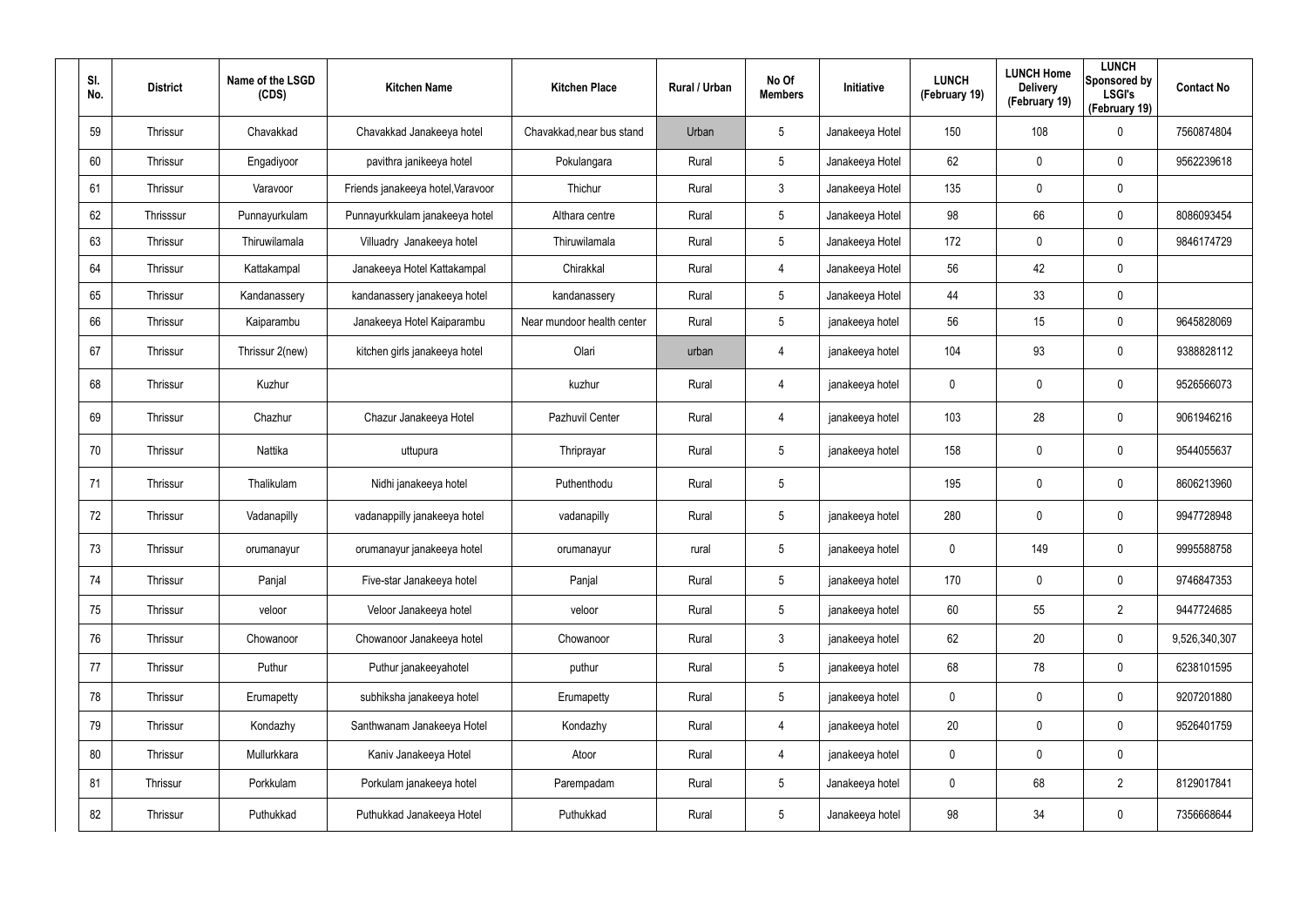| SI.<br>No.               | <b>District</b> | Name of the LSGD<br>(CDS) | <b>Kitchen Name</b>         | <b>Kitchen Place</b>                   | Rural / Urban | No Of<br><b>Members</b> | Initiative      | <b>LUNCH</b><br>(February 19) | <b>LUNCH Home</b><br><b>Delivery</b><br>(February 19) | <b>LUNCH</b><br>Sponsored by<br><b>LSGI's</b><br>(February 19) | <b>Contact No</b> |
|--------------------------|-----------------|---------------------------|-----------------------------|----------------------------------------|---------------|-------------------------|-----------------|-------------------------------|-------------------------------------------------------|----------------------------------------------------------------|-------------------|
| 83                       | Thrissur        | Choondal                  | Choondal Janakeeya Hotel    | <b>Kechery Centre</b>                  | Rural         | 8                       | Janakeeya Hotel | 78                            | 80                                                    | $\mathbf 0$                                                    |                   |
| 84                       | Thrissur        | Cherpu                    | Cherpu Janakeeya Hotel      | Cherpu                                 | Rural         | $\mathbf{3}$            | Janakeeya Hotel | $\mathbf 0$                   | 75                                                    | $\mathbf 0$                                                    | 9605375648        |
| 85                       | Thrissur        | Mathilakam                | Mathilakam Janakeeya hotel  | Mathilakam gramapanchayath<br>compound | Rural         | 3 <sup>1</sup>          | Janakeeya hotel | 21                            | 0                                                     | $\mathbf 0$                                                    | 9995986808        |
| 86                       | Thrissur        | Anthikad                  | Anthikad Janakeeya hotel    | Anthikad                               | Rural         | $\overline{4}$          | Janakeeya hotel | 0                             | 0                                                     | $\mathbf 0$                                                    |                   |
| 87                       | Thrissur        | Mullassery                | Mullassery Janakeeya Hotel  | Mullassery centre                      | Rural         | $5\phantom{.0}$         | Janakeeya hotel | 185                           | 89                                                    | $\mathbf 0$                                                    |                   |
| 88                       | Thrissur        | Karalam                   | Karalam Janakeeya Hotel     |                                        | Rural         | $\overline{4}$          | Janakeeya hotel | 75                            | 0                                                     | $\boldsymbol{0}$                                               | 6282924636        |
| 89                       | Thrissur        | Poomangalam               | Poomangalam Janakeeya Hotel | Edakkulam                              | Rural         | 3 <sup>1</sup>          | Janakeeya hotel | 70                            | 25                                                    | $\boldsymbol{0}$                                               |                   |
| 90                       | Thrissur        | MG Kavu                   | Annapoorna Janakeeya Hotel  | <b>MG Kavu</b>                         | Rural         | 4                       | Janakeeya hotel | 142                           | 43                                                    | $\mathbf 0$                                                    | 7558080131        |
| 91                       | Thrissur        | chelakkara                | Nila janakeeya hotel        | chelakkara                             | rural         | $5\phantom{.0}$         | janakeeya hotel | $\mathbf 0$                   | 0                                                     | $\boldsymbol{0}$                                               |                   |
| 92                       | Thrissur        | Avinissery                | Avinissery Janakeeya Hotel  | Palakkal                               | Rural         | 4                       | janakeeya hotel | $\mathbf 0$                   | 0                                                     | $\mathbf 0$                                                    | 9446800192        |
| 93                       | Thrissur        | Nadathara 2               | Grandmaas Janakeeya hotel   | Nadathara                              | Rural         | $5\overline{)}$         | Janakeeya Hotel | 98                            | 203                                                   | $\boldsymbol{0}$                                               |                   |
| 94                       | Thrissur        | Chavakkad                 | Janakeeya hotel             | Chavakkad                              | Urban         | $5\phantom{.0}$         | Janakeeya hotel | 206                           | 51                                                    | $\mathbf 0$                                                    | 7034752180        |
| 95                       | Thrissur        | Mala 2                    | Janakeeya hotel             |                                        | Rural         | $5\phantom{.0}$         | janakeeya hotel | 117                           | 47                                                    | $\boldsymbol{0}$                                               |                   |
| 96                       | Thrissur        | Thrissur1                 | Janakeeya hotel             | Mannuthy                               | Urban         | $5\phantom{.0}$         | janakeeya hotel | 99                            | 15                                                    | $\pmb{0}$                                                      | 919746287281      |
| 97                       | Thrissur        | Vadanappilly2             | Janakeeya hotel             | Vadanappilly                           | Rural         | $\mathbf{3}$            | janakeeya hotel | 250                           | 0                                                     | $\mathbf 0$                                                    |                   |
|                          |                 |                           |                             |                                        |               | 433                     |                 | 9288                          | 3700                                                  | 50                                                             |                   |
| $\overline{\phantom{a}}$ | Wayanad         | Vellamunda                | Thanima mess                | 8/4 vellamuda                          | Rural         | 4                       | janakeeya Hotel | 180                           | $\boldsymbol{0}$                                      | $\mathbf 0$                                                    | 7025659685        |
| $\overline{2}$           | Wayanad         | Thavinjal                 | Sobhagya Vanitha mess       | Thalappuzha<br>chungam                 | Rural         | 4                       | janakeeya Hotel | 102                           | 0                                                     | $\mathbf 0$                                                    | 9497247541        |
| $\mathbf{3}$             | Wayanad         | Vythiri                   | Dharshana catering          | Vythiri                                | Rural         | $\overline{4}$          | janakeeya Hotel | 208                           | $\mathsf{0}$                                          | $\mathbf 0$                                                    | 9074598184        |
| $\overline{4}$           | Wayanad         | Mullankolly               | Kairali catering group      | Mullankolli                            | Rural         | $\mathbf{3}$            | janakeeya Hotel | 115                           | 0                                                     | $\mathbf 0$                                                    | 9526706627        |
| $5\phantom{.0}$          | Wayanad         | Poothadi                  | Mary matha mess             | Kenichira                              | Rural         | $5\phantom{.0}$         | janakeeya Hotel | 174                           | $\mathbf 0$                                           | $\mathbf 0$                                                    | 9526376970        |
| $6\phantom{.}6$          | Wayanad         | Meppadi                   | Cafe Kudumbashree           | Meppadi                                | Rural         | $5\phantom{.0}$         | janakeeya Hotel | 179                           | 0                                                     | $\mathbf 0$                                                    | 9207935764        |
| $\overline{7}$           | Wayanad         | Pozhuthana                | Dhanya mess                 | Pozhuthana                             | Rural         | 3 <sup>1</sup>          | janakeeya Hotel | 226                           | $\pmb{0}$                                             | $\pmb{0}$                                                      | 8111838165        |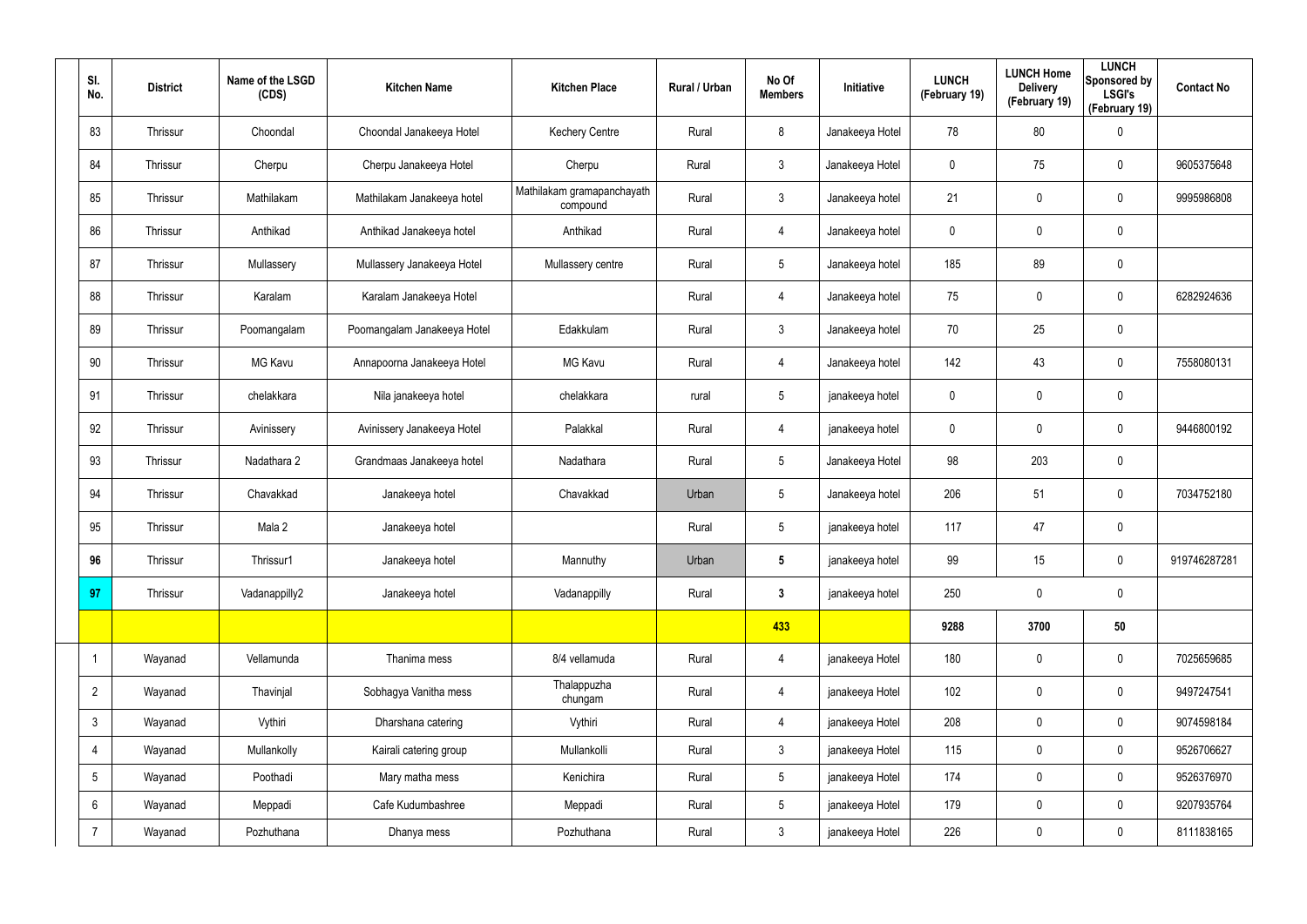|    | SI.<br>No. | <b>District</b> | Name of the LSGD<br>(CDS) | <b>Kitchen Name</b>              | <b>Kitchen Place</b>                   | Rural / Urban | No Of<br><b>Members</b> | Initiative      | <b>LUNCH</b><br>(February 19) | <b>LUNCH Home</b><br><b>Delivery</b><br>(February 19) | <b>LUNCH</b><br>Sponsored by<br><b>LSGI's</b><br>(February 19) | <b>Contact No</b> |
|----|------------|-----------------|---------------------------|----------------------------------|----------------------------------------|---------------|-------------------------|-----------------|-------------------------------|-------------------------------------------------------|----------------------------------------------------------------|-------------------|
|    | 8          | Wayanad         | Thondernad                | Thanima canteen                  | Korom                                  | Rural         | $\mathbf{3}$            | janakeeya Hotel | 91                            | 0                                                     | 0                                                              | 8943476943        |
|    | 9          | Wayanad         | Meenangady                | Haritham Janakeeya Hotel         | Opposite police station,<br>Meenangadi | Rural         | $6\overline{6}$         | janakeeya Hotel | 215                           | 0                                                     | $\boldsymbol{0}$                                               | 9526895975        |
|    | 10         | Wayanad         | Nenmeni                   | Minnaram Mess and Chappathi Unit | Cheeral                                | Rural         | $5\phantom{.0}$         | janakeeya Hotel | 180                           | 0                                                     | $\mathbf 0$                                                    | 8086835886        |
|    | 11         | Wayanad         | Thirunelli                | Adigamanai Mess and Catering     | Kartikulam                             | Rural         | $5\phantom{.0}$         | janakeeya Hotel | 170                           | 0                                                     | $\pmb{0}$                                                      | 9207406211        |
|    | 12         | Wayanad         | Mananthavady              | Dhanasree canteen                | Mananthavadi                           | Urban         | $5\phantom{.0}$         | janakeeya Hotel | 264                           | 0                                                     | $\mathbf 0$                                                    | 9496997382        |
|    | 13         | Wayanad         | Ambalavayal               | <b>Ruchi Catering</b>            | kalathuvayal                           | Rural         | $5\phantom{.0}$         | janakeeya Hotel | 298                           | 0                                                     | $\mathbf 0$                                                    | 9495084437        |
| 28 | 14         | Wayanad         | Kaniyambetta              | sree Vinayaka                    | millumukk                              | rural         | $5\phantom{.0}$         | janakeeya Hotel | 179                           | $\mathbf 0$                                           | $\mathbf 0$                                                    | 9061486938        |
|    | 15         | Wayanad         | Pulpally                  | Vinayaka catering                | Pulpally                               | Rural         | $5\phantom{.0}$         | janakeeya Hotel | 210                           | 0                                                     | $\pmb{0}$                                                      | 9947319307        |
|    | 16         | Wayanad         | Noolpuzha                 | Friends catering                 | Naikketty                              | Rural         | $5\overline{)}$         | janakeeya Hotel | 249                           | 0                                                     | $\mathbf 0$                                                    | 7558019388        |
|    | 17         | Wayanad         | Panamaram                 | Testy mess                       | Panamaram                              | Rural         | $\overline{4}$          | janakeeya Hotel | 230                           | 0                                                     | $\mathbf 0$                                                    | 9605814620        |
|    | 18         | wayanad         | Moopainad                 | vanitha mess                     | vaduvanchal                            | Rural         | $5\phantom{.0}$         | janakeeya Hotel | 187                           | 0                                                     | $\mathbf 0$                                                    | 974596708         |
|    | 19         | wayanad         | Edavaka                   | <b>Teasty Mess</b>               | Irumbupalam                            | Rural         | 4                       | janakeeya Hotel | 118                           | 0                                                     | $\boldsymbol{0}$                                               | 9847842390        |
|    | 20         | wayanad         | kalpetta                  | shiya catering                   | pallithazhe, kalpetta town             | urban         | $\mathbf{3}$            | janakeeya Hotel | 352                           | 0                                                     | $\mathbf 0$                                                    | 6282822890        |
|    | 21         | wayanad         | sulthan bathery           | preethis                         | near telephone exchange                | urban         | $5\phantom{.0}$         | janakeeya Hotel | 346                           | 0                                                     | $\mathbf 0$                                                    | 9961088393        |
|    | 22         | wayanad         | Muttil                    | swad cattering                   | Muttil bus stand                       | Rural         | $5\overline{)}$         | janakeeya Hotel | 176                           | 0                                                     | $\mathbf 0$                                                    | 9074461322        |
|    | 23         | wayanad         | padinjarathara            | oruma                            | padinjarathara town                    | Rural         | 5 <sub>5</sub>          | janakeeya Hotel | 406                           | 0                                                     | $\mathbf 0$                                                    | 9495814542        |
|    | 24         | wayanad         | kalpetta                  | Anjuse cattering                 | kalpetta town                          | Urban         | $5\overline{)}$         | janakeeya Hotel | 308                           | 0                                                     | $\mathbf 0$                                                    | 9745883809        |
|    | 25         | wayanad         | Thariyode                 | Haritham                         | kavumadham town                        | Rural         | $\mathbf{3}$            | janakeeya Hotel | 154                           | 0                                                     | $\pmb{0}$                                                      | 9074095457        |
|    | 26         | wayanad         | Mananthavady              | chothis mess                     | Kozhikode road,<br>Mananthavady        | Urban         | $\mathbf{3}$            | janakeeya Hotel | 255                           | 0                                                     | $\pmb{0}$                                                      | 9947376596        |
|    | 27         | wayanad         | vengapalli                | Annapoorna                       | vengapalli town                        | Rural         | $5\overline{)}$         | janakeeya Hotel | 262                           | 0                                                     | $\mathbf 0$                                                    | 7592831851        |
|    | 28         | Wayanad         | Kottathara                | Jyothi vanitha mess              | Venniyod                               | Rural         | $\mathbf{3}$            | janakeeya Hotel | 207                           | 0                                                     | $\mathbf 0$                                                    | 9961844026        |
|    | 29         | Wayanad         | <b>Sulthan Bathery</b>    | Elite                            | Mysore road, Bathery                   | Urban         | $\mathbf{3}$            | janakeeya Hotel | 326                           | $\mathbf{0}$                                          | $\pmb{0}$                                                      | 9778180571        |
|    | 29         |                 |                           | 755                              |                                        | <b>TOTAL</b>  | 122<br>4638             |                 | 6187                          | 0<br>13211                                            | $\mathbf 0$                                                    |                   |
|    |            |                 |                           |                                  |                                        |               |                         |                 |                               |                                                       |                                                                |                   |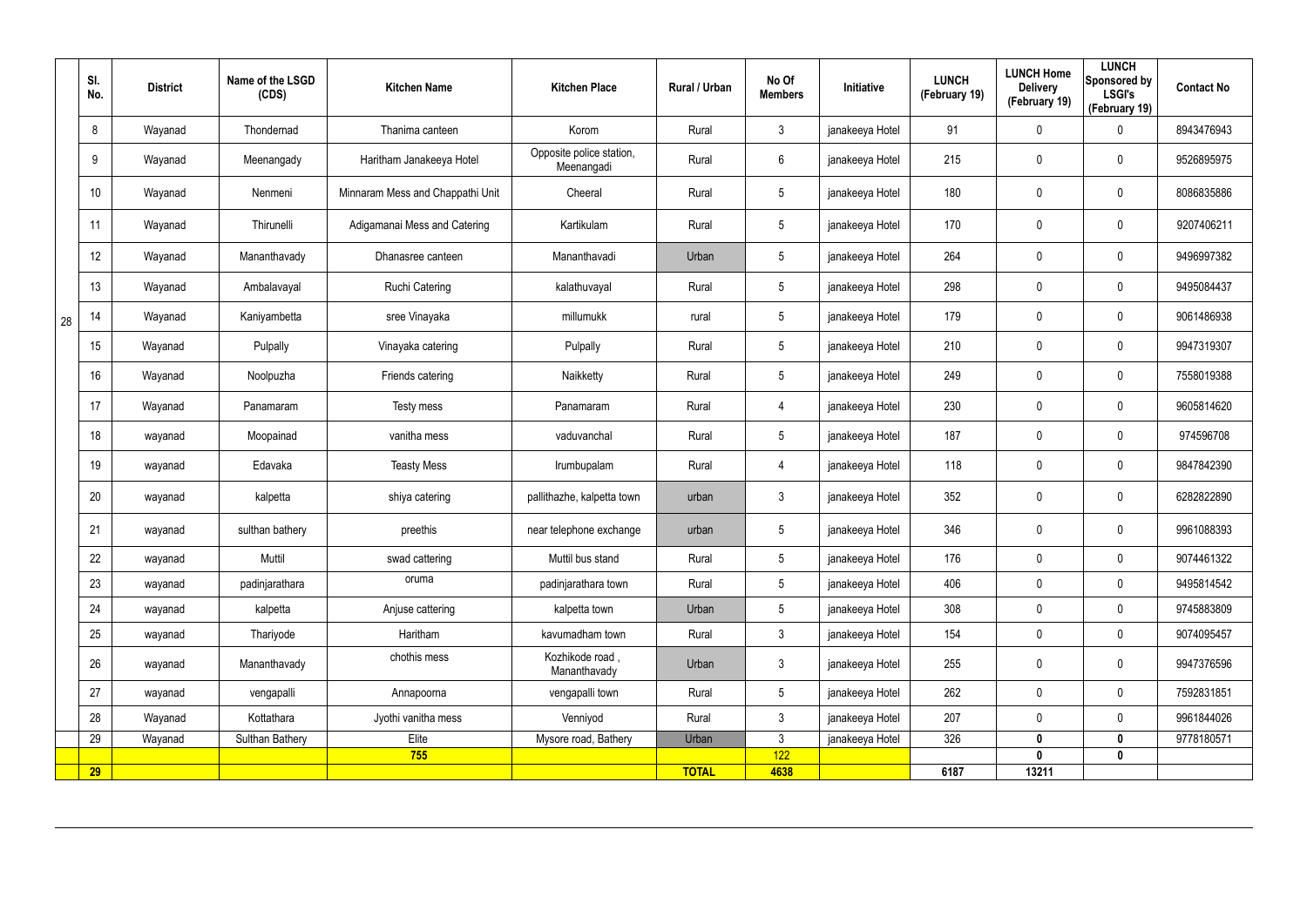| SI.<br>No. | <b>District</b> | Name of the LSGD<br>(CDS)                                                                        | <b>Kitchen Name</b>                                | <b>Kitchen Place</b>  | Rural / Urban                   | No Of<br><b>Members</b> | Initiative                                                           | <b>LUNCH</b><br>(February 19) | <b>LUNCH Home</b><br><b>Delivery</b><br>(February 19) | <b>LUNCH</b><br>Sponsored by<br><b>LSGI's</b><br>(February 19) | <b>Contact No</b> |
|------------|-----------------|--------------------------------------------------------------------------------------------------|----------------------------------------------------|-----------------------|---------------------------------|-------------------------|----------------------------------------------------------------------|-------------------------------|-------------------------------------------------------|----------------------------------------------------------------|-------------------|
|            |                 |                                                                                                  | STATUS OF JANAKEEYA HOTELS FUNCTIONING IN DISTRICT |                       |                                 |                         | STATUS OF FOOD DISTRIBUTED THROUGH JANAKEEYA HOTELS AS ON 19.02.2022 |                               |                                                       |                                                                |                   |
|            | <b>District</b> | <b>Total</b><br>Janakeeya Hotels                                                                 | <b>Rural Units</b>                                 | Urban<br>units        | <b>STATUS OF</b><br><b>FOOD</b> | Home<br><b>Delivery</b> | Food Sponsored<br>by LSGIs                                           |                               | <b>TOTAL Meals</b><br><b>Distributed</b>              |                                                                |                   |
|            | <b>TVM</b>      | 109                                                                                              | 79                                                 | 30                    | 24,038                          | $\overline{0}$          | 12                                                                   |                               | 24,050                                                |                                                                |                   |
|            | <b>KLM</b>      | 82                                                                                               | 72                                                 | 10 <sup>°</sup>       | 10767                           | $\overline{0}$          | $6 \overline{6}$                                                     |                               | 10,773                                                |                                                                |                   |
|            | PTA             | 59                                                                                               | 54                                                 | 5 <sub>1</sub>        | 65                              | 3623                    | $\overline{0}$                                                       | 3,688                         |                                                       |                                                                |                   |
|            | <b>ALP</b>      | 89                                                                                               | 79                                                 | 10 <sup>°</sup>       | 6344                            | 2889                    | 57                                                                   | 9,290                         |                                                       |                                                                |                   |
|            | <b>KTM</b>      | 82                                                                                               | 74                                                 | 8 <sup>°</sup>        | 9315                            | 122                     | $\overline{4}$                                                       | 9,441                         |                                                       |                                                                |                   |
|            | <b>IDK</b>      | 51                                                                                               | 50                                                 |                       | 6655                            | $\overline{0}$          | $\overline{2}$                                                       | 6,657                         |                                                       |                                                                |                   |
|            | EKM             | 114                                                                                              | 81                                                 | 33                    | 19240                           | 1024                    | $\overline{4}$                                                       |                               | 20,268                                                |                                                                |                   |
|            | <b>TSR</b>      | 97                                                                                               | 86                                                 | 11                    | 9,288                           | 3,700                   | 50                                                                   |                               | 13,038                                                |                                                                |                   |
|            | PGT             | 102                                                                                              | 92 <sub>1</sub>                                    | 10 <sup>°</sup>       | 13,271                          | $\overline{0}$          | 12                                                                   |                               | 13,283                                                |                                                                |                   |
|            | <b>MLP</b>      | 128                                                                                              | 107                                                | 21                    | 22,877                          | 4861                    | 23                                                                   | 27,761                        |                                                       |                                                                |                   |
|            | <b>WYD</b>      | 29                                                                                               | 24                                                 | 5 <sub>1</sub>        | $\pmb{0}$                       | $\overline{0}$          | $\overline{0}$                                                       |                               | $\mathbf 0$                                           |                                                                |                   |
|            | <b>KKD</b>      | 105                                                                                              | 75                                                 | 30                    | 28,550                          | 692                     | 17                                                                   |                               | 29,259                                                |                                                                |                   |
|            | <b>KNR</b>      | 89                                                                                               | 75                                                 | 14 <sup>°</sup>       | 18,471                          | $\overline{0}$          | 18                                                                   |                               | 18,489                                                |                                                                |                   |
|            | <b>KSG</b>      | 43                                                                                               | 37                                                 | 6 <sup>1</sup>        | 7358                            | $\overline{0}$          | $\pmb{0}$                                                            | 7,358                         |                                                       |                                                                |                   |
|            | <b>Total</b>    | 1179                                                                                             | 985                                                | 194                   | 176,239                         | 16,911                  | 205                                                                  |                               | 193,355                                               |                                                                |                   |
|            |                 |                                                                                                  | 2249                                               |                       |                                 | 193,355                 |                                                                      |                               |                                                       |                                                                |                   |
|            | <b>Date</b>     | <b>Grand Total of meals</b><br><b>Distributed through</b><br>Janakeeya hotel as<br>on 19.02.2022 | Urban<br>units                                     | <b>Total</b><br>units | Rs. 20 /Lunch<br>Parcel         | Home<br><b>Delivery</b> | <b>LUNCH</b><br>sponsored by<br><b>LSGIs</b>                         | <b>Total Meals</b>            |                                                       |                                                                |                   |
|            | 19.02.2022      | 985                                                                                              | 194                                                | 1179                  | 176,239                         | 16,911                  | 205                                                                  |                               | 193,355                                               |                                                                |                   |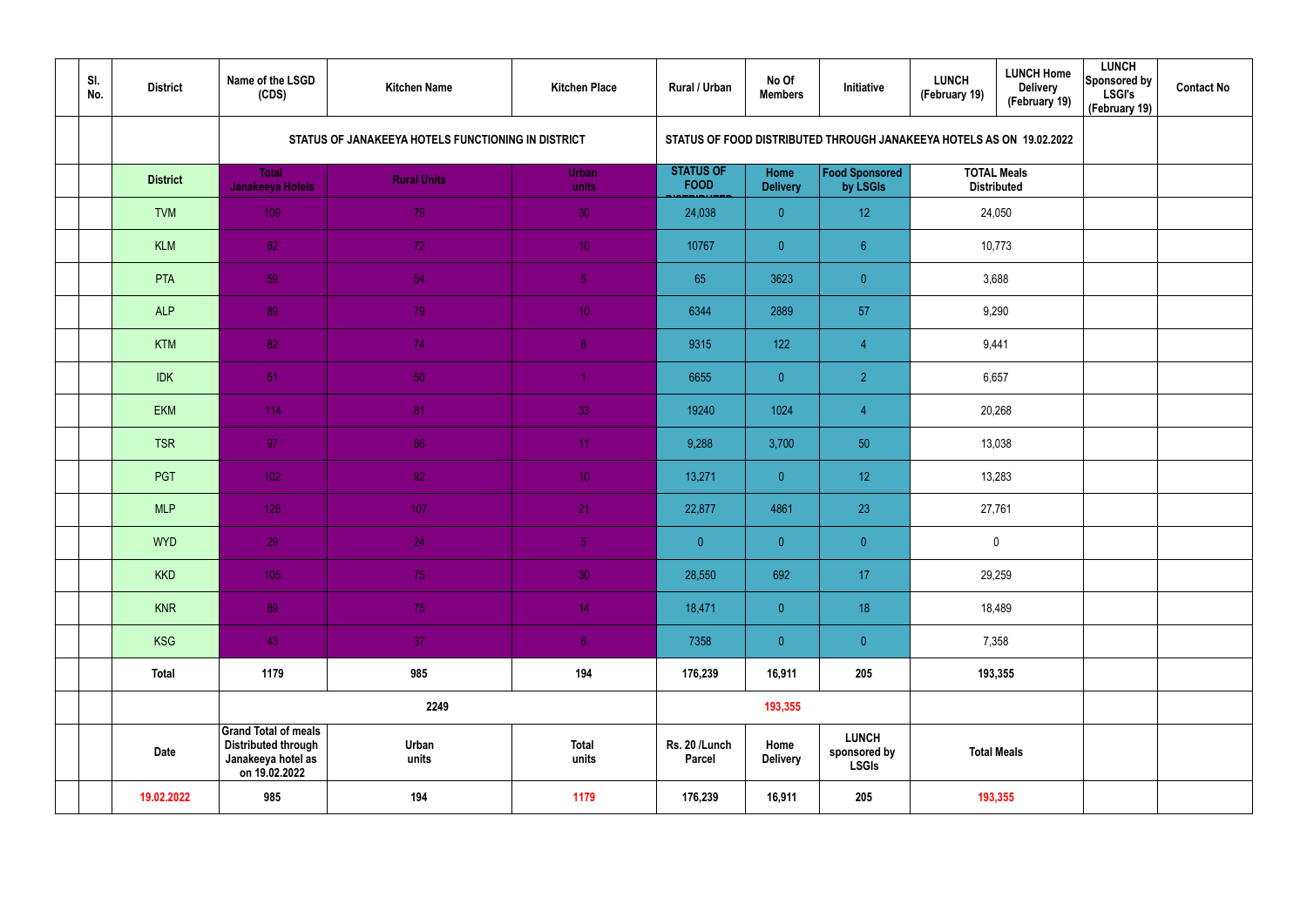| Districts with same number of hotels<br>(Each district use seperate cell for filling the | tvm                                                                                                                                                                                                                                                                                                                                                                                                                                                                                                                                                                                                                                                                                                                                                            | Wayanad                                                                                                                                                                                             | Alappuzha                     | Malappuram     | Kozhikode      | Thrissur       | Kollam      |  |  |  |  |  |  |
|------------------------------------------------------------------------------------------|----------------------------------------------------------------------------------------------------------------------------------------------------------------------------------------------------------------------------------------------------------------------------------------------------------------------------------------------------------------------------------------------------------------------------------------------------------------------------------------------------------------------------------------------------------------------------------------------------------------------------------------------------------------------------------------------------------------------------------------------------------------|-----------------------------------------------------------------------------------------------------------------------------------------------------------------------------------------------------|-------------------------------|----------------|----------------|----------------|-------------|--|--|--|--|--|--|
| details)                                                                                 | Kannur                                                                                                                                                                                                                                                                                                                                                                                                                                                                                                                                                                                                                                                                                                                                                         | Kasaragod                                                                                                                                                                                           | Kottayam                      | Palakkad       | Pathanamthitta | Ernakulam      | Kasaragod   |  |  |  |  |  |  |
| Districts with number of hotels increased                                                |                                                                                                                                                                                                                                                                                                                                                                                                                                                                                                                                                                                                                                                                                                                                                                |                                                                                                                                                                                                     |                               |                |                |                |             |  |  |  |  |  |  |
| (Each district use seperate cell for filling the<br>details)                             |                                                                                                                                                                                                                                                                                                                                                                                                                                                                                                                                                                                                                                                                                                                                                                |                                                                                                                                                                                                     |                               |                |                |                |             |  |  |  |  |  |  |
| Districts with number of hotels with zero entry of<br>meals                              | Thrissur (11)                                                                                                                                                                                                                                                                                                                                                                                                                                                                                                                                                                                                                                                                                                                                                  | Kasargod (3)                                                                                                                                                                                        | Kottayam(7)                   | Alappuzha (58) | Malappuram (7) | Kozhikode (03) | Kannur- (4) |  |  |  |  |  |  |
| (Each district use seperate cell for filling the<br>details)                             | pathanamthitta(14)                                                                                                                                                                                                                                                                                                                                                                                                                                                                                                                                                                                                                                                                                                                                             | Trivandrum (11)                                                                                                                                                                                     | ERNAKULAM (22)   Palakkad(11) |                | Wayanad (0)    | Idukki(9)      | Kollam (13) |  |  |  |  |  |  |
| New hotels started (numbers)                                                             |                                                                                                                                                                                                                                                                                                                                                                                                                                                                                                                                                                                                                                                                                                                                                                |                                                                                                                                                                                                     |                               |                |                |                |             |  |  |  |  |  |  |
| New hotels started at (location)                                                         |                                                                                                                                                                                                                                                                                                                                                                                                                                                                                                                                                                                                                                                                                                                                                                |                                                                                                                                                                                                     |                               |                |                |                |             |  |  |  |  |  |  |
|                                                                                          |                                                                                                                                                                                                                                                                                                                                                                                                                                                                                                                                                                                                                                                                                                                                                                | TVM- poovachal, tvm CDS4II, tvm cds 2, maranalloorjanathaAnad, Aruvikkara pazhakunnumelkalliyoor                                                                                                    |                               |                |                |                |             |  |  |  |  |  |  |
|                                                                                          | Kottayam-Aymanam, Chembu, Madappally, pampady, melukav, TVPuram, vazhoor,                                                                                                                                                                                                                                                                                                                                                                                                                                                                                                                                                                                                                                                                                      |                                                                                                                                                                                                     |                               |                |                |                |             |  |  |  |  |  |  |
|                                                                                          | Alappuzha - Alappuzha North Alappuzha South Alappuzha South Ambalappuzha North Ambalappuzha North Arattupuzha Arattupuzha Arookutty Aroor Chambakulam Chennam Pallippuram Cheppad<br>Cherthala Municipality Cherthala Municipality Cherthala South Cheruthana Chingoli Devikulangara Edathua Ezhupunna Harippad Kadakkarappally Kainakary Kanjikuzhy Karthikappally Karuvatta Kavalam<br>Kodamthurath Krishnapuram Kumarapuram Kumarapuram Kuthiyathode Mavelikara Municipality Mavelikkara Thekkekara Muttar Nedumudy Neelamperoor Pallippad Panavally Pandanad Pathiyoor<br>Pattanakkad Perumbalam Pulincunnu Punnapra South Purakad Purakad Ramankary Thakazhy Thalavady Thannermukkom Thazhakkara Thrikkunnappuzha Thuravoor Vayalar Veeyapuram Veeyapuram |                                                                                                                                                                                                     |                               | Veliyanad      |                |                |             |  |  |  |  |  |  |
|                                                                                          | \$Ernakulam-asamanoor,chengamanad,cheranallor, edaykattuvayall,elanji,kalady,kalamassery West,karumalloor,kavalangad,keerampara,kothamangalam, kuttambuzha,manjalloor,maradu,mudakuzha,<br>piravom, paravoor, pootrika, pothanikkad, thrikkakara east, valakom                                                                                                                                                                                                                                                                                                                                                                                                                                                                                                 |                                                                                                                                                                                                     |                               |                |                |                |             |  |  |  |  |  |  |
|                                                                                          | Wayanad -Nill                                                                                                                                                                                                                                                                                                                                                                                                                                                                                                                                                                                                                                                                                                                                                  |                                                                                                                                                                                                     |                               |                |                |                |             |  |  |  |  |  |  |
|                                                                                          | KOZHIKODE- Kadalundi, Kkd central-1, kkd north-1 (Today off)                                                                                                                                                                                                                                                                                                                                                                                                                                                                                                                                                                                                                                                                                                   |                                                                                                                                                                                                     |                               |                |                |                |             |  |  |  |  |  |  |
|                                                                                          | Idukki - edavetty, kanchiyar, konnathady, mankulam (jeevanam) senapathy, vathikudy (karthika), vannappuram, velliyamattom (Today off)                                                                                                                                                                                                                                                                                                                                                                                                                                                                                                                                                                                                                          |                                                                                                                                                                                                     |                               |                |                |                |             |  |  |  |  |  |  |
|                                                                                          | Thrissur - Kattoor, Wadakkanchery 1, Erumapetty, Chelakkara, Athirappilly,Avanoor, kuzhur, Mullurkkara,Anthikkad, Avinissery,Eriyaad<br>Malappuram: Perumpadapp, Athavanad, Edarikkod, Munniyur, Ponnani, Tirurangadi, Perinthalmanna.                                                                                                                                                                                                                                                                                                                                                                                                                                                                                                                         |                                                                                                                                                                                                     |                               |                |                |                |             |  |  |  |  |  |  |
|                                                                                          |                                                                                                                                                                                                                                                                                                                                                                                                                                                                                                                                                                                                                                                                                                                                                                |                                                                                                                                                                                                     |                               |                |                |                |             |  |  |  |  |  |  |
|                                                                                          | Palakkad: Palakkad North, Pattambi, shornur, sreekrishnapuram, vellinezhi, karimpuzha, mathur, lekidi perur, pookkotukavu, neliampathy, pattithara                                                                                                                                                                                                                                                                                                                                                                                                                                                                                                                                                                                                             |                                                                                                                                                                                                     |                               |                |                |                |             |  |  |  |  |  |  |
|                                                                                          |                                                                                                                                                                                                                                                                                                                                                                                                                                                                                                                                                                                                                                                                                                                                                                | Pathanamthitta: Nedumbram, thottappuzhasherry, mallappuzhashery, Omalloor, naranamoozhi, perunadu, pazhavangadi, Mylapra, Malayalappuzha, konni, pallickal, adoor, thiruvalla east, thiruvalla west |                               |                |                |                |             |  |  |  |  |  |  |
|                                                                                          |                                                                                                                                                                                                                                                                                                                                                                                                                                                                                                                                                                                                                                                                                                                                                                |                                                                                                                                                                                                     |                               |                |                |                |             |  |  |  |  |  |  |

| Kollam                                                                                                                                                                                                           |  |  |  |  |  |  |  |  |  |  |
|------------------------------------------------------------------------------------------------------------------------------------------------------------------------------------------------------------------|--|--|--|--|--|--|--|--|--|--|
| Kasaragod                                                                                                                                                                                                        |  |  |  |  |  |  |  |  |  |  |
|                                                                                                                                                                                                                  |  |  |  |  |  |  |  |  |  |  |
|                                                                                                                                                                                                                  |  |  |  |  |  |  |  |  |  |  |
| Kannur-(4)                                                                                                                                                                                                       |  |  |  |  |  |  |  |  |  |  |
| Kollam (13)                                                                                                                                                                                                      |  |  |  |  |  |  |  |  |  |  |
|                                                                                                                                                                                                                  |  |  |  |  |  |  |  |  |  |  |
|                                                                                                                                                                                                                  |  |  |  |  |  |  |  |  |  |  |
| alliyoor                                                                                                                                                                                                         |  |  |  |  |  |  |  |  |  |  |
|                                                                                                                                                                                                                  |  |  |  |  |  |  |  |  |  |  |
| Aroor Chambakulam Chennam Pallippuram Cheppad<br>Kainakary Kanjikuzhy Karthikappally Karuvatta Kavalam<br>elamperoor Pallippad Panavally Pandanad Pathiyoor<br>Inappuzha Thuravoor Vayalar Veeyapuram Veeyapuram |  |  |  |  |  |  |  |  |  |  |
| angalam, kuttambuzha,manjalloor,maradu,mudakuzha,                                                                                                                                                                |  |  |  |  |  |  |  |  |  |  |
|                                                                                                                                                                                                                  |  |  |  |  |  |  |  |  |  |  |
|                                                                                                                                                                                                                  |  |  |  |  |  |  |  |  |  |  |
| liyamattom (Today off)                                                                                                                                                                                           |  |  |  |  |  |  |  |  |  |  |
| ad, Avinissery,Eriyaad                                                                                                                                                                                           |  |  |  |  |  |  |  |  |  |  |
| ıanna.                                                                                                                                                                                                           |  |  |  |  |  |  |  |  |  |  |
| ivu, neliampathy, pattithara                                                                                                                                                                                     |  |  |  |  |  |  |  |  |  |  |
| ha, konni, pallickal, adoor, thiruvalla east, thiruvalla west                                                                                                                                                    |  |  |  |  |  |  |  |  |  |  |